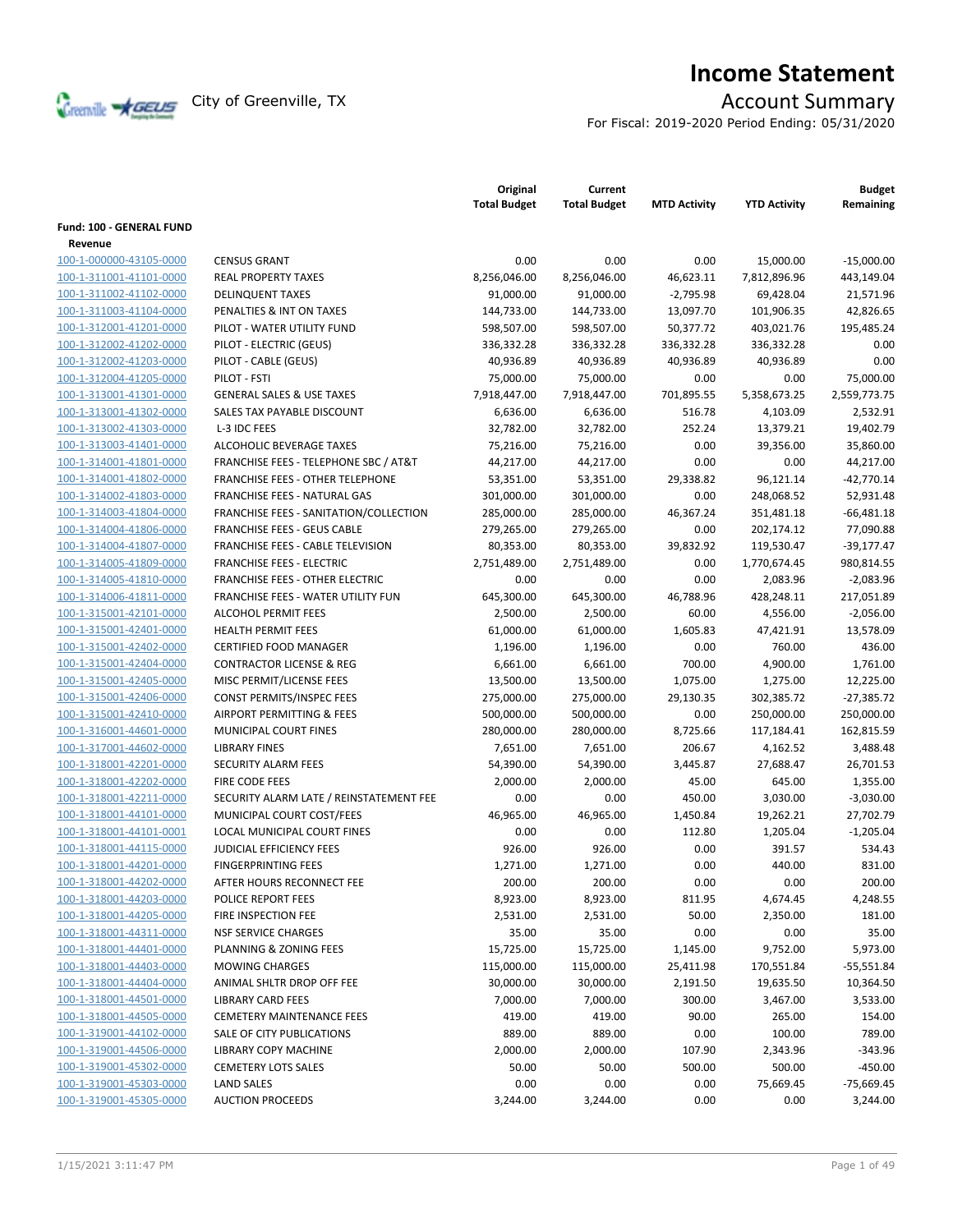|                         |                                       | Original<br><b>Total Budget</b> | Current<br><b>Total Budget</b> | <b>MTD Activity</b> | <b>YTD Activity</b> | <b>Budget</b><br>Remaining |
|-------------------------|---------------------------------------|---------------------------------|--------------------------------|---------------------|---------------------|----------------------------|
| 100-1-319001-45401-0000 | <b>INTEREST REVENUES</b>              | 73,771.00                       | 73,771.00                      | $-150.51$           | 41,362.43           | 32,408.57                  |
| 100-1-319001-45501-0000 | LIBRARY MTG ROOM RENTAL               | 1,597.00                        | 1,597.00                       | 0.00                | 330.00              | 1,267.00                   |
| 100-1-319001-45503-0000 | <b>PAVILION RENTALS</b>               | 9,138.00                        | 9,138.00                       | $-120.00$           | 1,940.00            | 7,198.00                   |
| 100-1-319001-45601-0000 | <b>MISCELLANEOUS REVENUES</b>         | 73,278.00                       | 73,278.00                      | 38.70               | 74,152.22           | $-874.22$                  |
| 100-1-319001-45604-0000 | OTHER REVENUE / OVER/SHORT            | 0.00                            | 0.00                           | $-0.60$             | $-3.63$             | 3.63                       |
| 100-1-322001-43002-0000 | ANIMAL SHELTER CONTRIB                | 100,000.00                      | 100,000.00                     | 0.00                | 50,000.00           | 50,000.00                  |
| 100-1-322001-43003-0000 | HUNT CO CONTRIB - FIRE                | 28,800.00                       | 28,800.00                      | 2,400.00            | 19,200.00           | 9,600.00                   |
| 100-1-322001-43004-0000 | HUNT CO MEM HOSP REIM                 | 22,400.00                       | 22,400.00                      | 2,053.00            | 18,311.00           | 4,089.00                   |
| 100-1-323001-46008-0000 | <b>XFR - TOURISM FUND</b>             | 145,000.00                      | 145,000.00                     | 12,083.33           | 96,666.64           | 48,333.36                  |
| 100-1-323001-46015-0000 | XFR - DEBT SERVICE FUND               | 464,592.00                      | 464,592.00                     | 38,716.00           | 309,728.00          | 154,864.00                 |
| 100-1-324001-46506-0000 | <b>CA - RECREATION FUND</b>           | 9,613.00                        | 9,613.00                       | 801.08              | 6,408.64            | 3,204.36                   |
| 100-1-324001-46509-0000 | CA - VENUE MGMT FUND                  | 3,004.00                        | 3,004.00                       | 250.33              | 2,002.64            | 1,001.36                   |
| 100-1-324001-46537-0000 | CA - MAIL MACHINE LEASE               | 3,132.00                        | 3,132.00                       | 269.28              | 1,884.96            | 1,247.04                   |
| 100-1-324001-46614-0000 | CA - SANITATION FUND COLLECTION       | 33,493.00                       | 33,493.00                      | 2,791.08            | 22,328.64           | 11,164.36                  |
| 100-1-324001-46650-0000 | CA - UTILITY FUND TO GENERAL GOVERNME | 408,115.00                      | 408,115.00                     | 34,009.58           | 272,076.64          | 136,038.36                 |
| 100-1-324001-46651-0000 | CA - UTILITY FUND TO PUBLIC WORKS     | 160,063.00                      | 160,063.00                     | 13,338.58           | 106,708.64          | 53,354.36                  |
| 100-1-324001-46801-0000 | <b>CA - SPENCE FUND</b>               | 600.00                          | 600.00                         | 50.00               | 400.00              | 200.00                     |
| 100-1-324009-46901-0000 | CA - ELECTRIC UTILITY                 | 358,026.00                      | 358,026.00                     | 29,835.50           | 238,684.00          | 119,342.00                 |
| 100-1-324009-46906-0000 | <b>CA - CABLE UTILITY</b>             | 52,638.00                       | 52,638.00                      | 4,386.50            | 35,092.00           | 17,546.00                  |
|                         | <b>Revenue Total:</b>                 | 25,401,947.17                   | 25,401,947.17                  | 1,567,932.43        | 19,785,305.65       | 5,616,641.52               |
| <b>Expense</b>          |                                       |                                 |                                |                     |                     |                            |
| 100-1-000000-43105-0001 | <b>CENSUS GRANT MANAGEMENT</b>        | 0.00                            | 0.00                           | 0.00                | 4,018.15            | $-4,018.15$                |
| 100-1-000000-52103-0000 | <b>ESSENTIAL EMPLOYEE MEALS</b>       | 0.00                            | 0.00                           | 15,112.30           | 16,820.07           | $-16,820.07$               |
| 100-1-000000-96119-0000 | <b>PANDEMIC EXPENSES</b>              | 0.00                            | 0.00                           | 20,506.81           | 47,701.90           | $-47,701.90$               |
| 100-1-411000-52001-0000 | <b>OFFICE SUPPLIES</b>                | 60.00                           | 60.00                          | 0.00                | 0.00                | 60.00                      |
| 100-1-411000-52005-0000 | PRINTED MATERIALS                     | 96.00                           | 96.00                          | 0.00                | 0.00                | 96.00                      |
| 100-1-411000-52103-0000 | <b>MEETING SUPPLIES</b>               | 2,150.00                        | 2,150.00                       | 110.00              | 727.85              | 1,422.15                   |
| 100-1-411000-54001-0000 | <b>TELEPHONE CHARGES</b>              | 1,460.44                        | 1,460.44                       | 172.00              | 1,353.81            | 106.63                     |
| 100-1-411000-54101-0000 | PROFESSIONAL SERVICES                 | 0.00                            | 4,000.00                       | 0.00                | 0.00                | 4,000.00                   |
| 100-1-411000-54201-0000 | MEMBERSHIPS & SUBSCRIPTIONS           | 6,550.00                        | 6,550.00                       | 0.00                | 6,363.00            | 187.00                     |
| 100-1-411000-54204-0000 | <b>PUBLIC RELATIONS</b>               | 1,500.00                        | 1,500.00                       | 0.00                | 1,600.00            | $-100.00$                  |
| 100-1-411000-54213-0000 | PLAQUES AND AWARDS                    | 750.00                          | 750.00                         | 0.00                | 0.00                | 750.00                     |
| 100-1-411000-54214-0000 | <b>TRAVEL &amp; TRAINING</b>          | 15,075.00                       | 15,075.00                      | 0.00                | 7,779.98            | 7,295.02                   |
| 100-1-411400-51001-0000 | REGULAR SALARIES                      | 85,583.22                       | 85,583.22                      | 6,454.24            | 58,088.17           | 27,495.05                  |
| 100-1-411400-51021-0000 | <b>LONGEVITY</b>                      | 1,656.00                        | 1,656.00                       | 0.00                | 1,656.00            | 0.00                       |
| 100-1-411400-51116-0000 | <b>CAR ALLOWANCE</b>                  | 4,200.00                        | 4,200.00                       | 323.08              | 2,907.72            | 1,292.28                   |
| 100-1-411400-51117-0000 | <b>CELL PHONE ALLOWANCE</b>           | 1,170.00                        | 1,170.00                       | 60.00               | 536.77              | 633.23                     |
| 100-1-411400-51201-0000 | <b>FICA</b>                           | 5,741.77                        | 5,741.77                       | 403.34              | 3,757.21            | 1,984.56                   |
| 100-1-411400-51202-0000 | MEDICARE                              | 1,342.83                        | 1,342.83                       | 94.32               | 878.68              | 464.15                     |
| 100-1-411400-51203-0000 | <b>HEALTH INSURANCE</b>               | 10,991.00                       | 10,991.00                      | 915.92              | 7,327.36            | 3,663.64                   |
| 100-1-411400-51204-0000 | <b>WORKERS COMPENSATION</b>           | 240.04                          | 240.04                         | 20.19               | 161.52              | 78.52                      |
| 100-1-411400-51205-0000 | STATE UNEMPLOYMENT                    | 64.35                           | 64.35                          | 0.00                | 9.00                | 55.35                      |
| 100-1-411400-51301-0000 | <b>TMRS</b>                           | 10,374.55                       | 10,374.55                      | 769.20              | 7,060.10            | 3,314.45                   |
| 100-1-411400-52001-0000 | OFFICE SUPPLIES                       | 90.00                           | 90.00                          | 0.00                | 0.00                | 90.00                      |
| 100-1-411400-52002-0000 | POSTAGE / FREIGHT                     | 150.00                          | 150.00                         | 5.58                | 44.69               | 105.31                     |
| 100-1-411400-52005-0000 | PRINTED MATERIALS                     | 225.00                          | 225.00                         | 0.00                | 200.50              | 24.50                      |
| 100-1-411400-54001-0000 | <b>TELEPHONE CHARGES</b>              | 1,046.56                        | 1,046.56                       | 78.25               | 547.66              | 498.90                     |
| 100-1-411400-54101-0000 | PROFESSIONAL SERVICES                 | 1,275.00                        | 1,275.00                       | 0.00                | 420.00              | 855.00                     |
| 100-1-411400-54201-0000 | MEMBERSHIPS & SUBSCRIPTIONS           | 135.00                          | 135.00                         | 0.00                | 125.00              | 10.00                      |
| 100-1-411400-54206-0000 | <b>ELECTION EXPENSE</b>               | 103,500.00                      | 103,500.00                     | 0.00                | 21,828.24           | 81,671.76                  |
| 100-1-411400-54212-0000 | PRINTING                              | 5,000.00                        | 5,000.00                       | 0.00                | 56.50               | 4,943.50                   |
| 100-1-411400-54214-0000 | <b>TRAVEL &amp; TRAINING</b>          | 2,550.00                        | 2,550.00                       | 0.00                | 1,071.69            | 1,478.31                   |
| 100-1-412100-51001-0000 | REGULAR SALARIES                      | 186,917.28                      | 186,917.28                     | 11,796.08           | 105,372.58          | 81,544.70                  |
| 100-1-412100-51020-0000 | <b>OVERTIME</b>                       | 7,263.94                        | 7,263.94                       | 0.00                | 1,612.74            | 5,651.20                   |
| 100-1-412100-51021-0000 | LONGEVITY                             | 6,002.00                        | 6,002.00                       | 0.00                | 3,890.00            | 2,112.00                   |
| 100-1-412100-51101-0000 | <b>CERTIFICATION PAY</b>              | 3,600.00                        | 3,600.00                       | 230.78              | 1,961.62            | 1,638.38                   |
| 100-1-412100-51201-0000 | <b>FICA</b>                           | 12,634.56                       | 12,634.56                      | 670.82              | 6,414.42            | 6,220.14                   |
| 100-1-412100-51202-0000 | MEDICARE                              | 2,954.86                        | 2,954.86                       | 156.89              | 1,500.45            | 1,454.41                   |
| 100-1-412100-51203-0000 | <b>HEALTH INSURANCE</b>               | 43,964.00                       | 43,964.00                      | 3,663.67            | 29,309.36           | 14,654.64                  |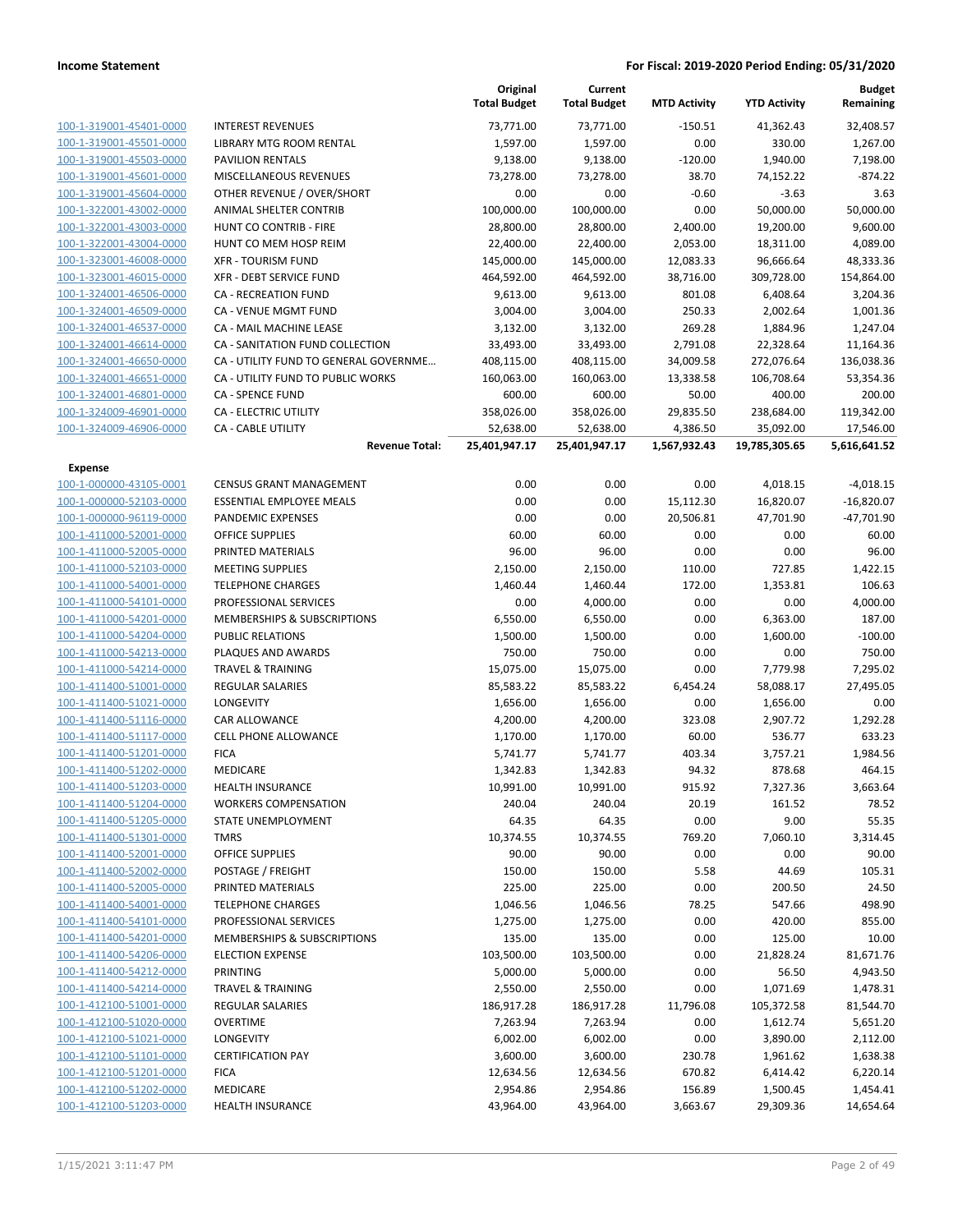| 100-1-412100-51204-0000        |
|--------------------------------|
| 100-1-412100-51205-0000        |
| <u>100-1-412100-51301-0000</u> |
| 100-1-412100-51401-0000        |
| 100-1-412100-52001-0000        |
| 100-1-412100-52002-0000        |
|                                |
| 100-1-412100-52005-0000        |
| 100-1-412100-52102-0000        |
| 100-1-412100-52110-0000        |
| 100-1-412100-53201-0000        |
| 100-1-412100-54001-0000        |
| 100-1-412100-54101-0000        |
| <u>100-1-412100-54201-0000</u> |
| 100-1-412100-54207-0000        |
| 100-1-412100-54214-0000        |
| 100-1-413200-51001-0000        |
|                                |
| 100-1-413200-51020-0000        |
| 100-1-413200-51021-0000        |
| 100-1-413200-51116-0000        |
| 100-1-413200-51117-0000        |
| 100-1-413200-51201-0000        |
| 100-1-413200-51202-0000        |
| <u>100-1-413200-51203-0000</u> |
| 100-1-413200-51204-0000        |
| 100-1-413200-51205-0000        |
|                                |
| 100-1-413200-51301-0000        |
| 100-1-413200-51303-0000        |
| 100-1-413200-52001-0000        |
| 100-1-413200-52002-0000        |
| 100-1-413200-52103-0000        |
| 100-1-413200-54001-0000        |
| 100-1-413200-54101-0000        |
| <u>100-1-413200-54201-0000</u> |
| 100-1-413200-54205-0000        |
| 100-1-413200-54212-0000        |
| 100-1-413200-54214-0000        |
|                                |
| 100-1-415100-51001-0000        |
| <u>100-1-415100-51020-0000</u> |
| 100-1-415100-51021-0000        |
| 100-1-415100-51116-0000        |
| 100-1-415100-51117-0000        |
| 100-1-415100-51201-0000        |
| <u>100-1-415100-51202-0000</u> |
| 100-1-415100-51203-0000        |
| 100-1-415100-51204-0000        |
| 100-1-415100-51205-0000        |
|                                |
| 100-1-415100-51301-0000        |
| <u>100-1-415100-52001-0000</u> |
| <u>100-1-415100-52002-0000</u> |
| 100-1-415100-52005-0000        |
| 100-1-415100-54001-0000        |
| 100-1-415100-54110-0000        |
| <u>100-1-415100-54201-0000</u> |
| <u>100-1-415100-54211-0000</u> |
| <u>100-1-415100-54214-0000</u> |
| 100-1-415150-54401-0000        |
| <u>100-1-415150-54402-0000</u> |
|                                |
| <u>100-1-415300-54106-0000</u> |
| <u>100-1-415500-51001-0000</u> |

|                                                    |                                   | Original<br><b>Total Budget</b> | Current<br><b>Total Budget</b> | <b>MTD Activity</b> | <b>YTD Activity</b> | <b>Budget</b><br>Remaining |
|----------------------------------------------------|-----------------------------------|---------------------------------|--------------------------------|---------------------|---------------------|----------------------------|
| 100-1-412100-51204-0000                            | <b>WORKERS COMPENSATION</b>       | 528.21                          | 528.21                         | 43.46               | 347.68              | 180.53                     |
| 100-1-412100-51205-0000                            | <b>STATE UNEMPLOYMENT</b>         | 386.10                          | 386.10                         | 2.24                | 146.67              | 239.43                     |
| 100-1-412100-51301-0000                            | <b>TMRS</b>                       | 21,527.76                       | 21,527.76                      | 1,337.28            | 12,201.47           | 9,326.29                   |
| 100-1-412100-51401-0000                            | <b>CONTRA - SALARIES</b>          | 0.00                            | 0.00                           | 0.00                | 750.00              | $-750.00$                  |
| 100-1-412100-52001-0000                            | <b>OFFICE SUPPLIES</b>            | 900.00                          | 900.00                         | 0.00                | 282.61              | 617.39                     |
| 100-1-412100-52002-0000                            | POSTAGE / FREIGHT                 | 2,750.00                        | 2,750.00                       | 33.28               | 1,298.68            | 1,451.32                   |
| 100-1-412100-52005-0000                            | PRINTED MATERIALS                 | 800.00                          | 800.00                         | 0.00                | 596.60              | 203.40                     |
| 100-1-412100-52102-0000                            | <b>BOOKS / REF SUPPLIES</b>       | 120.00                          | 120.00                         | 0.00                | 0.00                | 120.00                     |
| 100-1-412100-52110-0000                            | <b>TICKET WRITER SUPPLIES</b>     | 7,500.00                        | 7,500.00                       | 0.00                | 90.00               | 7,410.00                   |
| 100-1-412100-53201-0000                            | FURNITURE & OFFICE EQUIPMENT      | 2,112.00                        | 2,112.00                       | 0.00                | 2,392.61            | $-280.61$                  |
| 100-1-412100-54001-0000                            | <b>TELEPHONE CHARGES</b>          | 5,020.36                        | 5,020.36                       | 368.68              | 2,354.20            | 2,666.16                   |
| 100-1-412100-54101-0000                            | PROFESSIONAL SERVICES             | 28,000.00                       | 28,000.00                      | 0.00                | 1,786.50            | 26,213.50                  |
| 100-1-412100-54201-0000                            | MEMBERSHIPS & SUBSCRIPTIONS       | 550.00                          | 550.00                         | 0.00                | 359.29              | 190.71                     |
| 100-1-412100-54207-0000                            | COURT COSTS, JURY, WIT FEES       | 360.00                          | 360.00                         | 0.00                | 36.00               | 324.00                     |
| 100-1-412100-54214-0000                            | <b>TRAVEL &amp; TRAINING</b>      | 5,500.00                        | 5,500.00                       | $-300.00$           | 1,889.88            | 3,610.12                   |
| 100-1-413200-51001-0000                            | <b>REGULAR SALARIES</b>           | 245,250.47                      | 245,250.47                     | 22,864.28           | 166,387.18          | 78,863.29                  |
| 100-1-413200-51020-0000                            | <b>OVERTIME</b>                   | 142.64                          | 142.64                         | 0.00                | 58.23               | 84.41                      |
| 100-1-413200-51021-0000                            | <b>LONGEVITY</b>                  | 618.00                          | 618.00                         | 0.00                | 576.00              | 42.00                      |
| 100-1-413200-51116-0000                            | <b>CAR ALLOWANCE</b>              | 7,200.00                        | 7,200.00                       | 553.84              | 4,984.56            | 2,215.44                   |
| 100-1-413200-51117-0000                            | <b>CELL PHONE ALLOWANCE</b>       | 1,170.00                        | 1,170.00                       | 90.00               | 801.92              | 368.08                     |
| 100-1-413200-51201-0000                            | <b>FICA</b>                       | 11,737.30                       | 11,737.30                      | 1,109.44            | 6,616.19            | 5,121.11                   |
| 100-1-413200-51202-0000                            | MEDICARE                          | 3,688.53                        | 3,688.53                       | 259.46              | 2,297.42            | 1,391.11                   |
| 100-1-413200-51203-0000                            | <b>HEALTH INSURANCE</b>           | 27,477.50                       | 27,477.50                      | 2,289.79            | 18,318.32           | 9,159.18                   |
| 100-1-413200-51204-0000                            | <b>WORKERS COMPENSATION</b>       | 659.36                          | 659.36                         | 55.53               | 444.24              | 215.12                     |
| 100-1-413200-51205-0000<br>100-1-413200-51301-0000 | STATE UNEMPLOYMENT<br><b>TMRS</b> | 160.88<br>28,497.04             | 160.88<br>28,497.04            | 10.94<br>2,194.66   | 92.63<br>18,870.11  | 68.25<br>9,626.93          |
| 100-1-413200-51303-0000                            | SUP 457 COMP PLAN                 |                                 |                                | 2,542.86            | 15,257.16           | 6,972.84                   |
| 100-1-413200-52001-0000                            | <b>OFFICE SUPPLIES</b>            | 22,230.00<br>300.00             | 22,230.00<br>300.00            | 0.00                | 297.94              | 2.06                       |
| 100-1-413200-52002-0000                            | POSTAGE / FREIGHT                 | 150.00                          | 150.00                         | 0.00                | 2.10                | 147.90                     |
| 100-1-413200-52103-0000                            | <b>MEETING SUPPLIES</b>           | 850.00                          | 850.00                         | 0.00                | 649.41              | 200.59                     |
| 100-1-413200-54001-0000                            | <b>TELEPHONE CHARGES</b>          | 4,206.28                        | 4,206.28                       | 368.44              | 2,350.70            | 1,855.58                   |
| 100-1-413200-54101-0000                            | PROFESSIONAL SERVICES             | 100.00                          | 100.00                         | 0.00                | 0.00                | 100.00                     |
| 100-1-413200-54201-0000                            | MEMBERSHIPS & SUBSCRIPTIONS       | 1,400.00                        | 1,400.00                       | 229.29              | 229.29              | 1,170.71                   |
| 100-1-413200-54205-0000                            | <b>BUSINESS MEALS</b>             | 1,000.00                        | 1,000.00                       | 0.00                | 180.20              | 819.80                     |
| 100-1-413200-54212-0000                            | PRINTING                          | 100.00                          | 100.00                         | 0.00                | 111.44              | $-11.44$                   |
| 100-1-413200-54214-0000                            | <b>TRAVEL &amp; TRAINING</b>      | 7,000.00                        | 7,000.00                       | 0.00                | 1,657.01            | 5,342.99                   |
| 100-1-415100-51001-0000                            | <b>REGULAR SALARIES</b>           | 289,437.16                      | 289,437.16                     | 21,552.80           | 188,425.88          | 101,011.28                 |
| 100-1-415100-51020-0000                            | <b>OVERTIME</b>                   | 1,447.50                        | 1,447.50                       | 0.00                | 119.57              | 1,327.93                   |
| 100-1-415100-51021-0000                            | <b>LONGEVITY</b>                  | 3,322.00                        | 3,322.00                       | 0.00                | 3,208.00            | 114.00                     |
| 100-1-415100-51116-0000                            | CAR ALLOWANCE                     | 4,200.00                        | 4,200.00                       | 323.08              | 2,907.72            | 1,292.28                   |
| 100-1-415100-51117-0000                            | <b>CELL PHONE ALLOWANCE</b>       | 2,130.00                        | 2,130.00                       | 126.92              | 838.84              | 1,291.16                   |
| 100-1-415100-51201-0000                            | <b>FICA</b>                       | 18,633.27                       | 18,633.27                      | 1,248.17            | 11,291.66           | 7,341.61                   |
| 100-1-415100-51202-0000                            | MEDICARE                          | 4,357.78                        | 4,357.78                       | 291.91              | 2,640.80            | 1,716.98                   |
| 100-1-415100-51203-0000                            | HEALTH INSURANCE                  | 60,450.50                       | 60,450.50                      | 5,037.54            | 40,300.32           | 20,150.18                  |
| 100-1-415100-51204-0000                            | <b>WORKERS COMPENSATION</b>       | 778.99                          | 778.99                         | 65.53               | 524.24              | 254.75                     |
| 100-1-415100-51205-0000                            | STATE UNEMPLOYMENT                | 353.93                          | 353.93                         | 0.00                | 148.03              | 205.90                     |
| 100-1-415100-51301-0000                            | <b>TMRS</b>                       | 33,667.62                       | 33,667.62                      | 2,475.31            | 21,846.56           | 11,821.06                  |
| 100-1-415100-52001-0000                            | OFFICE SUPPLIES                   | 2,700.00                        | 2,700.00                       | 0.00                | 1,493.68            | 1,206.32                   |
| 100-1-415100-52002-0000                            | POSTAGE / FREIGHT                 | 4,150.00                        | 4,150.00                       | 288.78              | 2,983.44            | 1,166.56                   |
| 100-1-415100-52005-0000                            | PRINTED MATERIALS                 | 150.00                          | 150.00                         | 0.00                | 0.00                | 150.00                     |
| 100-1-415100-54001-0000                            | <b>TELEPHONE CHARGES</b>          | 2,962.23                        | 2,962.23                       | 244.33              | 1,709.90            | 1,252.33                   |
| 100-1-415100-54110-0000                            | <b>AUDIT</b>                      | 59,750.00                       | 59,750.00                      | 0.00                | 64,750.00           | $-5,000.00$                |
| 100-1-415100-54201-0000                            | MEMBERSHIPS & SUBSCRIPTIONS       | 2,139.00                        | 2,139.00                       | 0.00                | 1,474.29            | 664.71                     |
| 100-1-415100-54211-0000                            | ADVERTISING                       | 35,000.00                       | 35,000.00                      | 3,774.83            | 22,977.93           | 12,022.07                  |
| 100-1-415100-54214-0000                            | <b>TRAVEL &amp; TRAINING</b>      | 5,020.00                        | 5,020.00                       | 35.00               | 1,703.69            | 3,316.31                   |
| 100-1-415150-54401-0000                            | APPRAISER                         | 267,339.69                      | 267,339.69                     | 0.00                | 133,669.84          | 133,669.85                 |
| 100-1-415150-54402-0000                            | <b>COLLECTOR</b>                  | 16,000.00                       | 16,000.00                      | 0.00                | 15,978.59           | 21.41                      |
| 100-1-415300-54106-0000                            | <b>ATTORNEY FEES</b>              | 200,000.00                      | 200,000.00                     | 25,346.60           | 125,586.43          | 74,413.57                  |
| 100-1-415500-51001-0000                            | <b>REGULAR SALARIES</b>           | 188,255.93                      | 188,255.93                     | 14,265.45           | 126,834.95          | 61,420.98                  |
|                                                    |                                   |                                 |                                |                     |                     |                            |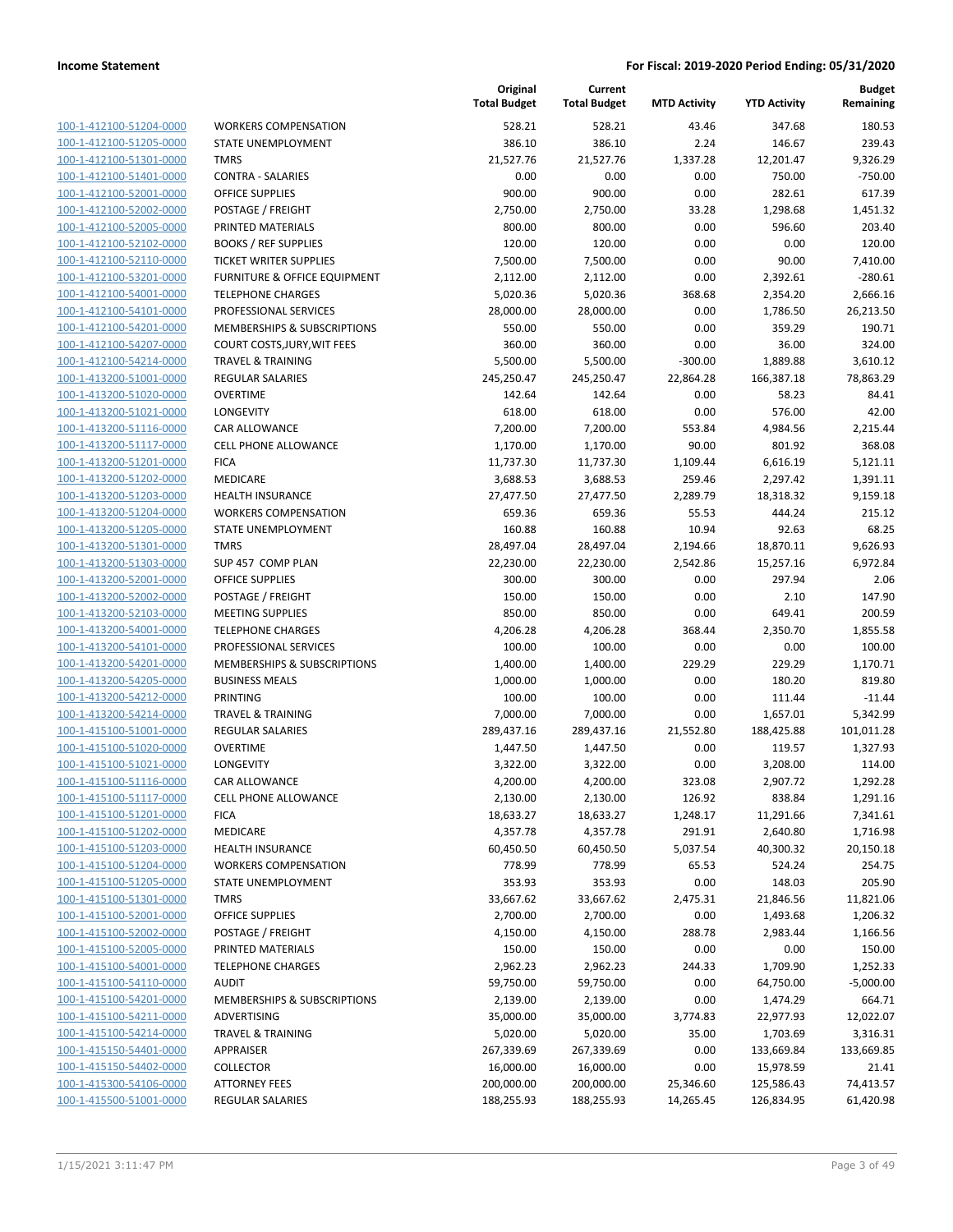| 100-1-415500-51020-0000        |
|--------------------------------|
| 100-1-415500-51021-0000        |
| 100-1-415500-51116-0000        |
| 100-1-415500-51117-0000        |
| 100-1-415500-51201-0000        |
| 100-1-415500-51202-0000        |
| 100-1-415500-51203-0000        |
| 100-1-415500-51204-0000        |
| 100-1-415500-51205-0000        |
| 100-1-415500-51301-0000        |
| 100-1-415500-52001-0000        |
| 100-1-415500-52002-0000        |
| 100-1-415500-52303-0000        |
| 100-1-415500-54001-0000        |
| 100-1-415500-54102-0000        |
| 100-1-415500-54107-0000        |
| 100-1-415500-54118-0000        |
| 100-1-415500-54119-0000        |
| 100-1-415500-54201-0000        |
| 100-1-415500-54213-0000        |
| 100-1-415500-54214-0000        |
| 100-1-421100-51001-0000        |
| 100-1-421100-51020-0000        |
| 100-1-421100-51021-0000        |
| 100-1-421100-51101-0000        |
| 100-1-421100-51115-0000        |
| 100-1-421100-51117-0000        |
|                                |
| 100-1-421100-51201-0000        |
| 100-1-421100-51202-0000        |
| 100-1-421100-51203-0000        |
| 100-1-421100-51204-0000        |
| 100-1-421100-51205-0000        |
| 100-1-421100-51301-0000        |
| 100-1-421100-52001-0000        |
| 100-1-421100-52002-0000        |
| 100-1-421100-52004-0000        |
| 100-1-421100-52005-0000        |
| 100-1-421100-52103-0000        |
| 100-1-421100-52104-0000        |
| 100-1-421100-52201-0000        |
| 100-1-421100-52203-0000        |
| <u>100-1-421100-52302-0000</u> |
| <u>100-1-421100-52304-0000</u> |
| <u>100-1-421100-52305-0000</u> |
| 100-1-421100-53202-0000        |
| <u>100-1-421100-53205-0000</u> |
| 100-1-421100-54001-0000        |
| 100-1-421100-54002-0000        |
| <u>100-1-421100-54201-0000</u> |
| 100-1-421100-54205-0000        |
| 100-1-421100-54212-0000        |
| 100-1-421100-54213-0000        |
| <u>100-1-421100-54214-0000</u> |
| <u>100-1-421210-51001-0000</u> |
| <u>100-1-421210-51020-0000</u> |
| <u>100-1-421210-51021-0000</u> |
| <u>100-1-421210-51101-0000</u> |
|                                |
| <u>100-1-421210-51115-0000</u> |
| <u>100-1-421210-51117-0000</u> |

| VERTIME                                |
|----------------------------------------|
| ONGEVITY                               |
| AR ALLOWANCE                           |
| ELL PHONE ALLOWANCE                    |
| <b>CA</b>                              |
| <b>IEDICARE</b>                        |
| <b>EALTH INSURANCE</b>                 |
| <b>/ORKERS COMPENSATION</b>            |
| TATE UNEMPLOYMENT                      |
| MRS                                    |
| <b>FFICE SUPPLIES</b>                  |
| OSTAGE / FREIGHT                       |
| RAINING SUPPLIES                       |
| ELEPHONE CHARGES                       |
| IVR CHECKS                             |
| <b>IEDICAL</b>                         |
| <b>IEDICAL - POLICE</b>                |
| 1EDICAL - FIRE                         |
| <b>IEMBERSHIPS &amp; SUBSCRIPTIONS</b> |
| LAQUES AND AWARDS                      |
| RAVEL & TRAINING                       |
| EGULAR SALARIES                        |
| VERTIME                                |
| ONGEVITY                               |
| ERTIFICATION PAY                       |
| LOTHING ALLOWANCE                      |
| ELL PHONE ALLOWANCE                    |
| <b>ICA</b>                             |
| 1EDICARE                               |
| <b>EALTH INSURANCE</b>                 |
| /ORKERS COMPENSATION                   |
| TATE UNEMPLOYMENT                      |
| MRS                                    |
| <b>FFICE SUPPLIES</b>                  |
| OSTAGE / FREIGHT<br>OMPUTER SUPPLIES   |
| RINTED MATERIALS                       |
| <b>IEETING SUPPLIES</b>                |
| /EARING APPAREL                        |
| 1INOR TOOLS & EQUIPMENT                |
| 1OTOR VEHICLE FUEL                     |
| <b>IEDICAL SUPPLIES</b>                |
| RONE PROGRAM                           |
| <b>UBLIC EDUCATION</b>                 |
| 1ACHINE, TOOLS & IMPLMNTS              |
| <b>1OTOR VEHICLES</b>                  |
| ELEPHONE CHARGES                       |
| <b>TILITY CHARGES</b>                  |
| <b>IEMBERSHIPS &amp; SUBSCRIPTIONS</b> |
| USINESS MEALS                          |
| RINTING                                |
| LAQUES AND AWARDS                      |
| RAVEL & TRAINING                       |
| EGULAR SALARIES                        |
| VERTIME                                |
| <b>ONGEVITY</b>                        |
| ERTIFICATION PAY                       |
| LOTHING ALLOWANCE                      |

|                                                    |                                               | Original<br><b>Total Budget</b> | Current<br><b>Total Budget</b> | <b>MTD Activity</b> | <b>YTD Activity</b>  | <b>Budget</b><br>Remaining |
|----------------------------------------------------|-----------------------------------------------|---------------------------------|--------------------------------|---------------------|----------------------|----------------------------|
| 100-1-415500-51020-0000                            | <b>OVERTIME</b>                               | 0.00                            | 0.00                           | 0.00                | 1,826.14             | $-1,826.14$                |
| 100-1-415500-51021-0000                            | <b>LONGEVITY</b>                              | 3,894.00                        | 3,894.00                       | 0.00                | 3,840.00             | 54.00                      |
| 100-1-415500-51116-0000                            | <b>CAR ALLOWANCE</b>                          | 4,200.00                        | 4,200.00                       | 323.08              | 2,907.72             | 1,292.28                   |
| 100-1-415500-51117-0000                            | <b>CELL PHONE ALLOWANCE</b>                   | 1,170.00                        | 1,170.00                       | 90.00               | 801.92               | 368.08                     |
| 100-1-415500-51201-0000                            | <b>FICA</b>                                   | 12,246.24                       | 12,246.24                      | 817.14              | 7,730.88             | 4,515.36                   |
| 100-1-415500-51202-0000                            | <b>MEDICARE</b>                               | 2,864.04                        | 2,864.04                       | 191.10              | 1,808.02             | 1,056.02                   |
| 100-1-415500-51203-0000                            | <b>HEALTH INSURANCE</b>                       | 32,973.00                       | 32,973.00                      | 2,747.75            | 21,982.00            | 10,991.00                  |
| 100-1-415500-51204-0000                            | <b>WORKERS COMPENSATION</b>                   | 511.97                          | 511.97                         | 43.06               | 344.48               | 167.49                     |
| 100-1-415500-51205-0000                            | <b>STATE UNEMPLOYMENT</b>                     | 193.05                          | 193.05                         | 0.00                | 32.40                | 160.65                     |
| 100-1-415500-51301-0000                            | <b>TMRS</b>                                   | 22,127.17                       | 22,127.17                      | 1,651.36            | 15,219.90            | 6,907.27                   |
| 100-1-415500-52001-0000                            | <b>OFFICE SUPPLIES</b>                        | 2,000.00                        | 2,000.00                       | 0.00                | 861.24               | 1,138.76                   |
| 100-1-415500-52002-0000                            | POSTAGE / FREIGHT                             | 1,200.00                        | 1,200.00                       | 75.32               | 1,152.02             | 47.98                      |
| 100-1-415500-52303-0000                            | <b>TRAINING SUPPLIES</b>                      | 750.00                          | 750.00                         | 0.00                | 0.00                 | 750.00                     |
| 100-1-415500-54001-0000                            | <b>TELEPHONE CHARGES</b>                      | 2,188.06                        | 2,188.06                       | 174.19              | 1,214.71             | 973.35                     |
| 100-1-415500-54102-0000                            | <b>MVR CHECKS</b>                             | 500.00                          | 500.00                         | 0.00                | 34.79                | 465.21                     |
| 100-1-415500-54107-0000                            | <b>MEDICAL</b>                                | 6,000.00                        | 6,000.00                       | 1,157.00            | 6,842.00             | $-842.00$                  |
| 100-1-415500-54118-0000                            | <b>MEDICAL - POLICE</b>                       | 2,500.00                        | 2,500.00                       | 112.00              | 470.00               | 2,030.00                   |
| 100-1-415500-54119-0000                            | <b>MEDICAL - FIRE</b>                         | 2,500.00                        | 2,500.00                       | 0.00                | 0.00                 | 2,500.00                   |
| 100-1-415500-54201-0000                            | MEMBERSHIPS & SUBSCRIPTIONS                   | 4,500.00                        | 4,500.00                       | 80.60               | 1,207.26             | 3,292.74                   |
| 100-1-415500-54213-0000                            | PLAQUES AND AWARDS                            | 23,400.00                       | 23,400.00                      | 0.00                | 14,862.71            | 8,537.29                   |
| 100-1-415500-54214-0000                            | <b>TRAVEL &amp; TRAINING</b>                  | 6,000.00                        | 6,000.00                       | 0.00                | 1,649.69             | 4,350.31                   |
| 100-1-421100-51001-0000<br>100-1-421100-51020-0000 | <b>REGULAR SALARIES</b><br><b>OVERTIME</b>    | 311,262.06<br>1,761.12          | 311,262.06                     | 32,112.72<br>249.96 | 276,972.12           | 34,289.94                  |
| 100-1-421100-51021-0000                            | LONGEVITY                                     | 6,796.00                        | 1,761.12<br>6,796.00           | 249.24              | 4,586.78<br>8,605.24 | $-2,825.66$<br>$-1,809.24$ |
| 100-1-421100-51101-0000                            | <b>CERTIFICATION PAY</b>                      | 3,600.00                        | 3,600.00                       | 415.38              | 3,530.73             | 69.27                      |
| 100-1-421100-51115-0000                            | <b>CLOTHING ALLOWANCE</b>                     | 840.00                          | 840.00                         | 27.72               | 2,335.62             | $-1,495.62$                |
| 100-1-421100-51117-0000                            | <b>CELL PHONE ALLOWANCE</b>                   | 1,950.00                        | 1,950.00                       | 223.84              | 1,888.80             | 61.20                      |
| 100-1-421100-51201-0000                            | <b>FICA</b>                                   | 20,224.97                       | 20,224.97                      | 2,036.67            | 17,842.24            | 2,382.73                   |
| 100-1-421100-51202-0000                            | MEDICARE                                      | 4,730.03                        | 4,730.03                       | 476.32              | 4,256.59             | 473.44                     |
| 100-1-421100-51203-0000                            | <b>HEALTH INSURANCE</b>                       | 43,964.00                       | 43,964.00                      | 3,663.67            | 29,309.36            | 14,654.64                  |
| 100-1-421100-51204-0000                            | <b>WORKERS COMPENSATION</b>                   | 6,209.51                        | 6,209.51                       | 522.31              | 4,178.48             | 2,031.03                   |
| 100-1-421100-51205-0000                            | STATE UNEMPLOYMENT                            | 257.40                          | 257.40                         | 0.00                | 75.60                | 181.80                     |
| 100-1-421100-51301-0000                            | <b>TMRS</b>                                   | 36,543.58                       | 36,543.58                      | 3,743.87            | 33,300.88            | 3,242.70                   |
| 100-1-421100-52001-0000                            | <b>OFFICE SUPPLIES</b>                        | 1,000.00                        | 1,050.00                       | 56.00               | 651.07               | 398.93                     |
| 100-1-421100-52002-0000                            | POSTAGE / FREIGHT                             | 300.00                          | 300.00                         | 11.79               | 52.53                | 247.47                     |
| 100-1-421100-52004-0000                            | <b>COMPUTER SUPPLIES</b>                      | 300.00                          | 300.00                         | 0.00                | 539.02               | $-239.02$                  |
| 100-1-421100-52005-0000                            | PRINTED MATERIALS                             | 300.00                          | 300.00                         | 0.00                | 97.95                | 202.05                     |
| 100-1-421100-52103-0000                            | <b>MEETING SUPPLIES</b>                       | 2,080.00                        | 2,080.00                       | 0.00                | 1,179.13             | 900.87                     |
| 100-1-421100-52104-0000                            | <b>WEARING APPAREL</b>                        | 398.00                          | 398.00                         | 44.99               | 117.27               | 280.73                     |
| 100-1-421100-52201-0000                            | MINOR TOOLS & EQUIPMENT                       | 600.00                          | 900.00                         | 0.00                | 480.00               | 420.00                     |
| 100-1-421100-52203-0000                            | <b>MOTOR VEHICLE FUEL</b>                     | 3,077.94                        | 3,077.94                       | 142.57              | 776.36               | 2,301.58                   |
| 100-1-421100-52302-0000                            | <b>MEDICAL SUPPLIES</b>                       | 300.00                          | 300.00                         | 26.45               | 247.42               | 52.58                      |
| 100-1-421100-52304-0000                            | <b>DRONE PROGRAM</b>                          | 2,150.00                        | 2,150.00                       | 0.00                | 0.00                 | 2,150.00                   |
| 100-1-421100-52305-0000                            | PUBLIC EDUCATION<br>MACHINE, TOOLS & IMPLMNTS | 4,200.00<br>150.00              | 4,200.00                       | 0.00<br>0.00        | 902.69<br>13.64      | 3,297.31<br>136.36         |
| 100-1-421100-53202-0000<br>100-1-421100-53205-0000 | <b>MOTOR VEHICLES</b>                         | 2,245.00                        | 150.00<br>2,245.00             | 0.00                | 672.92               |                            |
| 100-1-421100-54001-0000                            | <b>TELEPHONE CHARGES</b>                      | 23,602.28                       | 23,602.28                      | 344.25              | 6,610.58             | 1,572.08<br>16,991.70      |
| 100-1-421100-54002-0000                            | <b>UTILITY CHARGES</b>                        | 78,415.14                       | 78,415.14                      | 5,820.28            | 48,276.98            | 30,138.16                  |
| 100-1-421100-54201-0000                            | MEMBERSHIPS & SUBSCRIPTIONS                   | 2,724.00                        | 2,724.00                       | 230.00              | $-1,345.00$          | 4,069.00                   |
| 100-1-421100-54205-0000                            | <b>BUSINESS MEALS</b>                         | 150.00                          | 150.00                         | 0.00                | 20.00                | 130.00                     |
| 100-1-421100-54212-0000                            | PRINTING                                      | 198.00                          | 48.00                          | 0.00                | 4.99                 | 43.01                      |
| 100-1-421100-54213-0000                            | PLAQUES AND AWARDS                            | 200.00                          | 200.00                         | 0.00                | 0.00                 | 200.00                     |
| 100-1-421100-54214-0000                            | <b>TRAVEL &amp; TRAINING</b>                  | 6,159.00                        | 5,959.00                       | 882.05              | 2,978.92             | 2,980.08                   |
| 100-1-421210-51001-0000                            | <b>REGULAR SALARIES</b>                       | 869,004.49                      | 869,004.49                     | 51,435.92           | 446,805.96           | 422,198.53                 |
| 100-1-421210-51020-0000                            | <b>OVERTIME</b>                               | 47,009.94                       | 47,009.94                      | 202.52              | 32,334.81            | 14,675.13                  |
| 100-1-421210-51021-0000                            | <b>LONGEVITY</b>                              | 14,758.00                       | 14,758.00                      | 166.16              | 13,636.56            | 1,121.44                   |
| 100-1-421210-51101-0000                            | <b>CERTIFICATION PAY</b>                      | 16,920.00                       | 16,920.00                      | 1,107.68            | 9,761.41             | 7,158.59                   |
| 100-1-421210-51115-0000                            | <b>CLOTHING ALLOWANCE</b>                     | 8,646.00                        | 8,646.00                       | 73.92               | 5,760.66             | 2,885.34                   |
| 100-1-421210-51117-0000                            | <b>CELL PHONE ALLOWANCE</b>                   | 6,420.00                        | 6,420.00                       | 387.68              | 3,064.56             | 3,355.44                   |
|                                                    |                                               |                                 |                                |                     |                      |                            |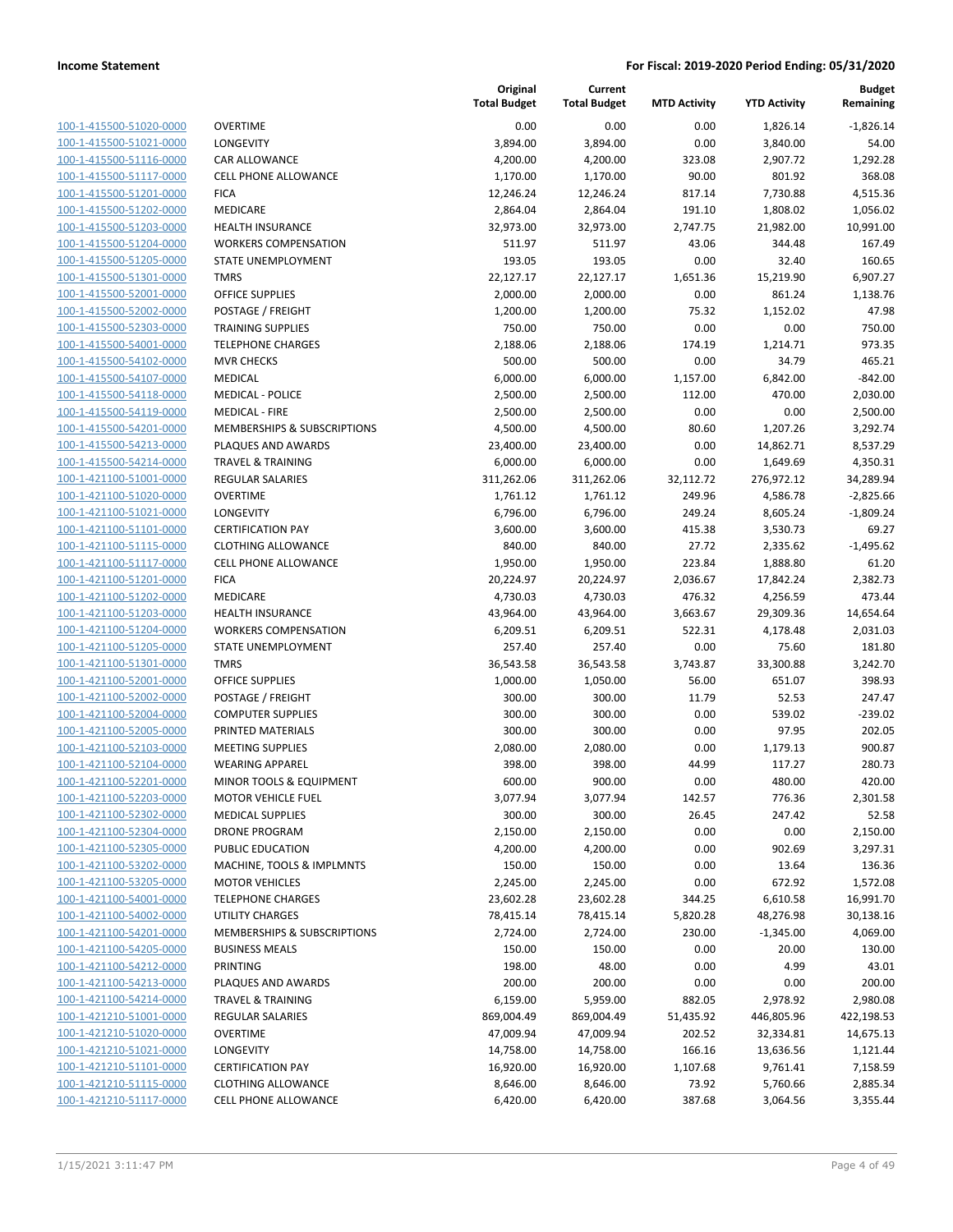| 100-1-421210-51201-0000 | <b>FICA</b>                    |
|-------------------------|--------------------------------|
| 100-1-421210-51202-0000 | MEDICARE                       |
| 100-1-421210-51203-0000 | <b>HEALTH INSURANCE</b>        |
| 100-1-421210-51204-0000 | <b>WORKERS COMPENSATION</b>    |
| 100-1-421210-51205-0000 | <b>STATE UNEMPLOYMENT</b>      |
| 100-1-421210-51301-0000 | TMRS                           |
| 100-1-421210-51401-0000 | <b>CONTRA - SALARIES</b>       |
| 100-1-421210-52001-0000 | <b>OFFICE SUPPLIES</b>         |
| 100-1-421210-52002-0000 | POSTAGE / FREIGHT              |
| 100-1-421210-52004-0000 | <b>COMPUTER SUPPLIES</b>       |
| 100-1-421210-52005-0000 | PRINTED MATERIALS              |
| 100-1-421210-52102-0000 | <b>BOOKS / REF SUPPLIES</b>    |
| 100-1-421210-52201-0000 | MINOR TOOLS & EQUIPMEN         |
| 100-1-421210-52203-0000 | <b>MOTOR VEHICLE FUEL</b>      |
| 100-1-421210-53203-0000 | INSTRUMENTS & APPARATU         |
| 100-1-421210-53205-0000 | <b>MOTOR VEHICLES</b>          |
| 100-1-421210-54001-0000 | <b>TELEPHONE CHARGES</b>       |
| 100-1-421210-54201-0000 | MEMBERSHIPS & SUBSCRIPT        |
| 100-1-421210-54208-0000 | <b>LABORATORY WORK</b>         |
| 100-1-421210-54214-0000 | TRAVEL & TRAINING              |
| 100-1-421210-54215-0000 | <b>EVIDENCE PURCHASES</b>      |
| 100-1-421210-54216-0000 | <b>INFORMANT EXPENSES</b>      |
| 100-1-421230-51001-0000 | <b>REGULAR SALARIES</b>        |
| 100-1-421230-51020-0000 | <b>OVERTIME</b>                |
| 100-1-421230-51021-0000 | LONGEVITY                      |
| 100-1-421230-51101-0000 | <b>CERTIFICATION PAY</b>       |
| 100-1-421230-51102-0000 | <b>BILINGUAL PAY</b>           |
| 100-1-421230-51115-0000 | <b>CLOTHING ALLOWANCE</b>      |
| 100-1-421230-51117-0000 | CELL PHONE ALLOWANCE           |
| 100-1-421230-51201-0000 | <b>FICA</b>                    |
| 100-1-421230-51202-0000 | <b>MEDICARE</b>                |
| 100-1-421230-51203-0000 | <b>HEALTH INSURANCE</b>        |
| 100-1-421230-51204-0000 | <b>WORKERS COMPENSATION</b>    |
| 100-1-421230-51205-0000 | <b>STATE UNEMPLOYMENT</b>      |
| 100-1-421230-51301-0000 | <b>TMRS</b>                    |
| 100-1-421230-51401-0000 | <b>CONTRA - SALARIES</b>       |
| 100-1-421230-52001-0000 | OFFICE SUPPLIES (PATROL)       |
| 100-1-421230-52002-0000 | POSTAGE / FREIGHT (PATRC       |
| 100-1-421230-52004-0000 | <b>COMPUTER SUPPLIES (PATR</b> |
| 100-1-421230-52005-0000 | PRINTED MATERIALS (PATR(       |
| 100-1-421230-52006-0000 | OFFICE SUPPLIES (OPERATIC      |
| 100-1-421230-52007-0000 | POSTAGE/FRIEGHT (OPERAT        |
| 100-1-421230-52008-0000 | <b>COMPUTER SUPPLIES (OPER</b> |
| 100-1-421230-52009-0000 | PRINTED MATERIALS (OPER        |
| 100-1-421230-52104-0000 | WEARING APPAREL (PATRO         |
| 100-1-421230-52105-0000 | WEARING APPAREL (OPERA)        |
| 100-1-421230-52108-0000 | <b>MENAGERIE SUPPLIES</b>      |
| 100-1-421230-52109-0000 | <b>SUPPORT OF PRISONERS</b>    |
| 100-1-421230-52111-0000 | <b>AMMUNITION</b>              |
| 100-1-421230-52201-0000 | MINOR TOOLS & EQUIPMEN         |
| 100-1-421230-52202-0000 | MINOR TOOLS AND EQUIPN         |
| 100-1-421230-52203-0000 | <b>MOTOR VEHICLE FUEL</b>      |
| 100-1-421230-52309-0000 | <b>BODY ARMOR</b>              |
| 100-1-421230-53202-0000 | MACHINE, TOOLS & IMPLMI        |
| 100-1-421230-53205-0000 | <b>MOTOR VEHICLES</b>          |
| 100-1-421230-54001-0000 | <b>TELEPHONE CHARGES</b>       |
| 100-1-421230-54108-0000 | <b>VETERINARY SERVICES</b>     |
| 100-1-421230-54202-0000 | MEMBERSHIPS & SUBSCRIPT        |
| 100-1-421230-54214-0000 | TRAVEL & TRAINING              |
|                         |                                |

|                                                    |                                                              | Original<br><b>Total Budget</b> | Current<br><b>Total Budget</b> | <b>MTD Activity</b> | <b>YTD Activity</b> | <b>Budget</b><br>Remaining |
|----------------------------------------------------|--------------------------------------------------------------|---------------------------------|--------------------------------|---------------------|---------------------|----------------------------|
| 100-1-421210-51201-0000                            | <b>FICA</b>                                                  | 59,691.02                       | 59,691.02                      | 3,098.58            | 34,757.72           | 24,933.30                  |
| 100-1-421210-51202-0000                            | MEDICARE                                                     | 13,960.00                       | 13,960.00                      | 724.67              | 8,128.84            | 5,831.16                   |
| 100-1-421210-51203-0000                            | <b>HEALTH INSURANCE</b>                                      | 131,892.00                      | 131,892.00                     | 10,991.00           | 87,928.00           | 43,964.00                  |
| 100-1-421210-51204-0000                            | <b>WORKERS COMPENSATION</b>                                  | 23,456.68                       | 23,456.68                      | 1,972.11            | 15,776.88           | 7,679.80                   |
| 100-1-421210-51205-0000                            | STATE UNEMPLOYMENT                                           | 772.20                          | 772.20                         | 0.00                | 139.42              | 632.78                     |
| 100-1-421210-51301-0000                            | <b>TMRS</b>                                                  | 107,853.01                      | 107,853.01                     | 6,004.55            | 65,516.78           | 42,336.23                  |
| 100-1-421210-51401-0000                            | <b>CONTRA - SALARIES</b>                                     | 0.00                            | 0.00                           | $-3,933.81$         | $-3,933.81$         | 3,933.81                   |
| 100-1-421210-52001-0000                            | <b>OFFICE SUPPLIES</b>                                       | 1,110.00                        | 1,110.00                       | 0.00                | 607.20              | 502.80                     |
| 100-1-421210-52002-0000                            | POSTAGE / FREIGHT                                            | 150.00                          | 150.00                         | 0.00                | 213.68              | $-63.68$                   |
| 100-1-421210-52004-0000                            | <b>COMPUTER SUPPLIES</b>                                     | 1,450.00                        | 1,450.00                       | 0.00                | 382.79              | 1,067.21                   |
| 100-1-421210-52005-0000                            | PRINTED MATERIALS                                            | 100.00                          | 100.00                         | 0.00                | 48.00               | 52.00                      |
| 100-1-421210-52102-0000                            | <b>BOOKS / REF SUPPLIES</b>                                  | 120.00                          | 120.00                         | 0.00                | 0.00                | 120.00                     |
| 100-1-421210-52201-0000                            | MINOR TOOLS & EQUIPMENT                                      | 2,409.00                        | 2,409.00                       | 0.00                | 1,372.03            | 1,036.97                   |
| 100-1-421210-52203-0000                            | <b>MOTOR VEHICLE FUEL</b>                                    | 4,646.01                        | 4,646.01                       | 173.25              | 2,277.74            | 2,368.27                   |
| 100-1-421210-53203-0000                            | <b>INSTRUMENTS &amp; APPARATUS</b>                           | 300.00                          | 300.00                         | 0.00                | 23.24               | 276.76                     |
| 100-1-421210-53205-0000                            | <b>MOTOR VEHICLES</b>                                        | 1,000.00                        | 1,000.00                       | 458.61              | 2,343.46            | $-1,343.46$                |
| 100-1-421210-54001-0000                            | <b>TELEPHONE CHARGES</b>                                     | 30,927.21                       | 30,927.21                      | 789.52              | 8,427.06            | 22,500.15                  |
| 100-1-421210-54201-0000                            | MEMBERSHIPS & SUBSCRIPTIONS                                  | 8,571.00                        | 8,571.00                       | 0.00                | 6,962.30            | 1,608.70                   |
| 100-1-421210-54208-0000                            | <b>LABORATORY WORK</b>                                       | 6,500.00                        | 6,500.00                       | 0.00                | 0.00                | 6,500.00                   |
| 100-1-421210-54214-0000                            | TRAVEL & TRAINING                                            | 10,900.00                       | 10,900.00                      | 0.00                | 3,470.00            | 7,430.00                   |
| 100-1-421210-54215-0000                            | <b>EVIDENCE PURCHASES</b>                                    | 2,000.00                        | 2,000.00                       | 0.00                | 2,000.00            | 0.00                       |
| 100-1-421210-54216-0000                            | <b>INFORMANT EXPENSES</b>                                    | 1,000.00                        | 1,000.00                       | 0.00                | 1,000.00            | 0.00                       |
| 100-1-421230-51001-0000                            | REGULAR SALARIES                                             | 2,948,028.97                    | 2,948,028.97                   | 227,449.54          | 2,032,380.13        | 915,648.84                 |
| 100-1-421230-51020-0000                            | <b>OVERTIME</b>                                              | 217,133.39                      | 217,133.39                     | 5,008.41            | 271,212.88          | $-54,079.49$               |
| 100-1-421230-51021-0000                            | LONGEVITY                                                    | 35,200.00                       | 35,200.00                      | 55.38               | 31,780.42           | 3,419.58                   |
| 100-1-421230-51101-0000                            | <b>CERTIFICATION PAY</b>                                     | 61,560.00                       | 61,560.00                      | 3,092.26            | 26,745.79           | 34,814.21                  |
| 100-1-421230-51102-0000                            | <b>BILINGUAL PAY</b>                                         | 1,500.00                        | 1,500.00                       | 115.40              | 1,038.60            | 461.40                     |
| 100-1-421230-51115-0000                            | <b>CLOTHING ALLOWANCE</b>                                    | 4,921.00                        | 4,921.00                       | 388.08              | 3,377.22            | 1,543.78                   |
| 100-1-421230-51117-0000                            | <b>CELL PHONE ALLOWANCE</b>                                  | 1,920.00                        | 1,920.00                       | 207.68              | 1,649.92            | 270.08                     |
| 100-1-421230-51201-0000                            | <b>FICA</b>                                                  | 202,756.33                      | 202,756.33                     | 13,837.12           | 141,740.24          | 61,016.09                  |
| 100-1-421230-51202-0000                            | MEDICARE                                                     | 47,418.82                       | 47,418.82                      | 3,236.10            | 33,148.93           | 14,269.89                  |
| 100-1-421230-51203-0000                            | <b>HEALTH INSURANCE</b>                                      | 456,126.50                      | 456,126.50                     | 38,010.53           | 304,084.24          | 152,042.26                 |
| 100-1-421230-51204-0000                            | <b>WORKERS COMPENSATION</b>                                  | 81,939.72                       | 81,939.72                      | 6,888.65            | 55,109.21           | 26,830.51                  |
| 100-1-421230-51205-0000                            | STATE UNEMPLOYMENT                                           | 2,670.53                        | 2,670.53                       | 133.74              | 546.02              | 2,124.51                   |
| 100-1-421230-51301-0000                            | <b>TMRS</b>                                                  | 366,351.25                      | 366,351.25                     | 26,585.63           | 266,609.12          | 99,742.13                  |
| 100-1-421230-51401-0000                            | <b>CONTRA - SALARIES</b>                                     | $-100,200.00$                   | $-100,200.00$                  | $-5,826.00$         | $-42,562.38$        | $-57,637.62$               |
| 100-1-421230-52001-0000                            | OFFICE SUPPLIES (PATROL)                                     | 600.00                          | 600.00                         | 0.00                | 170.03              | 429.97                     |
| 100-1-421230-52002-0000                            | POSTAGE / FREIGHT (PATROL)                                   | 390.00                          | 390.00                         | 1.55                | 82.14               | 307.86                     |
| 100-1-421230-52004-0000                            | <b>COMPUTER SUPPLIES (PATROL)</b>                            | 400.00                          | 400.00                         | 0.00                | 0.00                | 400.00                     |
| 100-1-421230-52005-0000                            | PRINTED MATERIALS (PATROL)                                   | 1,024.00                        | 1,024.00                       | 24.00<br>0.00       | 53.00               | 971.00                     |
| 100-1-421230-52006-0000<br>100-1-421230-52007-0000 | OFFICE SUPPLIES (OPERATIONS)<br>POSTAGE/FRIEGHT (OPERATIONS) | 330.00<br>40.00                 | 330.00<br>40.00                | 0.00                | 192.90<br>19.90     | 137.10<br>20.10            |
| 100-1-421230-52008-0000                            | <b>COMPUTER SUPPLIES (OPERATIONS)</b>                        | 820.00                          | 820.00                         | 0.00                | 700.00              | 120.00                     |
| 100-1-421230-52009-0000                            | PRINTED MATERIALS (OPERATIONS)                               | 1,150.00                        | 1,150.00                       | 0.00                | 201.25              | 948.75                     |
| 100-1-421230-52104-0000                            | <b>WEARING APPAREL (PATROL)</b>                              | 46,088.00                       | 46,688.00                      | 1,526.83            | 12,589.18           | 34,098.82                  |
| 100-1-421230-52105-0000                            | WEARING APPAREL (OPERATIONS)                                 | 3,730.00                        | 3,730.00                       | 0.00                | 1,072.65            | 2,657.35                   |
| 100-1-421230-52108-0000                            | <b>MENAGERIE SUPPLIES</b>                                    | 1,255.00                        | 1,255.00                       | 39.75               | 1,055.40            | 199.60                     |
| 100-1-421230-52109-0000                            | <b>SUPPORT OF PRISONERS</b>                                  | 2,440.00                        | 2,440.00                       | 0.00                | 863.93              | 1,576.07                   |
| 100-1-421230-52111-0000                            | <b>AMMUNITION</b>                                            | 15,235.26                       | 13,953.33                      | 0.00                | 13,953.33           | 0.00                       |
| 100-1-421230-52201-0000                            | MINOR TOOLS & EQUIPMENT (PATROL)                             | 9,885.00                        | 8,085.00                       | 11.10               | 4,319.52            | 3,765.48                   |
| 100-1-421230-52202-0000                            | MINOR TOOLS AND EQUIPMENT (OPERATION                         | 3,264.00                        | 8,064.00                       | 79.99               | 3,106.90            | 4,957.10                   |
| 100-1-421230-52203-0000                            | <b>MOTOR VEHICLE FUEL</b>                                    | 91,277.27                       | 91,277.27                      | 3,337.20            | 46,279.37           | 44,997.90                  |
| 100-1-421230-52309-0000                            | <b>BODY ARMOR</b>                                            | 11,700.00                       | 12,900.00                      | 0.00                | 0.00                | 12,900.00                  |
| 100-1-421230-53202-0000                            | MACHINE, TOOLS & IMPLMNTS                                    | 1,500.00                        | 1,500.00                       | 0.00                | 960.61              | 539.39                     |
| 100-1-421230-53205-0000                            | <b>MOTOR VEHICLES</b>                                        | 22,000.00                       | 22,000.00                      | $-5,477.99$         | 8,338.61            | 13,661.39                  |
| 100-1-421230-54001-0000                            | <b>TELEPHONE CHARGES</b>                                     | 49,872.20                       | 49,872.20                      | 2,243.45            | 19,824.68           | 30,047.52                  |
| 100-1-421230-54108-0000                            | <b>VETERINARY SERVICES</b>                                   | 650.00                          | 650.00                         | 0.00                | 346.52              | 303.48                     |
| 100-1-421230-54202-0000                            | MEMBERSHIPS & SUBSCRIPTIONS (OPERATIO                        | 210.00                          | 210.00                         | 0.00                | 145.00              | 65.00                      |
| 100-1-421230-54214-0000                            | <b>TRAVEL &amp; TRAINING</b>                                 | 4,750.00                        | 4,750.00                       | 462.71              | 3,182.40            | 1,567.60                   |
|                                                    |                                                              |                                 |                                |                     |                     |                            |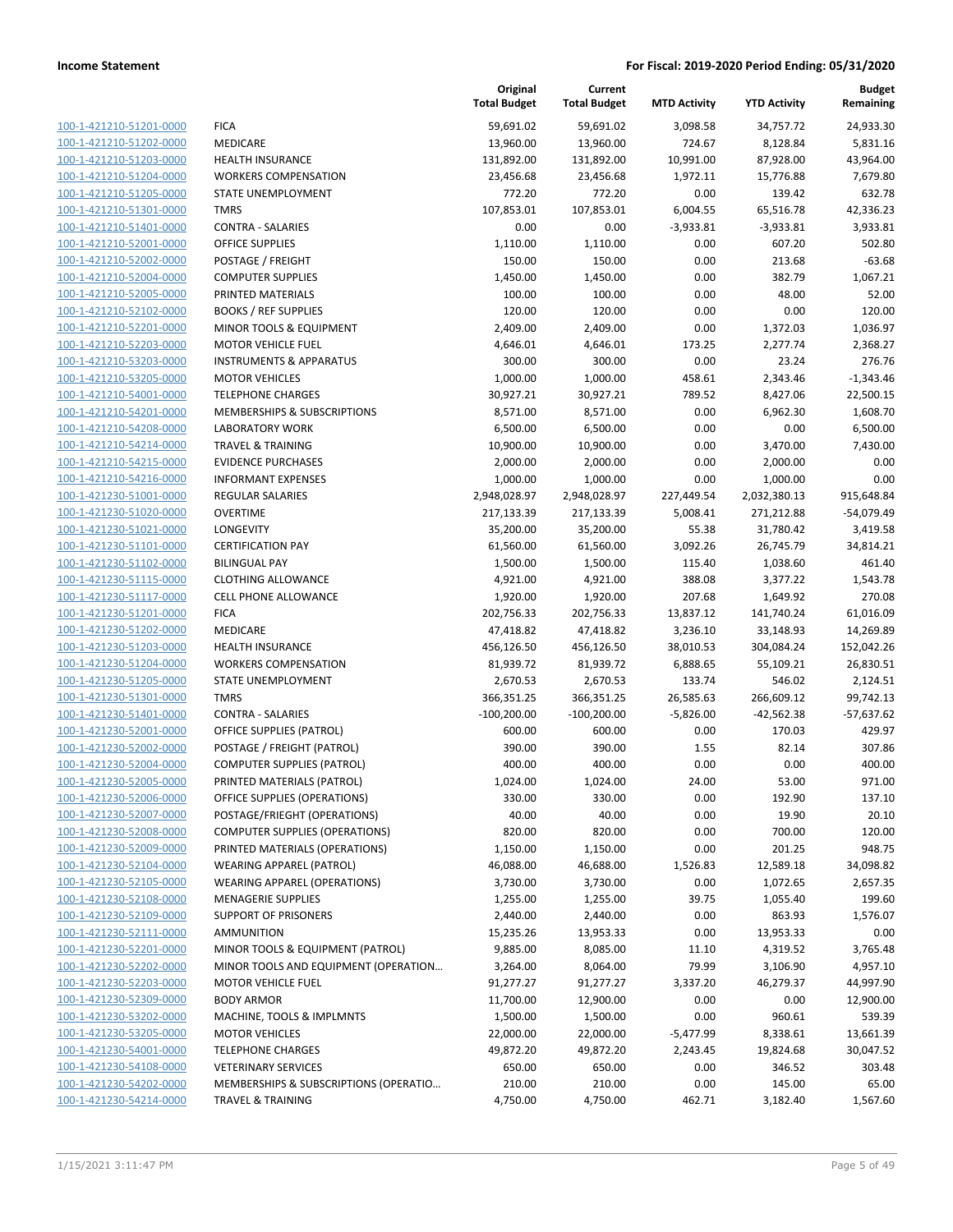| TRAVEL & TRAINING (OPERATIONS)<br>6,125.00<br>1,325.00<br>$-400.00$<br>100-1-421230-54215-0000<br>1,247.40<br>100-1-421240-51001-0000<br><b>REGULAR SALARIES</b><br>807,764.56<br>807,764.56<br>56,615.22<br>527,379.71<br>100-1-421240-51020-0000<br><b>OVERTIME</b><br>42,231.26<br>42,231.26<br>9,045.81<br>60,007.61<br>100-1-421240-51021-0000<br>LONGEVITY<br>13,486.00<br>13,486.00<br>203.06<br>11,761.61<br>100-1-421240-51101-0000<br><b>CERTIFICATION PAY</b><br>18,480.00<br>1,246.16<br>11,584.85<br>18,480.00<br>100-1-421240-51102-0000<br><b>BILINGUAL PAY</b><br>1,500.00<br>1,500.00<br>69.24<br>623.16<br>9.24<br>83.16<br>100-1-421240-51115-0000<br><b>CLOTHING ALLOWANCE</b><br>120.00<br>120.00<br>100-1-421240-51117-0000<br>1,920.00<br>1,920.00<br>73.84<br>923.00<br><b>CELL PHONE ALLOWANCE</b><br>100-1-421240-51201-0000<br><b>FICA</b><br>17,552.46<br>17,552.46<br>2,315.92<br>20,833.53<br>100-1-421240-51202-0000<br>MEDICARE<br>12,839.78<br>12,839.78<br>908.68<br>8,441.80<br>100-1-421240-51203-0000<br><b>HEALTH INSURANCE</b><br>197,838.00<br>197,838.00<br>16,486.50<br>131,892.00<br>450.72<br>100-1-421240-51204-0000<br><b>WORKERS COMPENSATION</b><br>5,361.38<br>5,361.38<br>3,605.76<br>100-1-421240-51205-0000<br>1,222.65<br>1,222.65<br>45.27<br>436.54<br>STATE UNEMPLOYMENT<br>100-1-421240-51301-0000<br><b>TMRS</b><br>42,809.00<br>42,809.00<br>4,473.96<br>39,599.18<br>100-1-421240-51302-0000<br><b>FR&amp;R RETIREMENT</b><br>104,579.96<br>104,579.96<br>5,656.93<br>52,884.67<br>100-1-421240-52001-0000<br><b>OFFICE SUPPLIES</b><br>0.00<br>1,182.68<br>2,247.00<br>2,247.00<br>98.90<br>100-1-421240-52002-0000<br>POSTAGE / FREIGHT<br>2,290.00<br>2,290.00<br>815.39<br>100-1-421240-52004-0000<br><b>COMPUTER SUPPLIES</b><br>500.00<br>500.00<br>0.00<br>121.69<br>100-1-421240-52005-0000<br>48.00<br>PRINTED MATERIALS<br>535.50<br>535.50<br>0.00<br>100-1-421240-52102-0000<br>REFERENCE SUPPLIES<br>600.00<br>600.00<br>0.00<br>0.00<br>100-1-421240-52104-0000<br><b>WEARING APPAREL</b><br>1,800.00<br>1,800.00<br>299.55<br>314.55<br>0.00<br>100-1-421240-52201-0000<br>MINOR TOOLS & EQUIPMENT<br>2,200.00<br>3,481.93<br>1,327.66<br>100-1-421240-52203-0000<br><b>MOTOR VEHICLE FUEL</b><br>942.91<br>942.91<br>0.00<br>320.08<br>100-1-421240-52303-0000<br><b>TRAINING SUPPLIES</b><br>970.00<br>970.00<br>0.00<br>548.48<br>100-1-421240-53202-0000<br>MACHINE, TOOLS & IMPLMNTS<br>194.00<br>194.00<br>0.00<br>0.00<br>100-1-421240-53205-0000<br><b>MOTOR VEHICLES</b><br>840.00<br>840.00<br>0.00<br>0.00<br>100-1-421240-53207-0000<br>RADIO/COMMUNICATIONS<br>49,333.00<br>49,333.00<br>0.00<br>54,870.00<br>100-1-421240-54001-0000<br>31,451.88<br>31,451.88<br>933.45<br>10,452.10<br><b>TELEPHONE CHARGES</b><br>100-1-421240-54101-0000<br>39.76<br>PROFESSIONAL SERVICES<br>15,846.00<br>15,846.00<br>8,749.49<br>100-1-421240-54201-0000<br>MEMBERSHIPS & SUBSCRIPTIONS<br>0.00<br>960.00<br>2,265.00<br>2,265.00<br>100-1-421240-54212-0000<br><b>PRINTING</b><br>485.00<br>485.00<br>0.00<br>316.65<br>100-1-421240-54214-0000<br>194.72<br><b>TRAVEL &amp; TRAINING</b><br>24,890.00<br>24,890.00<br>9,606.89<br>100-1-421240-55231-0000<br>LESS LETHAL PROGRAM<br>24,291.00<br>24,291.00<br>0.00<br>9,878.15<br>100-1-421240-55232-0000<br><b>FIREARMS PROGRAM</b><br>22,323.00<br>22,323.00<br>0.00<br>23,300.33<br>100-1-421600-52104-0000<br>3,300.00<br>0.00<br><b>WEARING APPAREL</b><br>3,300.00<br>1,128.37<br>100-1-421600-52111-0000<br><b>AMMUNITION</b><br>6,600.00<br>4,470.60<br>0.00<br>1,971.79<br>100-1-421600-52201-0000<br>MINOR TOOLS & EQUIPMENT<br>6,200.00<br>8,329.40<br>0.00<br>3,229.83<br>100-1-421600-52206-0000<br>5,810.00<br>0.00<br>SPECIAL OPS EQUIPMENT<br>5,810.00<br>4,522.43<br>100-1-421600-53202-0000<br>MACHINE, TOOLS & IMPLMNTS<br>50.00<br>50.00<br>0.00<br>0.00<br>100-1-421600-54201-0000<br>MEMBERSHIPS & SUBSCRIPTIONS<br>440.00<br>440.00<br>0.00<br>0.00<br>100-1-421600-54214-0000<br>7,200.00<br>7,200.00<br>0.00<br>3,108.63<br><b>TRAVEL &amp; TRAINING</b><br>100-1-421600-55201-0000<br>0.00<br><b>EQUIPMENT PURCHASES</b><br>6,400.00<br>6,400.00<br>35,423.42<br>100-1-422100-51001-0000<br>20,485.36<br><b>REGULAR SALARIES</b><br>279,488.98<br>279,488.98<br>182,746.32<br>100-1-422100-51020-0000<br><b>OVERTIME</b><br>5,514.15<br>5,514.15<br>0.00<br>468.40<br>100-1-422100-51021-0000<br><b>LONGEVITY</b><br>4,288.00<br>129.24<br>3,737.86<br>4,288.00<br>100-1-422100-51101-0000<br><b>CERTIFICATION PAY</b><br>369.24<br>5,400.00<br>5,400.00<br>3,323.16<br>100-1-422100-51116-0000<br>6,600.00<br>6,600.00<br>507.68<br>CAR ALLOWANCE<br>4,569.12<br>100-1-422100-51117-0000<br><b>CELL PHONE ALLOWANCE</b><br>150.00<br>1,950.00<br>1,950.00<br>1,335.00<br>100-1-422100-51201-0000<br><b>FICA</b><br>8,179.35<br>8,179.35<br>208.06<br>2,003.66<br>100-1-422100-51202-0000<br>MEDICARE<br>4,397.00<br>304.70<br>4,397.00<br>2,774.10<br>100-1-422100-51203-0000<br><b>HEALTH INSURANCE</b><br>32,973.00<br>32,973.00<br>2,747.75<br>21,982.00<br>100-1-422100-51204-0000<br><b>WORKERS COMPENSATION</b><br>6,912.66<br>581.24<br>4,649.92<br>6,912.66<br>100-1-422100-51205-0000<br>193.05<br>193.05<br>27.00<br>STATE UNEMPLOYMENT<br>0.00<br>100-1-422100-51301-0000<br><b>TMRS</b><br>6,009.00<br>6,009.00<br>434.98<br>4,073.85<br>100-1-422100-51302-0000<br><b>FR&amp;R RETIREMENT</b><br>53,164.00<br>3,786.10<br>53,164.00<br>33,848.40<br>100-1-422100-52001-0000<br><b>OFFICE SUPPLIES</b><br>0.00<br>1,388.00<br>1,388.00<br>525.91<br>100-1-422100-52002-0000<br>POSTAGE / FREIGHT<br>300.00<br>300.00<br>0.00<br>85.85<br>100-1-422100-52102-0000<br>REFERENCE SUPPLIES<br>3,000.00<br>3,000.00<br>0.00<br>1,142.28<br>100-1-422100-52103-0000<br><b>MEETING SUPPLIES</b><br>1,050.00<br>1,050.00<br>0.00<br>981.94 |  | Original<br><b>Total Budget</b> | Current<br><b>Total Budget</b> | <b>MTD Activity</b> | <b>YTD Activity</b> | <b>Budget</b><br>Remaining |
|-------------------------------------------------------------------------------------------------------------------------------------------------------------------------------------------------------------------------------------------------------------------------------------------------------------------------------------------------------------------------------------------------------------------------------------------------------------------------------------------------------------------------------------------------------------------------------------------------------------------------------------------------------------------------------------------------------------------------------------------------------------------------------------------------------------------------------------------------------------------------------------------------------------------------------------------------------------------------------------------------------------------------------------------------------------------------------------------------------------------------------------------------------------------------------------------------------------------------------------------------------------------------------------------------------------------------------------------------------------------------------------------------------------------------------------------------------------------------------------------------------------------------------------------------------------------------------------------------------------------------------------------------------------------------------------------------------------------------------------------------------------------------------------------------------------------------------------------------------------------------------------------------------------------------------------------------------------------------------------------------------------------------------------------------------------------------------------------------------------------------------------------------------------------------------------------------------------------------------------------------------------------------------------------------------------------------------------------------------------------------------------------------------------------------------------------------------------------------------------------------------------------------------------------------------------------------------------------------------------------------------------------------------------------------------------------------------------------------------------------------------------------------------------------------------------------------------------------------------------------------------------------------------------------------------------------------------------------------------------------------------------------------------------------------------------------------------------------------------------------------------------------------------------------------------------------------------------------------------------------------------------------------------------------------------------------------------------------------------------------------------------------------------------------------------------------------------------------------------------------------------------------------------------------------------------------------------------------------------------------------------------------------------------------------------------------------------------------------------------------------------------------------------------------------------------------------------------------------------------------------------------------------------------------------------------------------------------------------------------------------------------------------------------------------------------------------------------------------------------------------------------------------------------------------------------------------------------------------------------------------------------------------------------------------------------------------------------------------------------------------------------------------------------------------------------------------------------------------------------------------------------------------------------------------------------------------------------------------------------------------------------------------------------------------------------------------------------------------------------------------------------------------------------------------------------------------------------------------------------------------------------------------------------------------------------------------------------------------------------------------------------------------------------------------------------------------------------------------------------------------------------------------------------------------------------------------------------------------------------------------------------------------------------------------------------------------------------------------------------------------------------------------------------------------------------------------------------------------------------------------------------------------------------------------------------------------------------------------------------------------------------------------------------------------------------------------------------------------------------------------------------------------------------------------------------------------------------------------------------------------------------------------------------|--|---------------------------------|--------------------------------|---------------------|---------------------|----------------------------|
|                                                                                                                                                                                                                                                                                                                                                                                                                                                                                                                                                                                                                                                                                                                                                                                                                                                                                                                                                                                                                                                                                                                                                                                                                                                                                                                                                                                                                                                                                                                                                                                                                                                                                                                                                                                                                                                                                                                                                                                                                                                                                                                                                                                                                                                                                                                                                                                                                                                                                                                                                                                                                                                                                                                                                                                                                                                                                                                                                                                                                                                                                                                                                                                                                                                                                                                                                                                                                                                                                                                                                                                                                                                                                                                                                                                                                                                                                                                                                                                                                                                                                                                                                                                                                                                                                                                                                                                                                                                                                                                                                                                                                                                                                                                                                                                                                                                                                                                                                                                                                                                                                                                                                                                                                                                                                                                                                                                                                                                                                                                                                                                                                                                                                                                                                                                                                                                                                                             |  |                                 |                                |                     |                     | 77.60                      |
|                                                                                                                                                                                                                                                                                                                                                                                                                                                                                                                                                                                                                                                                                                                                                                                                                                                                                                                                                                                                                                                                                                                                                                                                                                                                                                                                                                                                                                                                                                                                                                                                                                                                                                                                                                                                                                                                                                                                                                                                                                                                                                                                                                                                                                                                                                                                                                                                                                                                                                                                                                                                                                                                                                                                                                                                                                                                                                                                                                                                                                                                                                                                                                                                                                                                                                                                                                                                                                                                                                                                                                                                                                                                                                                                                                                                                                                                                                                                                                                                                                                                                                                                                                                                                                                                                                                                                                                                                                                                                                                                                                                                                                                                                                                                                                                                                                                                                                                                                                                                                                                                                                                                                                                                                                                                                                                                                                                                                                                                                                                                                                                                                                                                                                                                                                                                                                                                                                             |  |                                 |                                |                     |                     | 280,384.85                 |
|                                                                                                                                                                                                                                                                                                                                                                                                                                                                                                                                                                                                                                                                                                                                                                                                                                                                                                                                                                                                                                                                                                                                                                                                                                                                                                                                                                                                                                                                                                                                                                                                                                                                                                                                                                                                                                                                                                                                                                                                                                                                                                                                                                                                                                                                                                                                                                                                                                                                                                                                                                                                                                                                                                                                                                                                                                                                                                                                                                                                                                                                                                                                                                                                                                                                                                                                                                                                                                                                                                                                                                                                                                                                                                                                                                                                                                                                                                                                                                                                                                                                                                                                                                                                                                                                                                                                                                                                                                                                                                                                                                                                                                                                                                                                                                                                                                                                                                                                                                                                                                                                                                                                                                                                                                                                                                                                                                                                                                                                                                                                                                                                                                                                                                                                                                                                                                                                                                             |  |                                 |                                |                     |                     | $-17,776.35$               |
|                                                                                                                                                                                                                                                                                                                                                                                                                                                                                                                                                                                                                                                                                                                                                                                                                                                                                                                                                                                                                                                                                                                                                                                                                                                                                                                                                                                                                                                                                                                                                                                                                                                                                                                                                                                                                                                                                                                                                                                                                                                                                                                                                                                                                                                                                                                                                                                                                                                                                                                                                                                                                                                                                                                                                                                                                                                                                                                                                                                                                                                                                                                                                                                                                                                                                                                                                                                                                                                                                                                                                                                                                                                                                                                                                                                                                                                                                                                                                                                                                                                                                                                                                                                                                                                                                                                                                                                                                                                                                                                                                                                                                                                                                                                                                                                                                                                                                                                                                                                                                                                                                                                                                                                                                                                                                                                                                                                                                                                                                                                                                                                                                                                                                                                                                                                                                                                                                                             |  |                                 |                                |                     |                     | 1,724.39                   |
|                                                                                                                                                                                                                                                                                                                                                                                                                                                                                                                                                                                                                                                                                                                                                                                                                                                                                                                                                                                                                                                                                                                                                                                                                                                                                                                                                                                                                                                                                                                                                                                                                                                                                                                                                                                                                                                                                                                                                                                                                                                                                                                                                                                                                                                                                                                                                                                                                                                                                                                                                                                                                                                                                                                                                                                                                                                                                                                                                                                                                                                                                                                                                                                                                                                                                                                                                                                                                                                                                                                                                                                                                                                                                                                                                                                                                                                                                                                                                                                                                                                                                                                                                                                                                                                                                                                                                                                                                                                                                                                                                                                                                                                                                                                                                                                                                                                                                                                                                                                                                                                                                                                                                                                                                                                                                                                                                                                                                                                                                                                                                                                                                                                                                                                                                                                                                                                                                                             |  |                                 |                                |                     |                     | 6,895.15                   |
|                                                                                                                                                                                                                                                                                                                                                                                                                                                                                                                                                                                                                                                                                                                                                                                                                                                                                                                                                                                                                                                                                                                                                                                                                                                                                                                                                                                                                                                                                                                                                                                                                                                                                                                                                                                                                                                                                                                                                                                                                                                                                                                                                                                                                                                                                                                                                                                                                                                                                                                                                                                                                                                                                                                                                                                                                                                                                                                                                                                                                                                                                                                                                                                                                                                                                                                                                                                                                                                                                                                                                                                                                                                                                                                                                                                                                                                                                                                                                                                                                                                                                                                                                                                                                                                                                                                                                                                                                                                                                                                                                                                                                                                                                                                                                                                                                                                                                                                                                                                                                                                                                                                                                                                                                                                                                                                                                                                                                                                                                                                                                                                                                                                                                                                                                                                                                                                                                                             |  |                                 |                                |                     |                     | 876.84                     |
|                                                                                                                                                                                                                                                                                                                                                                                                                                                                                                                                                                                                                                                                                                                                                                                                                                                                                                                                                                                                                                                                                                                                                                                                                                                                                                                                                                                                                                                                                                                                                                                                                                                                                                                                                                                                                                                                                                                                                                                                                                                                                                                                                                                                                                                                                                                                                                                                                                                                                                                                                                                                                                                                                                                                                                                                                                                                                                                                                                                                                                                                                                                                                                                                                                                                                                                                                                                                                                                                                                                                                                                                                                                                                                                                                                                                                                                                                                                                                                                                                                                                                                                                                                                                                                                                                                                                                                                                                                                                                                                                                                                                                                                                                                                                                                                                                                                                                                                                                                                                                                                                                                                                                                                                                                                                                                                                                                                                                                                                                                                                                                                                                                                                                                                                                                                                                                                                                                             |  |                                 |                                |                     |                     | 36.84                      |
|                                                                                                                                                                                                                                                                                                                                                                                                                                                                                                                                                                                                                                                                                                                                                                                                                                                                                                                                                                                                                                                                                                                                                                                                                                                                                                                                                                                                                                                                                                                                                                                                                                                                                                                                                                                                                                                                                                                                                                                                                                                                                                                                                                                                                                                                                                                                                                                                                                                                                                                                                                                                                                                                                                                                                                                                                                                                                                                                                                                                                                                                                                                                                                                                                                                                                                                                                                                                                                                                                                                                                                                                                                                                                                                                                                                                                                                                                                                                                                                                                                                                                                                                                                                                                                                                                                                                                                                                                                                                                                                                                                                                                                                                                                                                                                                                                                                                                                                                                                                                                                                                                                                                                                                                                                                                                                                                                                                                                                                                                                                                                                                                                                                                                                                                                                                                                                                                                                             |  |                                 |                                |                     |                     | 997.00                     |
|                                                                                                                                                                                                                                                                                                                                                                                                                                                                                                                                                                                                                                                                                                                                                                                                                                                                                                                                                                                                                                                                                                                                                                                                                                                                                                                                                                                                                                                                                                                                                                                                                                                                                                                                                                                                                                                                                                                                                                                                                                                                                                                                                                                                                                                                                                                                                                                                                                                                                                                                                                                                                                                                                                                                                                                                                                                                                                                                                                                                                                                                                                                                                                                                                                                                                                                                                                                                                                                                                                                                                                                                                                                                                                                                                                                                                                                                                                                                                                                                                                                                                                                                                                                                                                                                                                                                                                                                                                                                                                                                                                                                                                                                                                                                                                                                                                                                                                                                                                                                                                                                                                                                                                                                                                                                                                                                                                                                                                                                                                                                                                                                                                                                                                                                                                                                                                                                                                             |  |                                 |                                |                     |                     | $-3,281.07$                |
|                                                                                                                                                                                                                                                                                                                                                                                                                                                                                                                                                                                                                                                                                                                                                                                                                                                                                                                                                                                                                                                                                                                                                                                                                                                                                                                                                                                                                                                                                                                                                                                                                                                                                                                                                                                                                                                                                                                                                                                                                                                                                                                                                                                                                                                                                                                                                                                                                                                                                                                                                                                                                                                                                                                                                                                                                                                                                                                                                                                                                                                                                                                                                                                                                                                                                                                                                                                                                                                                                                                                                                                                                                                                                                                                                                                                                                                                                                                                                                                                                                                                                                                                                                                                                                                                                                                                                                                                                                                                                                                                                                                                                                                                                                                                                                                                                                                                                                                                                                                                                                                                                                                                                                                                                                                                                                                                                                                                                                                                                                                                                                                                                                                                                                                                                                                                                                                                                                             |  |                                 |                                |                     |                     | 4,397.98                   |
|                                                                                                                                                                                                                                                                                                                                                                                                                                                                                                                                                                                                                                                                                                                                                                                                                                                                                                                                                                                                                                                                                                                                                                                                                                                                                                                                                                                                                                                                                                                                                                                                                                                                                                                                                                                                                                                                                                                                                                                                                                                                                                                                                                                                                                                                                                                                                                                                                                                                                                                                                                                                                                                                                                                                                                                                                                                                                                                                                                                                                                                                                                                                                                                                                                                                                                                                                                                                                                                                                                                                                                                                                                                                                                                                                                                                                                                                                                                                                                                                                                                                                                                                                                                                                                                                                                                                                                                                                                                                                                                                                                                                                                                                                                                                                                                                                                                                                                                                                                                                                                                                                                                                                                                                                                                                                                                                                                                                                                                                                                                                                                                                                                                                                                                                                                                                                                                                                                             |  |                                 |                                |                     |                     | 65,946.00                  |
|                                                                                                                                                                                                                                                                                                                                                                                                                                                                                                                                                                                                                                                                                                                                                                                                                                                                                                                                                                                                                                                                                                                                                                                                                                                                                                                                                                                                                                                                                                                                                                                                                                                                                                                                                                                                                                                                                                                                                                                                                                                                                                                                                                                                                                                                                                                                                                                                                                                                                                                                                                                                                                                                                                                                                                                                                                                                                                                                                                                                                                                                                                                                                                                                                                                                                                                                                                                                                                                                                                                                                                                                                                                                                                                                                                                                                                                                                                                                                                                                                                                                                                                                                                                                                                                                                                                                                                                                                                                                                                                                                                                                                                                                                                                                                                                                                                                                                                                                                                                                                                                                                                                                                                                                                                                                                                                                                                                                                                                                                                                                                                                                                                                                                                                                                                                                                                                                                                             |  |                                 |                                |                     |                     | 1,755.62                   |
|                                                                                                                                                                                                                                                                                                                                                                                                                                                                                                                                                                                                                                                                                                                                                                                                                                                                                                                                                                                                                                                                                                                                                                                                                                                                                                                                                                                                                                                                                                                                                                                                                                                                                                                                                                                                                                                                                                                                                                                                                                                                                                                                                                                                                                                                                                                                                                                                                                                                                                                                                                                                                                                                                                                                                                                                                                                                                                                                                                                                                                                                                                                                                                                                                                                                                                                                                                                                                                                                                                                                                                                                                                                                                                                                                                                                                                                                                                                                                                                                                                                                                                                                                                                                                                                                                                                                                                                                                                                                                                                                                                                                                                                                                                                                                                                                                                                                                                                                                                                                                                                                                                                                                                                                                                                                                                                                                                                                                                                                                                                                                                                                                                                                                                                                                                                                                                                                                                             |  |                                 |                                |                     |                     | 786.11                     |
|                                                                                                                                                                                                                                                                                                                                                                                                                                                                                                                                                                                                                                                                                                                                                                                                                                                                                                                                                                                                                                                                                                                                                                                                                                                                                                                                                                                                                                                                                                                                                                                                                                                                                                                                                                                                                                                                                                                                                                                                                                                                                                                                                                                                                                                                                                                                                                                                                                                                                                                                                                                                                                                                                                                                                                                                                                                                                                                                                                                                                                                                                                                                                                                                                                                                                                                                                                                                                                                                                                                                                                                                                                                                                                                                                                                                                                                                                                                                                                                                                                                                                                                                                                                                                                                                                                                                                                                                                                                                                                                                                                                                                                                                                                                                                                                                                                                                                                                                                                                                                                                                                                                                                                                                                                                                                                                                                                                                                                                                                                                                                                                                                                                                                                                                                                                                                                                                                                             |  |                                 |                                |                     |                     | 3,209.82                   |
|                                                                                                                                                                                                                                                                                                                                                                                                                                                                                                                                                                                                                                                                                                                                                                                                                                                                                                                                                                                                                                                                                                                                                                                                                                                                                                                                                                                                                                                                                                                                                                                                                                                                                                                                                                                                                                                                                                                                                                                                                                                                                                                                                                                                                                                                                                                                                                                                                                                                                                                                                                                                                                                                                                                                                                                                                                                                                                                                                                                                                                                                                                                                                                                                                                                                                                                                                                                                                                                                                                                                                                                                                                                                                                                                                                                                                                                                                                                                                                                                                                                                                                                                                                                                                                                                                                                                                                                                                                                                                                                                                                                                                                                                                                                                                                                                                                                                                                                                                                                                                                                                                                                                                                                                                                                                                                                                                                                                                                                                                                                                                                                                                                                                                                                                                                                                                                                                                                             |  |                                 |                                |                     |                     | 51,695.29                  |
|                                                                                                                                                                                                                                                                                                                                                                                                                                                                                                                                                                                                                                                                                                                                                                                                                                                                                                                                                                                                                                                                                                                                                                                                                                                                                                                                                                                                                                                                                                                                                                                                                                                                                                                                                                                                                                                                                                                                                                                                                                                                                                                                                                                                                                                                                                                                                                                                                                                                                                                                                                                                                                                                                                                                                                                                                                                                                                                                                                                                                                                                                                                                                                                                                                                                                                                                                                                                                                                                                                                                                                                                                                                                                                                                                                                                                                                                                                                                                                                                                                                                                                                                                                                                                                                                                                                                                                                                                                                                                                                                                                                                                                                                                                                                                                                                                                                                                                                                                                                                                                                                                                                                                                                                                                                                                                                                                                                                                                                                                                                                                                                                                                                                                                                                                                                                                                                                                                             |  |                                 |                                |                     |                     | 1,064.32                   |
|                                                                                                                                                                                                                                                                                                                                                                                                                                                                                                                                                                                                                                                                                                                                                                                                                                                                                                                                                                                                                                                                                                                                                                                                                                                                                                                                                                                                                                                                                                                                                                                                                                                                                                                                                                                                                                                                                                                                                                                                                                                                                                                                                                                                                                                                                                                                                                                                                                                                                                                                                                                                                                                                                                                                                                                                                                                                                                                                                                                                                                                                                                                                                                                                                                                                                                                                                                                                                                                                                                                                                                                                                                                                                                                                                                                                                                                                                                                                                                                                                                                                                                                                                                                                                                                                                                                                                                                                                                                                                                                                                                                                                                                                                                                                                                                                                                                                                                                                                                                                                                                                                                                                                                                                                                                                                                                                                                                                                                                                                                                                                                                                                                                                                                                                                                                                                                                                                                             |  |                                 |                                |                     |                     | 1,474.61                   |
|                                                                                                                                                                                                                                                                                                                                                                                                                                                                                                                                                                                                                                                                                                                                                                                                                                                                                                                                                                                                                                                                                                                                                                                                                                                                                                                                                                                                                                                                                                                                                                                                                                                                                                                                                                                                                                                                                                                                                                                                                                                                                                                                                                                                                                                                                                                                                                                                                                                                                                                                                                                                                                                                                                                                                                                                                                                                                                                                                                                                                                                                                                                                                                                                                                                                                                                                                                                                                                                                                                                                                                                                                                                                                                                                                                                                                                                                                                                                                                                                                                                                                                                                                                                                                                                                                                                                                                                                                                                                                                                                                                                                                                                                                                                                                                                                                                                                                                                                                                                                                                                                                                                                                                                                                                                                                                                                                                                                                                                                                                                                                                                                                                                                                                                                                                                                                                                                                                             |  |                                 |                                |                     |                     | 378.31                     |
|                                                                                                                                                                                                                                                                                                                                                                                                                                                                                                                                                                                                                                                                                                                                                                                                                                                                                                                                                                                                                                                                                                                                                                                                                                                                                                                                                                                                                                                                                                                                                                                                                                                                                                                                                                                                                                                                                                                                                                                                                                                                                                                                                                                                                                                                                                                                                                                                                                                                                                                                                                                                                                                                                                                                                                                                                                                                                                                                                                                                                                                                                                                                                                                                                                                                                                                                                                                                                                                                                                                                                                                                                                                                                                                                                                                                                                                                                                                                                                                                                                                                                                                                                                                                                                                                                                                                                                                                                                                                                                                                                                                                                                                                                                                                                                                                                                                                                                                                                                                                                                                                                                                                                                                                                                                                                                                                                                                                                                                                                                                                                                                                                                                                                                                                                                                                                                                                                                             |  |                                 |                                |                     |                     | 487.50                     |
|                                                                                                                                                                                                                                                                                                                                                                                                                                                                                                                                                                                                                                                                                                                                                                                                                                                                                                                                                                                                                                                                                                                                                                                                                                                                                                                                                                                                                                                                                                                                                                                                                                                                                                                                                                                                                                                                                                                                                                                                                                                                                                                                                                                                                                                                                                                                                                                                                                                                                                                                                                                                                                                                                                                                                                                                                                                                                                                                                                                                                                                                                                                                                                                                                                                                                                                                                                                                                                                                                                                                                                                                                                                                                                                                                                                                                                                                                                                                                                                                                                                                                                                                                                                                                                                                                                                                                                                                                                                                                                                                                                                                                                                                                                                                                                                                                                                                                                                                                                                                                                                                                                                                                                                                                                                                                                                                                                                                                                                                                                                                                                                                                                                                                                                                                                                                                                                                                                             |  |                                 |                                |                     |                     | 600.00                     |
|                                                                                                                                                                                                                                                                                                                                                                                                                                                                                                                                                                                                                                                                                                                                                                                                                                                                                                                                                                                                                                                                                                                                                                                                                                                                                                                                                                                                                                                                                                                                                                                                                                                                                                                                                                                                                                                                                                                                                                                                                                                                                                                                                                                                                                                                                                                                                                                                                                                                                                                                                                                                                                                                                                                                                                                                                                                                                                                                                                                                                                                                                                                                                                                                                                                                                                                                                                                                                                                                                                                                                                                                                                                                                                                                                                                                                                                                                                                                                                                                                                                                                                                                                                                                                                                                                                                                                                                                                                                                                                                                                                                                                                                                                                                                                                                                                                                                                                                                                                                                                                                                                                                                                                                                                                                                                                                                                                                                                                                                                                                                                                                                                                                                                                                                                                                                                                                                                                             |  |                                 |                                |                     |                     | 1,485.45                   |
|                                                                                                                                                                                                                                                                                                                                                                                                                                                                                                                                                                                                                                                                                                                                                                                                                                                                                                                                                                                                                                                                                                                                                                                                                                                                                                                                                                                                                                                                                                                                                                                                                                                                                                                                                                                                                                                                                                                                                                                                                                                                                                                                                                                                                                                                                                                                                                                                                                                                                                                                                                                                                                                                                                                                                                                                                                                                                                                                                                                                                                                                                                                                                                                                                                                                                                                                                                                                                                                                                                                                                                                                                                                                                                                                                                                                                                                                                                                                                                                                                                                                                                                                                                                                                                                                                                                                                                                                                                                                                                                                                                                                                                                                                                                                                                                                                                                                                                                                                                                                                                                                                                                                                                                                                                                                                                                                                                                                                                                                                                                                                                                                                                                                                                                                                                                                                                                                                                             |  |                                 |                                |                     |                     | 2,154.27                   |
|                                                                                                                                                                                                                                                                                                                                                                                                                                                                                                                                                                                                                                                                                                                                                                                                                                                                                                                                                                                                                                                                                                                                                                                                                                                                                                                                                                                                                                                                                                                                                                                                                                                                                                                                                                                                                                                                                                                                                                                                                                                                                                                                                                                                                                                                                                                                                                                                                                                                                                                                                                                                                                                                                                                                                                                                                                                                                                                                                                                                                                                                                                                                                                                                                                                                                                                                                                                                                                                                                                                                                                                                                                                                                                                                                                                                                                                                                                                                                                                                                                                                                                                                                                                                                                                                                                                                                                                                                                                                                                                                                                                                                                                                                                                                                                                                                                                                                                                                                                                                                                                                                                                                                                                                                                                                                                                                                                                                                                                                                                                                                                                                                                                                                                                                                                                                                                                                                                             |  |                                 |                                |                     |                     | 622.83                     |
|                                                                                                                                                                                                                                                                                                                                                                                                                                                                                                                                                                                                                                                                                                                                                                                                                                                                                                                                                                                                                                                                                                                                                                                                                                                                                                                                                                                                                                                                                                                                                                                                                                                                                                                                                                                                                                                                                                                                                                                                                                                                                                                                                                                                                                                                                                                                                                                                                                                                                                                                                                                                                                                                                                                                                                                                                                                                                                                                                                                                                                                                                                                                                                                                                                                                                                                                                                                                                                                                                                                                                                                                                                                                                                                                                                                                                                                                                                                                                                                                                                                                                                                                                                                                                                                                                                                                                                                                                                                                                                                                                                                                                                                                                                                                                                                                                                                                                                                                                                                                                                                                                                                                                                                                                                                                                                                                                                                                                                                                                                                                                                                                                                                                                                                                                                                                                                                                                                             |  |                                 |                                |                     |                     | 421.52                     |
|                                                                                                                                                                                                                                                                                                                                                                                                                                                                                                                                                                                                                                                                                                                                                                                                                                                                                                                                                                                                                                                                                                                                                                                                                                                                                                                                                                                                                                                                                                                                                                                                                                                                                                                                                                                                                                                                                                                                                                                                                                                                                                                                                                                                                                                                                                                                                                                                                                                                                                                                                                                                                                                                                                                                                                                                                                                                                                                                                                                                                                                                                                                                                                                                                                                                                                                                                                                                                                                                                                                                                                                                                                                                                                                                                                                                                                                                                                                                                                                                                                                                                                                                                                                                                                                                                                                                                                                                                                                                                                                                                                                                                                                                                                                                                                                                                                                                                                                                                                                                                                                                                                                                                                                                                                                                                                                                                                                                                                                                                                                                                                                                                                                                                                                                                                                                                                                                                                             |  |                                 |                                |                     |                     | 194.00                     |
|                                                                                                                                                                                                                                                                                                                                                                                                                                                                                                                                                                                                                                                                                                                                                                                                                                                                                                                                                                                                                                                                                                                                                                                                                                                                                                                                                                                                                                                                                                                                                                                                                                                                                                                                                                                                                                                                                                                                                                                                                                                                                                                                                                                                                                                                                                                                                                                                                                                                                                                                                                                                                                                                                                                                                                                                                                                                                                                                                                                                                                                                                                                                                                                                                                                                                                                                                                                                                                                                                                                                                                                                                                                                                                                                                                                                                                                                                                                                                                                                                                                                                                                                                                                                                                                                                                                                                                                                                                                                                                                                                                                                                                                                                                                                                                                                                                                                                                                                                                                                                                                                                                                                                                                                                                                                                                                                                                                                                                                                                                                                                                                                                                                                                                                                                                                                                                                                                                             |  |                                 |                                |                     |                     | 840.00                     |
|                                                                                                                                                                                                                                                                                                                                                                                                                                                                                                                                                                                                                                                                                                                                                                                                                                                                                                                                                                                                                                                                                                                                                                                                                                                                                                                                                                                                                                                                                                                                                                                                                                                                                                                                                                                                                                                                                                                                                                                                                                                                                                                                                                                                                                                                                                                                                                                                                                                                                                                                                                                                                                                                                                                                                                                                                                                                                                                                                                                                                                                                                                                                                                                                                                                                                                                                                                                                                                                                                                                                                                                                                                                                                                                                                                                                                                                                                                                                                                                                                                                                                                                                                                                                                                                                                                                                                                                                                                                                                                                                                                                                                                                                                                                                                                                                                                                                                                                                                                                                                                                                                                                                                                                                                                                                                                                                                                                                                                                                                                                                                                                                                                                                                                                                                                                                                                                                                                             |  |                                 |                                |                     |                     | $-5,537.00$                |
|                                                                                                                                                                                                                                                                                                                                                                                                                                                                                                                                                                                                                                                                                                                                                                                                                                                                                                                                                                                                                                                                                                                                                                                                                                                                                                                                                                                                                                                                                                                                                                                                                                                                                                                                                                                                                                                                                                                                                                                                                                                                                                                                                                                                                                                                                                                                                                                                                                                                                                                                                                                                                                                                                                                                                                                                                                                                                                                                                                                                                                                                                                                                                                                                                                                                                                                                                                                                                                                                                                                                                                                                                                                                                                                                                                                                                                                                                                                                                                                                                                                                                                                                                                                                                                                                                                                                                                                                                                                                                                                                                                                                                                                                                                                                                                                                                                                                                                                                                                                                                                                                                                                                                                                                                                                                                                                                                                                                                                                                                                                                                                                                                                                                                                                                                                                                                                                                                                             |  |                                 |                                |                     |                     | 20,999.78                  |
|                                                                                                                                                                                                                                                                                                                                                                                                                                                                                                                                                                                                                                                                                                                                                                                                                                                                                                                                                                                                                                                                                                                                                                                                                                                                                                                                                                                                                                                                                                                                                                                                                                                                                                                                                                                                                                                                                                                                                                                                                                                                                                                                                                                                                                                                                                                                                                                                                                                                                                                                                                                                                                                                                                                                                                                                                                                                                                                                                                                                                                                                                                                                                                                                                                                                                                                                                                                                                                                                                                                                                                                                                                                                                                                                                                                                                                                                                                                                                                                                                                                                                                                                                                                                                                                                                                                                                                                                                                                                                                                                                                                                                                                                                                                                                                                                                                                                                                                                                                                                                                                                                                                                                                                                                                                                                                                                                                                                                                                                                                                                                                                                                                                                                                                                                                                                                                                                                                             |  |                                 |                                |                     |                     | 7,096.51                   |
|                                                                                                                                                                                                                                                                                                                                                                                                                                                                                                                                                                                                                                                                                                                                                                                                                                                                                                                                                                                                                                                                                                                                                                                                                                                                                                                                                                                                                                                                                                                                                                                                                                                                                                                                                                                                                                                                                                                                                                                                                                                                                                                                                                                                                                                                                                                                                                                                                                                                                                                                                                                                                                                                                                                                                                                                                                                                                                                                                                                                                                                                                                                                                                                                                                                                                                                                                                                                                                                                                                                                                                                                                                                                                                                                                                                                                                                                                                                                                                                                                                                                                                                                                                                                                                                                                                                                                                                                                                                                                                                                                                                                                                                                                                                                                                                                                                                                                                                                                                                                                                                                                                                                                                                                                                                                                                                                                                                                                                                                                                                                                                                                                                                                                                                                                                                                                                                                                                             |  |                                 |                                |                     |                     | 1,305.00                   |
|                                                                                                                                                                                                                                                                                                                                                                                                                                                                                                                                                                                                                                                                                                                                                                                                                                                                                                                                                                                                                                                                                                                                                                                                                                                                                                                                                                                                                                                                                                                                                                                                                                                                                                                                                                                                                                                                                                                                                                                                                                                                                                                                                                                                                                                                                                                                                                                                                                                                                                                                                                                                                                                                                                                                                                                                                                                                                                                                                                                                                                                                                                                                                                                                                                                                                                                                                                                                                                                                                                                                                                                                                                                                                                                                                                                                                                                                                                                                                                                                                                                                                                                                                                                                                                                                                                                                                                                                                                                                                                                                                                                                                                                                                                                                                                                                                                                                                                                                                                                                                                                                                                                                                                                                                                                                                                                                                                                                                                                                                                                                                                                                                                                                                                                                                                                                                                                                                                             |  |                                 |                                |                     |                     | 168.35                     |
|                                                                                                                                                                                                                                                                                                                                                                                                                                                                                                                                                                                                                                                                                                                                                                                                                                                                                                                                                                                                                                                                                                                                                                                                                                                                                                                                                                                                                                                                                                                                                                                                                                                                                                                                                                                                                                                                                                                                                                                                                                                                                                                                                                                                                                                                                                                                                                                                                                                                                                                                                                                                                                                                                                                                                                                                                                                                                                                                                                                                                                                                                                                                                                                                                                                                                                                                                                                                                                                                                                                                                                                                                                                                                                                                                                                                                                                                                                                                                                                                                                                                                                                                                                                                                                                                                                                                                                                                                                                                                                                                                                                                                                                                                                                                                                                                                                                                                                                                                                                                                                                                                                                                                                                                                                                                                                                                                                                                                                                                                                                                                                                                                                                                                                                                                                                                                                                                                                             |  |                                 |                                |                     |                     | 15,283.11                  |
|                                                                                                                                                                                                                                                                                                                                                                                                                                                                                                                                                                                                                                                                                                                                                                                                                                                                                                                                                                                                                                                                                                                                                                                                                                                                                                                                                                                                                                                                                                                                                                                                                                                                                                                                                                                                                                                                                                                                                                                                                                                                                                                                                                                                                                                                                                                                                                                                                                                                                                                                                                                                                                                                                                                                                                                                                                                                                                                                                                                                                                                                                                                                                                                                                                                                                                                                                                                                                                                                                                                                                                                                                                                                                                                                                                                                                                                                                                                                                                                                                                                                                                                                                                                                                                                                                                                                                                                                                                                                                                                                                                                                                                                                                                                                                                                                                                                                                                                                                                                                                                                                                                                                                                                                                                                                                                                                                                                                                                                                                                                                                                                                                                                                                                                                                                                                                                                                                                             |  |                                 |                                |                     |                     | 14,412.85                  |
|                                                                                                                                                                                                                                                                                                                                                                                                                                                                                                                                                                                                                                                                                                                                                                                                                                                                                                                                                                                                                                                                                                                                                                                                                                                                                                                                                                                                                                                                                                                                                                                                                                                                                                                                                                                                                                                                                                                                                                                                                                                                                                                                                                                                                                                                                                                                                                                                                                                                                                                                                                                                                                                                                                                                                                                                                                                                                                                                                                                                                                                                                                                                                                                                                                                                                                                                                                                                                                                                                                                                                                                                                                                                                                                                                                                                                                                                                                                                                                                                                                                                                                                                                                                                                                                                                                                                                                                                                                                                                                                                                                                                                                                                                                                                                                                                                                                                                                                                                                                                                                                                                                                                                                                                                                                                                                                                                                                                                                                                                                                                                                                                                                                                                                                                                                                                                                                                                                             |  |                                 |                                |                     |                     | $-977.33$                  |
|                                                                                                                                                                                                                                                                                                                                                                                                                                                                                                                                                                                                                                                                                                                                                                                                                                                                                                                                                                                                                                                                                                                                                                                                                                                                                                                                                                                                                                                                                                                                                                                                                                                                                                                                                                                                                                                                                                                                                                                                                                                                                                                                                                                                                                                                                                                                                                                                                                                                                                                                                                                                                                                                                                                                                                                                                                                                                                                                                                                                                                                                                                                                                                                                                                                                                                                                                                                                                                                                                                                                                                                                                                                                                                                                                                                                                                                                                                                                                                                                                                                                                                                                                                                                                                                                                                                                                                                                                                                                                                                                                                                                                                                                                                                                                                                                                                                                                                                                                                                                                                                                                                                                                                                                                                                                                                                                                                                                                                                                                                                                                                                                                                                                                                                                                                                                                                                                                                             |  |                                 |                                |                     |                     | 2,171.63                   |
|                                                                                                                                                                                                                                                                                                                                                                                                                                                                                                                                                                                                                                                                                                                                                                                                                                                                                                                                                                                                                                                                                                                                                                                                                                                                                                                                                                                                                                                                                                                                                                                                                                                                                                                                                                                                                                                                                                                                                                                                                                                                                                                                                                                                                                                                                                                                                                                                                                                                                                                                                                                                                                                                                                                                                                                                                                                                                                                                                                                                                                                                                                                                                                                                                                                                                                                                                                                                                                                                                                                                                                                                                                                                                                                                                                                                                                                                                                                                                                                                                                                                                                                                                                                                                                                                                                                                                                                                                                                                                                                                                                                                                                                                                                                                                                                                                                                                                                                                                                                                                                                                                                                                                                                                                                                                                                                                                                                                                                                                                                                                                                                                                                                                                                                                                                                                                                                                                                             |  |                                 |                                |                     |                     | 2,498.81                   |
|                                                                                                                                                                                                                                                                                                                                                                                                                                                                                                                                                                                                                                                                                                                                                                                                                                                                                                                                                                                                                                                                                                                                                                                                                                                                                                                                                                                                                                                                                                                                                                                                                                                                                                                                                                                                                                                                                                                                                                                                                                                                                                                                                                                                                                                                                                                                                                                                                                                                                                                                                                                                                                                                                                                                                                                                                                                                                                                                                                                                                                                                                                                                                                                                                                                                                                                                                                                                                                                                                                                                                                                                                                                                                                                                                                                                                                                                                                                                                                                                                                                                                                                                                                                                                                                                                                                                                                                                                                                                                                                                                                                                                                                                                                                                                                                                                                                                                                                                                                                                                                                                                                                                                                                                                                                                                                                                                                                                                                                                                                                                                                                                                                                                                                                                                                                                                                                                                                             |  |                                 |                                |                     |                     | 5,099.57                   |
|                                                                                                                                                                                                                                                                                                                                                                                                                                                                                                                                                                                                                                                                                                                                                                                                                                                                                                                                                                                                                                                                                                                                                                                                                                                                                                                                                                                                                                                                                                                                                                                                                                                                                                                                                                                                                                                                                                                                                                                                                                                                                                                                                                                                                                                                                                                                                                                                                                                                                                                                                                                                                                                                                                                                                                                                                                                                                                                                                                                                                                                                                                                                                                                                                                                                                                                                                                                                                                                                                                                                                                                                                                                                                                                                                                                                                                                                                                                                                                                                                                                                                                                                                                                                                                                                                                                                                                                                                                                                                                                                                                                                                                                                                                                                                                                                                                                                                                                                                                                                                                                                                                                                                                                                                                                                                                                                                                                                                                                                                                                                                                                                                                                                                                                                                                                                                                                                                                             |  |                                 |                                |                     |                     | 1,287.57                   |
|                                                                                                                                                                                                                                                                                                                                                                                                                                                                                                                                                                                                                                                                                                                                                                                                                                                                                                                                                                                                                                                                                                                                                                                                                                                                                                                                                                                                                                                                                                                                                                                                                                                                                                                                                                                                                                                                                                                                                                                                                                                                                                                                                                                                                                                                                                                                                                                                                                                                                                                                                                                                                                                                                                                                                                                                                                                                                                                                                                                                                                                                                                                                                                                                                                                                                                                                                                                                                                                                                                                                                                                                                                                                                                                                                                                                                                                                                                                                                                                                                                                                                                                                                                                                                                                                                                                                                                                                                                                                                                                                                                                                                                                                                                                                                                                                                                                                                                                                                                                                                                                                                                                                                                                                                                                                                                                                                                                                                                                                                                                                                                                                                                                                                                                                                                                                                                                                                                             |  |                                 |                                |                     |                     | 50.00                      |
|                                                                                                                                                                                                                                                                                                                                                                                                                                                                                                                                                                                                                                                                                                                                                                                                                                                                                                                                                                                                                                                                                                                                                                                                                                                                                                                                                                                                                                                                                                                                                                                                                                                                                                                                                                                                                                                                                                                                                                                                                                                                                                                                                                                                                                                                                                                                                                                                                                                                                                                                                                                                                                                                                                                                                                                                                                                                                                                                                                                                                                                                                                                                                                                                                                                                                                                                                                                                                                                                                                                                                                                                                                                                                                                                                                                                                                                                                                                                                                                                                                                                                                                                                                                                                                                                                                                                                                                                                                                                                                                                                                                                                                                                                                                                                                                                                                                                                                                                                                                                                                                                                                                                                                                                                                                                                                                                                                                                                                                                                                                                                                                                                                                                                                                                                                                                                                                                                                             |  |                                 |                                |                     |                     | 440.00                     |
|                                                                                                                                                                                                                                                                                                                                                                                                                                                                                                                                                                                                                                                                                                                                                                                                                                                                                                                                                                                                                                                                                                                                                                                                                                                                                                                                                                                                                                                                                                                                                                                                                                                                                                                                                                                                                                                                                                                                                                                                                                                                                                                                                                                                                                                                                                                                                                                                                                                                                                                                                                                                                                                                                                                                                                                                                                                                                                                                                                                                                                                                                                                                                                                                                                                                                                                                                                                                                                                                                                                                                                                                                                                                                                                                                                                                                                                                                                                                                                                                                                                                                                                                                                                                                                                                                                                                                                                                                                                                                                                                                                                                                                                                                                                                                                                                                                                                                                                                                                                                                                                                                                                                                                                                                                                                                                                                                                                                                                                                                                                                                                                                                                                                                                                                                                                                                                                                                                             |  |                                 |                                |                     |                     | 4,091.37                   |
|                                                                                                                                                                                                                                                                                                                                                                                                                                                                                                                                                                                                                                                                                                                                                                                                                                                                                                                                                                                                                                                                                                                                                                                                                                                                                                                                                                                                                                                                                                                                                                                                                                                                                                                                                                                                                                                                                                                                                                                                                                                                                                                                                                                                                                                                                                                                                                                                                                                                                                                                                                                                                                                                                                                                                                                                                                                                                                                                                                                                                                                                                                                                                                                                                                                                                                                                                                                                                                                                                                                                                                                                                                                                                                                                                                                                                                                                                                                                                                                                                                                                                                                                                                                                                                                                                                                                                                                                                                                                                                                                                                                                                                                                                                                                                                                                                                                                                                                                                                                                                                                                                                                                                                                                                                                                                                                                                                                                                                                                                                                                                                                                                                                                                                                                                                                                                                                                                                             |  |                                 |                                |                     |                     | $-29,023.42$               |
|                                                                                                                                                                                                                                                                                                                                                                                                                                                                                                                                                                                                                                                                                                                                                                                                                                                                                                                                                                                                                                                                                                                                                                                                                                                                                                                                                                                                                                                                                                                                                                                                                                                                                                                                                                                                                                                                                                                                                                                                                                                                                                                                                                                                                                                                                                                                                                                                                                                                                                                                                                                                                                                                                                                                                                                                                                                                                                                                                                                                                                                                                                                                                                                                                                                                                                                                                                                                                                                                                                                                                                                                                                                                                                                                                                                                                                                                                                                                                                                                                                                                                                                                                                                                                                                                                                                                                                                                                                                                                                                                                                                                                                                                                                                                                                                                                                                                                                                                                                                                                                                                                                                                                                                                                                                                                                                                                                                                                                                                                                                                                                                                                                                                                                                                                                                                                                                                                                             |  |                                 |                                |                     |                     | 96,742.66                  |
|                                                                                                                                                                                                                                                                                                                                                                                                                                                                                                                                                                                                                                                                                                                                                                                                                                                                                                                                                                                                                                                                                                                                                                                                                                                                                                                                                                                                                                                                                                                                                                                                                                                                                                                                                                                                                                                                                                                                                                                                                                                                                                                                                                                                                                                                                                                                                                                                                                                                                                                                                                                                                                                                                                                                                                                                                                                                                                                                                                                                                                                                                                                                                                                                                                                                                                                                                                                                                                                                                                                                                                                                                                                                                                                                                                                                                                                                                                                                                                                                                                                                                                                                                                                                                                                                                                                                                                                                                                                                                                                                                                                                                                                                                                                                                                                                                                                                                                                                                                                                                                                                                                                                                                                                                                                                                                                                                                                                                                                                                                                                                                                                                                                                                                                                                                                                                                                                                                             |  |                                 |                                |                     |                     | 5,045.75                   |
|                                                                                                                                                                                                                                                                                                                                                                                                                                                                                                                                                                                                                                                                                                                                                                                                                                                                                                                                                                                                                                                                                                                                                                                                                                                                                                                                                                                                                                                                                                                                                                                                                                                                                                                                                                                                                                                                                                                                                                                                                                                                                                                                                                                                                                                                                                                                                                                                                                                                                                                                                                                                                                                                                                                                                                                                                                                                                                                                                                                                                                                                                                                                                                                                                                                                                                                                                                                                                                                                                                                                                                                                                                                                                                                                                                                                                                                                                                                                                                                                                                                                                                                                                                                                                                                                                                                                                                                                                                                                                                                                                                                                                                                                                                                                                                                                                                                                                                                                                                                                                                                                                                                                                                                                                                                                                                                                                                                                                                                                                                                                                                                                                                                                                                                                                                                                                                                                                                             |  |                                 |                                |                     |                     | 550.14                     |
|                                                                                                                                                                                                                                                                                                                                                                                                                                                                                                                                                                                                                                                                                                                                                                                                                                                                                                                                                                                                                                                                                                                                                                                                                                                                                                                                                                                                                                                                                                                                                                                                                                                                                                                                                                                                                                                                                                                                                                                                                                                                                                                                                                                                                                                                                                                                                                                                                                                                                                                                                                                                                                                                                                                                                                                                                                                                                                                                                                                                                                                                                                                                                                                                                                                                                                                                                                                                                                                                                                                                                                                                                                                                                                                                                                                                                                                                                                                                                                                                                                                                                                                                                                                                                                                                                                                                                                                                                                                                                                                                                                                                                                                                                                                                                                                                                                                                                                                                                                                                                                                                                                                                                                                                                                                                                                                                                                                                                                                                                                                                                                                                                                                                                                                                                                                                                                                                                                             |  |                                 |                                |                     |                     | 2,076.84                   |
|                                                                                                                                                                                                                                                                                                                                                                                                                                                                                                                                                                                                                                                                                                                                                                                                                                                                                                                                                                                                                                                                                                                                                                                                                                                                                                                                                                                                                                                                                                                                                                                                                                                                                                                                                                                                                                                                                                                                                                                                                                                                                                                                                                                                                                                                                                                                                                                                                                                                                                                                                                                                                                                                                                                                                                                                                                                                                                                                                                                                                                                                                                                                                                                                                                                                                                                                                                                                                                                                                                                                                                                                                                                                                                                                                                                                                                                                                                                                                                                                                                                                                                                                                                                                                                                                                                                                                                                                                                                                                                                                                                                                                                                                                                                                                                                                                                                                                                                                                                                                                                                                                                                                                                                                                                                                                                                                                                                                                                                                                                                                                                                                                                                                                                                                                                                                                                                                                                             |  |                                 |                                |                     |                     | 2,030.88                   |
|                                                                                                                                                                                                                                                                                                                                                                                                                                                                                                                                                                                                                                                                                                                                                                                                                                                                                                                                                                                                                                                                                                                                                                                                                                                                                                                                                                                                                                                                                                                                                                                                                                                                                                                                                                                                                                                                                                                                                                                                                                                                                                                                                                                                                                                                                                                                                                                                                                                                                                                                                                                                                                                                                                                                                                                                                                                                                                                                                                                                                                                                                                                                                                                                                                                                                                                                                                                                                                                                                                                                                                                                                                                                                                                                                                                                                                                                                                                                                                                                                                                                                                                                                                                                                                                                                                                                                                                                                                                                                                                                                                                                                                                                                                                                                                                                                                                                                                                                                                                                                                                                                                                                                                                                                                                                                                                                                                                                                                                                                                                                                                                                                                                                                                                                                                                                                                                                                                             |  |                                 |                                |                     |                     | 615.00                     |
|                                                                                                                                                                                                                                                                                                                                                                                                                                                                                                                                                                                                                                                                                                                                                                                                                                                                                                                                                                                                                                                                                                                                                                                                                                                                                                                                                                                                                                                                                                                                                                                                                                                                                                                                                                                                                                                                                                                                                                                                                                                                                                                                                                                                                                                                                                                                                                                                                                                                                                                                                                                                                                                                                                                                                                                                                                                                                                                                                                                                                                                                                                                                                                                                                                                                                                                                                                                                                                                                                                                                                                                                                                                                                                                                                                                                                                                                                                                                                                                                                                                                                                                                                                                                                                                                                                                                                                                                                                                                                                                                                                                                                                                                                                                                                                                                                                                                                                                                                                                                                                                                                                                                                                                                                                                                                                                                                                                                                                                                                                                                                                                                                                                                                                                                                                                                                                                                                                             |  |                                 |                                |                     |                     | 6,175.69                   |
|                                                                                                                                                                                                                                                                                                                                                                                                                                                                                                                                                                                                                                                                                                                                                                                                                                                                                                                                                                                                                                                                                                                                                                                                                                                                                                                                                                                                                                                                                                                                                                                                                                                                                                                                                                                                                                                                                                                                                                                                                                                                                                                                                                                                                                                                                                                                                                                                                                                                                                                                                                                                                                                                                                                                                                                                                                                                                                                                                                                                                                                                                                                                                                                                                                                                                                                                                                                                                                                                                                                                                                                                                                                                                                                                                                                                                                                                                                                                                                                                                                                                                                                                                                                                                                                                                                                                                                                                                                                                                                                                                                                                                                                                                                                                                                                                                                                                                                                                                                                                                                                                                                                                                                                                                                                                                                                                                                                                                                                                                                                                                                                                                                                                                                                                                                                                                                                                                                             |  |                                 |                                |                     |                     | 1,622.90                   |
|                                                                                                                                                                                                                                                                                                                                                                                                                                                                                                                                                                                                                                                                                                                                                                                                                                                                                                                                                                                                                                                                                                                                                                                                                                                                                                                                                                                                                                                                                                                                                                                                                                                                                                                                                                                                                                                                                                                                                                                                                                                                                                                                                                                                                                                                                                                                                                                                                                                                                                                                                                                                                                                                                                                                                                                                                                                                                                                                                                                                                                                                                                                                                                                                                                                                                                                                                                                                                                                                                                                                                                                                                                                                                                                                                                                                                                                                                                                                                                                                                                                                                                                                                                                                                                                                                                                                                                                                                                                                                                                                                                                                                                                                                                                                                                                                                                                                                                                                                                                                                                                                                                                                                                                                                                                                                                                                                                                                                                                                                                                                                                                                                                                                                                                                                                                                                                                                                                             |  |                                 |                                |                     |                     | 10,991.00                  |
|                                                                                                                                                                                                                                                                                                                                                                                                                                                                                                                                                                                                                                                                                                                                                                                                                                                                                                                                                                                                                                                                                                                                                                                                                                                                                                                                                                                                                                                                                                                                                                                                                                                                                                                                                                                                                                                                                                                                                                                                                                                                                                                                                                                                                                                                                                                                                                                                                                                                                                                                                                                                                                                                                                                                                                                                                                                                                                                                                                                                                                                                                                                                                                                                                                                                                                                                                                                                                                                                                                                                                                                                                                                                                                                                                                                                                                                                                                                                                                                                                                                                                                                                                                                                                                                                                                                                                                                                                                                                                                                                                                                                                                                                                                                                                                                                                                                                                                                                                                                                                                                                                                                                                                                                                                                                                                                                                                                                                                                                                                                                                                                                                                                                                                                                                                                                                                                                                                             |  |                                 |                                |                     |                     | 2,262.74                   |
|                                                                                                                                                                                                                                                                                                                                                                                                                                                                                                                                                                                                                                                                                                                                                                                                                                                                                                                                                                                                                                                                                                                                                                                                                                                                                                                                                                                                                                                                                                                                                                                                                                                                                                                                                                                                                                                                                                                                                                                                                                                                                                                                                                                                                                                                                                                                                                                                                                                                                                                                                                                                                                                                                                                                                                                                                                                                                                                                                                                                                                                                                                                                                                                                                                                                                                                                                                                                                                                                                                                                                                                                                                                                                                                                                                                                                                                                                                                                                                                                                                                                                                                                                                                                                                                                                                                                                                                                                                                                                                                                                                                                                                                                                                                                                                                                                                                                                                                                                                                                                                                                                                                                                                                                                                                                                                                                                                                                                                                                                                                                                                                                                                                                                                                                                                                                                                                                                                             |  |                                 |                                |                     |                     | 166.05                     |
|                                                                                                                                                                                                                                                                                                                                                                                                                                                                                                                                                                                                                                                                                                                                                                                                                                                                                                                                                                                                                                                                                                                                                                                                                                                                                                                                                                                                                                                                                                                                                                                                                                                                                                                                                                                                                                                                                                                                                                                                                                                                                                                                                                                                                                                                                                                                                                                                                                                                                                                                                                                                                                                                                                                                                                                                                                                                                                                                                                                                                                                                                                                                                                                                                                                                                                                                                                                                                                                                                                                                                                                                                                                                                                                                                                                                                                                                                                                                                                                                                                                                                                                                                                                                                                                                                                                                                                                                                                                                                                                                                                                                                                                                                                                                                                                                                                                                                                                                                                                                                                                                                                                                                                                                                                                                                                                                                                                                                                                                                                                                                                                                                                                                                                                                                                                                                                                                                                             |  |                                 |                                |                     |                     | 1,935.15                   |
|                                                                                                                                                                                                                                                                                                                                                                                                                                                                                                                                                                                                                                                                                                                                                                                                                                                                                                                                                                                                                                                                                                                                                                                                                                                                                                                                                                                                                                                                                                                                                                                                                                                                                                                                                                                                                                                                                                                                                                                                                                                                                                                                                                                                                                                                                                                                                                                                                                                                                                                                                                                                                                                                                                                                                                                                                                                                                                                                                                                                                                                                                                                                                                                                                                                                                                                                                                                                                                                                                                                                                                                                                                                                                                                                                                                                                                                                                                                                                                                                                                                                                                                                                                                                                                                                                                                                                                                                                                                                                                                                                                                                                                                                                                                                                                                                                                                                                                                                                                                                                                                                                                                                                                                                                                                                                                                                                                                                                                                                                                                                                                                                                                                                                                                                                                                                                                                                                                             |  |                                 |                                |                     |                     | 19,315.60                  |
|                                                                                                                                                                                                                                                                                                                                                                                                                                                                                                                                                                                                                                                                                                                                                                                                                                                                                                                                                                                                                                                                                                                                                                                                                                                                                                                                                                                                                                                                                                                                                                                                                                                                                                                                                                                                                                                                                                                                                                                                                                                                                                                                                                                                                                                                                                                                                                                                                                                                                                                                                                                                                                                                                                                                                                                                                                                                                                                                                                                                                                                                                                                                                                                                                                                                                                                                                                                                                                                                                                                                                                                                                                                                                                                                                                                                                                                                                                                                                                                                                                                                                                                                                                                                                                                                                                                                                                                                                                                                                                                                                                                                                                                                                                                                                                                                                                                                                                                                                                                                                                                                                                                                                                                                                                                                                                                                                                                                                                                                                                                                                                                                                                                                                                                                                                                                                                                                                                             |  |                                 |                                |                     |                     | 862.09                     |
|                                                                                                                                                                                                                                                                                                                                                                                                                                                                                                                                                                                                                                                                                                                                                                                                                                                                                                                                                                                                                                                                                                                                                                                                                                                                                                                                                                                                                                                                                                                                                                                                                                                                                                                                                                                                                                                                                                                                                                                                                                                                                                                                                                                                                                                                                                                                                                                                                                                                                                                                                                                                                                                                                                                                                                                                                                                                                                                                                                                                                                                                                                                                                                                                                                                                                                                                                                                                                                                                                                                                                                                                                                                                                                                                                                                                                                                                                                                                                                                                                                                                                                                                                                                                                                                                                                                                                                                                                                                                                                                                                                                                                                                                                                                                                                                                                                                                                                                                                                                                                                                                                                                                                                                                                                                                                                                                                                                                                                                                                                                                                                                                                                                                                                                                                                                                                                                                                                             |  |                                 |                                |                     |                     | 214.15                     |
|                                                                                                                                                                                                                                                                                                                                                                                                                                                                                                                                                                                                                                                                                                                                                                                                                                                                                                                                                                                                                                                                                                                                                                                                                                                                                                                                                                                                                                                                                                                                                                                                                                                                                                                                                                                                                                                                                                                                                                                                                                                                                                                                                                                                                                                                                                                                                                                                                                                                                                                                                                                                                                                                                                                                                                                                                                                                                                                                                                                                                                                                                                                                                                                                                                                                                                                                                                                                                                                                                                                                                                                                                                                                                                                                                                                                                                                                                                                                                                                                                                                                                                                                                                                                                                                                                                                                                                                                                                                                                                                                                                                                                                                                                                                                                                                                                                                                                                                                                                                                                                                                                                                                                                                                                                                                                                                                                                                                                                                                                                                                                                                                                                                                                                                                                                                                                                                                                                             |  |                                 |                                |                     |                     | 1,857.72                   |
|                                                                                                                                                                                                                                                                                                                                                                                                                                                                                                                                                                                                                                                                                                                                                                                                                                                                                                                                                                                                                                                                                                                                                                                                                                                                                                                                                                                                                                                                                                                                                                                                                                                                                                                                                                                                                                                                                                                                                                                                                                                                                                                                                                                                                                                                                                                                                                                                                                                                                                                                                                                                                                                                                                                                                                                                                                                                                                                                                                                                                                                                                                                                                                                                                                                                                                                                                                                                                                                                                                                                                                                                                                                                                                                                                                                                                                                                                                                                                                                                                                                                                                                                                                                                                                                                                                                                                                                                                                                                                                                                                                                                                                                                                                                                                                                                                                                                                                                                                                                                                                                                                                                                                                                                                                                                                                                                                                                                                                                                                                                                                                                                                                                                                                                                                                                                                                                                                                             |  |                                 |                                |                     |                     | 68.06                      |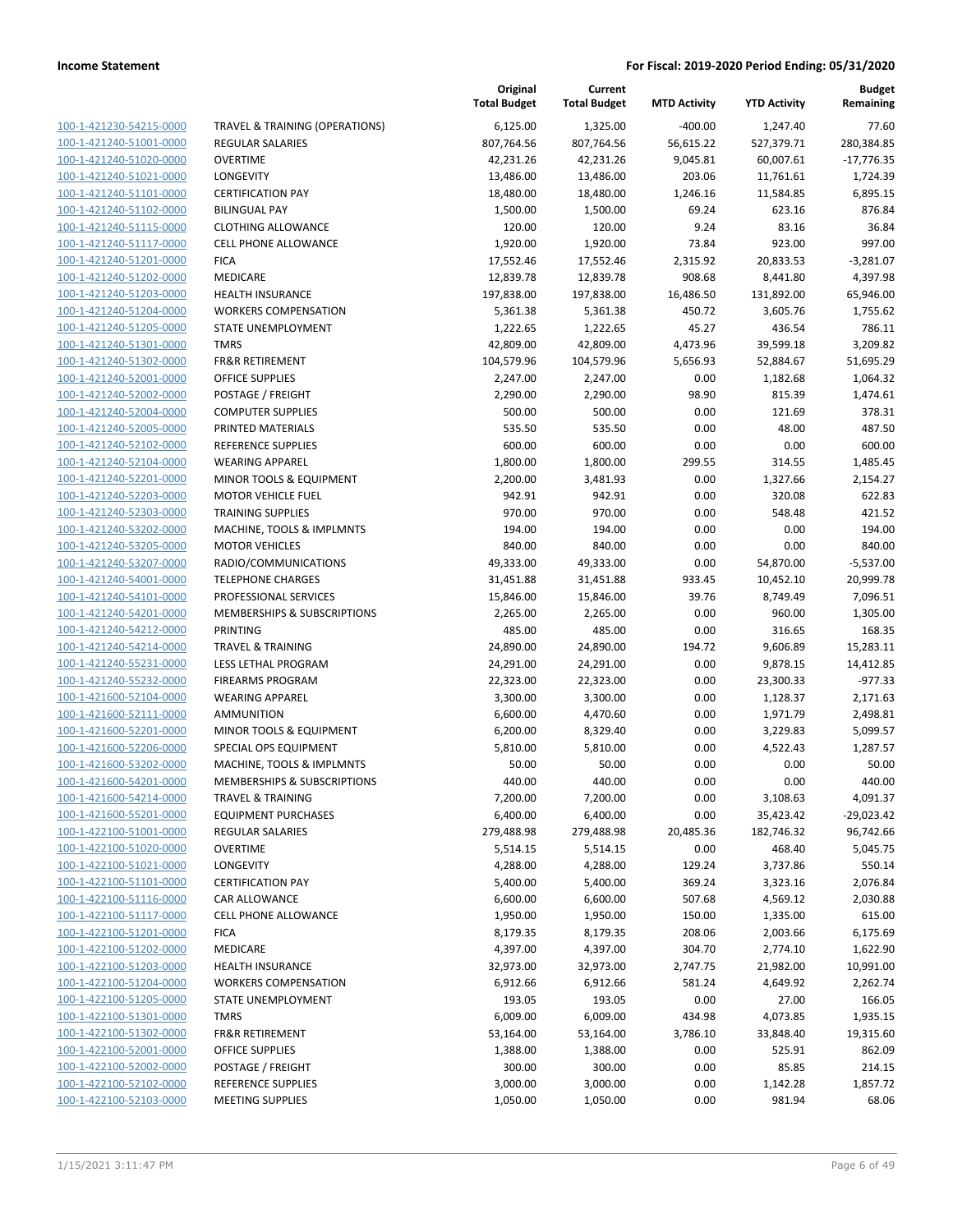| 100-1-422100-52104-0000                            | <b>WEARING APPAREL</b>              |
|----------------------------------------------------|-------------------------------------|
| 100-1-422100-52201-0000                            | MINOR TOOLS & EQUIPMENT             |
| 100-1-422100-53207-0000                            | RADIO/COMMUNICATIONS                |
| 100-1-422100-54001-0000                            | <b>TELEPHONE CHARGES</b>            |
| 100-1-422100-54002-0000                            | <b>UTILITY CHARGES</b>              |
| <u>100-1-422100-54101-0000</u>                     | PROFESSIONAL SERVICES               |
| <u>100-1-422100-54201-0000</u>                     | <b>MEMBERSHIPS &amp; SUBSCRIPTI</b> |
| 100-1-422100-54214-0000                            | <b>TRAVEL &amp; TRAINING</b>        |
| 100-1-422100-54217-0000                            | AWARDS PROGRAM                      |
| 100-1-422200-51001-0000                            | <b>REGULAR SALARIES</b>             |
| <u>100-1-422200-51020-0000</u>                     | OVERTIME                            |
| 100-1-422200-51021-0000                            | LONGEVITY                           |
| 100-1-422200-51101-0000                            | <b>CERTIFICATION PAY</b>            |
| 100-1-422200-51102-0000                            | <b>BILINGUAL PAY</b>                |
| 100-1-422200-51117-0000                            | <b>CELL PHONE ALLOWANCE</b>         |
| <u>100-1-422200-51202-0000</u>                     | <b>MEDICARE</b>                     |
| <u>100-1-422200-51203-0000</u>                     | <b>HEALTH INSURANCE</b>             |
| 100-1-422200-51204-0000                            | <b>WORKERS COMPENSATION</b>         |
| 100-1-422200-51205-0000                            | <b>STATE UNEMPLOYMENT</b>           |
| 100-1-422200-51302-0000                            | <b>FR&amp;R RETIREMENT</b>          |
| <u>100-1-422200-51401-0000</u>                     | <b>CONTRA - SALARIES</b>            |
| 100-1-422200-52001-0000                            | <b>OFFICE SUPPLIES</b>              |
| 100-1-422200-52002-0000                            | POSTAGE / FREIGHT                   |
| 100-1-422200-52101-0000                            | <b>JANITORIAL SUPPLIES</b>          |
| 100-1-422200-52102-0000                            | REFERENCE SUPPLIES                  |
| <u>100-1-422200-52104-0000</u>                     | <b>WEARING APPAREL</b>              |
| 100-1-422200-52107-0000                            | <b>BOTANICAL SUPPLIES</b>           |
| 100-1-422200-52201-0000                            | MINOR TOOLS & EQUIPMENT             |
| 100-1-422200-52203-0000                            | <b>MOTOR VEHICLE FUEL</b>           |
| 100-1-422200-52205-0000                            | <b>FIRST RESPONDER SUPPLIES</b>     |
| <u>100-1-422200-52207-0000</u>                     | <b>BUNKER GEAR</b>                  |
| 100-1-422200-52208-0000                            | <b>RESCUE EQUIPMENT</b>             |
| 100-1-422200-52306-0000                            | <b>HAZMAT SUPPLIES</b>              |
| 100-1-422200-53202-0000                            | MACHINE, TOOLS & IMPLMN             |
| 100-1-422200-53205-0000                            | <b>MOTOR VEHICLES</b>               |
| <u>100-1-422200-53208-0000</u>                     | FIRE HOSE/NOZZLES                   |
| <u>100-1-422200-53213-0000</u>                     | <b>SCBA MAINTENANCE</b>             |
| 100-1-422200-54001-0000                            | TELEPHONE CHARGES                   |
| 100-1-422200-54002-0000                            | UTILITY CHARGES                     |
| 100-1-422200-54109-0000                            | INSPECTIONS/TESTING                 |
| <u>100-1-422200-54214-0000</u>                     | TRAVEL & TRAINING                   |
| 100-1-422200-55201-0000                            | <b>EQUIPMENT PURCHASES</b>          |
| 100-1-422200-55207-0000                            | RADIO COMMUNICATION EQ              |
| 100-1-422300-51001-0000                            | <b>REGULAR SALARIES</b>             |
| 100-1-422300-51020-0000                            | OVERTIME                            |
| 100-1-422300-51021-0000                            | LONGEVITY                           |
| 100-1-422300-51101-0000                            | <b>CERTIFICATION PAY</b>            |
| 100-1-422300-51117-0000                            | <b>CELL PHONE ALLOWANCE</b>         |
| 100-1-422300-51201-0000                            | <b>FICA</b>                         |
| 100-1-422300-51202-0000                            | MEDICARE                            |
| 100-1-422300-51203-0000                            | <b>HEALTH INSURANCE</b>             |
| 100-1-422300-51204-0000                            | WORKERS COMPENSATION                |
| 100-1-422300-51205-0000                            | <b>STATE UNEMPLOYMENT</b>           |
| 100-1-422300-51302-0000                            | <b>FR&amp;R RETIREMENT</b>          |
| 100-1-422300-52001-0000                            | <b>OFFICE SUPPLIES</b>              |
|                                                    | POSTAGE / FREIGHT                   |
| 100-1-422300-52002-0000<br>100-1-422300-52005-0000 | PRINTED MATERIALS                   |
| 100-1-422300-52104-0000                            | <b>WEARING APPAREL</b>              |
| 100-1-422300-52201-0000                            | MINOR TOOLS & EQUIPMENT             |
|                                                    |                                     |

|                         |                              | Original<br><b>Total Budget</b> | Current<br><b>Total Budget</b> | <b>MTD Activity</b> | <b>YTD Activity</b> | <b>Budget</b><br>Remaining |
|-------------------------|------------------------------|---------------------------------|--------------------------------|---------------------|---------------------|----------------------------|
| 100-1-422100-52104-0000 | <b>WEARING APPAREL</b>       | 1,316.00                        | 1,316.00                       | 0.00                | 306.00              | 1,010.00                   |
| 100-1-422100-52201-0000 | MINOR TOOLS & EQUIPMENT      | 0.00                            | 0.00                           | 0.00                | 626.83              | $-626.83$                  |
| 100-1-422100-53207-0000 | RADIO/COMMUNICATIONS         | 8,000.00                        | 8,000.00                       | 0.00                | 6,000.00            | 2,000.00                   |
| 100-1-422100-54001-0000 | <b>TELEPHONE CHARGES</b>     | 3,343.89                        | 3,343.89                       | 276.29              | 1,934.78            | 1,409.11                   |
| 100-1-422100-54002-0000 | <b>UTILITY CHARGES</b>       | 5,550.44                        | 5,550.44                       | 432.36              | 3,032.73            | 2,517.71                   |
| 100-1-422100-54101-0000 | PROFESSIONAL SERVICES        | 7,500.00                        | 7,500.00                       | 0.00                | 3,305.00            | 4,195.00                   |
| 100-1-422100-54201-0000 | MEMBERSHIPS & SUBSCRIPTIONS  | 6,475.00                        | 6,475.00                       | 0.00                | 4,182.47            | 2,292.53                   |
| 100-1-422100-54214-0000 | <b>TRAVEL &amp; TRAINING</b> | 5,700.00                        | 5,700.00                       | $-200.00$           | 4,198.85            | 1,501.15                   |
| 100-1-422100-54217-0000 | <b>AWARDS PROGRAM</b>        | 500.00                          | 500.00                         | 0.00                | 0.00                | 500.00                     |
| 100-1-422200-51001-0000 | <b>REGULAR SALARIES</b>      | 3,211,436.63                    | 3,211,436.63                   | 249,102.21          | 2,202,126.83        | 1,009,309.80               |
| 100-1-422200-51020-0000 | <b>OVERTIME</b>              | 407,672.43                      | 407,672.43                     | 49,064.49           | 358,004.81          | 49,667.62                  |
| 100-1-422200-51021-0000 | <b>LONGEVITY</b>             | 53,900.00                       | 53,900.00                      | 282.44              | 54,920.02           | $-1,020.02$                |
| 100-1-422200-51101-0000 | <b>CERTIFICATION PAY</b>     | 111,360.00                      | 111,360.00                     | 5,317.02            | 49,404.06           | 61,955.94                  |
| 100-1-422200-51102-0000 | <b>BILINGUAL PAY</b>         | 600.00                          | 600.00                         | 92.32               | 830.88              | $-230.88$                  |
| 100-1-422200-51117-0000 | <b>CELL PHONE ALLOWANCE</b>  | 2,340.00                        | 2,340.00                       | 180.00              | 1,589.53            | 750.47                     |
| 100-1-422200-51202-0000 | MEDICARE                     | 54,136.00                       | 54,136.00                      | 4,165.12            | 37,768.37           | 16,367.63                  |
| 100-1-422200-51203-0000 | <b>HEALTH INSURANCE</b>      | 527,568.00                      | 527,568.00                     | 43,963.99           | 351,711.94          | 175,856.06                 |
| 100-1-422200-51204-0000 | <b>WORKERS COMPENSATION</b>  | 100,858.72                      | 100,858.72                     | 8,474.73            | 67,797.87           | 33,060.85                  |
| 100-1-422200-51205-0000 | STATE UNEMPLOYMENT           | 3,181.46                        | 3,181.46                       | 89.34               | 503.34              | 2,678.12                   |
| 100-1-422200-51302-0000 | <b>FR&amp;R RETIREMENT</b>   | 806,696.83                      | 806,696.83                     | 64,760.18           | 565,159.19          | 241,537.64                 |
| 100-1-422200-51401-0000 | <b>CONTRA - SALARIES</b>     | 0.00                            | 0.00                           | $-3,884.00$         | $-46,784.48$        | 46,784.48                  |
| 100-1-422200-52001-0000 | <b>OFFICE SUPPLIES</b>       | 1,266.00                        | 1,266.00                       | 0.00                | 330.96              | 935.04                     |
| 100-1-422200-52002-0000 | POSTAGE / FREIGHT            | 0.00                            | 0.00                           | 0.00                | 33.55               | $-33.55$                   |
| 100-1-422200-52101-0000 | <b>JANITORIAL SUPPLIES</b>   | 0.00                            | 0.00                           | 1,367.34            | 2,811.83            | $-2,811.83$                |
| 100-1-422200-52102-0000 | REFERENCE SUPPLIES           | 400.00                          | 400.00                         | 0.00                | 0.00                | 400.00                     |
| 100-1-422200-52104-0000 | <b>WEARING APPAREL</b>       | 21,460.00                       | 21,460.00                      | 464.70              | 6,946.34            | 14,513.66                  |
| 100-1-422200-52107-0000 | <b>BOTANICAL SUPPLIES</b>    | 1,000.00                        | 1,000.00                       | 0.00                | 0.00                | 1,000.00                   |
| 100-1-422200-52201-0000 | MINOR TOOLS & EQUIPMENT      | 13,900.00                       | 13,900.00                      | 71.35               | 4,952.10            | 8,947.90                   |
| 100-1-422200-52203-0000 | <b>MOTOR VEHICLE FUEL</b>    | 31,508.14                       | 31,508.14                      | 1,974.96            | 18,515.47           | 12,992.67                  |
| 100-1-422200-52205-0000 | FIRST RESPONDER SUPPLIES     | 19,500.00                       | 19,500.00                      | 1,058.38            | 5,709.55            | 13,790.45                  |
| 100-1-422200-52207-0000 | <b>BUNKER GEAR</b>           | 36,480.00                       | 36,480.00                      | 0.00                | 28,823.61           | 7,656.39                   |
| 100-1-422200-52208-0000 | <b>RESCUE EQUIPMENT</b>      | 5,025.00                        | 5,025.00                       | 0.00                | 0.00                | 5,025.00                   |
| 100-1-422200-52306-0000 | <b>HAZMAT SUPPLIES</b>       | 13,800.00                       | 13,800.00                      | 0.00                | 0.00                | 13,800.00                  |
| 100-1-422200-53202-0000 | MACHINE, TOOLS & IMPLMNTS    | 1,900.00                        | 1,900.00                       | 0.00                | 503.99              | 1,396.01                   |
| 100-1-422200-53205-0000 | <b>MOTOR VEHICLES</b>        | 50,000.00                       | 50,000.00                      | 3,882.36            | 35,861.41           | 14,138.59                  |
| 100-1-422200-53208-0000 | FIRE HOSE/NOZZLES            | 9,200.00                        | 9,200.00                       | 0.00                | 1,996.85            | 7,203.15                   |
| 100-1-422200-53213-0000 | <b>SCBA MAINTENANCE</b>      | 2,000.00                        | 2,000.00                       | 13.92               | 974.92              | 1,025.08                   |
| 100-1-422200-54001-0000 | <b>TELEPHONE CHARGES</b>     | 8,894.61                        | 8,894.61                       | 885.50              | 6,193.26            | 2,701.35                   |
| 100-1-422200-54002-0000 | UTILITY CHARGES              | 57,994.78                       | 57,994.78                      | 3,852.15            | 47,458.86           | 10,535.92                  |
| 100-1-422200-54109-0000 | INSPECTIONS/TESTING          | 9,820.00                        | 9,820.00                       | 1,455.75            | 5,288.20            | 4,531.80                   |
| 100-1-422200-54214-0000 | <b>TRAVEL &amp; TRAINING</b> | 20,400.00                       | 20,400.00                      | $-1,200.00$         | 9,914.04            | 10,485.96                  |
| 100-1-422200-55201-0000 | <b>EQUIPMENT PURCHASES</b>   | 4,100.00                        | 4,100.00                       | 2,526.05            | 2,526.05            | 1,573.95                   |
| 100-1-422200-55207-0000 | RADIO COMMUNICATION EQUIP    | 7,000.00                        | 7,000.00                       | 0.00                | 6,266.49            | 733.51                     |
| 100-1-422300-51001-0000 | <b>REGULAR SALARIES</b>      | 111,259.76                      | 111,259.76                     | 8,352.40            | 73,734.66           | 37,525.10                  |
| 100-1-422300-51020-0000 | <b>OVERTIME</b>              | 15,015.96                       | 15,015.96                      | 841.14              | 4,200.04            | 10,815.92                  |
| 100-1-422300-51021-0000 | LONGEVITY                    | 1,744.00                        | 1,744.00                       | 0.00                | 1,744.00            | 0.00                       |
| 100-1-422300-51101-0000 | <b>CERTIFICATION PAY</b>     | 2,520.00                        | 2,520.00                       | 147.70              | 1,329.30            | 1,190.70                   |
| 100-1-422300-51117-0000 | <b>CELL PHONE ALLOWANCE</b>  | 780.00                          | 780.00                         | 60.00               | 533.08              | 246.92                     |
| 100-1-422300-51201-0000 | <b>FICA</b>                  | 8,141.82                        | 8,141.82                       | 0.00                | 0.00                | 8,141.82                   |
| 100-1-422300-51202-0000 | MEDICARE                     | 1,904.14                        | 1,904.14                       | 135.62              | 1,178.93            | 725.21                     |
| 100-1-422300-51203-0000 | <b>HEALTH INSURANCE</b>      | 10,991.00                       | 10,991.00                      | 915.92              | 7,327.36            | 3,663.64                   |
| 100-1-422300-51204-0000 | <b>WORKERS COMPENSATION</b>  | 3,547.52                        | 3,547.52                       | 298.08              | 2,384.64            | 1,162.88                   |
| 100-1-422300-51205-0000 | STATE UNEMPLOYMENT           | 64.35                           | 64.35                          | 0.00                | 9.00                | 55.35                      |
| 100-1-422300-51302-0000 | <b>FR&amp;R RETIREMENT</b>   | 27,971.10                       | 27,971.10                      | 2,002.46            | 17,287.45           | 10,683.65                  |
| 100-1-422300-52001-0000 | <b>OFFICE SUPPLIES</b>       | 981.00                          | 981.00                         | 0.00                | 101.80              | 879.20                     |
| 100-1-422300-52002-0000 | POSTAGE / FREIGHT            | 100.00                          | 100.00                         | 0.00                | 5.59                | 94.41                      |
| 100-1-422300-52005-0000 | PRINTED MATERIALS            | 455.00                          | 455.00                         | 0.00                | 270.72              | 184.28                     |
| 100-1-422300-52104-0000 | <b>WEARING APPAREL</b>       | 510.00                          | 510.00                         | 0.00                | 112.50              | 397.50                     |
| 100-1-422300-52201-0000 | MINOR TOOLS & EQUIPMENT      | 505.00                          | 505.00                         | 0.00                | 161.47              | 343.53                     |
|                         |                              |                                 |                                |                     |                     |                            |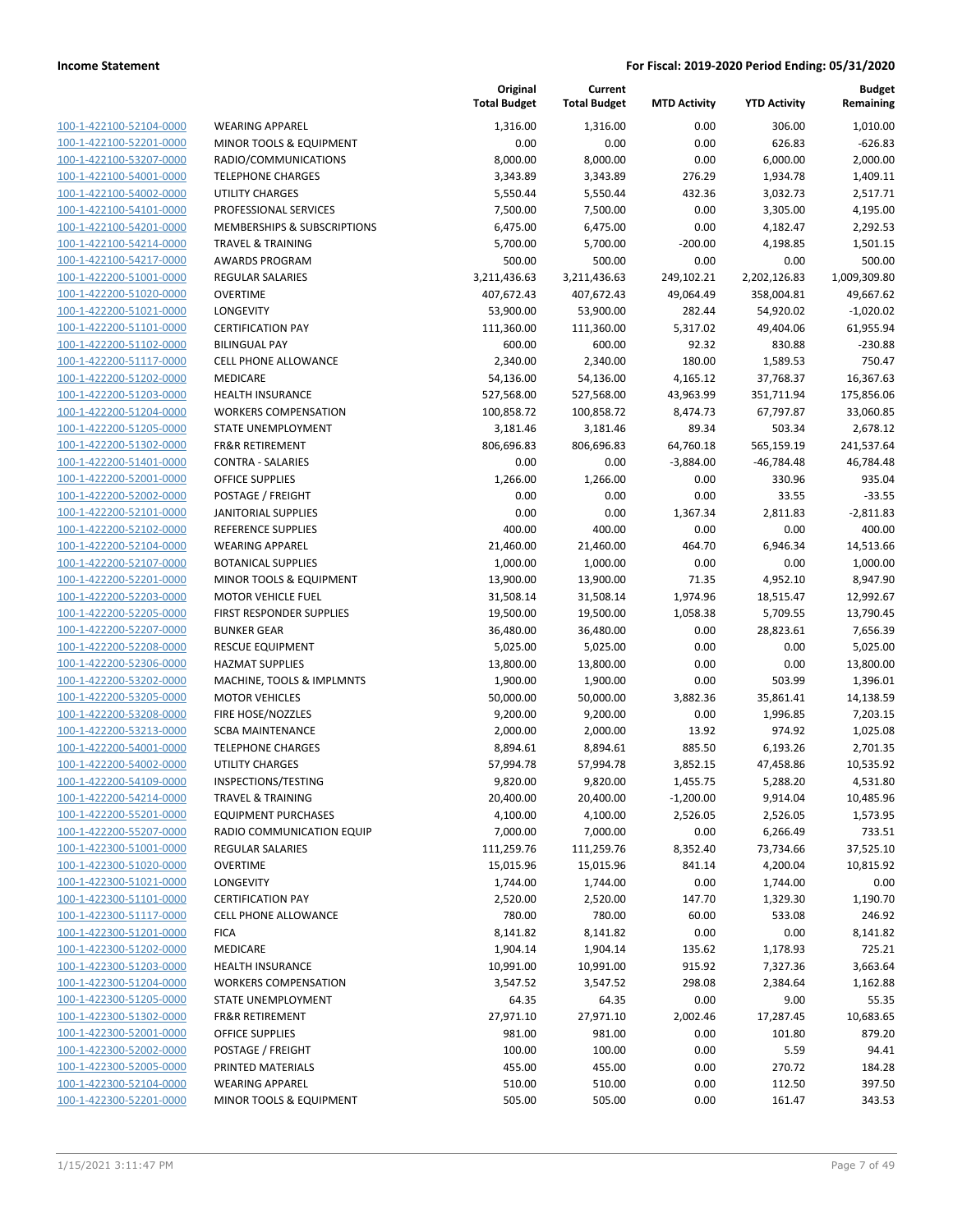| 100-1-422300-52203-0000         |
|---------------------------------|
| 100-1-422300-52304-0000         |
| 100-1-422300-53205-0000         |
| 100-1-422300-54001-0000         |
| 100-1-422300-54201-0000         |
| 100-1-422300-54208-0000         |
| 100-1-422300-54210-0000         |
| 100-1-422300-54214-0000         |
| 100-1-422300-54217-0000         |
| 100-1-422400-53204-0000         |
| 100-1-422400-53209-0000         |
| 100-1-422400-53210-0000         |
| 100-1-422400-54001-0000         |
| 100-1-422400-54201-0000         |
| 100-1-422400-54214-0000         |
| 100-1-431100-51001-0000         |
| 100-1-431100-51021-0000         |
| 100-1-431100-51116-0000         |
| 100-1-431100-51117-0000         |
| -431100-51201-0000<br>$100 - 1$ |
| 100-1-431100-51202-0000         |
| 100-1-431100-51203-0000         |
| 100-1-431100-51204-0000         |
| 100-1-431100-51205-0000         |
| 100-1-431100-51301-0000         |
| 100-1-431100-52001-0000         |
| 100-1-431100-52002-0000         |
| 100-1-431100-52103-0000         |
| 100-1-431100-52203-0000         |
| -431100-53201-0000<br>$100 - 1$ |
| 100-1-431100-53205-0000         |
| 100-1-431100-53207-0000         |
| 100-1-431100-54001-0000         |
| 100-1-431100-54002-0000         |
| 100-1-431100-54101-0000         |
| 100-1-431100-54201-0000         |
| 100-1-431100-54214-0000         |
| 100-1-431200-51001-0000         |
| 100-1-431200-51020-0000         |
| 100-1-431200-51021-0000         |
| 100-1-431200-51117-0000         |
| 100-1-431200-51201-0000         |
| <u>100-1-431200-51202-0000</u>  |
| <u>100-1-431200-51203-0000</u>  |
| 100-1-431200-51204-0000         |
| 100-1-431200-51205-0000         |
| 100-1-431200-51301-0000         |
| <u>100-1-431200-52001-0000</u>  |
| 100-1-431200-52002-0000         |
| 100-1-431200-52103-0000         |
| 100-1-431200-52104-0000         |
| 100-1-431200-52106-0000         |
| <u>100-1-431200-52107-0000</u>  |
| <u>100-1-431200-52201-0000</u>  |
| 100-1-431200-52203-0000         |
| 100-1-431200-52302-0000         |
| 100-1-431200-52303-0000         |
| <u>100-1-431200-53202-0000</u>  |
| <u>100-1-431200-53205-0000</u>  |
|                                 |

|                         |                                         | Original<br><b>Total Budget</b> | Current<br><b>Total Budget</b> | <b>MTD Activity</b> | <b>YTD Activity</b> | <b>Budget</b><br>Remaining |
|-------------------------|-----------------------------------------|---------------------------------|--------------------------------|---------------------|---------------------|----------------------------|
| 100-1-422300-52203-0000 | <b>MOTOR VEHICLE FUEL</b>               | 366.39                          | 366.39                         | 67.68               | 668.13              | $-301.74$                  |
| 100-1-422300-52304-0000 | <b>FIRE PREVENTION SUPPLIES</b>         | 8,946.50                        | 8,946.50                       | 303.49              | 3,236.23            | 5,710.27                   |
| 100-1-422300-53205-0000 | <b>MOTOR VEHICLES</b>                   | 425.00                          | 425.00                         | 0.00                | 10.00               | 415.00                     |
| 100-1-422300-54001-0000 | <b>TELEPHONE CHARGES</b>                | 362.67                          | 362.67                         | 36.25               | 253.74              | 108.93                     |
| 100-1-422300-54201-0000 | MEMBERSHIPS & SUBSCRIPTIONS             | 1,902.00                        | 1,902.00                       | 0.00                | 0.00                | 1,902.00                   |
| 100-1-422300-54208-0000 | <b>LABORATORY WORK</b>                  | 660.00                          | 660.00                         | 0.00                | 220.00              | 440.00                     |
| 100-1-422300-54210-0000 | PHOTO PROCESSING                        | 50.00                           | 50.00                          | 0.00                | 0.00                | 50.00                      |
| 100-1-422300-54214-0000 | <b>TRAVEL &amp; TRAINING</b>            | 4,035.00                        | 4,035.00                       | 0.00                | 1,158.00            | 2,877.00                   |
| 100-1-422300-54217-0000 | <b>AWARDS PROGRAM</b>                   | 625.00                          | 625.00                         | 0.00                | 0.00                | 625.00                     |
| 100-1-422400-53204-0000 | SIREN MAINTENANCE                       | 1,000.00                        | 1,000.00                       | 0.00                | 222.00              | 778.00                     |
| 100-1-422400-53209-0000 | HARDWARE/SOFTWARE                       | 12,500.00                       | 12,500.00                      | 0.00                | 10,000.00           | 2,500.00                   |
| 100-1-422400-53210-0000 | <b>EMERGENCY EXPENSE TRACKING</b>       | 0.00                            | 0.00                           | 1,512.39            | 1,512.39            | $-1,512.39$                |
| 100-1-422400-54001-0000 | <b>TELEPHONE CHARGES</b>                | 3,652.60                        | 3,652.60                       | 122.76              | 860.22              | 2,792.38                   |
| 100-1-422400-54201-0000 | MEMBERSHIPS & SUBSCRIPTIONS             | 3,150.00                        | 3,150.00                       | 3,000.00            | 3,000.00            | 150.00                     |
| 100-1-422400-54214-0000 | <b>TRAVEL &amp; TRAINING</b>            | 1,500.00                        | 1,500.00                       | 0.00                | 0.00                | 1,500.00                   |
| 100-1-431100-51001-0000 | REGULAR SALARIES                        | 134,781.00                      | 134,781.00                     | 10,657.60           | 72,323.22           | 62,457.78                  |
| 100-1-431100-51021-0000 | LONGEVITY                               | 630.00                          | 630.00                         | 0.00                | 234.00              | 396.00                     |
| 100-1-431100-51116-0000 | CAR ALLOWANCE                           | 4,200.00                        | 4,200.00                       | 323.08              | 1,776.94            | 2,423.06                   |
| 100-1-431100-51117-0000 | <b>CELL PHONE ALLOWANCE</b>             | 780.00                          | 780.00                         | 150.00              | 1,021.15            | $-241.15$                  |
| 100-1-431100-51201-0000 | <b>FICA</b>                             | 8,919.32                        | 8,919.32                       | 664.56              | 4,083.24            | 4,836.08                   |
| 100-1-431100-51202-0000 | MEDICARE                                | 2,035.67                        | 2,035.67                       | 155.42              | 954.93              | 1,080.74                   |
| 100-1-431100-51203-0000 | <b>HEALTH INSURANCE</b>                 | 21,982.00                       | 21,982.00                      | 1,831.83            | 14,654.64           | 7,327.36                   |
| 100-1-431100-51204-0000 | <b>WORKERS COMPENSATION</b>             | 363.89                          | 363.89                         | 30.61               | 244.88              | 119.01                     |
| 100-1-431100-51205-0000 | STATE UNEMPLOYMENT                      | 128.70                          | 128.70                         | 0.00                | 46.78               | 81.92                      |
| 100-1-431100-51301-0000 | <b>TMRS</b>                             | 15,727.30                       | 15,727.30                      | 1,252.22            | 7,783.33            | 7,943.97                   |
| 100-1-431100-52001-0000 | <b>OFFICE SUPPLIES</b>                  | 600.00                          | 600.00                         | 0.00                | 48.22               | 551.78                     |
| 100-1-431100-52002-0000 | POSTAGE / FREIGHT                       | 100.00                          | 100.00                         | 0.00                | 1.40                | 98.60                      |
| 100-1-431100-52103-0000 | <b>MEETING SUPPLIES</b>                 | 50.00                           | 50.00                          | 0.00                | 20.27               | 29.73                      |
| 100-1-431100-52203-0000 | <b>MOTOR VEHICLE FUEL</b>               | 26.29                           | 26.29                          | 0.00                | 0.00                | 26.29                      |
| 100-1-431100-53201-0000 | <b>FURNITURE &amp; OFFICE EQUIPMENT</b> | 100.00                          | 2,100.00                       | 0.00                | 1,807.49            | 292.51                     |
| 100-1-431100-53205-0000 | <b>MOTOR VEHICLES</b>                   | 200.00                          | 200.00                         | 0.00                | 0.00                | 200.00                     |
| 100-1-431100-53207-0000 | RADIO/COMMUNICATIONS                    | 200.00                          | 200.00                         | 0.00                | 0.00                | 200.00                     |
| 100-1-431100-54001-0000 | <b>TELEPHONE CHARGES</b>                | 3,230.46                        | 3,230.46                       | 244.00              | 1,935.33            | 1,295.13                   |
| 100-1-431100-54002-0000 | <b>UTILITY CHARGES</b>                  | 843.14                          | 843.14                         | 13.72               | 566.42              | 276.72                     |
| 100-1-431100-54101-0000 | PROFESSIONAL SERVICES                   | 500.00                          | 500.00                         | 0.00                | 47.00               | 453.00                     |
| 100-1-431100-54201-0000 | MEMBERSHIPS & SUBSCRIPTIONS             | 600.00                          | 600.00                         | 0.00                | 194.29              | 405.71                     |
| 100-1-431100-54214-0000 | <b>TRAVEL &amp; TRAINING</b>            | 2,000.00                        | 0.00                           | 0.00                | 0.00                | 0.00                       |
| 100-1-431200-51001-0000 | REGULAR SALARIES                        | 402,927.91                      | 402,927.91                     | 28,907.09           | 267,953.45          | 134,974.46                 |
| 100-1-431200-51020-0000 | <b>OVERTIME</b>                         | 15,964.43                       | 15,964.43                      | 1,628.26            | 9,281.38            | 6,683.05                   |
| 100-1-431200-51021-0000 | LONGEVITY                               | 7,634.00                        | 7,634.00                       | 0.00                | 7,592.00            | 42.00                      |
| 100-1-431200-51117-0000 | <b>CELL PHONE ALLOWANCE</b>             | 1,560.00                        | 1,560.00                       | 120.00              | 1,052.76            | 507.24                     |
| 100-1-431200-51201-0000 | <b>FICA</b>                             | 26,541.35                       | 26,541.35                      | 1,726.36            | 16,362.48           | 10,178.87                  |
| 100-1-431200-51202-0000 | MEDICARE                                | 6,207.25                        | 6,207.25                       | 403.75              | 3,826.72            | 2,380.53                   |
| 100-1-431200-51203-0000 | <b>HEALTH INSURANCE</b>                 | 120,901.00                      | 120,901.00                     | 10,075.08           | 80,600.64           | 40,300.36                  |
| 100-1-431200-51204-0000 | <b>WORKERS COMPENSATION</b>             | 22,093.36                       | 22,093.36                      | 1,858.10            | 14,864.79           | 7,228.57                   |
| 100-1-431200-51205-0000 | STATE UNEMPLOYMENT                      | 707.85                          | 707.85                         | 0.00                | 354.47              | 353.38                     |
| 100-1-431200-51301-0000 | <b>TMRS</b>                             | 47,956.37                       | 47,956.37                      | 3,448.72            | 31,994.17           | 15,962.20                  |
| 100-1-431200-52001-0000 | OFFICE SUPPLIES                         | 382.50                          | 382.50                         | 0.00                | 0.00                | 382.50                     |
| 100-1-431200-52002-0000 | POSTAGE / FREIGHT                       | 20.00                           | 20.00                          | 0.00                | 7.69                | 12.31                      |
| 100-1-431200-52103-0000 | <b>MEETING SUPPLIES</b>                 | 715.52                          | 715.52                         | 0.00                | 0.00                | 715.52                     |
| 100-1-431200-52104-0000 | <b>WEARING APPAREL</b>                  | 8,160.00                        | 8,160.00                       | 2,693.25            | 8,717.49            | $-557.49$                  |
| 100-1-431200-52106-0000 | <b>CHEMICAL SUPPLIES</b>                | 2,018.02                        | 2,018.02                       | 115.29              | 115.29              | 1,902.73                   |
| 100-1-431200-52107-0000 | <b>BOTANICAL SUPPLIES</b>               | 449.99                          | 449.99                         | 0.00                | 0.00                | 449.99                     |
| 100-1-431200-52201-0000 | MINOR TOOLS & EQUIPMENT                 | 7,959.76                        | 7,959.76                       | 186.99              | 1,465.72            | 6,494.04                   |
| 100-1-431200-52203-0000 | <b>MOTOR VEHICLE FUEL</b>               | 38,815.82                       | 38,815.82                      | 2,675.27            | 20,122.74           | 18,693.08                  |
| 100-1-431200-52302-0000 | <b>MEDICAL SUPPLIES</b>                 | 150.00                          | 150.00                         | 0.00                | 0.00                | 150.00                     |
| 100-1-431200-52303-0000 | <b>TRAINING SUPPLIES</b>                | 212.99                          | 212.99                         | 0.00                | 84.00               | 128.99                     |
| 100-1-431200-53202-0000 | MACHINE, TOOLS & IMPLMNTS               | 3,833.00                        | 3,833.00                       | 1,090.00            | 3,061.66            | 771.34                     |
| 100-1-431200-53205-0000 | <b>MOTOR VEHICLES</b>                   | 26,900.00                       | 26,900.00                      | 559.17              | 16,816.83           | 10,083.17                  |
|                         |                                         |                                 |                                |                     |                     |                            |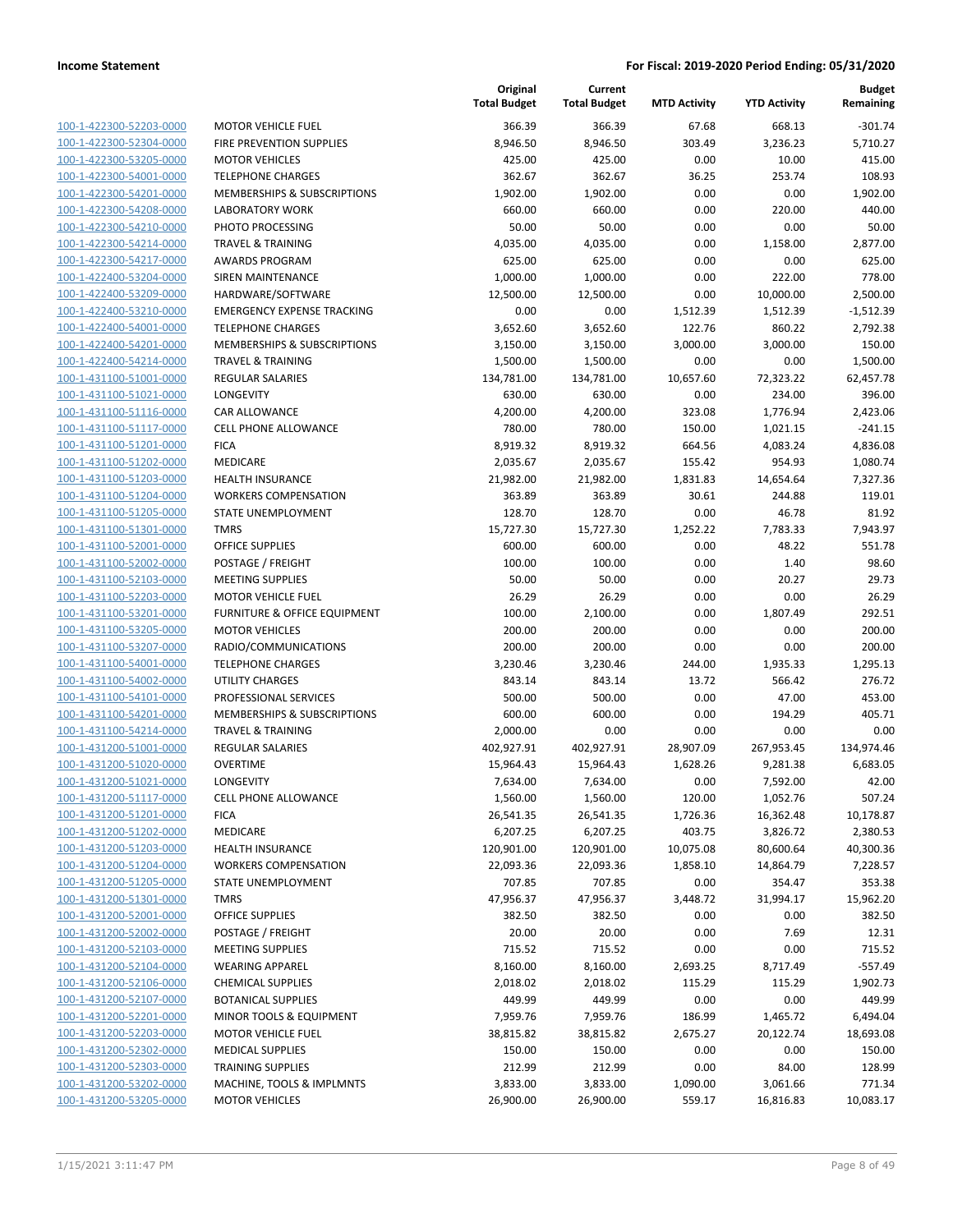| 100-1-431200-53207-0000                            | RADI               |
|----------------------------------------------------|--------------------|
| 100-1-431200-53301-0000                            | <b>SIDE</b>        |
| 100-1-431200-53303-0000                            | MAIN               |
| 100-1-431200-53305-0000                            | <b>BRID</b>        |
| 100-1-431200-53308-0000                            | STOR               |
| 100-1-431200-54001-0000                            | <b>TELEI</b>       |
| 100-1-431200-54002-0000                            | UTILI              |
| 100-1-431200-54201-0000                            | <b>MEN</b>         |
| 100-1-431200-54214-0000                            | <b>TRAV</b>        |
| 100-1-431600-51001-0000                            | REGL               |
| 100-1-431600-51020-0000                            | OVEF               |
| 100-1-431600-51021-0000                            | LONO               |
| 100-1-431600-51101-0000                            | <b>CERT</b>        |
| 100-1-431600-51201-0000                            | <b>FICA</b>        |
| 100-1-431600-51202-0000                            | MED                |
| 100-1-431600-51203-0000                            | HEAL               |
| 100-1-431600-51204-0000                            | <b>WOR</b>         |
| 100-1-431600-51205-0000                            | STAT               |
| 100-1-431600-51301-0000                            | TMR:               |
| 100-1-431600-52001-0000                            | OFFI               |
| 100-1-431600-52104-0000                            | WEA                |
| 100-1-431600-52106-0000                            | CHEN               |
| 100-1-431600-52201-0000                            | <b>MINO</b>        |
| 100-1-431600-52203-0000                            | мот                |
| 100-1-431600-53202-0000                            | MAC                |
| 100-1-431600-53205-0000                            | MOT                |
| 100-1-431600-53207-0000                            | RADI               |
|                                                    | <b>MAIN</b>        |
| 100-1-431600-53303-0000<br>100-1-431600-54001-0000 | TELEI              |
| 100-1-431600-54002-0000                            | utili              |
| 100-1-431600-54214-0000                            | TRAV               |
| 100-1-431700-51001-0000                            | REGL               |
| 100-1-431700-51020-0000                            | <b>OVEF</b>        |
| 100-1-431700-51021-0000                            | LONO               |
| 100-1-431700-51117-0000                            | <b>CELL</b>        |
| 100-1-431700-51201-0000                            | <b>FICA</b>        |
| 100-1-431700-51202-0000                            | MED                |
|                                                    | HEAL               |
| 100-1-431700-51203-0000<br>100-1-431700-51204-0000 | <b>WOR</b>         |
| 100-1-431700-51205-0000                            | <b>STAT</b>        |
| 100-1-431700-51301-0000                            | TMR:               |
| 100-1-431700-52001-0000                            |                    |
|                                                    | OFFI               |
| 100-1-431700-52002-0000                            | post<br><b>WEA</b> |
| 100-1-431700-52104-0000<br>100-1-431700-52201-0000 | MINO               |
|                                                    |                    |
| 100-1-431700-52203-0000                            | мот                |
| 100-1-431700-52303-0000                            | TRAII              |
| 100-1-431700-53201-0000                            | <b>FURN</b>        |
| <u>100-1-431700-53205-0000</u>                     | MOT                |
| 100-1-431700-53207-0000                            | radi               |
| 100-1-431700-54001-0000                            | TELEI              |
| 100-1-431700-54002-0000                            | utili              |
| 100-1-431700-54201-0000                            | MEN                |
| 100-1-431700-54212-0000                            | <b>PRIN</b>        |
| 100-1-431700-54214-0000                            | <b>TRAV</b>        |
| 100-1-431700-54410-0000                            | PERN               |
| 100-1-441100-51001-0000                            | REGL               |
| 100-1-441100-51020-0000                            | <b>OVEF</b>        |
| 100-1-441100-51021-0000                            | LONO               |
|                                                    |                    |

|                                                    |                                                   | Original<br><b>Total Budget</b> | Current<br><b>Total Budget</b> | <b>MTD Activity</b> | <b>YTD Activity</b> | <b>Budget</b><br>Remaining |
|----------------------------------------------------|---------------------------------------------------|---------------------------------|--------------------------------|---------------------|---------------------|----------------------------|
| 100-1-431200-53207-0000                            | RADIO/COMMUNICATIONS                              | 5,099.00                        | 5,099.00                       | 814.00              | 814.00              | 4,285.00                   |
| 100-1-431200-53301-0000                            | SIDEWALKS, CURBS, & GUTTERS                       | 20,014.80                       | 20,014.80                      | 0.00                | $-2,568.00$         | 22,582.80                  |
| 100-1-431200-53303-0000                            | MAINT - STREET /ALLEY/APRN/RNWY                   | 52,514.00                       | 52,514.00                      | 0.00                | 39,278.68           | 13,235.32                  |
| 100-1-431200-53305-0000                            | <b>BRIDGES &amp; CULVERTS</b>                     | 7,777.00                        | 7,777.00                       | 0.00                | 4,502.39            | 3,274.61                   |
| 100-1-431200-53308-0000                            | <b>STORM SEWERS</b>                               | 5,070.00                        | 5,070.00                       | 0.00                | 0.00                | 5,070.00                   |
| 100-1-431200-54001-0000                            | <b>TELEPHONE CHARGES</b>                          | 1,824.07                        | 1,824.07                       | 96.28               | 673.88              | 1,150.19                   |
| 100-1-431200-54002-0000                            | <b>UTILITY CHARGES</b>                            | 7,622.48                        | 7,622.48                       | 406.72              | 4,598.99            | 3,023.49                   |
| 100-1-431200-54201-0000                            | MEMBERSHIPS & SUBSCRIPTIONS                       | 353.00                          | 353.00                         | 0.00                | 255.88              | 97.12                      |
| 100-1-431200-54214-0000                            | <b>TRAVEL &amp; TRAINING</b>                      | 1,827.00                        | 1,827.00                       | 0.00                | 0.00                | 1,827.00                   |
| 100-1-431600-51001-0000                            | <b>REGULAR SALARIES</b>                           | 71,468.22                       | 71,468.22                      | 3,589.92            | 45,124.01           | 26,344.21                  |
| 100-1-431600-51020-0000                            | <b>OVERTIME</b>                                   | 8,084.64                        | 8,084.64                       | 510.14              | 4,433.30            | 3,651.34                   |
| 100-1-431600-51021-0000                            | LONGEVITY                                         | 2,436.00                        | 2,436.00                       | 0.00                | 2,520.00            | $-84.00$                   |
| 100-1-431600-51101-0000                            | <b>CERTIFICATION PAY</b>                          | 600.00                          | 600.00                         | 46.16               | 415.44              | 184.56                     |
| 100-1-431600-51201-0000                            | <b>FICA</b>                                       | 5,120.51                        | 5,120.51                       | 241.81              | 3,129.35            | 1,991.16                   |
| 100-1-431600-51202-0000                            | MEDICARE                                          | 1,197.54                        | 1,197.54                       | 56.55               | 731.87              | 465.67                     |
| 100-1-431600-51203-0000                            | <b>HEALTH INSURANCE</b>                           | 21,982.00                       | 21,982.00                      | 1,831.83            | 14,654.64           | 7,327.36                   |
| 100-1-431600-51204-0000                            | <b>WORKERS COMPENSATION</b>                       | 4,262.38                        | 4,262.38                       | 358.21              | 2,865.68            | 1,396.70                   |
| 100-1-431600-51205-0000                            | STATE UNEMPLOYMENT                                | 128.70                          | 128.70                         | 0.00                | 13.79               | 114.91                     |
| 100-1-431600-51301-0000                            | <b>TMRS</b>                                       | 9,252.02                        | 9,252.02                       | 466.45              | 5,854.95            | 3,397.07                   |
| 100-1-431600-52001-0000                            | <b>OFFICE SUPPLIES</b>                            | 315.40                          | 315.40                         | 0.00                | 0.00                | 315.40                     |
| 100-1-431600-52104-0000                            | <b>WEARING APPAREL</b>                            | 3,270.40                        | 3,270.40                       | 175.00              | 2,807.47            | 462.93                     |
| 100-1-431600-52106-0000                            | <b>CHEMICAL SUPPLIES</b>                          | 402.66                          | 402.66                         | 0.00                | 0.00                | 402.66                     |
| 100-1-431600-52201-0000                            | MINOR TOOLS & EQUIPMENT                           | 4,038.79                        | 4,038.79                       | 198.30              | 849.32              | 3,189.47                   |
| 100-1-431600-52203-0000                            | <b>MOTOR VEHICLE FUEL</b>                         | 4,028.02                        | 4,028.02                       | 202.46              | 2,192.10            | 1,835.92                   |
| 100-1-431600-53202-0000                            | MACHINE, TOOLS & IMPLMNTS                         | 4,445.00                        | 4,445.00                       | 433.49              | 1,739.41            | 2,705.59                   |
| 100-1-431600-53205-0000                            | <b>MOTOR VEHICLES</b>                             | 4,689.00                        | 4,689.00                       | 210.91              | 315.87              | 4,373.13                   |
| 100-1-431600-53207-0000                            | RADIO/COMMUNICATIONS                              | 1,190.00                        | 1,190.00                       | 0.00                | 0.00                | 1,190.00                   |
| 100-1-431600-53303-0000                            | MAINT - STREET /ALLEY/APRN/RNWY                   | 20,447.77                       | 20,447.77                      | 478.66              | 6,391.28            | 14,056.49                  |
| 100-1-431600-54001-0000                            | <b>TELEPHONE CHARGES</b>                          | 1,142.02                        | 1,142.02                       | 142.39              | 769.53              | 372.49                     |
| 100-1-431600-54002-0000                            | UTILITY CHARGES                                   | 324,545.21                      | 324,545.21                     | 27,152.74           | 215,199.61          | 109,345.60                 |
| 100-1-431600-54214-0000                            | <b>TRAVEL &amp; TRAINING</b>                      | 395.00                          | 395.00                         | 0.00                | 0.00                | 395.00                     |
| 100-1-431700-51001-0000                            | <b>REGULAR SALARIES</b>                           | 116,997.75                      | 116,997.75                     | 9,002.56            | 85,828.06           | 31,169.69                  |
| 100-1-431700-51020-0000                            | <b>OVERTIME</b>                                   | 356.09                          | 356.09                         | 0.00                | 0.00                | 356.09                     |
| 100-1-431700-51021-0000                            | LONGEVITY                                         | 2,058.00                        | 2,058.00                       | 0.00                | 2,058.00            | 0.00                       |
| 100-1-431700-51117-0000                            | CELL PHONE ALLOWANCE                              | 780.00                          | 780.00                         | 60.00               | 526.15              | 253.85                     |
| 100-1-431700-51201-0000                            | <b>FICA</b>                                       | 7,451.89                        | 7,451.89                       | 516.82              | 5,126.30            | 2,325.59                   |
| 100-1-431700-51202-0000                            | MEDICARE<br><b>HEALTH INSURANCE</b>               | 1,742.78<br>21,982.00           | 1,742.78                       | 120.86              | 1,198.84            | 543.94<br>7,327.36         |
| 100-1-431700-51203-0000<br>100-1-431700-51204-0000 |                                                   |                                 | 21,982.00                      | 1,831.83            | 14,654.64           |                            |
| 100-1-431700-51205-0000                            | <b>WORKERS COMPENSATION</b><br>STATE UNEMPLOYMENT | 706.15<br>128.70                | 706.15<br>128.70               | 59.41<br>0.00       | 475.28<br>21.56     | 230.87<br>107.14           |
| 100-1-431700-51301-0000                            | <b>TMRS</b>                                       | 13,464.49                       |                                |                     | 9,481.43            | 3,983.06                   |
| 100-1-431700-52001-0000                            | <b>OFFICE SUPPLIES</b>                            | 1,900.00                        | 13,464.49<br>1,900.00          | 1,019.54<br>0.00    | 21.96               | 1,878.04                   |
| 100-1-431700-52002-0000                            | POSTAGE / FREIGHT                                 | 100.00                          | 100.00                         | 0.00                | 2.10                | 97.90                      |
| 100-1-431700-52104-0000                            | <b>WEARING APPAREL</b>                            | 1,000.00                        | 1,000.00                       | 0.00                | 169.99              | 830.01                     |
| 100-1-431700-52201-0000                            | MINOR TOOLS & EQUIPMENT                           | 800.00                          | 800.00                         | 0.00                | 0.00                | 800.00                     |
| 100-1-431700-52203-0000                            | <b>MOTOR VEHICLE FUEL</b>                         | 5,079.41                        | 5,079.41                       | 234.69              | 2,254.91            | 2,824.50                   |
| 100-1-431700-52303-0000                            | <b>TRAINING SUPPLIES</b>                          | 350.00                          | 350.00                         | 0.00                | 97.93               | 252.07                     |
| 100-1-431700-53201-0000                            | <b>FURNITURE &amp; OFFICE EQUIPMENT</b>           | 1,100.00                        | 1,100.00                       | 0.00                | 0.00                | 1,100.00                   |
| 100-1-431700-53205-0000                            | <b>MOTOR VEHICLES</b>                             | 1,100.00                        | 1,100.00                       | 1,089.38            | 1,984.31            | $-884.31$                  |
| 100-1-431700-53207-0000                            | RADIO/COMMUNICATIONS                              | 200.00                          | 200.00                         | 0.00                | 0.00                | 200.00                     |
| 100-1-431700-54001-0000                            | <b>TELEPHONE CHARGES</b>                          | 1,811.88                        | 1,811.88                       | 288.08              | 1,850.07            | $-38.19$                   |
| 100-1-431700-54002-0000                            | <b>UTILITY CHARGES</b>                            | 843.12                          | 843.12                         | 13.72               | 566.42              | 276.70                     |
| 100-1-431700-54201-0000                            | MEMBERSHIPS & SUBSCRIPTIONS                       | 700.00                          | 700.00                         | 0.00                | 0.00                | 700.00                     |
| 100-1-431700-54212-0000                            | PRINTING                                          | 200.00                          | 200.00                         | 0.00                | 0.00                | 200.00                     |
| 100-1-431700-54214-0000                            | <b>TRAVEL &amp; TRAINING</b>                      | 1,500.00                        | 1,500.00                       | 0.00                | 126.56              | 1,373.44                   |
| 100-1-431700-54410-0000                            | PERMITS/FEES                                      | 200.00                          | 200.00                         | 0.00                | 0.00                | 200.00                     |
| 100-1-441100-51001-0000                            | <b>REGULAR SALARIES</b>                           |                                 |                                |                     |                     |                            |
| 100-1-441100-51020-0000                            |                                                   | 138,324.08                      | 138,324.08                     | 10,887.68           | 97,761.11           | 40,562.97                  |
|                                                    | <b>OVERTIME</b>                                   | 1,135.58                        | 1,135.58                       | 0.00                | 102.68              | 1,032.90                   |
| 100-1-441100-51021-0000                            | LONGEVITY                                         | 966.00                          | 966.00                         | 0.00                | 906.00              | 60.00                      |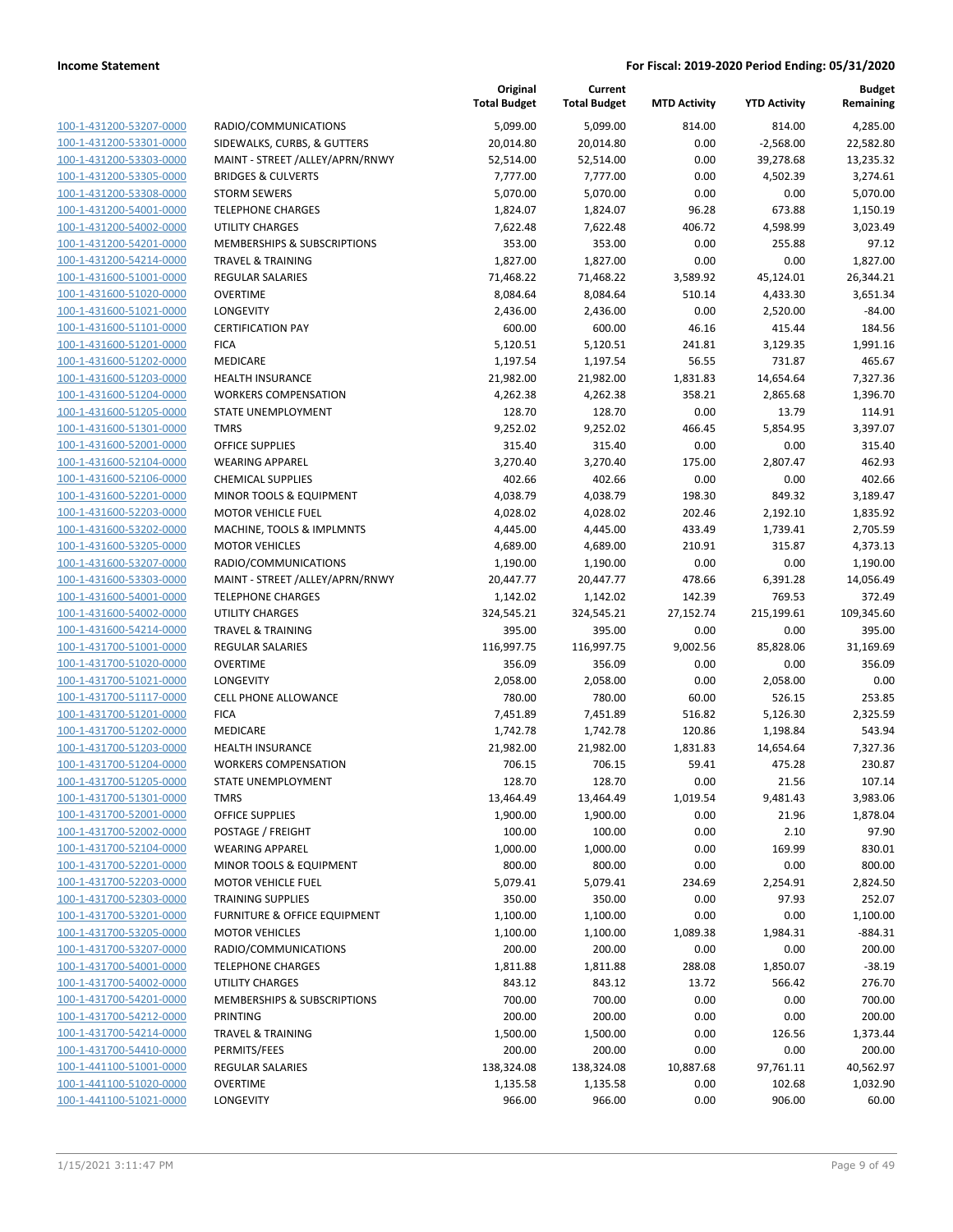| 100-1-441100-51102-0000        |
|--------------------------------|
| 100-1-441100-51117-0000        |
| 100-1-441100-51201-0000        |
| 100-1-441100-51202-0000        |
| 100-1-441100-51203-0000        |
| 100-1-441100-51204-0000        |
| 100-1-441100-51205-0000        |
| 100-1-441100-51301-0000        |
| 100-1-441100-52001-0000        |
| 100-1-441100-52002-0000        |
| 100-1-441100-52005-0000        |
| 100-1-441100-54001-0000        |
| 100-1-441100-54002-0000        |
| 100-1-441100-54214-0000        |
| 100-1-441200-51001-0000        |
| 100-1-441200-51021-0000        |
| 100-1-441200-51101-0000        |
| 100-1-441200-51117-0000        |
| 100-1-441200-51201-0000        |
| 100-1-441200-51202-0000        |
|                                |
| 100-1-441200-51203-0000        |
| 100-1-441200-51204-0000        |
| 100-1-441200-51205-0000        |
| 100-1-441200-51301-0000        |
| 100-1-441200-52102-0000        |
| 100-1-441200-52104-0000        |
| 100-1-441200-54201-0000        |
| 100-1-441200-54214-0000        |
| 100-1-441300-51001-0000        |
| 100-1-441300-51021-0000        |
| 100-1-441300-51101-0000        |
| 100-1-441300-51117-0000        |
| 100-1-441300-51201-0000        |
| 100-1-441300-51202-0000        |
| 100-1-441300-51203-0000        |
| 100-1-441300-51204-0000        |
| 100-1-441300-51205-0000        |
| 100-1-441300-51301-0000        |
| 100-1-441300-52002-0000        |
| 100-1-441300-52005-0000        |
| 100-1-441300-52102-0000        |
| <u>100-1-441300-52104-0000</u> |
| 100-1-441300-52201-0000        |
| 100-1-441300-52203-0000        |
|                                |
| 100-1-441300-53205-0000        |
| <u>100-1-441300-54001-0000</u> |
| 100-1-441300-54002-0000        |
| 100-1-441300-54201-0000        |
| 100-1-441300-54212-0000        |
| 100-1-441300-54214-0000        |
| <u>100-1-441300-54410-0000</u> |
| 100-1-442200-53205-0000        |
| 100-1-443200-51001-0000        |
| 100-1-443200-51020-0000        |
| <u>100-1-443200-51021-0000</u> |
| 100-1-443200-51102-0000        |
| <u>100-1-443200-51117-0000</u> |
| <u>100-1-443200-51201-0000</u> |
| 100-1-443200-51202-0000        |
|                                |

|                                                    |                                        | Original<br><b>Total Budget</b> | Current<br><b>Total Budget</b> | <b>MTD Activity</b> | <b>YTD Activity</b> | <b>Budget</b><br>Remaining |
|----------------------------------------------------|----------------------------------------|---------------------------------|--------------------------------|---------------------|---------------------|----------------------------|
| 100-1-441100-51102-0000                            | <b>BILINGUAL PAY</b>                   | 1,200.00                        | 1,200.00                       | 92.32               | 830.88              | 369.12                     |
| 100-1-441100-51117-0000                            | <b>CELL PHONE ALLOWANCE</b>            | 960.00                          | 960.00                         | 73.84               | 664.56              | 295.44                     |
| 100-1-441100-51201-0000                            | <b>FICA</b>                            | 8,840.31                        | 8,840.31                       | 643.86              | 5,901.05            | 2,939.26                   |
| 100-1-441100-51202-0000                            | MEDICARE                               | 2,067.49                        | 2,067.49                       | 150.58              | 1,380.10            | 687.39                     |
| 100-1-441100-51203-0000                            | <b>HEALTH INSURANCE</b>                | 32,973.00                       | 32,973.00                      | 2,747.75            | 21,982.00           | 10,991.00                  |
| 100-1-441100-51204-0000                            | <b>WORKERS COMPENSATION</b>            | 686.61                          | 686.61                         | 57.77               | 462.16              | 224.45                     |
| 100-1-441100-51205-0000                            | STATE UNEMPLOYMENT                     | 193.05                          | 193.05                         | 0.00                | 97.39               | 95.66                      |
| 100-1-441100-51301-0000                            | <b>TMRS</b>                            | 15,973.16                       | 15,973.16                      | 1,243.56            | 11,204.88           | 4,768.28                   |
| 100-1-441100-52001-0000                            | <b>OFFICE SUPPLIES</b>                 | 3,250.00                        | 3,250.00                       | 102.56              | 1,882.73            | 1,367.27                   |
| 100-1-441100-52002-0000                            | POSTAGE / FREIGHT                      | 1,000.00                        | 1,000.00                       | 0.00                | 224.65              | 775.35                     |
| 100-1-441100-52005-0000                            | PRINTED MATERIALS                      | 372.48                          | 372.48                         | 0.00                | 0.00                | 372.48                     |
| 100-1-441100-54001-0000                            | <b>TELEPHONE CHARGES</b>               | 3,128.05                        | 3,128.05                       | 256.28              | 1,802.19            | 1,325.86                   |
| 100-1-441100-54002-0000                            | <b>UTILITY CHARGES</b>                 | 843.14                          | 843.14                         | 13.72               | 566.43              | 276.71                     |
| 100-1-441100-54214-0000                            | <b>TRAVEL &amp; TRAINING</b>           | 1,000.00                        | 1,000.00                       | 0.00                | 513.20              | 486.80                     |
| 100-1-441200-51001-0000                            | <b>REGULAR SALARIES</b>                | 55,161.60                       | 55,161.60                      | 4,278.40            | 38,446.40           | 16,715.20                  |
| 100-1-441200-51021-0000                            | LONGEVITY                              | 366.00                          | 366.00                         | 0.00                | 366.00              | 0.00                       |
| 100-1-441200-51101-0000                            | <b>CERTIFICATION PAY</b>               | 1,200.00                        | 1,200.00                       | 0.00                | 0.00                | 1,200.00                   |
| 100-1-441200-51117-0000                            | <b>CELL PHONE ALLOWANCE</b>            | 432.00                          | 432.00                         | 0.00                | 0.00                | 432.00                     |
| 100-1-441200-51201-0000                            | <b>FICA</b>                            | 3,543.90                        | 3,543.90                       | 240.00              | 2,166.42            | 1,377.48                   |
| 100-1-441200-51202-0000                            | MEDICARE                               | 828.81                          | 828.81                         | 56.12               | 506.63              | 322.18                     |
| 100-1-441200-51203-0000                            | <b>HEALTH INSURANCE</b>                | 10,991.00                       | 10,991.00                      | 915.92              | 7,327.36            | 3,663.64                   |
| 100-1-441200-51204-0000                            | <b>WORKERS COMPENSATION</b>            | 335.82                          | 335.82                         | 28.25               | 226.00              | 109.82                     |
| 100-1-441200-51205-0000                            | STATE UNEMPLOYMENT                     | 64.35                           | 64.35                          | 0.00                | 9.00                | 55.35                      |
| 100-1-441200-51301-0000                            | <b>TMRS</b>                            | 6,403.30                        | 6,403.30                       | 481.32              | 4,337.39            | 2,065.91                   |
| 100-1-441200-52102-0000                            | <b>BOOKS / REF SUPPLIES</b>            | 750.00                          | 750.00                         | 0.00                | 0.00                | 750.00                     |
| 100-1-441200-52104-0000                            | <b>WEARING APPAREL</b>                 | 500.04                          | 500.04                         | 0.00                | 0.00                | 500.04                     |
| 100-1-441200-54201-0000                            | MEMBERSHIPS & SUBSCRIPTIONS            | 250.00                          | 250.00                         | 111.00              | 111.00              | 139.00                     |
| 100-1-441200-54214-0000                            | <b>TRAVEL &amp; TRAINING</b>           | 1,000.00                        | 1,000.00                       | 0.00                | 580.00              | 420.00                     |
| 100-1-441300-51001-0000                            | <b>REGULAR SALARIES</b>                | 316,636.61                      | 316,636.61                     | 24,868.00           | 204,551.66          | 112,084.95                 |
| 100-1-441300-51021-0000                            | LONGEVITY                              | 3,066.00                        | 3,066.00                       | 0.00                | 3,024.00            | 42.00                      |
| 100-1-441300-51101-0000                            | <b>CERTIFICATION PAY</b>               | 2,400.00                        | 2,400.00                       | 184.62              | 1,661.58            | 738.42                     |
| 100-1-441300-51117-0000                            | CELL PHONE ALLOWANCE                   | 2,172.00                        | 2,172.00                       | 253.84              | 1,800.89            | 371.11                     |
| 100-1-441300-51201-0000                            | <b>FICA</b>                            | 20,105.03                       | 20,105.03                      | 1,523.72            | 12,761.20           | 7,343.83                   |
| 100-1-441300-51202-0000                            | MEDICARE                               | 4,701.98                        | 4,701.98                       | 356.36              | 2,984.50            | 1,717.48                   |
| 100-1-441300-51203-0000                            | <b>HEALTH INSURANCE</b>                | 65,946.00                       | 65,946.00                      | 5,495.50            | 43,964.00           | 21,982.00                  |
| 100-1-441300-51204-0000                            | <b>WORKERS COMPENSATION</b>            | 1,957.05                        | 1,957.05                       | 164.46              | 1,315.68            | 641.37                     |
| 100-1-441300-51205-0000                            | STATE UNEMPLOYMENT                     | 386.10                          | 386.10<br>36,326.86            | 0.00<br>2,846.98    | 118.93              | 267.17                     |
| 100-1-441300-51301-0000<br>100-1-441300-52002-0000 | <b>TMRS</b>                            | 36,326.86                       |                                |                     | 23,593.12           | 12,733.74                  |
| 100-1-441300-52005-0000                            | POSTAGE / FREIGHT<br>PRINTED MATERIALS | 6,000.00<br>1,490.40            | 6,000.00<br>1,490.40           | 786.81<br>0.00      | 2,332.46<br>304.05  | 3,667.54<br>1,186.35       |
| 100-1-441300-52102-0000                            | <b>BOOKS / REF SUPPLIES</b>            | 1,000.00                        | 1,000.00                       | 0.00                | 284.00              | 716.00                     |
| 100-1-441300-52104-0000                            | <b>WEARING APPAREL</b>                 | 2,800.00                        | 2,800.00                       | 454.90              | 644.10              | 2,155.90                   |
| 100-1-441300-52201-0000                            | MINOR TOOLS & EQUIPMENT                | 500.00                          | 500.00                         | 0.00                | 0.00                | 500.00                     |
| 100-1-441300-52203-0000                            | <b>MOTOR VEHICLE FUEL</b>              | 4,351.96                        | 4,351.96                       | 193.55              | 2,076.47            | 2,275.49                   |
| 100-1-441300-53205-0000                            | <b>MOTOR VEHICLES</b>                  | 1,000.00                        | 1,000.00                       | 606.12              | 1,805.15            | $-805.15$                  |
| 100-1-441300-54001-0000                            | <b>TELEPHONE CHARGES</b>               | 4,916.82                        | 4,916.82                       | 724.21              | 3,177.65            | 1,739.17                   |
| 100-1-441300-54002-0000                            | <b>UTILITY CHARGES</b>                 | 94.26                           | 94.26                          | 13.72               | 566.42              | $-472.16$                  |
| 100-1-441300-54201-0000                            | MEMBERSHIPS & SUBSCRIPTIONS            | 750.00                          | 750.00                         | 0.00                | 120.00              | 630.00                     |
| 100-1-441300-54212-0000                            | PRINTING                               | 0.00                            | 0.00                           | 0.00                | 24.00               | $-24.00$                   |
| 100-1-441300-54214-0000                            | <b>TRAVEL &amp; TRAINING</b>           | 4,000.00                        | 4,000.00                       | 0.00                | 934.02              | 3,065.98                   |
| 100-1-441300-54410-0000                            | PERMITS/FEES                           | 15,000.00                       | 15,000.00                      | 5,000.00            | 13,532.25           | 1,467.75                   |
| 100-1-442200-53205-0000                            | <b>MOTOR VEHICLES</b>                  | 0.00                            | 300.00                         | 13.48               | 206.66              | 93.34                      |
| 100-1-443200-51001-0000                            | REGULAR SALARIES                       | 211,315.60                      | 211,315.60                     | 17,225.77           | 149,753.85          | 61,561.75                  |
| 100-1-443200-51020-0000                            | <b>OVERTIME</b>                        | 7,974.17                        | 7,974.17                       | 840.12              | 9,213.15            | $-1,238.98$                |
| 100-1-443200-51021-0000                            | LONGEVITY                              | 7,296.00                        | 7,296.00                       | 0.00                | 7,296.00            | 0.00                       |
| 100-1-443200-51102-0000                            | <b>BILINGUAL PAY</b>                   | 600.00                          | 600.00                         | 46.16               | 433.43              | 166.57                     |
| 100-1-443200-51117-0000                            | CELL PHONE ALLOWANCE                   | 1,170.00                        | 1,170.00                       | 90.00               | 781.61              | 388.39                     |
| 100-1-443200-51201-0000                            | <b>FICA</b>                            | 14,158.06                       | 14,158.06                      | 1,010.37            | 9,937.23            | 4,220.83                   |
| 100-1-443200-51202-0000                            | MEDICARE                               | 3,311.16                        | 3,311.16                       | 236.30              | 2,324.06            | 987.10                     |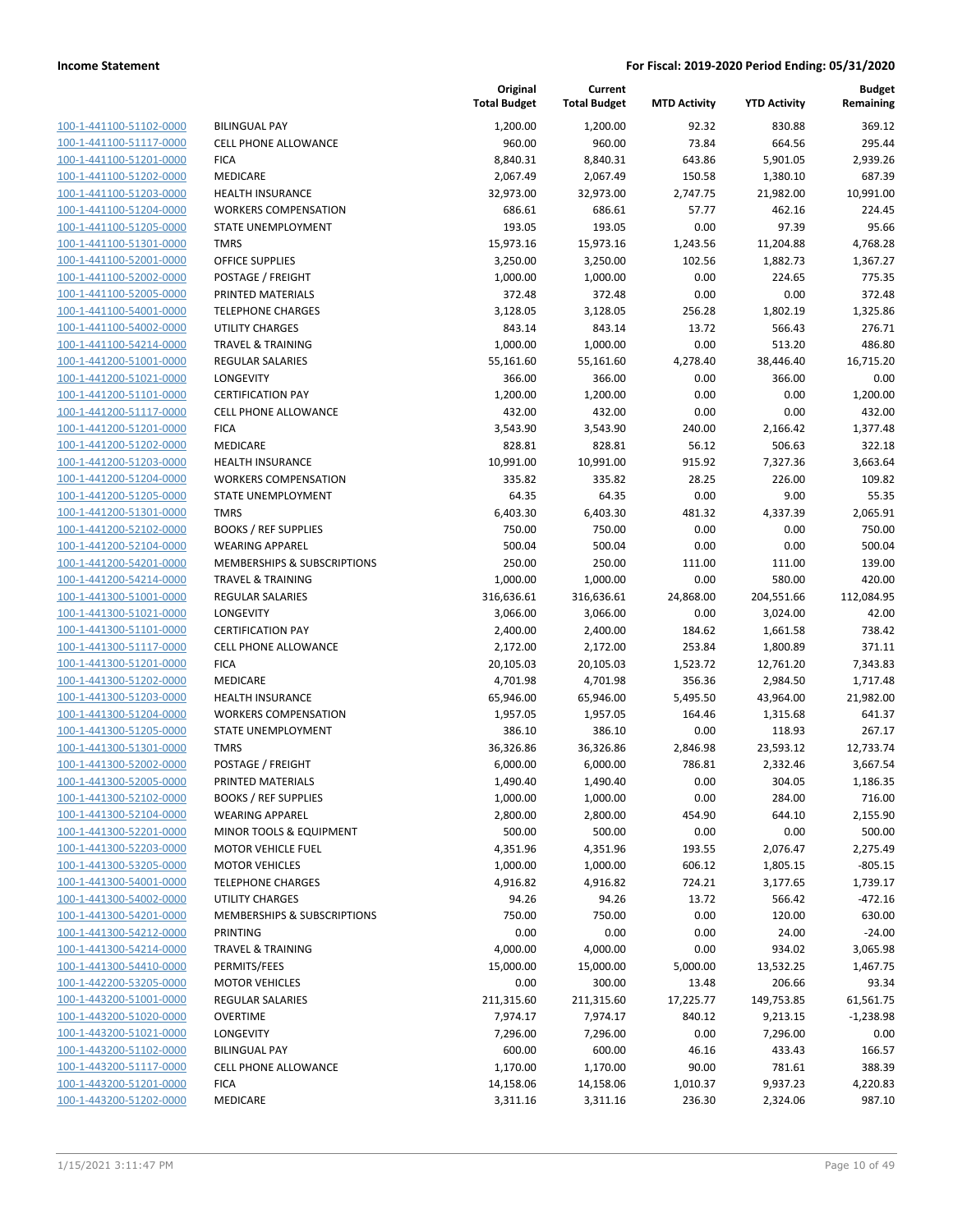| 100-1-443200-51203-0000        |
|--------------------------------|
| 100-1-443200-51204-0000        |
| 100-1-443200-51205-0000        |
| 100-1-443200-51301-0000        |
| 100-1-443200-52001-0000        |
| 100-1-443200-52002-0000        |
| 100-1-443200-52101-0000        |
| 100-1-443200-52104-0000        |
| 100-1-443200-52106-0000        |
| 100-1-443200-52108-0000        |
| 100-1-443200-52201-0000        |
| 100-1-443200-52203-0000        |
| 100-1-443200-53202-0000        |
| 100-1-443200-53205-0000        |
| 100-1-443200-53207-0000        |
| 100-1-443200-54001-0000        |
| 100-1-443200-54002-0000        |
| 100-1-443200-54107-0000        |
| 100-1-443200-54108-0000        |
| 100-1-443200-54214-0000        |
| 100-1-451100-45310-0000        |
| 100-1-451100-51001-0000        |
| 100-1-451100-51020-0000        |
| 100-1-451100-51021-0000        |
| 100-1-451100-51101-0000        |
|                                |
| 100-1-451100-51102-0000        |
| 100-1-451100-51116-0000        |
| 100-1-451100-51117-0000        |
| 100-1-451100-51201-0000        |
| 100-1-451100-51202-0000        |
| 100-1-451100-51203-0000        |
| 100-1-451100-51204-0000        |
| 100-1-451100-51205-0000        |
| 100-1-451100-51301-0000        |
| 100-1-451100-51401-0000        |
| 100-1-451100-52001-0000        |
| 100-1-451100-52002-0000        |
| 100-1-451100-52101-0000        |
| 100-1-451100-52104-0000        |
| 100-1-451100-52106-0000        |
| 100-1-451100-52107-0000        |
| 100-1-451100-52201-0000        |
| <u>100-1-451100-52203-0000</u> |
| 100-1-451100-52401-0000        |
| <u>100-1-451100-53201-0000</u> |
| <u>100-1-451100-53202-0000</u> |
| 100-1-451100-53205-0000        |
| <u>100-1-451100-53207-0000</u> |
| 100-1-451100-53402-0000        |
| <u>100-1-451100-53707-0000</u> |
| 100-1-451100-53708-0000        |
| 100-1-451100-53710-0000        |
| <u>100-1-451100-54001-0000</u> |
| <u>100-1-451100-54002-0000</u> |
| 100-1-451100-54101-0000        |
| <u>100-1-451100-54201-0000</u> |
| 100-1-451100-54211-0000        |
| <u>100-1-451100-54212-0000</u> |
| <u>100-1-451100-54214-0000</u> |
|                                |

| <b>HEALTH INSURANCE</b>                         |
|-------------------------------------------------|
| <b>WORKERS COMPENSATION</b>                     |
| STATE UNEMPLOYMENT                              |
| <b>TMRS</b>                                     |
| <b>OFFICE SUPPLIES</b>                          |
| POSTAGE / FREIGHT                               |
| <b>JANITORIAL SUPPLIES</b>                      |
| <b>WEARING APPAREL</b>                          |
| <b>CHEMICAL SUPPLIES</b>                        |
| <b>MENAGERIE SUPPLIES</b>                       |
|                                                 |
| <b>MINOR TOOLS &amp; EQUIPMENT</b>              |
| <b>MOTOR VEHICLE FUEL</b>                       |
| MACHINE, TOOLS & IMPLMNTS                       |
| <b>MOTOR VEHICLES</b>                           |
| RADIO/COMMUNICATIONS                            |
| <b>TELEPHONE CHARGES</b>                        |
| <b>UTILITY CHARGES</b>                          |
| <b>MEDICAL</b>                                  |
| <b>VETERINARY SERVICES</b>                      |
| <b>TRAVEL &amp; TRAINING</b>                    |
| <b>REECY DAVIS SUPPLIES</b>                     |
| <b>REGULAR SALARIES</b>                         |
| <b>OVERTIME</b>                                 |
| LONGEVITY                                       |
| <b>CERTIFICATION PAY</b>                        |
| <b>BILINGUAL PAY</b>                            |
| <b>CAR ALLOWANCE</b>                            |
| <b>CELL PHONE ALLOWANCE</b>                     |
| <b>FICA</b>                                     |
| MEDICARE                                        |
|                                                 |
| <b>HEALTH INSURANCE</b>                         |
| <b>WORKERS COMPENSATION</b>                     |
| STATE UNEMPLOYMENT                              |
| <b>TMRS</b>                                     |
| <b>CONTRA - SALARIES</b>                        |
|                                                 |
| <b>OFFICE SUPPLIES</b>                          |
| POSTAGE / FREIGHT                               |
| <b>JANITORIAL SUPPLIES</b>                      |
| <b>WEARING APPAREL</b>                          |
| SPLASH PAD SUPPLIES                             |
| <b>BOTANICAL SUPPLIES</b>                       |
| <b>REPAIR &amp; MAINTENANCE</b>                 |
| MOTOR VEHICLE FUEL                              |
| RECREATIONAL SUPPLIES                           |
| <b>FURNITURE &amp; OFFICE EQUIPMENT</b>         |
| MACHINE, TOOLS & IMPLMNTS                       |
| <b>MOTOR VEHICLES</b>                           |
|                                                 |
| RADIO/COMMUNICATIONS                            |
| <b>BUILDING MAINTENANCE</b>                     |
| <b>MAINT - GROUNDS</b>                          |
| <b>ATHLETIC FIELDS</b>                          |
| PARK IMPROVEMENTS                               |
| <b>TELEPHONE CHARGES</b>                        |
| <b>UTILITY CHARGES</b>                          |
| PROFESSIONAL SERVICES                           |
| MEMBERSHIPS & SUBSCRIPTIONS                     |
| <b>ADVERTISING</b>                              |
| <b>PRINTING</b><br><b>TRAVEL &amp; TRAINING</b> |

|                                                    |                                                       | Original<br><b>Total Budget</b> | Current<br><b>Total Budget</b> | <b>MTD Activity</b> | <b>YTD Activity</b> | <b>Budget</b><br>Remaining |
|----------------------------------------------------|-------------------------------------------------------|---------------------------------|--------------------------------|---------------------|---------------------|----------------------------|
| 100-1-443200-51203-0000                            | <b>HEALTH INSURANCE</b>                               | 65,946.00                       | 65,946.00                      | 5,495.50            | 43,964.00           | 21,982.00                  |
| 100-1-443200-51204-0000                            | <b>WORKERS COMPENSATION</b>                           | 8,220.81                        | 8,220.81                       | 691.28              | 5,530.24            | 2,690.57                   |
| 100-1-443200-51205-0000                            | STATE UNEMPLOYMENT                                    | 386.10                          | 386.10                         | 33.67               | 254.38              | 131.72                     |
| 100-1-443200-51301-0000                            | <b>TMRS</b>                                           | 25,581.56                       | 25,581.56                      | 2,047.72            | 19,514.94           | 6,066.62                   |
| 100-1-443200-52001-0000                            | <b>OFFICE SUPPLIES</b>                                | 1,200.00                        | 1,200.00                       | 108.00              | 1,146.68            | 53.32                      |
| 100-1-443200-52002-0000                            | POSTAGE / FREIGHT                                     | 40.00                           | 40.00                          | 0.00                | 7.79                | 32.21                      |
| 100-1-443200-52101-0000                            | <b>JANITORIAL SUPPLIES</b>                            | 2,000.00                        | 2,000.00                       | 93.45               | 753.00              | 1,247.00                   |
| 100-1-443200-52104-0000                            | <b>WEARING APPAREL</b>                                | 1,800.00                        | 1,800.00                       | 147.25              | 715.50              | 1,084.50                   |
| 100-1-443200-52106-0000                            | <b>CHEMICAL SUPPLIES</b>                              | 13,000.00                       | 13,000.00                      | 534.82              | 6,902.39            | 6,097.61                   |
| 100-1-443200-52108-0000                            | <b>MENAGERIE SUPPLIES</b>                             | 7,500.00                        | 7,500.00                       | 618.00              | 5,714.92            | 1,785.08                   |
| 100-1-443200-52201-0000                            | MINOR TOOLS & EQUIPMENT                               | 1,600.00                        | 1,600.00                       | 0.00                | 671.50              | 928.50                     |
| 100-1-443200-52203-0000                            | <b>MOTOR VEHICLE FUEL</b>                             | 5,151.65                        | 5,151.65                       | 112.60              | 2,634.82            | 2,516.83                   |
| 100-1-443200-53202-0000                            | MACHINE, TOOLS & IMPLMNTS                             | 2,500.00                        | 2,500.00                       | 0.00                | 0.00                | 2,500.00                   |
| 100-1-443200-53205-0000                            | <b>MOTOR VEHICLES</b>                                 | 1,500.00                        | 1,500.00                       | 485.62              | 1,054.28            | 445.72                     |
| 100-1-443200-53207-0000                            | RADIO/COMMUNICATIONS                                  | 2,500.00                        | 0.00                           | 0.00                | 0.00                | 0.00                       |
| 100-1-443200-54001-0000                            | <b>TELEPHONE CHARGES</b>                              | 1,927.48                        | 4,427.48                       | 160.26              | 1,121.73            | 3,305.75                   |
| 100-1-443200-54002-0000                            | UTILITY CHARGES                                       | 27,159.86                       | 27,159.86                      | 1,773.53            | 18,067.10           | 9,092.76                   |
| 100-1-443200-54107-0000                            | MEDICAL                                               | 15,000.00                       | 15,000.00                      | 694.73              | 7,315.94            | 7,684.06                   |
| 100-1-443200-54108-0000                            | <b>VETERINARY SERVICES</b>                            | 10,000.00                       | 10,000.00                      | $-1,620.00$         | $-3,153.00$         | 13,153.00                  |
| 100-1-443200-54214-0000                            | <b>TRAVEL &amp; TRAINING</b>                          | 1,000.00                        | 1,000.00                       | 0.00                | 198.00              | 802.00                     |
| 100-1-451100-45310-0000                            | REECY DAVIS SUPPLIES                                  | 18,388.96                       | 18,388.96                      | 1,244.65            | 17,042.08           | 1,346.88                   |
| 100-1-451100-51001-0000                            | <b>REGULAR SALARIES</b>                               | 644,944.85                      | 644,944.85                     | 48,083.16           | 424,186.05          | 220,758.80                 |
| 100-1-451100-51020-0000                            | <b>OVERTIME</b>                                       | 23,292.08                       | 23,292.08                      | 168.47              | 6,504.46            | 16,787.62                  |
| 100-1-451100-51021-0000                            | LONGEVITY                                             | 4,530.00                        | 4,530.00                       | 0.00                | 3,149.00            | 1,381.00                   |
| 100-1-451100-51101-0000                            | <b>CERTIFICATION PAY</b>                              | 3,000.00                        | 3,000.00                       | 230.80              | 2,077.20            | 922.80                     |
| 100-1-451100-51102-0000                            | <b>BILINGUAL PAY</b>                                  | 600.00                          | 600.00                         | 46.16               | 415.44              | 184.56                     |
| 100-1-451100-51116-0000                            | CAR ALLOWANCE                                         | 2,400.00                        | 2,400.00                       | 184.62              | 1,661.58            | 738.42                     |
| 100-1-451100-51117-0000                            | CELL PHONE ALLOWANCE                                  | 5,850.00                        | 5,850.00                       | 690.00              | 5,433.93            | 416.07                     |
| 100-1-451100-51201-0000                            | <b>FICA</b>                                           | 42,446.25                       | 42,446.25                      | 2,919.08            | 26,746.38           | 15,699.87                  |
| 100-1-451100-51202-0000                            | MEDICARE                                              | 9,926.95                        | 9,926.95                       | 682.68              | 6,255.20            | 3,671.75                   |
| 100-1-451100-51203-0000                            | <b>HEALTH INSURANCE</b>                               | 164,865.00                      | 164,865.00                     | 14,654.67           | 117,237.36          | 47,627.64                  |
| 100-1-451100-51204-0000                            | <b>WORKERS COMPENSATION</b>                           | 11,645.20                       | 11,645.20                      | 1,108.30            | 8,866.40            | 2,778.80                   |
| 100-1-451100-51205-0000                            | STATE UNEMPLOYMENT                                    | 1,190.48                        | 1,190.48                       | 82.38               | 820.34              | 370.14                     |
| 100-1-451100-51301-0000                            | <b>TMRS</b>                                           | 75,550.08                       | 75,550.08                      | 5,557.90            | 50,195.73           | 25,354.35                  |
| 100-1-451100-51401-0000                            | <b>CONTRA - SALARIES</b>                              | 0.00                            | 0.00                           | 0.00                | $-20.37$            | 20.37                      |
| 100-1-451100-52001-0000                            | <b>OFFICE SUPPLIES</b>                                | 750.00                          | 750.00                         | 0.00                | 468.01              | 281.99                     |
| 100-1-451100-52002-0000                            | POSTAGE / FREIGHT                                     | 500.00                          | 500.00                         | 4.42                | 73.74               | 426.26                     |
| 100-1-451100-52101-0000                            | <b>JANITORIAL SUPPLIES</b>                            | 7,500.00                        | 7,500.00                       | 479.31              | 2,820.73            | 4,679.27                   |
| 100-1-451100-52104-0000                            | <b>WEARING APPAREL</b>                                | 12,335.00                       | 12,335.00                      | 69.99               | 8,762.57            | 3,572.43                   |
| 100-1-451100-52106-0000                            | SPLASH PAD SUPPLIES                                   | 7,670.00                        | 7,670.00                       | 0.00                | 280.00              | 7,390.00                   |
| 100-1-451100-52107-0000                            | <b>BOTANICAL SUPPLIES</b>                             | 11,250.00                       | 12,750.00                      | 4,699.92            | 9,277.72            | 3,472.28                   |
| 100-1-451100-52201-0000                            | <b>REPAIR &amp; MAINTENANCE</b>                       | 12,800.00                       | 17,000.00                      | 1,280.52            | 13,834.98           | 3,165.02                   |
| 100-1-451100-52203-0000                            | <b>MOTOR VEHICLE FUEL</b>                             | 25,570.39                       | 25,570.39                      | 1,670.28            | 8,415.25            | 17,155.14                  |
| 100-1-451100-52401-0000                            | RECREATIONAL SUPPLIES                                 | 500.00                          | 500.00                         | 0.00                | 53.08               | 446.92                     |
| 100-1-451100-53201-0000                            | <b>FURNITURE &amp; OFFICE EQUIPMENT</b>               | 1,840.00                        | 1,840.00                       | 1,123.57            | 2,428.56            | $-588.56$                  |
| 100-1-451100-53202-0000                            | MACHINE, TOOLS & IMPLMNTS                             | 3,801.00                        | 3,801.00                       | 0.00                | 3,786.00            | 15.00                      |
| 100-1-451100-53205-0000                            | <b>MOTOR VEHICLES</b>                                 | 8,000.00                        | 8,000.00                       | 4,656.13            | 8,932.21            | $-932.21$                  |
| 100-1-451100-53207-0000                            | RADIO/COMMUNICATIONS                                  | 1,380.00                        | 1,140.00                       | 0.00                | 0.00                | 1,140.00                   |
| 100-1-451100-53402-0000<br>100-1-451100-53707-0000 | <b>BUILDING MAINTENANCE</b><br><b>MAINT - GROUNDS</b> | 900.00                          | 900.00                         | 0.00                | 1,427.09            | $-527.09$                  |
| 100-1-451100-53708-0000                            |                                                       | 16,150.00                       | 16,150.00                      | 283.04              | 12,007.45           | 4,142.55                   |
|                                                    | <b>ATHLETIC FIELDS</b>                                | 15,400.00                       | 14,200.00                      | 3,326.47            | 10,531.55           | 3,668.45                   |
| 100-1-451100-53710-0000                            | PARK IMPROVEMENTS                                     | 9,000.00                        | 7,500.00                       | 0.00                | 6,856.20            | 643.80                     |
| 100-1-451100-54001-0000<br>100-1-451100-54002-0000 | <b>TELEPHONE CHARGES</b>                              | 8,169.68                        | 8,169.68                       | 590.05              | 4,855.66            | 3,314.02                   |
|                                                    | UTILITY CHARGES<br>PROFESSIONAL SERVICES              | 154,391.56                      | 154,391.56                     | 5,413.76<br>0.00    | 76,741.96           | 77,649.60                  |
| 100-1-451100-54101-0000                            |                                                       | 10,000.00                       | 7,000.00                       |                     | 2,904.58            | 4,095.42                   |
| 100-1-451100-54201-0000                            | MEMBERSHIPS & SUBSCRIPTIONS<br>ADVERTISING            | 1,510.00                        | 1,810.00                       | 0.00                | 1,488.71            | 321.29                     |
| 100-1-451100-54211-0000<br>100-1-451100-54212-0000 | PRINTING                                              | 8,000.00<br>0.00                | 8,000.00<br>144.00             | $-9.09$<br>0.00     | 1,329.42<br>144.00  | 6,670.58<br>0.00           |
| 100-1-451100-54214-0000                            | <b>TRAVEL &amp; TRAINING</b>                          |                                 |                                | 0.00                | 661.98              | 2,194.02                   |
|                                                    |                                                       | 3,600.00                        | 2,856.00                       |                     |                     |                            |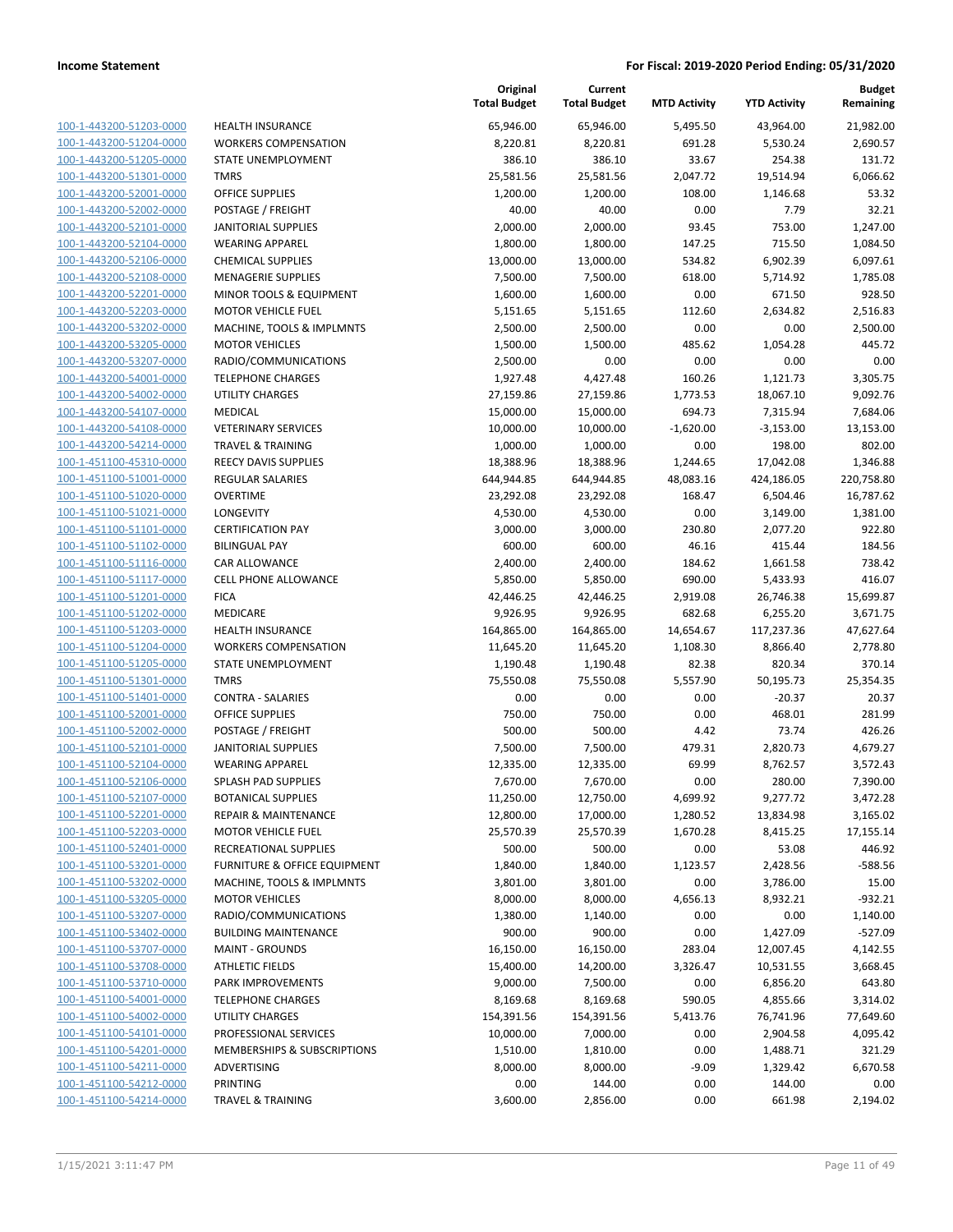| 100-1-451100-54301-0000                                   |
|-----------------------------------------------------------|
| 100-1-451100-54409-0000                                   |
| <u>100-1-455100-51001-0000</u>                            |
| <u>100-1-455100-51021-0000</u>                            |
| <u>100-1-455100-51102-0000</u>                            |
| 100-1-455100-51116-0000                                   |
| 100-1-455100-51117-0000                                   |
| <u>100-1-455100-51201-0000</u>                            |
| <u>100-1-455100-51202-0000</u>                            |
| 100-1-455100-51203-0000                                   |
| 100-1-455100-51204-0000                                   |
| 100-1-455100-51205-0000                                   |
| <u>100-1-455100-51301-0000</u>                            |
| <u>100-1-455100-52001-0000</u>                            |
| <u>100-1-455100-52002-0000</u>                            |
| 100-1-455100-52004-0000                                   |
| 100-1-455100-52005-0000                                   |
| <u>100-1-455100-52115-0000</u>                            |
| <u>100-1-455100-52201-0000</u>                            |
| 100-1-455100-52402-0000                                   |
| 100-1-455100-53201-0000                                   |
| 100-1-455100-54001-0000                                   |
| <u>100-1-455100-54002-0000</u>                            |
| <u>100-1-455100-54201-0000</u>                            |
| 100-1-455100-54202-0000                                   |
| 100-1-455100-54211-0000                                   |
| 100-1-455100-54214-0000                                   |
| <u>100-1-455100-55203-0000</u>                            |
| 100-1-455100-55211-0000                                   |
| 100-1-456100-51001-0000                                   |
| 100-1-456100-51021-0000                                   |
| 100-1-456100-51116-0000                                   |
| <u>100-1-456100-51117-0000</u>                            |
| <u>100-1-456100-51201-0000</u>                            |
| <u>100-1-456100-51202-0000</u>                            |
| 100-1-456100-51203-0000                                   |
| 100-1-456100-51204-0000                                   |
| 100-1-456100-51205-0000                                   |
| 100-1-456100-51301-0000                                   |
| <u>100-1-456100-52001-0000</u>                            |
| 100-1-456100-52002-0000                                   |
| 100-1-456100-52103-0000                                   |
| 100-1-456100-54001-0000                                   |
| 100-1-456100-54201-0000                                   |
| 100-1-456100-54205-0000                                   |
| 100-1-456100-54214-0000                                   |
| 100-1-456100-54301-0000                                   |
| 100-1-456100-54523-0000                                   |
| <u>100-1-480000-52003-0000</u><br>100-1-480000-52006-0000 |
| 100-1-480000-54002-0000                                   |
| 100-1-480000-54105-0000                                   |
| 100-1-480000-54201-0000                                   |
| <u>100-1-480000-54904-0000</u>                            |
| 100-1-480000-56309-0000                                   |
| 100-1-480000-56309-0001                                   |
| 100-1-480000-57005-0000                                   |
| 100-1-480000-57007-0000                                   |
| <u>100-1-480000-57008-0000</u>                            |
|                                                           |

|                         |                                        | Original<br><b>Total Budget</b> | Current<br><b>Total Budget</b> | <b>MTD Activity</b> | <b>YTD Activity</b> | <b>Budget</b><br>Remaining |
|-------------------------|----------------------------------------|---------------------------------|--------------------------------|---------------------|---------------------|----------------------------|
| 100-1-451100-54301-0000 | <b>SPECIAL EVENTS</b>                  | 57,750.00                       | 57,750.00                      | 0.00                | 16,905.78           | 40,844.22                  |
| 100-1-451100-54409-0000 | <b>CEMETERY MAINTENANCE</b>            | 80,700.00                       | 80,700.00                      | 0.00                | 53,800.00           | 26,900.00                  |
| 100-1-455100-51001-0000 | <b>REGULAR SALARIES</b>                | 323,051.02                      | 323,051.02                     | 25,263.95           | 217,542.20          | 105,508.82                 |
| 100-1-455100-51021-0000 | <b>LONGEVITY</b>                       | 4,164.00                        | 4,164.00                       | 0.00                | 4,116.00            | 48.00                      |
| 100-1-455100-51102-0000 | <b>BILINGUAL PAY</b>                   | 600.00                          | 600.00                         | 46.16               | 415.44              | 184.56                     |
| 100-1-455100-51116-0000 | CAR ALLOWANCE                          | 4,200.00                        | 4,200.00                       | 0.00                | 0.00                | 4,200.00                   |
| 100-1-455100-51117-0000 | <b>CELL PHONE ALLOWANCE</b>            | 1,170.00                        | 1,170.00                       | 90.00               | 781.15              | 388.85                     |
| 100-1-455100-51201-0000 | <b>FICA</b>                            | 20,657.47                       | 20,657.47                      | 1,526.18            | 13,435.80           | 7,221.67                   |
| 100-1-455100-51202-0000 | MEDICARE                               | 4,831.18                        | 4,831.18                       | 356.92              | 3,142.23            | 1,688.95                   |
| 100-1-455100-51203-0000 | <b>HEALTH INSURANCE</b>                | 43,964.00                       | 43,964.00                      | 3,663.67            | 29,309.36           | 14,654.64                  |
| 100-1-455100-51204-0000 | <b>WORKERS COMPENSATION</b>            | 1,055.53                        | 1,055.53                       | 88.80               | 710.40              | 345.13                     |
| 100-1-455100-51205-0000 | STATE UNEMPLOYMENT                     | 777.21                          | 777.21                         | 113.20              | 518.61              | 258.60                     |
| 100-1-455100-51301-0000 | <b>TMRS</b>                            | 27,608.40                       | 27,608.40                      | 2,381.26            | 20,735.91           | 6,872.49                   |
| 100-1-455100-52001-0000 | <b>OFFICE SUPPLIES</b>                 | 2,590.00                        | 2,590.00                       | 39.62               | 381.20              | 2,208.80                   |
| 100-1-455100-52002-0000 | POSTAGE / FREIGHT                      | 60.00                           | 60.00                          | 0.00                | 8.39                | 51.61                      |
| 100-1-455100-52004-0000 | <b>COMPUTER SUPPLIES</b>               | 75.00                           | 75.00                          | 0.00                | 72.07               | 2.93                       |
| 100-1-455100-52005-0000 | PRINTED MATERIALS                      | 72.00                           | 72.00                          | 0.00                | 24.00               | 48.00                      |
| 100-1-455100-52115-0000 | <b>CATALOGING SUPPLIES</b>             | 1,200.00                        | 1,200.00                       | 0.00                | 925.67              | 274.33                     |
| 100-1-455100-52201-0000 | MINOR TOOLS & EQUIPMENT                | 75.00                           | 75.00                          | 0.00                | 74.83               | 0.17                       |
| 100-1-455100-52402-0000 | <b>BASIC PROGRAM EXPENSE</b>           | 4,100.00                        | 4,646.00                       | 2,389.92            | 4,088.25            | 557.75                     |
| 100-1-455100-53201-0000 | FURNITURE & OFFICE EQUIPMENT           | 669.00                          | 669.00                         | 0.00                | 0.00                | 669.00                     |
| 100-1-455100-54001-0000 | <b>TELEPHONE CHARGES</b>               | 5,686.82                        | 5,686.82                       | 392.37              | 2,746.31            | 2,940.51                   |
| 100-1-455100-54002-0000 | <b>UTILITY CHARGES</b>                 | 37,830.50                       | 37,830.50                      | 2,355.76            | 20,740.03           | 17,090.47                  |
| 100-1-455100-54201-0000 | <b>MEMBERSHIPS &amp; SUBSCRIPTIONS</b> | 12,923.00                       | 12,923.00                      | 340.00              | 10,549.01           | 2,373.99                   |
| 100-1-455100-54202-0000 | <b>LIBRARY PERIODICALS</b>             | 2,570.00                        | 2,570.00                       | 0.00                | 2,549.97            | 20.03                      |
| 100-1-455100-54211-0000 | ADVERTISING                            | 1,500.00                        | 1,500.00                       | 0.00                | 1,381.34            | 118.66                     |
| 100-1-455100-54214-0000 | <b>TRAVEL &amp; TRAINING</b>           | 2,960.00                        | 2,414.00                       | 70.00               | 1,004.00            | 1,410.00                   |
| 100-1-455100-55203-0000 | <b>FURNITURE/OFFICE EQUIP</b>          | 600.00                          | 600.00                         | 0.00                | 558.46              | 41.54                      |
| 100-1-455100-55211-0000 | <b>BOOKS</b>                           | 43,800.00                       | 43,800.00                      | 564.93              | 10,648.67           | 33,151.33                  |
| 100-1-456100-51001-0000 | <b>REGULAR SALARIES</b>                | 66,968.30                       | 66,968.30                      | 5,151.20            | 45,986.72           | 20,981.58                  |
| 100-1-456100-51021-0000 | LONGEVITY                              | 1,680.00                        | 1,680.00                       | 0.00                | 1,680.00            | 0.00                       |
| 100-1-456100-51116-0000 | CAR ALLOWANCE                          | 3,600.00                        | 3,600.00                       | 276.92              | 2,492.28            | 1,107.72                   |
| 100-1-456100-51117-0000 | <b>CELL PHONE ALLOWANCE</b>            | 1,170.00                        | 1,170.00                       | 90.00               | 781.61              | 388.39                     |
| 100-1-456100-51201-0000 | <b>FICA</b>                            | 4,551.93                        | 4,551.93                       | 304.80              | 2,875.66            | 1,676.27                   |
| 100-1-456100-51202-0000 | MEDICARE                               | 1,064.57                        | 1,064.57                       | 71.28               | 672.54              | 392.03                     |
| 100-1-456100-51203-0000 | <b>HEALTH INSURANCE</b>                | 10,991.00                       | 10,991.00                      | 915.92              | 7,327.36            | 3,663.64                   |
| 100-1-456100-51204-0000 | <b>WORKERS COMPENSATION</b>            | 190.30                          | 190.30                         | 14.13               | 113.04              | 77.26                      |
| 100-1-456100-51205-0000 | STATE UNEMPLOYMENT                     | 64.35                           | 64.35                          | 0.00                | 9.00                | 55.35                      |
| 100-1-456100-51301-0000 | <b>TMRS</b>                            | 8,224.69                        | 8,224.69                       | 620.78              | 5,691.64            | 2,533.05                   |
| 100-1-456100-52001-0000 | OFFICE SUPPLIES                        | 50.00                           | 50.00                          | 0.00                | 20.63               | 29.37                      |
| 100-1-456100-52002-0000 | POSTAGE / FREIGHT                      | 75.00                           | 75.00                          | 0.00                | 0.70                | 74.30                      |
| 100-1-456100-52103-0000 | <b>MEETING SUPPLIES</b>                | 50.00                           | 50.00                          | 0.00                | 0.00                | 50.00                      |
| 100-1-456100-54001-0000 | <b>TELEPHONE CHARGES</b>               | 413.36                          | 413.36                         | 40.25               | 281.76              | 131.60                     |
| 100-1-456100-54201-0000 | <b>MEMBERSHIPS &amp; SUBSCRIPTIONS</b> | 1,255.00                        | 1,255.00                       | 0.00                | 880.00              | 375.00                     |
| 100-1-456100-54205-0000 | <b>BUSINESS MEALS</b>                  | 50.00                           | 50.00                          | 0.00                | 0.00                | 50.00                      |
| 100-1-456100-54214-0000 | <b>TRAVEL &amp; TRAINING</b>           | 1,000.00                        | 1,000.00                       | 0.00                | 0.00                | 1,000.00                   |
| 100-1-456100-54301-0000 | <b>SPECIAL EVENTS</b>                  | 9,800.00                        | 9,800.00                       | 0.00                | 5,142.02            | 4,657.98                   |
| 100-1-456100-54523-0000 | PROPOSED EVENTS                        | 75,000.00                       | 75,000.00                      | 0.00                | 58,633.50           | 16,366.50                  |
| 100-1-480000-52003-0000 | <b>COPIER CHARGES</b>                  | 60,000.00                       | 60,000.00                      | 5,246.48            | 38,301.19           | 21,698.81                  |
| 100-1-480000-52006-0000 | <b>COPIER PAPER</b>                    | 4,500.00                        | 4,500.00                       | 859.20              | 2,326.98            | 2,173.02                   |
| 100-1-480000-54002-0000 | <b>UTILITY CHARGES</b>                 | 585.55                          | 585.55                         | 48.01               | 383.97              | 201.58                     |
| 100-1-480000-54105-0000 | <b>MARKETING</b>                       | 6,000.00                        | 6,000.00                       | 0.00                | 3,500.00            | 2,500.00                   |
| 100-1-480000-54201-0000 | <b>MEMBERSHIPS &amp; SUBSCRIPTIONS</b> | 8,601.00                        | 8,601.00                       | 0.00                | 3,483.09            | 5,117.91                   |
| 100-1-480000-54904-0000 | POSTAGE METER RENTAL                   | 0.00                            | 0.00                           | $-177.85$           | $-1,422.80$         | 1,422.80                   |
| 100-1-480000-56309-0000 | PAYOUT ARRANGEMENT LOCAL SALES TAX     | 187,096.00                      | 187,096.00                     | 14,841.30           | 131,573.73          | 55,522.27                  |
| 100-1-480000-56309-0001 | PAYOUT ARRANGEMENT - 380 AGREEMENT     | 126,000.00                      | 126,000.00                     | 88,253.00           | 88,253.00           | 37,747.00                  |
| 100-1-480000-57005-0000 | <b>ACCRUED VAC &amp; SICK PAY</b>      | 160,000.00                      | 160,000.00                     | 0.00                | 194,374.46          | $-34,374.46$               |
| 100-1-480000-57007-0000 | <b>COMMUNITY SERVICES</b>              | 25,000.00                       | 25,000.00                      | 0.00                | 3,500.00            | 21,500.00                  |
| 100-1-480000-57008-0000 | <b>BANK CHARGES</b>                    | 12,000.00                       | 12,000.00                      | 540.98              | 6,545.08            | 5,454.92                   |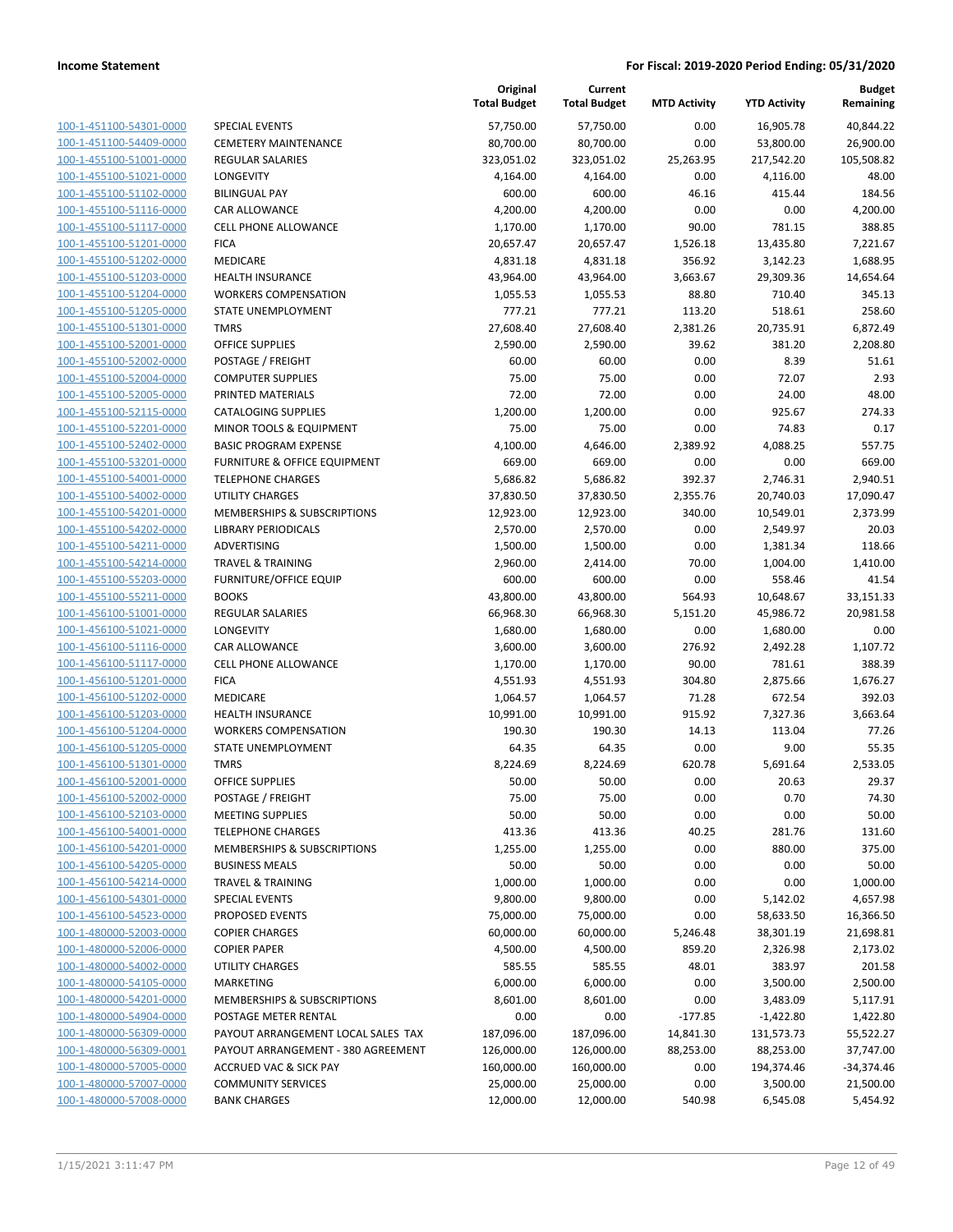|                                                                      |                                                                       | Original<br><b>Total Budget</b> | Current<br><b>Total Budget</b> | <b>MTD Activity</b> | <b>YTD Activity</b> | <b>Budget</b><br>Remaining |
|----------------------------------------------------------------------|-----------------------------------------------------------------------|---------------------------------|--------------------------------|---------------------|---------------------|----------------------------|
| 100-1-480000-57015-0000                                              | <b>CONTINGENCY EXPENSE</b>                                            | 90,000.00                       | 90,000.00                      | 0.00                | 0.00                | 90,000.00                  |
| 100-1-491000-58040-0000                                              | <b>XFR - GENERAL CIP</b>                                              | 2,139,686.00                    | 2,139,686.00                   | 178,307.17          | 1,426,457.36        | 713,228.64                 |
| 100-1-491000-58204-0000                                              | XFR - VEHICLE/EQUIP RPLCMNT                                           | 460,000.00                      | 460,000.00                     | 38,333.33           | 306,666.64          | 153,333.36                 |
| 100-1-495000-58702-0000                                              | CA - GEN GOV TO CENTRAL SERVICE FUND                                  | 2,967.00                        | 2,967.00                       | 247.25              | 1,978.00            | 989.00                     |
| 100-1-495000-58703-0000                                              | CA - PUBLIC WORKS TO CENTRAL SERVICE FU                               | 88,468.00                       | 88,468.00                      | 7,372.33            | 58,978.64           | 29,489.36                  |
| 100-1-495000-58704-0000                                              | CA - PUBLIC SAFETY TO CENTRAL SERVICE FU                              | 245,537.00                      | 245,537.00                     | 20,461.42           | 163,691.39          | 81,845.61                  |
| 100-1-495000-58705-0000                                              | CA - COM DEV TO CENTRAL SERVICE FUND                                  | 55,699.00                       | 55,699.00                      | 4,641.58            | 37,132.67           | 18,566.33                  |
| 100-1-495000-58706-0000                                              | CA - PARKS & REC TO CENTRAL SERVICE FUND                              | 200,188.00                      | 200,188.00                     | 16,682.33           | 133,458.64          | 66,729.36                  |
| 100-1-495000-58712-0000                                              | CA - GEN GOV TO INSURANCE FUND                                        | 1,939.00                        | 1,939.00                       | 161.58              | 1,292.64            | 646.36                     |
| 100-1-495000-58713-0000                                              | CA - PUBLIC WORKS TO INSURANCE FUND                                   | 29,986.00                       | 29,986.00                      | 2,498.83            | 19,990.64           | 9,995.36                   |
| 100-1-495000-58714-0000                                              | CA - PUBLIC SAFETY TO INSURANCE FUND                                  | 109,404.00                      | 109,404.00                     | 9,117.01            | 72,936.03           | 36,467.97                  |
| 100-1-495000-58715-0000                                              | CA - COM DEV TO INSURANCE FUND                                        | 15,776.00                       | 15,776.00                      | 1,314.67            | 10,517.40           | 5,258.60                   |
| 100-1-495000-58716-0000                                              | CA - PARKS & REC TO INSURANCE FUND                                    | 42,364.00                       | 42,364.00                      | 3,530.34            | 28,242.65           | 14,121.35                  |
| 100-1-495000-58722-0000                                              | CA - GEN GOVERNMENT TO MIS FUND                                       | 16,011.00                       | 16,011.00                      | 1,334.25            | 10,674.00           | 5,337.00                   |
| 100-1-495000-58723-0000                                              | CA - PUBLIC WORKS TO MIS FUND                                         | 11,166.00                       | 11,166.00                      | 930.50              | 7,443.94            | 3,722.06                   |
| 100-1-495000-58724-0000                                              | CA - PUBLIC SAFETY TO MIS FUND                                        | 95,412.00                       | 95,412.00                      | 7,950.99            | 63,607.99           | 31,804.01                  |
| 100-1-495000-58725-0000                                              | CA - COM DEV TO MIS FUND                                              | 47,411.00                       | 47,411.00                      | 3,950.92            | 31,607.36           | 15,803.64                  |
| 100-1-495000-58726-0000                                              | CA - PARKS & REC TO MIS FUND                                          | 70,640.00                       | 70,640.00                      | 5,886.67            | 47,093.36           | 23,546.64                  |
|                                                                      | <b>Expense Total:</b>                                                 | 26,072,457.79                   | 26,076,217.79                  | 1,987,128.64        | 17,382,638.31       | 8,693,579.48               |
|                                                                      | Fund: 100 - GENERAL FUND Surplus (Deficit):                           | $-670,510.62$                   | $-674,270.62$                  | -419,196.21         | 2,402,667.34        |                            |
| <b>Fund: 101 - MUNICIPAL COURT BUILDING SECURITY FEES</b><br>Revenue |                                                                       |                                 |                                |                     |                     |                            |
| 101-1-318001-44101-0000                                              | MUNICIPAL COURT COST/FEES                                             | 0.00                            | 0.00                           | 53.80               | 1,825.05            | $-1,825.05$                |
| 101-1-318001-44101-0001                                              | LOCAL MUNICIPAL COURT COST/FEES                                       | 0.00                            | 0.00                           | 111.40              | 1,160.29            | $-1,160.29$                |
| 101-1-319001-45401-0000                                              | <b>INTEREST REVENUES</b>                                              | 0.00                            | 0.00                           | $-2.83$             | 676.81              | $-676.81$                  |
|                                                                      | <b>Revenue Total:</b>                                                 | 0.00                            | 0.00                           | 162.37              | 3,662.15            | $-3,662.15$                |
| <b>Expense</b>                                                       |                                                                       |                                 |                                |                     |                     |                            |
| 101-1-412100-54214-0000                                              | <b>TRAVEL &amp; TRAINING</b>                                          | 0.00                            | 0.00                           | 0.00                | $-15.00$            | 15.00                      |
| 101-1-480000-57008-0000                                              | <b>BANK CHARGES</b>                                                   | 0.00                            | 0.00                           | 0.90                | 13.69               | $-13.69$                   |
|                                                                      | <b>Expense Total:</b>                                                 | 0.00                            | 0.00                           | 0.90                | $-1.31$             | 1.31                       |
|                                                                      | Fund: 101 - MUNICIPAL COURT BUILDING SECURITY FEES Surplus (Deficit): | 0.00                            | 0.00                           | 161.47              | 3,663.46            |                            |
| Fund: 102 - MUNICIPAL COURT TECH FUND<br>Revenue                     |                                                                       |                                 |                                |                     |                     |                            |
| 102-1-318001-44101-0000                                              | MUNICIPAL COURT COST/FEES                                             | 0.00                            | 0.00                           | 69.56               | 2,405.03            | $-2,405.03$                |
| 102-1-318001-44101-0001                                              | LOCAL MUNICIPAL COURT COST/FEES                                       | 0.00                            | 0.00                           | 92.53               | 1,094.35            | $-1,094.35$                |
| 102-1-319001-45401-0000                                              | <b>INTEREST REVENUES</b>                                              | 0.00                            | 0.00                           | $-1.95$             | 463.82              | $-463.82$                  |
|                                                                      | <b>Revenue Total:</b>                                                 | 0.00                            | 0.00                           | 160.14              | 3,963.20            | $-3,963.20$                |
| Expense                                                              |                                                                       |                                 |                                |                     |                     |                            |
| 102-1-480000-57008-0000                                              | <b>BANK CHARGES</b>                                                   | 0.00                            | 0.00                           | 0.62                | 9.34                | $-9.34$                    |
|                                                                      | <b>Expense Total:</b>                                                 | 0.00                            | 0.00                           | 0.62                | 9.34                | -9.34                      |
|                                                                      | Fund: 102 - MUNICIPAL COURT TECH FUND Surplus (Deficit):              | 0.00                            | 0.00                           | 159.52              | 3,953.86            |                            |
| <b>Fund: 103 - MUNICIPAL COURT CHILD SAFETY FUND</b><br>Revenue      |                                                                       |                                 |                                |                     |                     |                            |
| 103-1-318001-44101-0000                                              | MUNICIPAL COURT COST/FEES                                             | 100.00                          | 100.00                         | 50.00               | 156.95              | $-56.95$                   |
| 103-1-318001-44110-0000                                              | OPTIONAL COUNTY FEE - CHILD SAFETY                                    | 27,000.00                       | 27,000.00                      | 0.00                | 6,099.49            | 20,900.51                  |
| 103-1-319001-45401-0000                                              | <b>INTEREST REVENUES</b>                                              | 150.00                          | 150.00                         | $-0.72$             | 973.27              | $-823.27$                  |
|                                                                      | <b>Revenue Total:</b>                                                 | 27,250.00                       | 27,250.00                      | 49.28               | 7,229.71            | 20,020.29                  |
| <b>Expense</b>                                                       |                                                                       |                                 |                                |                     |                     |                            |
| 103-1-480000-57007-0000                                              | <b>COMMUNITY SERVICES</b>                                             | 25,000.00                       | 25,000.00                      | 6,735.94            | 20,215.19           | 4,784.81                   |
| 103-1-480000-57008-0000                                              | <b>BANK CHARGES</b>                                                   | 0.00                            | 0.00                           | 0.28                | 46.52               | $-46.52$                   |
|                                                                      | <b>Expense Total:</b>                                                 | 25,000.00                       | 25,000.00                      | 6,736.22            | 20,261.71           | 4,738.29                   |
|                                                                      | Fund: 103 - MUNICIPAL COURT CHILD SAFETY FUND Surplus (Deficit):      | 2,250.00                        | 2,250.00                       | -6,686.94           | $-13,032.00$        |                            |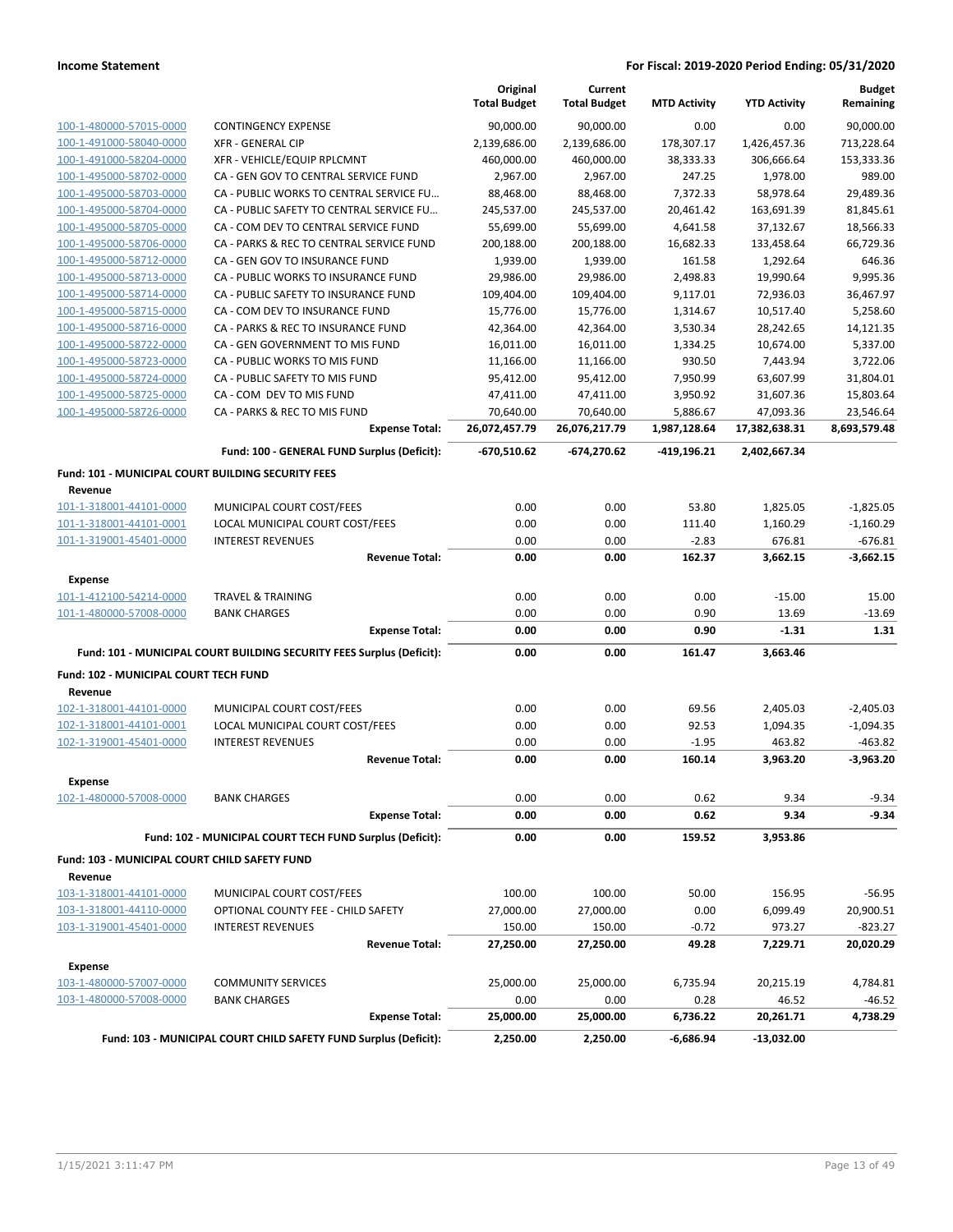|                                                             |                                                           | Original            | Current             |                     |                       | <b>Budget</b>         |
|-------------------------------------------------------------|-----------------------------------------------------------|---------------------|---------------------|---------------------|-----------------------|-----------------------|
|                                                             |                                                           | <b>Total Budget</b> | <b>Total Budget</b> | <b>MTD Activity</b> | <b>YTD Activity</b>   | Remaining             |
| <b>Fund: 110 - EXCHANGE BUILDING FUND</b><br><b>Expense</b> |                                                           |                     |                     |                     |                       |                       |
| 110-1-463100-54001-0000                                     | <b>TELEPHONE CHARGES</b>                                  | 30.37               | 30.37               | 0.00                | 0.00                  | 30.37                 |
|                                                             | <b>Expense Total:</b>                                     | 30.37               | 30.37               | 0.00                | 0.00                  | 30.37                 |
|                                                             | Fund: 110 - EXCHANGE BUILDING FUND Total:                 | 30.37               | 30.37               | 0.00                | 0.00                  |                       |
| <b>Fund: 111 - RECREATION ACTIVITIES FUND</b><br>Revenue    |                                                           |                     |                     |                     |                       |                       |
| 111-1-319001-45401-0000                                     | <b>INTEREST REVENUES</b>                                  | 40.00               | 40.00               | 0.00                | 0.00                  | 40.00                 |
| 111-1-319010-45306-0000                                     | PARK CONCESSIONS                                          | 22,450.00           | 22,450.00           | $-2.05$             | 3,524.40              | 18,925.60             |
| 111-1-319011-44507-0000                                     | <b>ADULT RECREATION FEES</b>                              | 24,400.00           | 24,400.00           | 0.00                | 3,624.50              | 20,775.50             |
| 111-1-319011-44508-0000                                     | YOUTH RECREATION FEES                                     | 93,450.00           | 93,450.00           | $-22,149.16$        | 29,354.00             | 64,096.00             |
| 111-1-319011-44511-0000                                     | REECY DAVIS MEMBERSHIPS                                   | 42,450.00           | 42,450.00           | 0.00                | 572.79                | 41,877.21             |
| 111-1-319012-44509-0000                                     | SPECIAL EVENT FUNDING                                     | 45,703.00           | 45,703.00           | 100.00              | 6,470.00              | 39,233.00             |
| 111-1-319012-45504-0000                                     | RECREATION FACILTY RENTAL                                 | 39,942.50           | 39,942.50           | 0.00                | 240.00                | 39,702.50             |
|                                                             | <b>Revenue Total:</b>                                     | 268,435.50          | 268,435.50          | -22,051.21          | 43,785.69             | 224,649.81            |
| <b>Expense</b>                                              |                                                           |                     |                     |                     |                       |                       |
| 111-1-451200-51001-0000                                     | REGULAR SALARIES / PART TIME TEMPORARY                    | 69,864.00           | 69,864.00           | 3,847.50            | 18,634.00             | 51,230.00             |
| 111-1-451200-51201-0000                                     | <b>FICA</b>                                               | 4,331.57            | 4,331.57            | 238.54              | 1,196.57              | 3,135.00              |
| 111-1-451200-51202-0000                                     | <b>MEDICARE</b>                                           | 1,013.03            | 1,013.03            | 55.78               | 279.84                | 733.19                |
| 111-1-451200-51204-0000                                     | <b>WORKERS COMPENSATION</b>                               | 534.43              | 534.43              | 44.99               | 359.92                | 174.51                |
| 111-1-451200-51205-0000                                     | STATE UNEMPLOYMENT                                        | 319.18              | 319.18              | 61.56               | 189.05                | 130.13                |
| 111-1-451200-51301-0000                                     | <b>TMRS</b>                                               | 5,890.72            | 5,890.72            | 0.00                | 0.00                  | 5,890.72              |
| 111-1-451200-52001-0000                                     | <b>OFFICE SUPPLIES</b>                                    | 500.00              | 500.00              | 0.00                | 272.89                | 227.11                |
| 111-1-451200-52101-0000                                     | <b>JANITORIAL SUPPLIES</b>                                | 750.00              | 750.00              | 0.00                | 0.00                  | 750.00                |
| 111-1-451200-52401-0000                                     | YOUTH SPORT SUPPLIES                                      | 53,700.00           | 53,700.00           | 0.00                | 38,923.30             | 14,776.70             |
| 111-1-451200-52403-0000                                     | <b>RESALE ITEMS</b>                                       | 22,812.00           | 22,812.00           | 0.00                | 1,882.40              | 20,929.60             |
| 111-1-451200-52412-0000                                     | <b>ADULT SPORT SUPPLIES</b>                               | 11,450.00           | 11,450.00           | 0.00                | 2,616.90              | 8,833.10              |
| 111-1-451200-54301-0000                                     | <b>SPECIAL EVENTS</b>                                     | 37,250.00           | 34,723.12           | 435.00              | 19,305.52             | 15,417.60             |
| 111-1-451200-54303-0000                                     | ADULT OFFICIALS / INSTRUCTORS                             | 13,466.00           | 13,466.00           | 0.00                | 9,880.00              | 3,586.00              |
| 111-1-451200-54305-0000<br>111-1-480000-52003-0000          | YOUTH OFFICALS/INSTRUCTORS<br><b>COPIER CHARGES</b>       | 26,166.00           | 26,166.00           | 0.00<br>201.82      | 12,229.00<br>1,760.80 | 13,937.00<br>1,939.20 |
| 111-1-480000-57005-0000                                     | <b>ACCRUED VACATION SICK</b>                              | 2,050.00<br>0.00    | 3,700.00<br>0.00    | 0.00                | 666.00                | $-666.00$             |
| 111-1-480000-57008-0000                                     | <b>BANK CHARGES</b>                                       | 2,200.00            | 3,076.88            | 0.00                | 2,413.51              | 663.37                |
| 111-1-495000-58501-0000                                     | CA - GENERAL FUND                                         | 9,613.00            | 9,613.00            | 801.08              | 6,408.64              | 3,204.36              |
| 111-1-495000-58701-0000                                     | <b>CA - CENTRAL SERVICE FUND</b>                          | 562.00              | 562.00              | 46.83               | 374.64                | 187.36                |
| 111-1-495000-58710-0000                                     | <b>CA - INSURANCE FUND</b>                                | 124.00              | 124.00              | 10.33               | 82.64                 | 41.36                 |
| 111-1-495000-58720-0000                                     | CA - MIS FUN                                              | 501.00              | 501.00              | 41.75               | 334.00                | 167.00                |
|                                                             | <b>Expense Total:</b>                                     | 263,096.93          | 263,096.93          | 5,785.18            | 117,809.62            | 145,287.31            |
|                                                             | Fund: 111 - RECREATION ACTIVITIES FUND Surplus (Deficit): | 5,338.57            | 5,338.57            | $-27,836.39$        | -74,023.93            |                       |
| Fund: 112 - GUN RANGE FUND                                  |                                                           |                     |                     |                     |                       |                       |
| Revenue                                                     |                                                           |                     |                     |                     |                       |                       |
| 112-1-319001-45401-0000                                     | <b>INTEREST REVENUES</b>                                  | 0.00                | 0.00                | $-0.05$             | 12.17                 | $-12.17$              |
| 112-1-319001-45601-0000                                     | MISCELLANEOUS REVENUES                                    | 1,500.00            | 1,500.00            | 0.00                | 730.00                | 770.00                |
|                                                             | <b>Revenue Total:</b>                                     | 1,500.00            | 1,500.00            | $-0.05$             | 742.17                | 757.83                |
| <b>Expense</b><br>112-1-421700-54501-0000                   |                                                           |                     |                     |                     |                       |                       |
| 112-1-480000-57008-0000                                     | SPECIAL SERVICES                                          | 1,000.00            | 1,000.00<br>0.00    | 216.50<br>0.02      | 649.50                | 350.50<br>$-0.25$     |
|                                                             | <b>BANK CHARGES</b><br><b>Expense Total:</b>              | 0.00<br>1,000.00    | 1,000.00            | 216.52              | 0.25<br>649.75        | 350.25                |
|                                                             | Fund: 112 - GUN RANGE FUND Surplus (Deficit):             | 500.00              | 500.00              | $-216.57$           | 92.42                 |                       |
|                                                             |                                                           |                     |                     |                     |                       |                       |
| Fund: 113 - HOTEL / MOTEL OCCUPANCY TAX FUND<br>Revenue     |                                                           |                     |                     |                     |                       |                       |
| 113-1-313005-41402-0000                                     | HOTEL/MOTEL OCCUPANCY TAX                                 | 573,097.00          | 573,097.00          | 16,562.63           | 321,592.82            | 251,504.18            |
| 113-1-319001-45401-0000                                     | <b>INTEREST REVENUES</b>                                  | 5,000.00            | 5,000.00            | $-18.24$            | 4,458.70              | 541.30                |
|                                                             | <b>Revenue Total:</b>                                     | 578,097.00          | 578,097.00          | 16,544.39           | 326,051.52            | 252,045.48            |
| Expense                                                     |                                                           |                     |                     |                     |                       |                       |
| 113-1-457100-54205-0000                                     | <b>BUSINESS MEALS</b>                                     | 500.00              | 500.00              | 0.00                | 50.00                 | 450.00                |
|                                                             |                                                           |                     |                     |                     |                       |                       |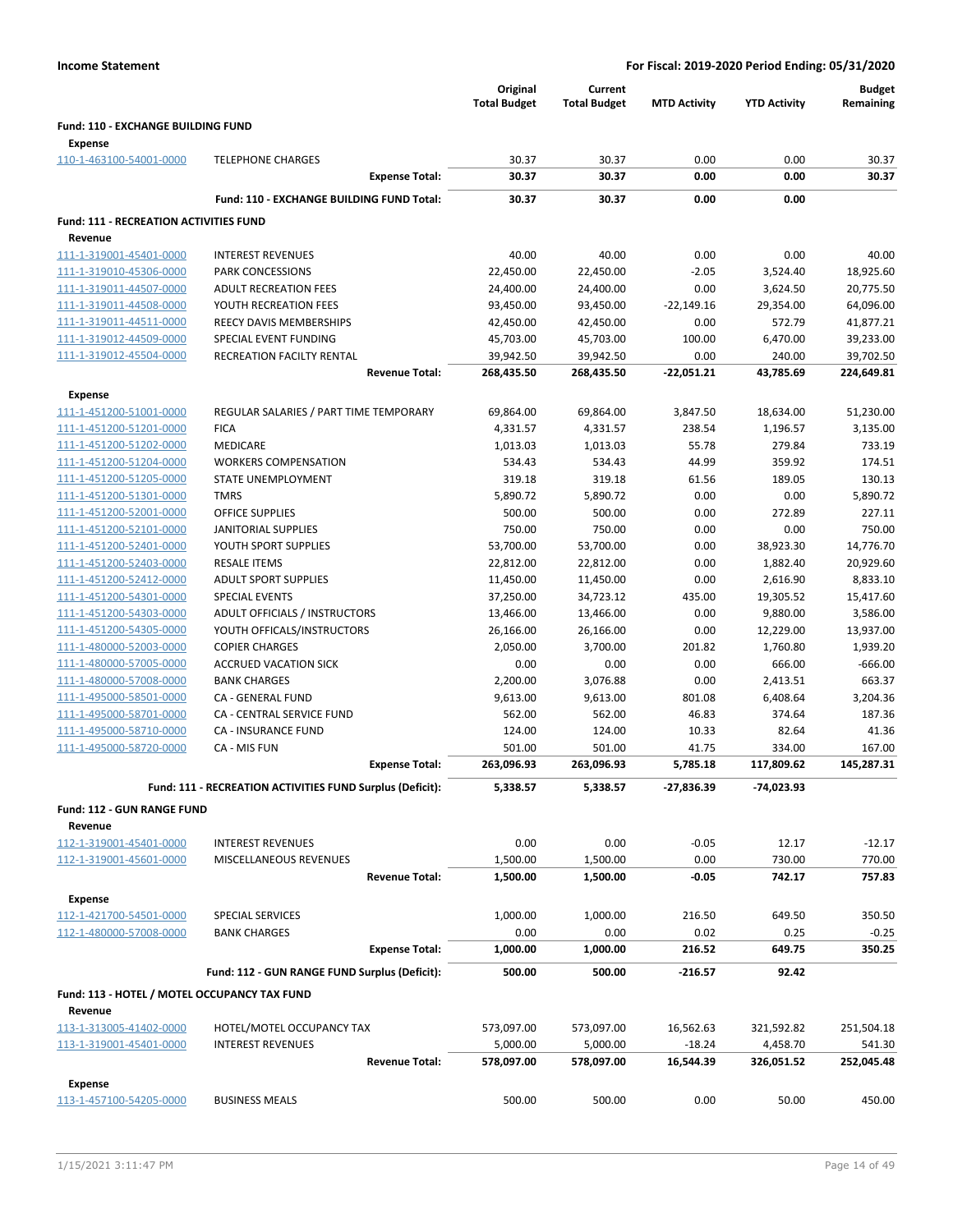|                                   |                                                                 | Original<br><b>Total Budget</b> | Current<br><b>Total Budget</b> | <b>MTD Activity</b> | <b>YTD Activity</b> | <b>Budget</b><br>Remaining |
|-----------------------------------|-----------------------------------------------------------------|---------------------------------|--------------------------------|---------------------|---------------------|----------------------------|
| 113-1-458100-51001-0000           | <b>REGULAR</b>                                                  | 42,074.39                       | 42,074.39                      | 2,036.56            | 23,330.45           | 18,743.94                  |
| 113-1-458100-51020-0000           | <b>OVERTIME</b>                                                 | 22.50                           | 22.50                          | 0.00                | 384.61              | $-362.11$                  |
| 113-1-458100-51021-0000           | LONGEVITY                                                       | 360.00                          | 360.00                         | 0.00                | 246.00              | 114.00                     |
| 113-1-458100-51116-0000           | <b>CAR ALLOWANCE</b>                                            | 1,200.00                        | 1,200.00                       | 46.15               | 784.55              | 415.45                     |
| 113-1-458100-51117-0000           | <b>CELL PHONE ALLOWANCE</b>                                     | 585.00                          | 585.00                         | 45.00               | 390.57              | 194.43                     |
| 113-1-458100-51201-0000           | <b>FICA</b>                                                     | 2,743.00                        | 2,743.00                       | 129.06              | 1,509.81            | 1,233.19                   |
| 113-1-458100-51202-0000           | MEDICARE                                                        | 641.51                          | 641.51                         | 30.18               | 353.09              | 288.42                     |
| 113-1-458100-51203-0000           | <b>HEALTH INSURANCE</b>                                         | 10,991.00                       | 10,991.00                      | 915.92              | 7,327.36            | 3,663.64                   |
| 113-1-458100-51204-0000           | <b>WORKERS COMPENSATION</b>                                     | 699.03                          | 699.03                         | 58.85               | 470.80              | 228.23                     |
| 113-1-458100-51205-0000           | UNEMPLOYMENT                                                    | 64.35                           | 64.35                          | 0.00                | 5.70                | 58.65                      |
| 113-1-458100-51301-0000           | <b>TMRS</b>                                                     | 4,956.20                        | 4,956.20                       | 234.18              | 2,717.99            | 2,238.21                   |
| 113-1-458100-52001-0000           | <b>OFFICE SUPPLIES</b>                                          | 400.00                          | 400.00                         | 0.00                | 443.11              | $-43.11$                   |
| 113-1-458100-52002-0000           | POSTAGE / FREIGHT                                               | 1,000.00                        | 1,000.00                       | 38.01               | 220.63              | 779.37                     |
| 113-1-458100-54101-0000           | PROFESSIONAL SERVICES                                           | 20,000.00                       | 20,000.00                      | 0.00                | 7,300.00            | 12,700.00                  |
| 113-1-458100-54105-0000           | MARKETING                                                       | 10,000.00                       | 10,000.00                      | 0.00                | 170.25              | 9,829.75                   |
| 113-1-458100-54201-0000           | MEMBERSHIPS & SUBSCRIPTIONS                                     | 1,500.00                        | 1,500.00                       | 0.00                | 540.00              | 960.00                     |
| 113-1-458100-54211-0000           | ADVERTISING                                                     | 55,000.00                       | 55,000.00                      | 2,690.00            | 29,986.00           | 25,014.00                  |
| 113-1-458100-54212-0000           | PRINTING                                                        | 5,000.00                        | 5,000.00                       | 0.00                | 0.00                | 5,000.00                   |
| 113-1-458100-54214-0000           | TRAVEL/TRAINING EXPENSE                                         | 2,500.00                        | 2,500.00                       | 0.00                | 0.00                | 2,500.00                   |
| 113-1-458100-54301-0000           | <b>SPECIAL EVENTS</b>                                           | 15,000.00                       | 15,000.00                      | 834.75              | 10,303.75           | 4,696.25                   |
| 113-1-458100-55203-0000           | <b>FURNITURE/OFFICE EQUIP</b>                                   | 600.00                          | 600.00                         | 0.00                | 0.00                | 600.00                     |
| 113-1-480000-57008-0000           | <b>BANK CHARGES</b>                                             | 0.00                            | 0.00                           | 5.72                | 90.75               | $-90.75$                   |
| 113-1-491000-58001-0000           | <b>XFR - GENERAL FUND</b>                                       | 145,000.00                      | 145,000.00                     | 12,083.33           | 96,666.64           | 48,333.36                  |
| 113-1-491000-58014-0000           | <b>XFR - VENUE MGMT FUND</b>                                    | 160,000.00                      | 160,000.00                     | 13,333.33           | 106,666.64          | 53,333.36                  |
| 113-1-491000-58040-0000           | XFR - GENERAL CIP FUND                                          | 47,747.00                       | 47,747.00                      | 3,978.92            | 31,831.36           | 15,915.64                  |
| 113-1-491000-58101-0000           | <b>XFR - UTILITY FUND</b>                                       | 45,000.00                       | 45,000.00                      | 3,750.00            | 30,000.00           | 15,000.00                  |
|                                   | <b>Expense Total:</b>                                           | 573,583.98                      | 573,583.98                     | 40,209.96           | 351,790.06          | 221,793.92                 |
|                                   | Fund: 113 - HOTEL / MOTEL OCCUPANCY TAX FUND Surplus (Deficit): | 4,513.02                        | 4,513.02                       | $-23,665.57$        | -25,738.54          |                            |
| Fund: 114 - VENUE MANAGEMENT FUND |                                                                 |                                 |                                |                     |                     |                            |
| Revenue                           |                                                                 |                                 |                                |                     |                     |                            |
| 114-1-319010-45306-0000           | <b>CONCESSIONS</b>                                              | 1,008.00                        | 1,008.00                       | 0.00                | 178.55              | 829.45                     |
| 114-1-319030-45506-0000           | <b>AUDITORIUM RENTALS</b>                                       | 32,035.00                       | 32,035.00                      | 0.00                | 9,012.50            | 23,022.50                  |
| 114-1-319031-45505-0000           | <b>CIVIC CENTER RENTALS</b>                                     | 48,696.00                       | 48,696.00                      | 565.00              | 15,608.00           | 33,088.00                  |
| 114-1-319032-44509-0000           | SPECIAL EVENTS/SPONSORS                                         | 4,981.00                        | 4,981.00                       | 0.00                | 2,500.00            | 2,481.00                   |
| 114-1-319033-45307-0000           | <b>TICKET SALES</b>                                             | 95,000.00                       | 95,000.00                      | 0.00                | 0.00                | 95,000.00                  |
| 114-1-323001-46008-0000           | <b>XFR - TOURISM FUND</b>                                       | 160,000.00                      | 160,000.00                     | 13,333.33           | 106,666.64          | 53,333.36                  |
|                                   | <b>Revenue Total:</b>                                           | 341,720.00                      | 341,720.00                     | 13,898.33           | 133,965.69          | 207,754.31                 |
| Expense                           |                                                                 |                                 |                                |                     |                     |                            |
| 114-1-457100-51001-0000           | <b>REGULAR SALARIES</b>                                         | 26,474.39                       | 26,474.39                      | 3,404.56            | 24,010.19           | 2,464.20                   |
| 114-1-457100-51020-0000           | <b>OVERTIME</b>                                                 | 11,000.00                       | 11,000.00                      | 0.00                | 161.89              | 10,838.11                  |
| 114-1-457100-51021-0000           | LONGEVITY                                                       | 318.00                          | 318.00                         | 0.00                | 159.00              | 159.00                     |
| 114-1-457100-51116-0000           | <b>CAR ALLOWANCE</b>                                            | 1,200.00                        | 1,200.00                       | 138.47              | 877.03              | 322.97                     |
| 114-1-457100-51117-0000           | CELL PHONE ALLOWANCE                                            | 585.00                          | 585.00                         | 45.00               | 390.58              | 194.42                     |
| 114-1-457100-51201-0000           | <b>FICA</b>                                                     | 1,771.80                        | 1,771.80                       | 221.88              | 1,599.37            | 172.43                     |
| 114-1-457100-51202-0000           | MEDICARE                                                        | 414.37                          | 414.37                         | 51.90               | 374.10              | 40.27                      |
| 114-1-457100-51203-0000           | HEALTH INSURANCE                                                | 5,495.50                        | 5,495.50                       | 458.00              | 3,664.00            | 1,831.50                   |
| 114-1-457100-51204-0000           | <b>WORKERS COMPENSATION</b>                                     | 658.42                          | 658.42                         | 55.37               | 442.96              | 215.46                     |
| 114-1-457100-51205-0000           | STATE UNEMPLOYMENT                                              | 32.18                           | 32.18                          | 1.73                | 51.78               | $-19.60$                   |
| 114-1-457100-51301-0000           | <b>TMRS</b>                                                     | 3,201.38                        | 3,201.38                       | 408.84              | 2,952.21            | 249.17                     |
| 114-1-457100-52001-0000           | OFFICE SUPPLIES                                                 | 250.00                          | 250.00                         | 0.00                | 323.51              | $-73.51$                   |
| 114-1-457100-52002-0000           | POSTAGE / FREIGHT                                               | 200.00                          | 200.00                         | 0.00                | 12.12               | 187.88                     |
| 114-1-457100-52201-0000           | MINOR TOOLS & EQUIPMENT                                         | 2,500.00                        | 2,500.00                       | 0.00                | 332.16              | 2,167.84                   |
| 114-1-457100-52403-0000           | <b>RESALE ITEMS</b>                                             | 1,500.00                        | 1,500.00                       | 0.00                | 0.00                | 1,500.00                   |
| 114-1-457100-53702-0000           | AUDTIORIUM MAINTENANCE                                          | 10,000.00                       | 10,000.00                      | 0.00                | 337.45              | 9,662.55                   |
| 114-1-457100-53704-0000           | <b>CIVIC CENTER</b>                                             | 6,000.00                        | 6,000.00                       | 34.95               | 1,441.26            | 4,558.74                   |
| 114-1-457100-54001-0000           | <b>TELEPHONE CHARGES</b>                                        | 450.00                          | 450.00                         | 0.00                | 0.00                | 450.00                     |
| 114-1-457100-54005-0000           | <b>CIVIC CENTER UTILITY CHARGES</b>                             | 0.00                            | 0.00                           | 1,614.94            | 14,284.85           | $-14,284.85$               |
| 114-1-457100-54105-0000           | MARKETING                                                       | 4,500.00                        | 4,500.00                       | 0.00                | 753.87              | 3,746.13                   |
|                                   |                                                                 |                                 |                                |                     |                     |                            |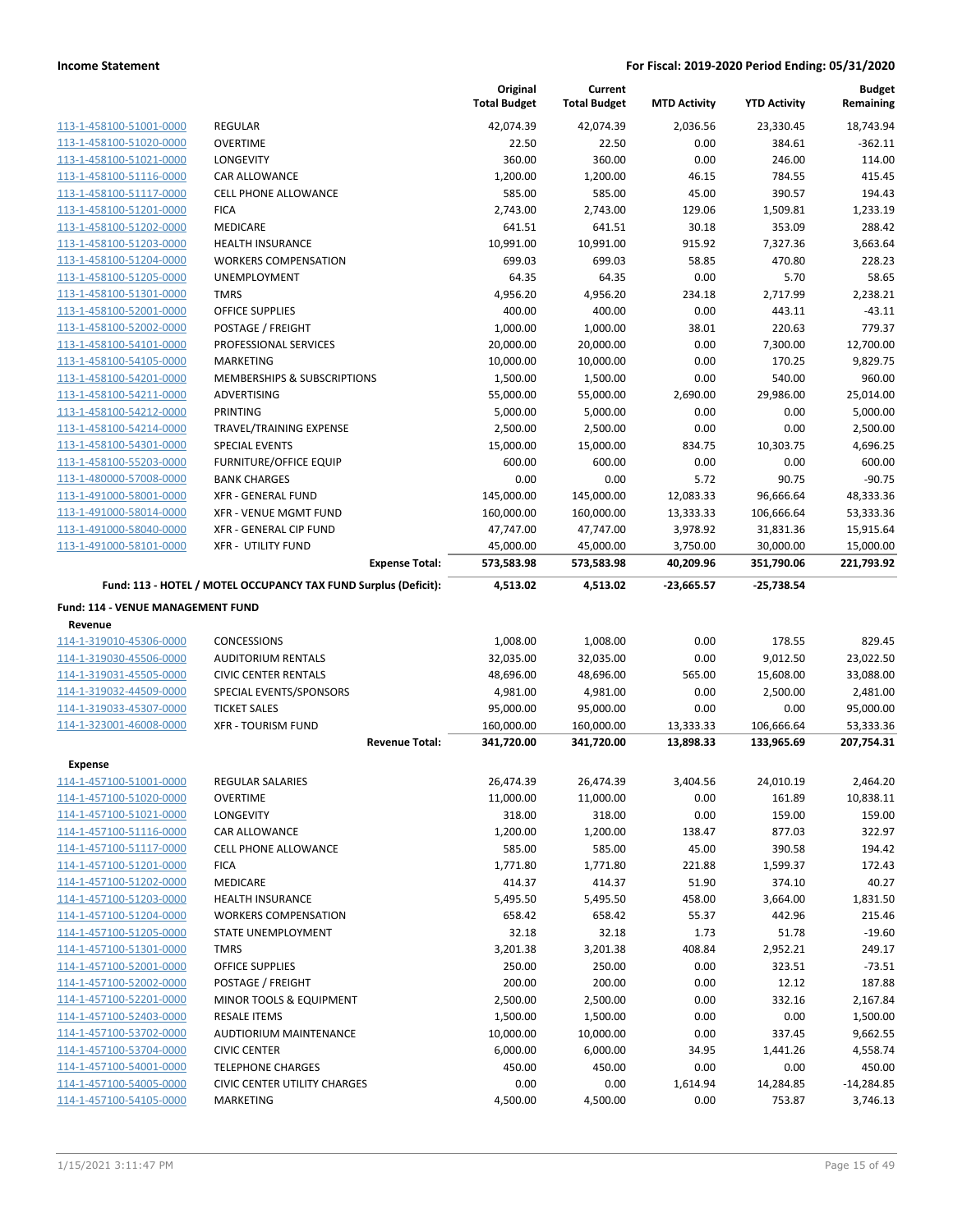|                                          |                                                                               | Original<br><b>Total Budget</b> | Current<br><b>Total Budget</b> | <b>MTD Activity</b> | <b>YTD Activity</b>      | <b>Budget</b><br>Remaining |
|------------------------------------------|-------------------------------------------------------------------------------|---------------------------------|--------------------------------|---------------------|--------------------------|----------------------------|
| 114-1-457100-54201-0000                  | MEMBERSHIPS & SUBSCRIPTIONS                                                   | 2,000.00                        | 2,000.00                       | 0.00                | 1,283.00                 | 717.00                     |
| 114-1-457100-54205-0000                  | <b>BUSINESS MEALS</b>                                                         | 250.00                          | 250.00                         | 0.00                | 0.00                     | 250.00                     |
| 114-1-457100-54211-0000                  | ADVERTISING                                                                   | 30,000.00                       | 30,000.00                      | 866.82              | 22,695.70                | 7,304.30                   |
| 114-1-457100-54214-0000                  | <b>TRAVEL &amp; TRAINING</b>                                                  | 500.00                          | 500.00                         | 0.00                | 0.00                     | 500.00                     |
| 114-1-457100-54301-0000                  | <b>SPECIAL EVENTS</b>                                                         | 78,500.00                       | 78,500.00                      | 897.00              | 50,803.45                | 27,696.55                  |
| 114-1-480000-52003-0000                  | <b>COPIER CHARGES</b>                                                         | 0.00                            | 0.00                           | 100.91              | 1,256.26                 | $-1,256.26$                |
| 114-1-480000-57008-0000                  | <b>BANK CHARGES</b>                                                           | 0.00                            | 0.00                           | 653.40              | 3,408.80                 | $-3,408.80$                |
| 114-1-495000-58501-0000                  | CA - GENERAL FUND                                                             | 3,004.00                        | 3,004.00                       | 250.33              | 2,002.64                 | 1,001.36                   |
| 114-1-495000-58701-0000                  | <b>CA - CENTRAL SERVICE FUND</b>                                              | 258.00                          | 258.00                         | 21.50               | 172.00                   | 86.00                      |
| 114-1-495000-58710-0000                  | <b>CA - INSURANCE FUND</b>                                                    | 253.00                          | 253.00                         | 21.08               | 168.64                   | 84.36                      |
| 114-1-495000-58720-0000                  | CA - MIS FUN                                                                  | 1,385.00                        | 1,385.00                       | 115.42              | 923.36                   | 461.64                     |
|                                          | <b>Expense Total:</b>                                                         | 192,701.04                      | 192,701.04                     | 9,362.10            | 134,882.18               | 57,818.86                  |
|                                          | Fund: 114 - VENUE MANAGEMENT FUND Surplus (Deficit):                          | 149,018.96                      | 149,018.96                     | 4,536.23            | $-916.49$                |                            |
|                                          | Fund: 123 - PTRAIN - POLICE REIMBURSEMENT GRANTS & CONT EDUCAT                |                                 |                                |                     |                          |                            |
| Revenue<br>123-1-310001-43104-0000       | <b>GRANTS / LEOSE</b>                                                         | 0.00                            | 0.00                           | 0.00                | 3,681.16                 | $-3,681.16$                |
| 123-1-319001-45401-0000                  | <b>INTEREST REVENUES</b>                                                      | 0.00                            | 0.00                           | $-0.30$             | 67.77                    | $-67.77$                   |
|                                          | <b>Revenue Total:</b>                                                         | 0.00                            | 0.00                           | $-0.30$             | 3,748.93                 | $-3,748.93$                |
|                                          |                                                                               |                                 |                                |                     |                          |                            |
| <b>Expense</b>                           |                                                                               |                                 |                                |                     |                          |                            |
| 123-1-421100-54214-0000                  | <b>TRAVEL &amp; TRAINING</b>                                                  | 0.00                            | 0.00                           | 0.00                | 60.00                    | $-60.00$                   |
| 123-1-421210-54214-0000                  | <b>TRAVEL &amp; TRAINING</b>                                                  | 0.00                            | 0.00                           | 0.00                | 180.00                   | $-180.00$                  |
| 123-1-421230-54214-0000                  | <b>TRAVEL &amp; TRAINING</b>                                                  | 0.00                            | 0.00                           | 0.00                | 1,203.38                 | $-1,203.38$                |
| 123-1-421240-54214-0000                  | <b>TRAVEL &amp; TRAINING</b>                                                  | 0.00                            | 0.00                           | 0.00                | 245.00                   | $-245.00$                  |
| 123-1-480000-57008-0000                  | <b>BANK CHARGES</b>                                                           | 0.00                            | 0.00                           | 0.09                | 1.15                     | $-1.15$                    |
|                                          | <b>Expense Total:</b>                                                         | 0.00                            | 0.00                           | 0.09                | 1,689.53                 | $-1,689.53$                |
|                                          | <b>Fund: 123 - PTRAIN - POLICE REIMBURSEMENT GRANTS &amp; CONT EDUCAT Sur</b> | 0.00                            | 0.00                           | $-0.39$             | 2,059.40                 |                            |
| Fund: 124 - FIRE HAZMAT GRANT<br>Expense |                                                                               |                                 |                                |                     |                          |                            |
|                                          |                                                                               |                                 |                                |                     |                          |                            |
| 124-1-480000-57008-0000                  | <b>BANK CHARGES</b>                                                           | 0.00                            | 0.00                           | 0.01                | 0.17                     | $-0.17$                    |
|                                          | <b>Expense Total:</b>                                                         | 0.00                            | 0.00                           | 0.01                | 0.17                     | $-0.17$                    |
|                                          | <b>Fund: 124 - FIRE HAZMAT GRANT Total:</b>                                   | 0.00                            | 0.00                           | 0.01                | 0.17                     |                            |
| Fund: 140 - DEBT SERVICE FUND            |                                                                               |                                 |                                |                     |                          |                            |
| Revenue                                  |                                                                               |                                 |                                |                     |                          |                            |
| 140-1-311001-41101-0000                  | <b>REAL PROPERTY TAXES</b>                                                    | 5,148,330.00                    | 5,148,330.00                   | 30,662.11           | 5,078,071.53             | 70,258.47                  |
| 140-1-311002-41102-0000                  | <b>DELINQUENT TAXES</b>                                                       | 60,313.00                       | 60,313.00                      | $-4,096.95$         | 31,600.95                | 28,712.05                  |
| 140-1-319001-45401-0000                  | <b>INTEREST REVENUES</b>                                                      | 20,084.00                       | 20,084.00                      | $-25.46$            | 9,818.64                 | 10,265.36                  |
| 140-1-323001-46100-0000                  | <b>XFR - UTILITY FUND</b>                                                     | 1,597,520.00                    | 1,597,520.00                   | 133,126.67          | 1,065,013.36             | 532,506.64                 |
|                                          | <b>Revenue Total:</b>                                                         | 6,826,247.00                    | 6,826,247.00                   | 159,666.37          | 6,184,504.48             | 641,742.52                 |
| <b>Expense</b>                           |                                                                               |                                 |                                |                     |                          |                            |
| 140-1-471100-56105-0000                  | 2010 CO - PRINCIPAL                                                           | 310,000.00                      | 310,000.00                     | 0.00                | 310,000.00               | 0.00                       |
| 140-1-471100-56106-0000                  | 2013 CO PRINCIPAL                                                             | 265,000.00                      | 265,000.00                     | 0.00                | 265,000.00               | 0.00                       |
| 140-1-471100-56306-0000                  | 2010 GO REFUND PRINCIPAL                                                      | 715,000.00                      | 715,000.00                     | 0.00                | 715,000.00               | 0.00                       |
| 140-1-471100-56308-0000                  | 2011 GO REFUND PRINCIPAL                                                      | 1,125,000.00                    | 1,125,000.00                   | 0.00                | 1,125,000.00             | 0.00                       |
| 140-1-471100-56310-0000                  | 2014 GO REFUND PRINCIPAL                                                      | 186,000.00                      | 186,000.00                     | 0.00                | 209,360.00               | $-23,360.00$               |
| 140-1-471100-56311-0000                  | 2014 GENERAL OBLIGATIONS PRINCIPAL                                            | 310,000.00                      | 310,000.00                     | 0.00                | 310,000.00               | 0.00                       |
| 140-1-471100-56312-0000                  | 2015 GENERAL OBLIGATIONS PRINCIPAL                                            | 470,000.00                      | 470,000.00                     | 0.00                | 470,000.00               | 0.00                       |
| 140-1-471100-56313-0000                  | 2017 GO REFUND PRINCIPAL                                                      | 1,775,000.00                    | 1,775,000.00                   | 0.00                | 1,775,000.00             | 0.00                       |
| 140-1-471200-56205-0000                  | 2010 CO - INTEREST                                                            | 167,737.50                      | 167,737.50                     | 0.00                | 6,200.00                 | 161,537.50                 |
| 140-1-471200-56206-0000                  | 2013 CO INTEREST                                                              | 17,043.50                       | 17,043.50                      | 0.00                | 9,701.00                 | 7,342.50                   |
| 140-1-471200-56406-0000                  | 2010 GO REFUND INTEREST                                                       | 271,048.00                      | 271,048.00                     | 0.00                | 14,300.00                | 256,748.00                 |
| 140-1-471200-56408-0000                  | 2011 GO REFUND INTEREST                                                       | 80,145.00                       | 80,145.00                      | 0.00                | 45,697.50                | 34,447.50                  |
| 140-1-471200-56409-0000                  | 2014 GENERAL OBLIGATIONS - INTEREST                                           | 94,622.00                       | 94,622.00                      | 0.00                | 49,271.75                | 45,350.25                  |
| 140-1-471200-56410-0000                  | 2015 GO - INTEREST                                                            | 132,136.40                      | 132,136.40                     | 0.00                | 68,841.20                | 63,295.20                  |
| 140-1-471200-56411-0000                  | 2014 GO REFUND INTEREST                                                       | 21,500.00                       | 21,500.00                      | 0.00                | $-11,680.00$             | 33,180.00                  |
| 140-1-471200-56413-0000                  | 2017 GO REFUND INTEREST                                                       |                                 | 236,875.00                     | 0.00                |                          | 96,250.00                  |
| 140-1-471200-56414-0000                  | 2019 GO AND REFUNDING INTEREST                                                | 236,875.00<br>568,743.00        | 568,743.00                     | 0.00                | 140,625.00<br>568,460.13 | 282.87                     |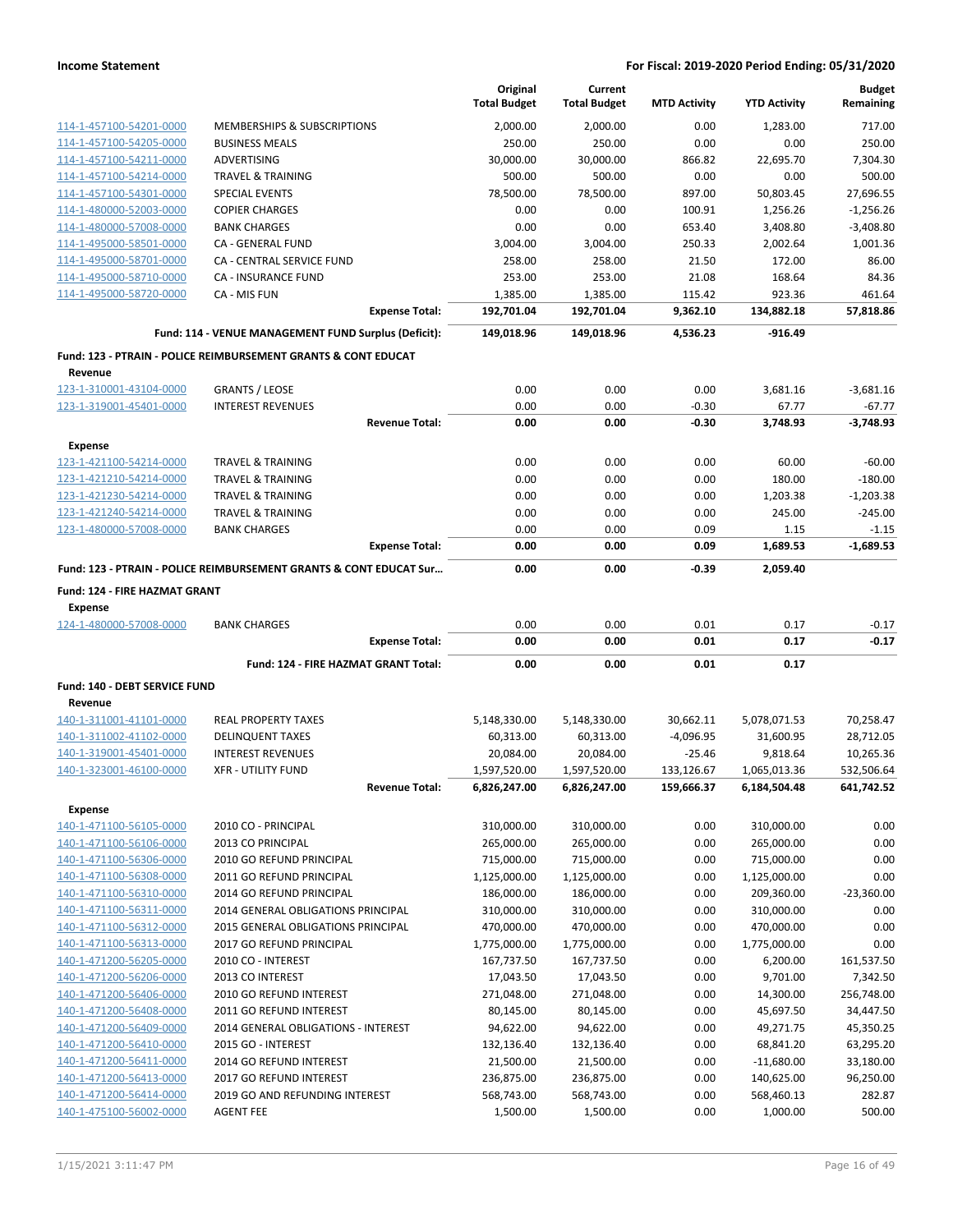|                                              |                                                                 | Original                  | Current                   |                     |                      | <b>Budget</b>           |
|----------------------------------------------|-----------------------------------------------------------------|---------------------------|---------------------------|---------------------|----------------------|-------------------------|
|                                              |                                                                 | <b>Total Budget</b>       | <b>Total Budget</b>       | <b>MTD Activity</b> | <b>YTD Activity</b>  | Remaining               |
| 140-1-475100-56003-0000                      | <b>ISSUANCE COSTS</b>                                           | 0.00                      | 0.00                      | 0.00                | $-2,659.93$          | 2,659.93                |
| 140-1-475100-56005-0000                      | ARBITRAGE                                                       | 6,100.00                  | 6,100.00                  | 600.00              | 5,400.00             | 700.00                  |
| 140-1-480000-57008-0000                      | <b>BANK CHARGES</b>                                             | 150.00                    | 150.00                    | 9.66                | 288.02               | $-138.02$               |
| 140-1-491000-58001-0000                      | <b>XFR - GENERAL FUND</b>                                       | 464,592.00                | 464,592.00                | 38,716.00           | 309,728.00           | 154,864.00              |
|                                              | <b>Expense Total:</b>                                           | 7,218,192.40              | 7,218,192.40              | 39,325.66           | 6,384,532.67         | 833,659.73              |
|                                              | Fund: 140 - DEBT SERVICE FUND Surplus (Deficit):                | -391,945.40               | -391,945.40               | 120,340.71          | -200,028.19          |                         |
| Fund: 160 - GENERAL CAPITAL IMPROVEMENT FUND |                                                                 |                           |                           |                     |                      |                         |
| Revenue                                      |                                                                 |                           |                           |                     |                      |                         |
| 160-1-310002-45611-0000                      | <b>DONATIONS FOR PROJECTS</b>                                   | 0.00                      | 0.00                      | 0.00                | 10,000.00            | $-10,000.00$            |
| 160-1-314004-41808-0000                      | FRANCHISE FEES/CABLE-SICFA                                      | 52,350.00                 | 52,350.00                 | 0.00                | 7,899.50             | 44,450.50               |
| 160-1-319001-45401-0000                      | <b>INTEREST REVENUES</b>                                        | 30,368.00                 | 30,368.00                 | 796.81              | 52,152.45            | $-21,784.45$            |
| 160-1-319001-47201-0000                      | <b>GO BOND PROCEEDS</b>                                         | 15,000,000.00             | 15,000,000.00             | 0.00                | 14,934,637.56        | 65,362.44               |
| 160-1-323001-46001-0000                      | <b>XFR - GENERAL FUND</b>                                       | 2,139,686.00              | 2,139,686.00              | 178,307.17          | 1,426,457.36         | 713,228.64              |
| 160-1-323001-46008-0000                      | <b>XFR - TOURISM FUND</b>                                       | 47,747.00                 | 47,747.00                 | 3,978.92            | 31,831.36            | 15,915.64               |
|                                              | <b>Revenue Total:</b>                                           | 17,270,151.00             | 17,270,151.00             | 183,082.90          | 16,462,978.23        | 807,172.77              |
| Expense                                      |                                                                 |                           |                           |                     |                      |                         |
| 160-1-000000-55098-0000                      | <b>GBOD INDUSTRIAL PROJECT - TRACKING ONLY</b>                  | 0.00                      | 0.00                      | $-12,500.00$        | 82,376.00            | $-82,376.00$            |
| 160-1-421210-55201-0000                      | <b>EQUIPMENT PURCHASES</b>                                      | 0.00                      | 0.00                      | 0.00                | 354.00               | $-354.00$               |
| 160-1-421240-55207-0000                      | RADIO COMMUNICATION EQUIP                                       | 0.00                      | 0.00                      | 0.00                | 5,087.26             | $-5,087.26$             |
| 160-1-431200-53304-0000                      | STREET IMPROV PROGRAM                                           | 2,000,000.00              | 2,000,000.00              | 5,422.50            | 288,174.16           | 1,711,825.84            |
| 160-1-431600-55102-0000                      | <b>STREETS</b>                                                  | 15,000,000.00             | 15,000,000.00             | 32,250.00           | 241,185.00           | 14,758,815.00           |
| 160-1-451100-55201-0000                      | <b>EQUIPMENT PURCHASES</b>                                      | 9,589.00                  | 9,589.00                  | 0.00                | 9,588.99             | 0.01                    |
| 160-1-455100-55003-0000                      | <b>BUILDING IMPROVEMENTS</b>                                    | 10,737.00                 | 10,737.00                 | 0.00                | 10,737.00            | 0.00                    |
| 160-1-456100-55204-0000                      | <b>OLD TOWN GREENVILLE</b>                                      | 7,500.00                  | 7,500.00                  | 0.00                | 0.00                 | 7,500.00                |
| 160-1-457100-55203-0000                      | <b>FURNITURE/OFFICE EQUIP</b>                                   | 0.00                      | 0.00                      | 0.00                | 10,000.00            | $-10,000.00$            |
| 160-1-458100-55002-0000                      | <b>EQUIPMENT PURCHASES</b>                                      | 12,747.00                 | 12,747.00                 | 0.00                | 4,090.00             | 8,657.00                |
| 160-1-480000-54101-0000                      | PROFESSIONAL SERVICES                                           | 0.00                      | 33,232.00                 | 4,728.52            | 84,364.21            | $-51,132.21$            |
| 160-1-480000-55002-0000                      | <b>IMPROVEMENTS</b>                                             | 125,762.00                | 125,762.00                | 0.00                | 135,445.66           | $-9,683.66$             |
| 160-1-480000-55201-0000                      | <b>EQUIPMENT PURCHASES</b>                                      | 11,000.00                 | 11,000.00                 | 0.00                | 0.00                 | 11,000.00               |
| 160-1-480000-55203-0000                      | <b>FURNITURE/OFFICE EQUIP</b>                                   | 10,098.00                 | 10,098.00                 | 0.00                | 10,843.43            | $-745.43$               |
| 160-1-480000-57008-0000                      | <b>BANK CHARGES</b><br><b>Expense Total:</b>                    | 1,000.00<br>17,188,433.00 | 1,000.00<br>17,221,665.00 | 45.38<br>29,946.40  | 694.26<br>882,939.97 | 305.74<br>16,338,725.03 |
|                                              |                                                                 |                           |                           |                     |                      |                         |
|                                              | Fund: 160 - GENERAL CAPITAL IMPROVEMENT FUND Surplus (Deficit): | 81,718.00                 | 48,486.00                 | 153,136.50          | 15,580,038.26        |                         |
| Fund: 161 - STREET CONSTRUCTION FUND         |                                                                 |                           |                           |                     |                      |                         |
| Revenue                                      |                                                                 |                           |                           |                     |                      |                         |
| 161-1-319001-45401-0000                      | <b>INTEREST REVENUES</b><br><b>Revenue Total:</b>               | 14,250.00                 | 14,250.00                 | $-36.45$            | 8,836.81             | 5,413.19                |
|                                              |                                                                 | 14,250.00                 | 14,250.00                 | $-36.45$            | 8,836.81             | 5,413.19                |
| Expense                                      |                                                                 |                           |                           |                     |                      |                         |
| 161-1-431200-55007-0000                      | ENG/ARCHITECTS/MGMT                                             | 0.00                      | 50,000.00                 | 27,000.00           | 40,300.00            | 9,700.00                |
| 161-1-480000-57008-0000                      | <b>BANK CHARGES</b>                                             | 400.00                    | 400.00                    | 11.41               | 180.35               | 219.65                  |
|                                              | <b>Expense Total:</b>                                           | 400.00                    | 50,400.00                 | 27,011.41           | 40,480.35            | 9,919.65                |
|                                              | Fund: 161 - STREET CONSTRUCTION FUND Surplus (Deficit):         | 13,850.00                 | $-36,150.00$              | -27,047.86          | $-31,643.54$         |                         |
| Fund: 164 - 2013 CO CAPITAL FUND             |                                                                 |                           |                           |                     |                      |                         |
| Revenue                                      |                                                                 |                           |                           |                     |                      |                         |
| 164-1-319001-45401-0000                      | <b>INTEREST REVENUES</b>                                        | 450.00                    | 450.00                    | $-0.65$             | 350.37               | 99.63                   |
|                                              | <b>Revenue Total:</b>                                           | 450.00                    | 450.00                    | -0.65               | 350.37               | 99.63                   |
| <b>Expense</b>                               |                                                                 |                           |                           |                     |                      |                         |
| 164-1-480000-57008-0000                      | <b>BANK CHARGES</b>                                             | 15.00                     | 15.00                     | 0.44                | 6.77                 | 8.23                    |
|                                              | <b>Expense Total:</b>                                           | 15.00                     | 15.00                     | 0.44                | 6.77                 | 8.23                    |
|                                              | Fund: 164 - 2013 CO CAPITAL FUND Surplus (Deficit):             | 435.00                    | 435.00                    | -1.09               | 343.60               |                         |
| <b>Fund: 165 - 2014 GO FUND</b>              |                                                                 |                           |                           |                     |                      |                         |
| Revenue                                      |                                                                 |                           |                           |                     |                      |                         |
| 165-1-319001-45401-0000                      | <b>INTEREST REVENUES</b>                                        | 15,000.00                 | 15,000.00                 | 275.32              | 7,312.43             | 7,687.57                |
|                                              | <b>Revenue Total:</b>                                           | 15,000.00                 | 15,000.00                 | 275.32              | 7,312.43             | 7,687.57                |
|                                              |                                                                 |                           |                           |                     |                      |                         |
|                                              | Fund: 165 - 2014 GO FUND Total:                                 | 15,000.00                 | 15,000.00                 | 275.32              | 7,312.43             |                         |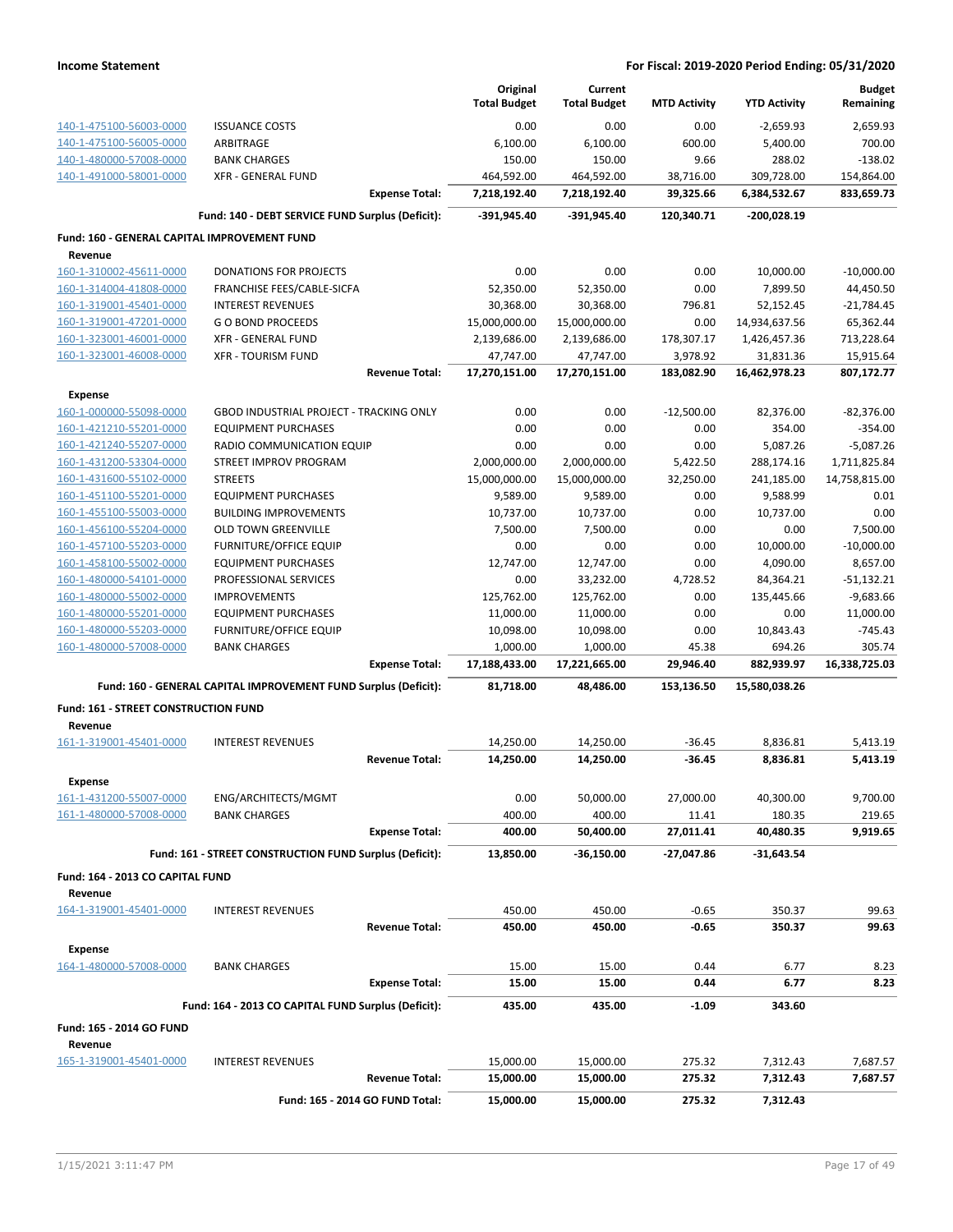|                                                    |                                                            | Original<br><b>Total Budget</b> | Current<br><b>Total Budget</b> | <b>MTD Activity</b> | <b>YTD Activity</b> | <b>Budget</b><br>Remaining |
|----------------------------------------------------|------------------------------------------------------------|---------------------------------|--------------------------------|---------------------|---------------------|----------------------------|
| Fund: 171 - MAIN STREET SPECIAL REVENUE            |                                                            |                                 |                                |                     |                     |                            |
| Revenue                                            |                                                            |                                 |                                |                     |                     |                            |
| 171-1-310001-43101-0000                            | <b>GRANT REVENUE - FEDERAL</b>                             | 0.00                            | 0.00                           | 0.00                | 98,366.49           | -98,366.49                 |
| 171-1-310001-43104-0000                            | <b>GRANT REVENUE - OTHER</b>                               | 0.00                            | 0.00                           | 0.00                | 25,000.00           | $-25,000.00$               |
|                                                    | <b>Revenue Total:</b>                                      | 0.00                            | 0.00                           | 0.00                | 123,366.49          | -123,366.49                |
| Expense                                            |                                                            |                                 |                                |                     |                     |                            |
| 171-1-456100-54111-0000                            | <b>GRANT MANAGEMENT</b>                                    | 0.00                            | 0.00                           | 0.00                | 4,000.00            | $-4,000.00$                |
| 171-1-456100-55012-0000                            | CONSTRUCTION                                               | 0.00                            | 0.00                           | 0.00                | 114,577.39          | -114,577.39                |
|                                                    | <b>Expense Total:</b>                                      | 0.00                            | 0.00                           | 0.00                | 118,577.39          | $-118,577.39$              |
|                                                    | Fund: 171 - MAIN STREET SPECIAL REVENUE Surplus (Deficit): | 0.00                            | 0.00                           | 0.00                | 4,789.10            |                            |
| <b>Fund: 172 - MINOR GRANTS FUND</b>               |                                                            |                                 |                                |                     |                     |                            |
| Revenue                                            |                                                            |                                 |                                |                     |                     |                            |
| 172-1-310001-43108-0000                            | <b>GRANTS / LIBRARY GRANT</b>                              | 0.00                            | 0.00                           | 0.00                | 3,660.00            | $-3,660.00$                |
|                                                    | <b>Revenue Total:</b>                                      | 0.00                            | 0.00                           | 0.00                | 3,660.00            | $-3,660.00$                |
| Expense                                            |                                                            |                                 |                                |                     |                     |                            |
| 172-1-455100-52402-0000                            | <b>BASIC PROGRAM EXPENSE</b>                               | 0.00                            | 0.00                           | 0.00                | 1,413.87            | $-1,413.87$                |
|                                                    | <b>Expense Total:</b>                                      | 0.00                            | 0.00                           | 0.00                | 1,413.87            | $-1,413.87$                |
|                                                    | Fund: 172 - MINOR GRANTS FUND Surplus (Deficit):           | 0.00                            | 0.00                           | 0.00                | 2,246.13            |                            |
| Fund: 175 - JUSTICE ASSISTANCE GRANT - JAG         |                                                            |                                 |                                |                     |                     |                            |
| Revenue                                            |                                                            |                                 |                                |                     |                     |                            |
| 175-1-310001-43102-0000                            | <b>GRANTS / GRANT REVENUE</b>                              | 0.00                            | 0.00                           | 0.00                | 11,553.00           | $-11,553.00$               |
|                                                    | <b>Revenue Total:</b>                                      | 0.00                            | 0.00                           | 0.00                | 11,553.00           | $-11,553.00$               |
|                                                    | Fund: 175 - JUSTICE ASSISTANCE GRANT - JAG Total:          | 0.00                            | 0.00                           | 0.00                | 11,553.00           |                            |
| Fund: 200 - WATER / WASTEWATER FUND                |                                                            |                                 |                                |                     |                     |                            |
| Revenue                                            |                                                            |                                 |                                |                     |                     |                            |
| 200-2-318003-42304-0000                            | <b>BACKFLOW INSPECTION FEES</b>                            | 6,674.00                        | 6,674.00                       | 0.00                | 3,096.85            | 3,577.15                   |
| 200-2-318003-44302-0000                            | WATER REVENUES / SERVICE CHARGES                           | 105,000.00                      | 105,000.00                     | 8,039.31            | 101,113.08          | 3,886.92                   |
| 200-2-318003-44303-0000                            | <b>METER TESTING CHARGES</b>                               | 0.00                            | 0.00                           | 0.00                | 300.00              | $-300.00$                  |
| 200-2-318003-44305-0000                            | LATE CHARGES - WATER                                       | 42,000.00                       | 42,000.00                      | $-1.57$             | 22,940.40           | 19,059.60                  |
| 200-2-318003-44312-0000                            | <b>METER TAMPERING</b>                                     | 3,075.00                        | 3,075.00                       | 0.00                | 750.00              | 2,325.00                   |
| 200-2-318003-45103-0000                            | GEUS RAW WATER CONSUMPTN                                   | 88,000.00                       | 88,000.00                      | 0.00                | 0.00                | 88,000.00                  |
| 200-2-318004-42303-0000                            | <b>WASTE HAULER PERMITS</b>                                | 4,523.00                        | 4,523.00                       | 0.00                | 1,350.00            | 3,173.00                   |
| 200-2-318004-44307-0000                            | NEW SERVICES - SEWER                                       | 5,769.00                        | 5,769.00                       | 0.00                | 0.00                | 5,769.00                   |
| 200-2-318004-44309-0000                            | SEWER REVENUES / SERVICE CHARGES                           | 44,446.00                       | 44,446.00                      | 1,438.78            | 26,325.80           | 18,120.20                  |
| 200-2-318004-44310-0000                            | LATE CHARGES - SEWER                                       | 39,760.00                       | 39,760.00                      | $-0.50$             | 22,590.72           | 17,169.28                  |
| 200-2-318004-44318-0000                            | LATE CHARGES - WASTEHAULERS                                | 4,185.00                        | 4,185.00                       | 0.00                | 2,022.30            | 2,162.70                   |
| 200-2-318004-45106-0000                            | L-3 COMM COD DISCHARGE                                     | 126,360.00                      | 126,360.00                     | 10,530.00           | 84,240.00           | 42,120.00                  |
| 200-2-318004-45201-0000                            | SEWER REV/ SEWER HAULER FEES                               | 416,486.00                      | 416,486.00                     | 0.00                | 0.00                | 416,486.00                 |
| 200-2-319003-45101-0000                            | WATER REVENUES / METERED SALES                             | 7,035,000.00                    | 7,035,000.00                   | 494,397.46          | 4,281,174.14        | 2,753,825.86               |
| 200-2-319004-45104-0000                            | SEWER COLLECTION FEES                                      | 6,314,917.00                    | 6,314,917.00                   | 417,606.65          | 3,959,501.44        | 2,355,415.56               |
| 200-2-319004-45105-0000                            | SEWER REVENUES / EPA REVENUE                               | 0.00                            | 0.00                           | 18.97               | 130.76              | $-130.76$                  |
| 200-2-320003-45305-0000                            | <b>AUCTION PROCEEDS</b>                                    | 5,000.00                        | 5,000.00                       | 0.00                | 0.00                | 5,000.00                   |
| 200-2-320003-45401-0000                            | <b>INTEREST REVENUES</b>                                   | 85,915.00                       | 85,915.00                      | $-133.35$           | 43,618.42           | 42,296.58                  |
| 200-2-320003-45601-0000                            | MISCELLANEOUS REVENUES                                     | 1,000.00                        | 1,000.00                       | 0.00                | 0.00                | 1,000.00                   |
| 200-2-323001-58013-0000                            | <b>XFR - TOURISM FUND</b><br><b>Revenue Total:</b>         | 45,000.00                       | 45,000.00                      | 3,750.00            | 30,000.00           | 15,000.00                  |
|                                                    |                                                            | 14,373,110.00                   | 14,373,110.00                  | 935,645.75          | 8,579,153.91        | 5,793,956.09               |
| <b>Expense</b>                                     |                                                            |                                 |                                |                     |                     |                            |
| 200-2-436100-51001-0000                            | REGULAR SALARIES                                           | 75,085.13                       | 75,085.13                      | 5,839.20            | 52,660.02           | 22,425.11                  |
| 200-2-436100-51020-0000                            | <b>OVERTIME</b>                                            | 301.56                          | 301.56                         | 0.00                | 999.13              | $-697.57$                  |
| 200-2-436100-51021-0000                            | <b>LONGEVITY</b>                                           | 2,248.00                        | 2,248.00                       | 0.00                | 1,164.00            | 1,084.00                   |
| 200-2-436100-51101-0000                            | <b>CERTIFICATION PAY</b>                                   | 600.00                          | 600.00                         | 92.32               | 830.88              | $-230.88$                  |
| 200-2-436100-51117-0000                            | <b>CELL PHONE ALLOWANCE</b>                                | 780.00                          | 780.00                         | 60.00               | 526.61              | 253.39                     |
| 200-2-436100-51201-0000<br>200-2-436100-51202-0000 | <b>FICA</b><br><b>MEDICARE</b>                             | 4,898.91<br>1,145.71            | 4,898.91                       | 369.14<br>86.34     | 3,454.46<br>807.95  | 1,444.45<br>337.76         |
| 200-2-436100-51203-0000                            | <b>HEALTH INSURANCE</b>                                    | 21,982.00                       | 1,145.71<br>21,982.00          | 1,831.83            | 14,654.64           | 7,327.36                   |
| 200-2-436100-51204-0000                            | <b>WORKERS COMPENSATION</b>                                | 1,059.93                        | 1,059.93                       | 88.40               | 707.20              | 352.73                     |
|                                                    |                                                            |                                 |                                |                     |                     |                            |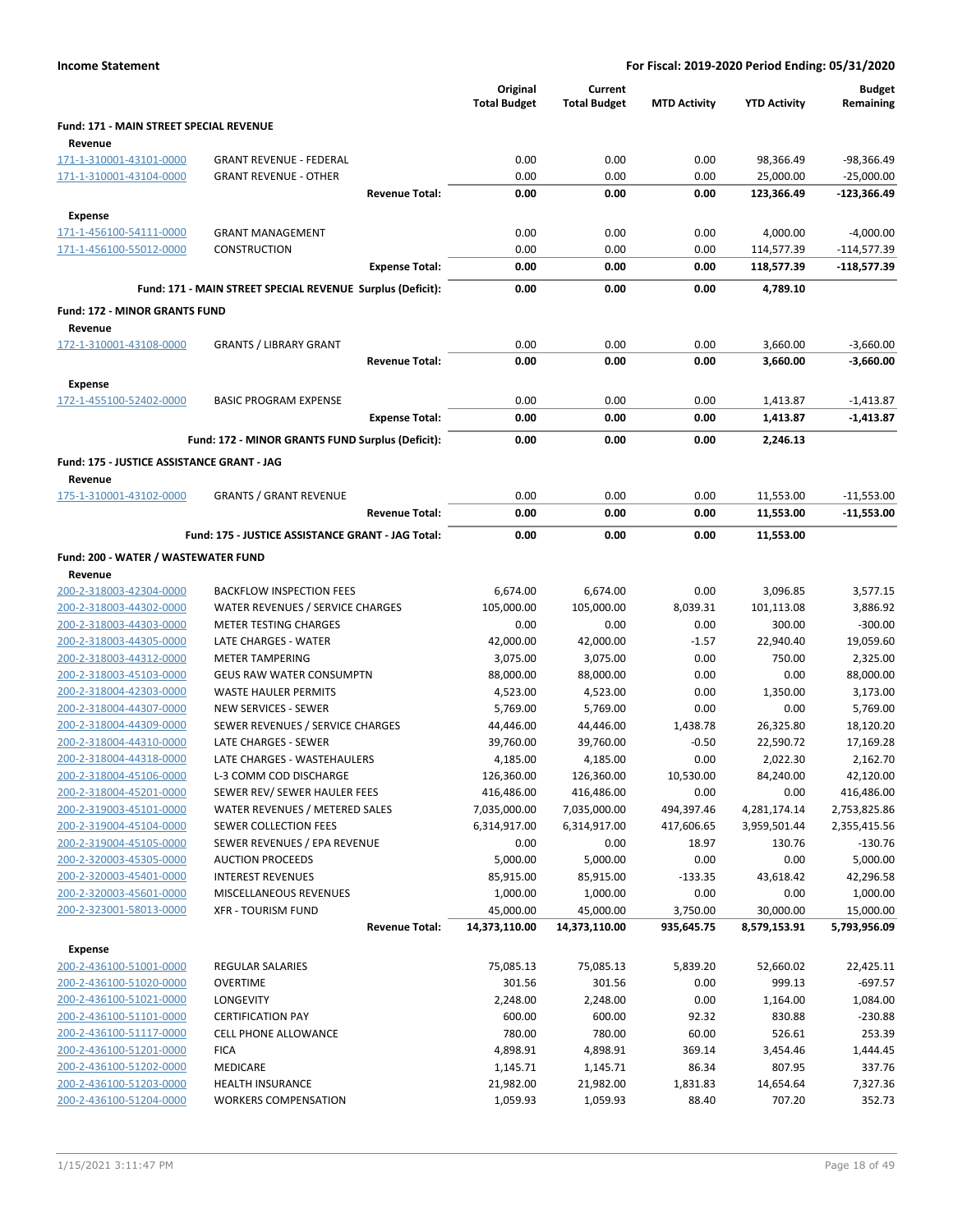| 200-2-436100-51205-0000          |
|----------------------------------|
| 200-2-436100-51301-0000          |
| 200-2-436100-52001-0000          |
| 200-2-436100-52002-0000          |
| 200-2-436100-52201-0000          |
|                                  |
| 200-2-436100-52305-0000          |
| 200-2-436100-53402-0000          |
| 200-2-436100-54001-0000          |
| 200-2-436100-54002-0000          |
| 2-436100-54101-<br>200-<br>0000- |
| 200-2-436100-54201-0000          |
| 200-2-436200-51001-0000          |
| 200-2-436200-51020-0000          |
| 200-2-436200-51021-0000          |
| 2-436200-51101-0000              |
| 200-                             |
| 200-2-436200-51115-0000          |
| 200-2-436200-51117-0000          |
| 200-2-436200-51201-0000          |
| 200-2-436200-51202-0000          |
| 2-436200-51203-0000<br>200-      |
| 200-2-436200-51204-0000          |
| 200-2-436200-51205-0000          |
| 200-2-436200-51301-0000          |
| 200-2-436200-52001-0000          |
|                                  |
| 2-436200-52002-0000<br>200-      |
| 200-2-436200-52101-0000          |
| 200-2-436200-52104-0000          |
| 200-2-436200-52105-0000          |
| 200-2-436200-52106-0000          |
| 2-436200-52201-<br>200-<br>0000- |
| 200-2-436200-52202-0000          |
| 200-2-436200-52203-0000          |
| 200-2-436200-52301-0000          |
| 200-2-436200-53201-0000          |
| 200-2-436200-53202-0000          |
|                                  |
| 200-2-436200-53203-0000          |
| 200-2-436200-53205-0000          |
| 200-2-436200-53310-0000          |
| 200-2-436200-53402-0000          |
| 200-2-436200-53403-0000          |
| 200-2-436200-53404-0000          |
| 200-2-436200-53605-0000          |
| 200-2-436200-53606-0000          |
|                                  |
|                                  |
| 200-2-436200-54001-0000          |
| 200-2-436200-54002-0000          |
| 200-2-436200-54201-0000          |
| 200-2-436200-54208-0000          |
| 200-2-436200-54212-0000          |
| 200-2-436200-54214-0000          |
| 200-2-436200-54219-0000          |
| 200-2-436200-54410-0000          |
|                                  |
| 200-2-436300-51001-0000          |
| 200-2-436300-51020-0000          |
| 200-2-436300-51021-0000          |
| 200-2-436300-51101-0000          |
| 200-2-436300-51117-0000          |
| 200-2-436300-51201-0000          |
| <u>200-2-436300-51202-0000</u>   |
| 200-2-436300-51203-0000          |

|                                                    |                                                 | Original<br><b>Total Budget</b> | Current<br><b>Total Budget</b> | <b>MTD Activity</b> | <b>YTD Activity</b>     | <b>Budget</b><br>Remaining |
|----------------------------------------------------|-------------------------------------------------|---------------------------------|--------------------------------|---------------------|-------------------------|----------------------------|
| 200-2-436100-51205-0000                            | STATE UNEMPLOYMENT                              | 128.70                          | 128.70                         | 0.00                | 57.81                   | 70.89                      |
| 200-2-436100-51301-0000                            | <b>TMRS</b>                                     | 8,989.63                        | 8,989.63                       | 674.04              | 6,276.86                | 2,712.77                   |
| 200-2-436100-52001-0000                            | <b>OFFICE SUPPLIES</b>                          | 750.00                          | 750.00                         | 0.00                | 388.13                  | 361.87                     |
| 200-2-436100-52002-0000                            | POSTAGE / FREIGHT                               | 7,500.00                        | 7,500.00                       | 0.00                | 0.00                    | 7,500.00                   |
| 200-2-436100-52201-0000                            | MINOR TOOLS & EQUIPMENT                         | 750.00                          | 750.00                         | 0.00                | 503.06                  | 246.94                     |
| 200-2-436100-52305-0000                            | PUBLIC EDUCATION                                | 3,600.00                        | 3,600.00                       | 0.00                | 0.00                    | 3,600.00                   |
| 200-2-436100-53402-0000                            | <b>BUILDING MAINTENANCE</b>                     | 1,000.00                        | 1,000.00                       | 667.50              | 1,699.54                | $-699.54$                  |
| 200-2-436100-54001-0000                            | <b>TELEPHONE CHARGES</b>                        | 915.47                          | 915.47                         | 80.22               | 561.49                  | 353.98                     |
| 200-2-436100-54002-0000                            | <b>UTILITY CHARGES</b>                          | 33,990.56                       | 33,990.56                      | 1,861.76            | 23,342.86               | 10,647.70                  |
| 200-2-436100-54101-0000                            | PROFESSIONAL SERVICES                           | 2,000.00                        | 2,000.00                       | 0.00                | 0.00                    | 2,000.00                   |
| 200-2-436100-54201-0000                            | MEMBERSHIPS & SUBSCRIPTIONS                     | 350.00                          | 350.00                         | 0.00                | 0.00                    | 350.00                     |
| 200-2-436200-51001-0000                            | <b>REGULAR SALARIES</b>                         | 390,920.55                      | 390,920.55                     | 28,636.27           | 263,760.77              | 127,159.78                 |
| 200-2-436200-51020-0000                            | <b>OVERTIME</b>                                 | 17,493.00                       | 17,493.00                      | 3,923.78            | 20,151.89               | $-2,658.89$                |
| 200-2-436200-51021-0000                            | <b>LONGEVITY</b>                                | 4,398.00                        | 4,398.00                       | 0.00                | 4,143.00                | 255.00                     |
| 200-2-436200-51101-0000                            | <b>CERTIFICATION PAY</b>                        | 3,000.00                        | 3,000.00                       | 230.78              | 2,077.02                | 922.98                     |
| 200-2-436200-51115-0000                            | <b>CLOTHING ALLOWANCE</b>                       | 0.00                            | 0.00                           | 0.00                | 733.94                  | $-733.94$                  |
| 200-2-436200-51117-0000                            | <b>CELL PHONE ALLOWANCE</b>                     | 780.00                          | 780.00                         | 60.00               | 526.61                  | 253.39                     |
| 200-2-436200-51201-0000                            | <b>FICA</b>                                     | 25,828.68                       | 25,828.68                      | 1,919.62            | 18,251.10               | 7,577.58                   |
| 200-2-436200-51202-0000                            | <b>MEDICARE</b>                                 | 6,040.58                        | 6,040.58                       | 448.94              | 4,268.43                | 1,772.15                   |
| 200-2-436200-51203-0000                            | <b>HEALTH INSURANCE</b>                         | 98,919.00                       | 98,919.00                      | 8,243.25            | 65,946.00               | 32,973.00                  |
| 200-2-436200-51204-0000                            | <b>WORKERS COMPENSATION</b>                     | 12,285.78                       | 12,285.78                      | 998.35              | 7,986.80                | 4,298.98                   |
| 200-2-436200-51205-0000                            | STATE UNEMPLOYMENT                              | 643.50                          | 643.50                         | 28.82               | 254.96                  | 388.54                     |
| 200-2-436200-51301-0000                            | <b>TMRS</b>                                     | 45,535.76                       | 45,535.76                      | 3,493.12            | 34,272.25               | 11,263.51                  |
| 200-2-436200-52001-0000                            | <b>OFFICE SUPPLIES</b>                          | 541.00                          | 541.00                         | 0.00                | 526.56                  | 14.44                      |
| 200-2-436200-52002-0000<br>200-2-436200-52101-0000 | POSTAGE / FREIGHT<br><b>JANITORIAL SUPPLIES</b> | 800.00<br>956.00                | 800.00<br>956.00               | 1.40<br>82.26       | 64.04<br>450.68         | 735.96<br>505.32           |
| 200-2-436200-52104-0000                            | <b>WEARING APPAREL</b>                          | 6,500.00                        | 6,500.00                       | 2,794.50            | 6,820.87                | $-320.87$                  |
| 200-2-436200-52105-0000                            | <b>LABORATORY</b>                               | 14,405.00                       | 14,405.00                      | 3,869.59            | 7,982.96                | 6,422.04                   |
| 200-2-436200-52106-0000                            | <b>CHEMICAL SUPPLIES</b>                        | 320,950.00                      | 320,950.00                     | 18,996.68           | 142,721.11              | 178,228.89                 |
| 200-2-436200-52201-0000                            | MINOR TOOLS & EQUIPMENT                         | 1,490.00                        | 8,312.43                       | 306.08              | 5,482.44                | 2,829.99                   |
| 200-2-436200-52202-0000                            | MECHANICAL SUPPLIES                             | 1,552.00                        | 1,552.00                       | 290.19              | 442.08                  | 1,109.92                   |
| 200-2-436200-52203-0000                            | <b>MOTOR VEHICLE FUEL</b>                       | 4,965.15                        | 4,965.15                       | 245.07              | 2,453.07                | 2,512.08                   |
| 200-2-436200-52301-0000                            | <b>SAFETY SUPPLIES</b>                          | 0.00                            | 0.00                           | 947.80              | 25,546.82               | $-25,546.82$               |
| 200-2-436200-53201-0000                            | <b>FURNITURE &amp; OFFICE EQUIPMENT</b>         | 500.00                          | 500.00                         | 0.00                | 0.00                    | 500.00                     |
| 200-2-436200-53202-0000                            | MACHINE, TOOLS & IMPLMNTS                       | 5,236.00                        | 5,236.00                       | 0.00                | 470.54                  | 4,765.46                   |
| 200-2-436200-53203-0000                            | <b>INSTRUMENTS &amp; APPARATUS</b>              | 6,553.00                        | 6,553.00                       | 0.00                | 0.00                    | 6,553.00                   |
| 200-2-436200-53205-0000                            | <b>MOTOR VEHICLES</b>                           | 1,580.00                        | 1,580.00                       | 10.00               | 42.34                   | 1,537.66                   |
| 200-2-436200-53310-0000                            | RESVRS/STRG TANKS/ST PIPE                       | 20,020.00                       | 13,197.57                      | 1,414.60            | 2,163.51                | 11,034.06                  |
| 200-2-436200-53402-0000                            | <b>BUILDING MAINTENANCE</b>                     | 1,910.00                        | 1,910.00                       | 34.95               | 731.60                  | 1,178.40                   |
| 200-2-436200-53403-0000                            | <b>HEATING &amp; COOLING SYSTEMS</b>            | 3,381.00                        | 3,381.00                       | 0.00                | 39.98                   | 3,341.02                   |
| 200-2-436200-53404-0000                            | STRUCTURES / EXTERIOR STRUCTURES                | 500.00                          | 500.00                         | $-139.50$           | 110.81                  | 389.19                     |
| 200-2-436200-53605-0000                            | STRUCTURES / FILTRATION PLANT                   | 37,075.00                       | 37,075.00                      | 0.00                | 22,295.07               | 14,779.93                  |
| 200-2-436200-53606-0000                            | <b>MAINT - GROUNDS</b>                          | 340.00                          | 340.00                         | 105.36              | 105.36                  | 234.64                     |
| 200-2-436200-54001-0000                            | <b>TELEPHONE CHARGES</b>                        | 15,783.78                       | 15,783.78                      | 399.05              | 5,167.78                | 10,616.00                  |
| 200-2-436200-54002-0000                            | UTILITY CHARGES                                 | 459,761.22                      | 459,761.22                     | 19,717.68           | 251,197.14              | 208,564.08                 |
| 200-2-436200-54201-0000                            | MEMBERSHIPS & SUBSCRIPTIONS                     | 1,201.00                        | 1,201.00                       | 111.00              | 747.00                  | 454.00                     |
| 200-2-436200-54208-0000                            | <b>LABORATORY WORK</b>                          | 56,875.00                       | 56,875.00                      | 366.00              | 13,591.74               | 43,283.26                  |
| 200-2-436200-54212-0000                            | PRINTING                                        | 850.00                          | 850.00                         | 0.00                | 0.00                    | 850.00                     |
| 200-2-436200-54214-0000<br>200-2-436200-54219-0000 | <b>TRAVEL &amp; TRAINING</b>                    | 5,602.00                        | 5,602.00                       | 850.00              | 2,039.00                | 3,563.00                   |
| 200-2-436200-54410-0000                            | SABINE RIVER AUTHORITY<br>PERMITS/FEES          | 1,049,386.00<br>26,000.00       | 1,049,386.00<br>26,000.00      | 0.00<br>0.00        | 561,653.74<br>25,843.60 | 487,732.26<br>156.40       |
| 200-2-436300-51001-0000                            | <b>REGULAR SALARIES</b>                         | 560,867.24                      | 560,867.24                     | 48,483.38           | 415,047.38              | 145,819.86                 |
| 200-2-436300-51020-0000                            | <b>OVERTIME</b>                                 | 56,500.47                       | 56,500.47                      | 15,051.73           | 98,056.91               | $-41,556.44$               |
| 200-2-436300-51021-0000                            | LONGEVITY                                       | 5,360.00                        | 5,360.00                       | 0.00                | 4,346.00                | 1,014.00                   |
| 200-2-436300-51101-0000                            | <b>CERTIFICATION PAY</b>                        | 600.00                          | 600.00                         | 46.16               | 415.44                  | 184.56                     |
| 200-2-436300-51117-0000                            | <b>CELL PHONE ALLOWANCE</b>                     | 2,520.00                        | 2,520.00                       | 90.00               | 789.46                  | 1,730.54                   |
| 200-2-436300-51201-0000                            | <b>FICA</b>                                     | 38,802.74                       | 38,802.74                      | 3,775.71            | 30,514.63               | 8,288.11                   |
| 200-2-436300-51202-0000                            | MEDICARE                                        | 9,074.84                        | 9,074.84                       | 883.03              | 7,136.46                | 1,938.38                   |
| 200-2-436300-51203-0000                            | HEALTH INSURANCE                                | 186,847.00                      | 186,847.00                     | 15,570.58           | 124,564.64              | 62,282.36                  |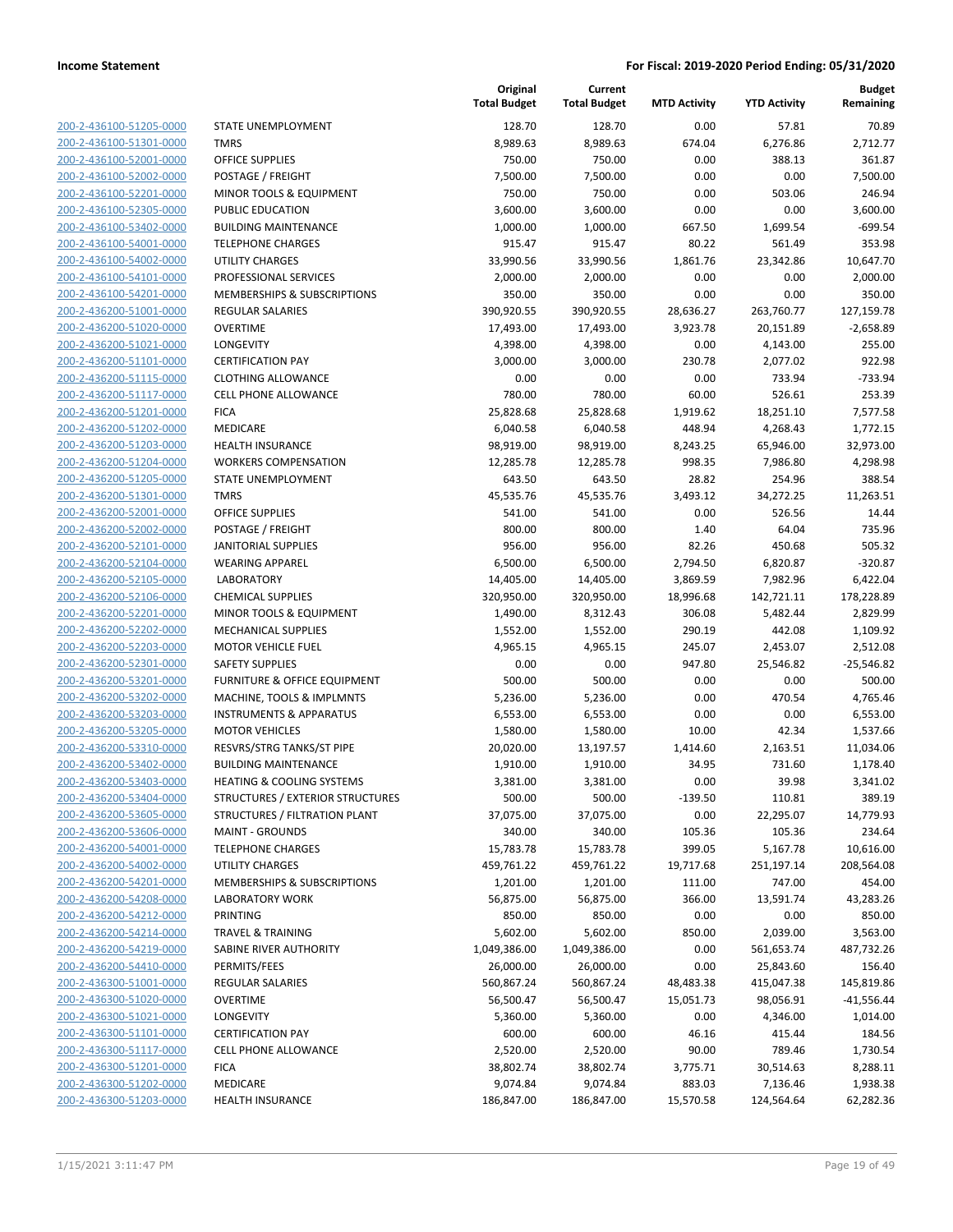| 200-2-436300-51204-0000                            |
|----------------------------------------------------|
|                                                    |
| 200-2-436300-51205-0000                            |
| 200-2-436300-51301-0000                            |
| 200-2-436300-51401-0000                            |
| 200-2-436300-52001-0000                            |
| 200-2-436300-52002-0000                            |
| 200-2-436300-52005-0000                            |
| 200-2-436300-52103-0000                            |
| 200-2-436300-52104-0000                            |
|                                                    |
| 200-2-436300-52106-0000                            |
| 200-2-436300-52201-0000                            |
| 200-2-436300-52203-0000                            |
| 200-2-436300-52303-0000                            |
| 200-2-436300-53201-0000                            |
| 200-2-436300-53202-0000                            |
| 200-2-436300-53205-0000                            |
| 200-2-436300-53207-0000                            |
| 200-2-436300-53210-0000                            |
| 200-2-436300-53211-0000                            |
| 200-2-436300-53306-0000                            |
| 200-2-436300-54001-0000                            |
| 200-2-436300-54214-0000                            |
| 200-2-437200-51001-0000                            |
| 200-2-437200-51020-0000                            |
|                                                    |
| 200-2-437200-51021-0000                            |
| 200-2-437200-51101-0000                            |
| 200-2-437200-51117-0000                            |
| 200-2-437200-51201-0000                            |
| 200-2-437200-51202-0000                            |
| 200-2-437200-51203-0000                            |
| 200-2-437200-51204-0000                            |
| 200-2-437200-51205-0000                            |
|                                                    |
| 200-2-437200-51301-0000                            |
| 200-2-437200-52001-0000                            |
| 200-2-437200-52103-0000                            |
|                                                    |
| 200-2-437200-52104-0000                            |
| 200-2-437200-52106-0000                            |
| 200-2-437200-52107-0000                            |
| 200-2-437200-52201-0000                            |
| 200-2-437200-52203-0000                            |
| 200-2-437200-52303-0000                            |
| <u>200-2-437200-53202-0000</u>                     |
| 200-2-437200-53205-0000                            |
| 200-2-437200-53207-0000                            |
| 200-2-437200-53309-0000                            |
| 200-2-437200-53311-0000                            |
| <u>200-2-437200-54001-0000</u>                     |
| 200-2-437200-54002-0000                            |
| 200-2-437200-54214-0000                            |
| 200-2-437300-51001-0000                            |
| 200-2-437300-51020-0000                            |
| 200-2-437300-51021-0000                            |
| 200-2-437300-51101-0000                            |
|                                                    |
| 200-2-437300-51117-0000                            |
| 200-2-437300-51201-0000                            |
| 200-2-437300-51202-0000                            |
| <u>200-2-437300-51203-0000</u>                     |
| 200-2-437300-51204-0000<br>200-2-437300-51205-0000 |

| <i>NORKERS COMPENSATION</i>          |
|--------------------------------------|
| STATE UNEMPLOYMENT                   |
| <b>TMRS</b>                          |
| CONTRA - SALARIES                    |
| DFFICE SUPPLIES                      |
| POSTAGE / FREIGHT                    |
| PRINTED MATERIALS                    |
| <b>MEETING SUPPLIES</b>              |
| NEARING APPAREL                      |
| CHEMICAL SUPPLIES                    |
| MINOR TOOLS & EQUIPMENT              |
| MOTOR VEHICLE FUEL                   |
| <b>FRAINING SUPPLIES</b>             |
| URNITURE & OFFICE EQUIPMENT          |
| MACHINE, TOOLS & IMPLMNTS            |
| <b>MOTOR VEHICLES</b>                |
| RADIO/COMMUNICATIONS                 |
| <b>IRE HYDRANTS</b>                  |
| METERS & SETTINGS                    |
| NATER MAINS                          |
| TELEPHONE CHARGES                    |
| FRAVEL & TRAINING                    |
| REGULAR SALARIES                     |
| OVERTIME                             |
| <b>ONGEVITY</b>                      |
| CERTIFICATION PAY                    |
| CELL PHONE ALLOWANCE                 |
| <b>ICA</b>                           |
| <b>MEDICARE</b>                      |
| HEALTH INSURANCE                     |
| <i>NORKERS COMPENSATION</i>          |
| STATE UNEMPLOYMENT                   |
| <b>TMRS</b>                          |
| DFFICE SUPPLIES                      |
| <b>MEETING SUPPLIES</b>              |
| NEARING APPAREL                      |
| CHEMICAL SUPPLIES                    |
| <b>BOTANICAL SUPPLIES</b>            |
| MINOR TOOLS & EQUIPMENT              |
| MOTOR VEHICLE FUEL                   |
| <b>FRAINING SUPPLIES</b>             |
| MACHINE, TOOLS & IMPLMNTS            |
| <b>MOTOR VEHICLES</b>                |
| RADIO/COMMUNICATIONS                 |
| <b>SANITARY SEWER &amp; TCEQ SSO</b> |
| <b>IFT STATIONS</b>                  |
| <b>FELEPHONE CHARGES</b>             |
| JTILITY CHARGES                      |
| <b>FRAVEL &amp; TRAINING</b>         |
| REGULAR SALARIES                     |
| <b>OVERTIME</b>                      |
| ONGEVITY.                            |
| CERTIFICATION PAY                    |
| CELL PHONE ALLOWANCE                 |
| <b>ICA</b>                           |
| <b>MEDICARE</b>                      |
| HEALTH INSURANCE                     |
| <b><i>NORKERS COMPENSATION</i></b>   |
|                                      |

|                         |                              | Original<br><b>Total Budget</b> | Current<br><b>Total Budget</b> | <b>MTD Activity</b> | <b>YTD Activity</b> | <b>Budget</b><br>Remaining |
|-------------------------|------------------------------|---------------------------------|--------------------------------|---------------------|---------------------|----------------------------|
| 200-2-436300-51204-0000 | <b>WORKERS COMPENSATION</b>  | 18,119.21                       | 18,119.21                      | 1,523.17            | 12,185.36           | 5,933.85                   |
| 200-2-436300-51205-0000 | STATE UNEMPLOYMENT           | 1,126.13                        | 1,126.13                       | 45.23               | 726.62              | 399.51                     |
| 200-2-436300-51301-0000 | <b>TMRS</b>                  | 70,110.93                       | 70,110.93                      | 7,358.46            | 58,145.08           | 11,965.85                  |
| 200-2-436300-51401-0000 | <b>CONTRA - SALARIES</b>     | 0.00                            | 0.00                           | 0.00                | 803.67              | $-803.67$                  |
| 200-2-436300-52001-0000 | <b>OFFICE SUPPLIES</b>       | 300.00                          | 300.00                         | 12.73               | 179.44              | 120.56                     |
| 200-2-436300-52002-0000 | POSTAGE / FREIGHT            | 50.00                           | 50.00                          | 0.00                | 29.00               | 21.00                      |
| 200-2-436300-52005-0000 | PRINTED MATERIALS            | 100.00                          | 100.00                         | 0.00                | 15.84               | 84.16                      |
| 200-2-436300-52103-0000 | <b>MEETING SUPPLIES</b>      | 0.00                            | 0.00                           | 0.00                | 90.87               | $-90.87$                   |
| 200-2-436300-52104-0000 | <b>WEARING APPAREL</b>       | 15,000.00                       | 15,000.00                      | 8,250.38            | 18,955.85           | $-3,955.85$                |
| 200-2-436300-52106-0000 | <b>CHEMICAL SUPPLIES</b>     | 500.00                          | 500.00                         | 0.00                | 0.00                | 500.00                     |
| 200-2-436300-52201-0000 | MINOR TOOLS & EQUIPMENT      | 11,926.00                       | 11,926.00                      | 384.41              | 8,228.77            | 3,697.23                   |
| 200-2-436300-52203-0000 | <b>MOTOR VEHICLE FUEL</b>    | 31,020.47                       | 31,020.47                      | 3,233.74            | 25,381.18           | 5,639.29                   |
| 200-2-436300-52303-0000 | <b>TRAINING SUPPLIES</b>     | 300.00                          | 300.00                         | 0.00                | 0.00                | 300.00                     |
| 200-2-436300-53201-0000 | FURNITURE & OFFICE EQUIPMENT | 96.00                           | 96.00                          | 0.00                | 0.00                | 96.00                      |
| 200-2-436300-53202-0000 | MACHINE, TOOLS & IMPLMNTS    | 4,998.00                        | 4,998.00                       | 695.31              | 5,081.53            | $-83.53$                   |
| 200-2-436300-53205-0000 | <b>MOTOR VEHICLES</b>        | 18,000.00                       | 18,000.00                      | 3,963.40            | 27,187.72           | $-9,187.72$                |
| 200-2-436300-53207-0000 | RADIO/COMMUNICATIONS         | 4,484.00                        | 4,484.00                       | 0.00                | 4,470.00            | 14.00                      |
| 200-2-436300-53210-0000 | <b>FIRE HYDRANTS</b>         | 8,000.00                        | 8,000.00                       | 0.00                | 2,149.56            | 5,850.44                   |
| 200-2-436300-53211-0000 | <b>METERS &amp; SETTINGS</b> | 70,000.00                       | 70,000.00                      | 2,317.87            | 72,683.71           | $-2,683.71$                |
| 200-2-436300-53306-0000 | <b>WATER MAINS</b>           | 165,000.00                      | 165,000.00                     | 1,825.01            | 99,335.36           | 65,664.64                  |
| 200-2-436300-54001-0000 | <b>TELEPHONE CHARGES</b>     | 1,740.25                        | 1,740.25                       | 141.39              | 786.69              | 953.56                     |
| 200-2-436300-54214-0000 | <b>TRAVEL &amp; TRAINING</b> | 3,985.00                        | 3,985.00                       | 346.00              | 1,860.95            | 2,124.05                   |
| 200-2-437200-51001-0000 | <b>REGULAR SALARIES</b>      | 394,347.10                      | 394,347.10                     | 28,483.22           | 261,934.85          | 132,412.25                 |
| 200-2-437200-51020-0000 | <b>OVERTIME</b>              | 59,012.70                       | 59,012.70                      | 6,315.65            | 48,298.35           | 10,714.35                  |
| 200-2-437200-51021-0000 | LONGEVITY                    | 15,298.00                       | 15,298.00                      | 0.00                | 14,842.00           | 456.00                     |
| 200-2-437200-51101-0000 | <b>CERTIFICATION PAY</b>     | 1,200.00                        | 1,200.00                       | 92.30               | 830.70              | 369.30                     |
| 200-2-437200-51117-0000 | <b>CELL PHONE ALLOWANCE</b>  | 2,340.00                        | 2,340.00                       | 150.00              | 1,315.60            | 1,024.40                   |
| 200-2-437200-51201-0000 | <b>FICA</b>                  | 29,276.26                       | 29,276.26                      | 2,058.92            | 19,466.74           | 9,809.52                   |
| 200-2-437200-51202-0000 | MEDICARE                     | 6,846.87                        | 6,846.87                       | 481.52              | 4,552.72            | 2,294.15                   |
| 200-2-437200-51203-0000 | HEALTH INSURANCE             | 115,405.50                      | 115,405.50                     | 9,617.13            | 76,937.04           | 38,468.46                  |
| 200-2-437200-51204-0000 | <b>WORKERS COMPENSATION</b>  | 9,731.05                        | 9,731.05                       | 817.56              | 6,540.48            | 3,190.57                   |
| 200-2-437200-51205-0000 | STATE UNEMPLOYMENT           | 675.68                          | 675.68                         | 0.61                | 224.40              | 451.28                     |
| 200-2-437200-51301-0000 | <b>TMRS</b>                  | 52,897.96                       | 52,897.96                      | 3,942.14            | 36,512.24           | 16,385.72                  |
| 200-2-437200-52001-0000 | <b>OFFICE SUPPLIES</b>       | 0.00                            | 0.00                           | 0.00                | 195.97              | $-195.97$                  |
| 200-2-437200-52103-0000 | MEETING SUPPLIES             | 300.00                          | 300.00                         | 0.00                | 0.00                | 300.00                     |
| 200-2-437200-52104-0000 | <b>WEARING APPAREL</b>       | 15,000.00                       | 15,000.00                      | 5.79                | 10,989.85           | 4,010.15                   |
| 200-2-437200-52106-0000 | <b>CHEMICAL SUPPLIES</b>     | 2,400.00                        | 2,400.00                       | 0.00                | 0.00                | 2,400.00                   |
| 200-2-437200-52107-0000 | <b>BOTANICAL SUPPLIES</b>    | 390.00                          | 390.00                         | 69.98               | 69.98               | 320.02                     |
| 200-2-437200-52201-0000 | MINOR TOOLS & EQUIPMENT      | 10,995.00                       | 10,995.00                      | 0.00                | 1,165.69            | 9,829.31                   |
| 200-2-437200-52203-0000 | <b>MOTOR VEHICLE FUEL</b>    | 19,741.35                       | 19,741.35                      | 1,297.45            | 10,982.40           | 8,758.95                   |
| 200-2-437200-52303-0000 | <b>TRAINING SUPPLIES</b>     | 275.00                          | 275.00                         | 0.00                | 0.00                | 275.00                     |
| 200-2-437200-53202-0000 | MACHINE, TOOLS & IMPLMNTS    | 4,963.00                        | 4,963.00                       | 2,290.00            | 2,898.50            | 2,064.50                   |
| 200-2-437200-53205-0000 | <b>MOTOR VEHICLES</b>        | 13,000.00                       | 13,000.00                      | 170.07              | 11,174.75           | 1,825.25                   |
| 200-2-437200-53207-0000 | RADIO/COMMUNICATIONS         | 3,000.00                        | 3,000.00                       | 0.00                | 3,000.00            | 0.00                       |
| 200-2-437200-53309-0000 | SANITARY SEWER & TCEQ SSO    | 84,998.87                       | 84,998.87                      | 16.75               | 43,064.44           | 41,934.43                  |
| 200-2-437200-53311-0000 | <b>LIFT STATIONS</b>         | 22,490.00                       | 22,490.00                      | 0.00                | 1,025.53            | 21,464.47                  |
| 200-2-437200-54001-0000 | <b>TELEPHONE CHARGES</b>     | 5,000.00                        | 5,000.00                       | 297.61              | 2,958.55            | 2,041.45                   |
| 200-2-437200-54002-0000 | UTILITY CHARGES              | 29,706.99                       | 29,706.99                      | 2,302.36            | 23,198.79           | 6,508.20                   |
| 200-2-437200-54214-0000 | <b>TRAVEL &amp; TRAINING</b> | 2,800.00                        | 2,800.00                       | 0.00                | 0.00                | 2,800.00                   |
| 200-2-437300-51001-0000 | REGULAR SALARIES             | 517.77                          | 517,377.62                     | 41,287.52           | 369,270.01          | 148,107.61                 |
| 200-2-437300-51020-0000 | <b>OVERTIME</b>              | 41,777.41                       | 41,777.41                      | 1,365.18            | 24,275.76           | 17,501.65                  |
| 200-2-437300-51021-0000 | LONGEVITY                    | 12,838.00                       | 12,838.00                      | 0.00                | 12,790.00           | 48.00                      |
| 200-2-437300-51101-0000 | <b>CERTIFICATION PAY</b>     | 6,600.00                        | 6,600.00                       | 553.86              | 4,984.74            | 1,615.26                   |
| 200-2-437300-51117-0000 | CELL PHONE ALLOWANCE         | 1,644.00                        | 1,644.00                       | 60.00               | 526.61              | 1,117.39                   |
| 200-2-437300-51201-0000 | <b>FICA</b>                  | 35,974.70                       | 35,974.70                      | 2,529.65            | 24,287.66           | 11,687.04                  |
| 200-2-437300-51202-0000 | MEDICARE                     | 8,413.44                        | 8,413.44                       | 591.61              | 5,680.18            | 2,733.26                   |
| 200-2-437300-51203-0000 | HEALTH INSURANCE             | 131,892.00                      | 131,892.00                     | 10,991.00           | 87,928.00           | 43,964.00                  |
| 200-2-437300-51204-0000 | <b>WORKERS COMPENSATION</b>  | 11,898.11                       | 11,898.11                      | 1,068.69            | 8,549.52            | 3,348.59                   |
| 200-2-437300-51205-0000 | STATE UNEMPLOYMENT           | 772.20                          | 772.20                         | 0.00                | 179.66              | 592.54                     |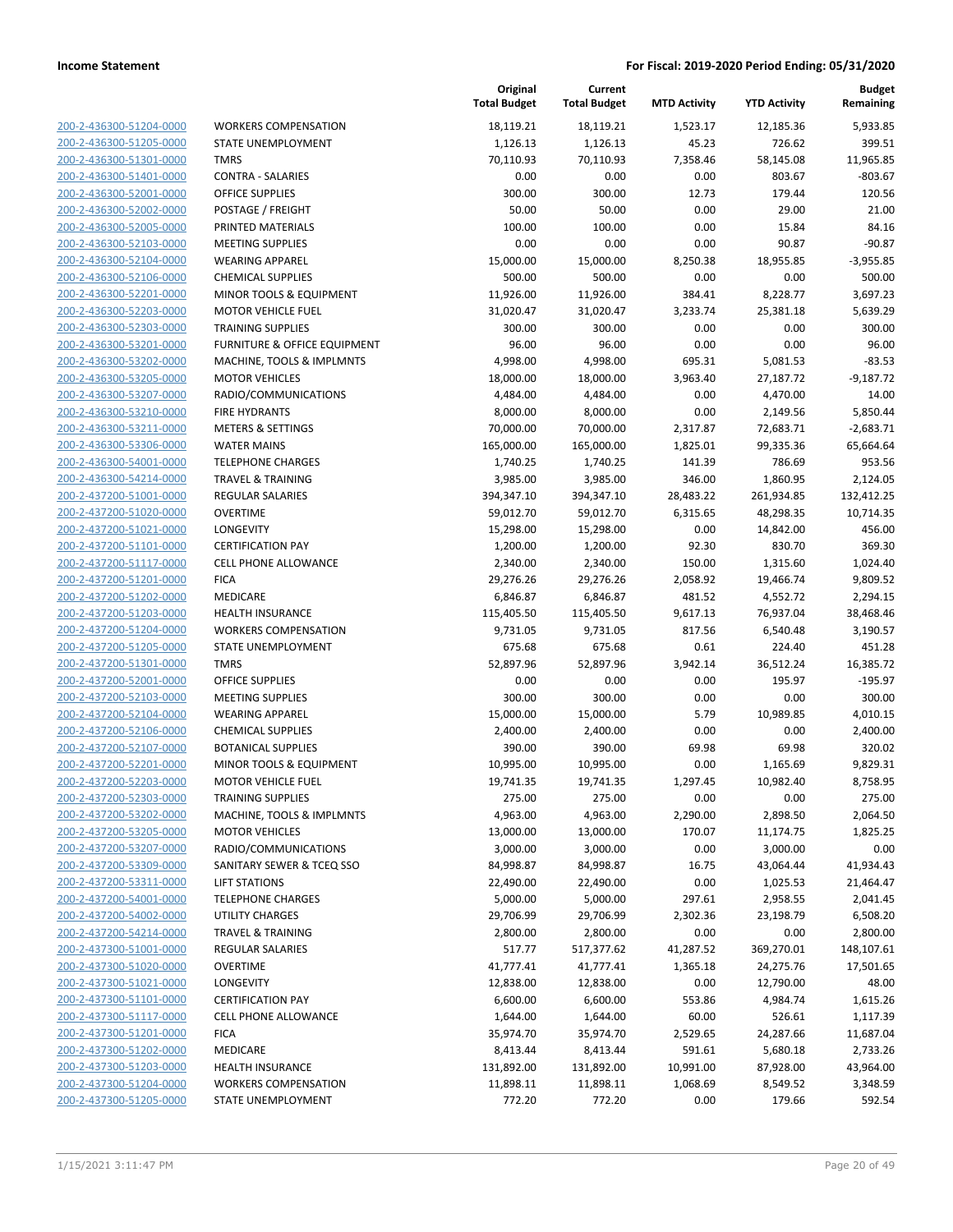| 200-2-437300-51301-0000        |
|--------------------------------|
| 200-2-437300-51401-0000        |
| 200-2-437300-52001-0000        |
| 200-2-437300-52002-0000        |
| 200-2-437300-52005-0000        |
| 200-2-437300-52101-0000        |
| 200-2-437300-52104-0000        |
| 200-2-437300-52105-0000        |
| 200-2-437300-52106-0000        |
| 200-2-437300-52107-0000        |
| 200-2-437300-52201-0000        |
| 200-2-437300-52202-0000        |
| 200-2-437300-52203-0000        |
| 200-2-437300-52301-0000        |
| 200-2-437300-53202-0000        |
| 200-2-437300-53203-0000        |
| 200-2-437300-53205-0000        |
| 200-2-437300-53402-0000        |
| 200-2-437300-54001-0000        |
| 200-2-437300-54002-0000        |
| 200-2-437300-54201-0000        |
| 200-2-437300-54208-0000        |
| 200-2-437300-54214-0000        |
| 200-2-437300-54410-0000        |
| 200-2-471100-56507-0000        |
| 200-2-471100-56508-0000        |
| 200-2-471100-56510-0000        |
| 200-2-471200-56607-0000        |
| 200-2-471200-56611-0000        |
|                                |
| 200-2-475100-56002-0000        |
| 200-2-475100-56005-0000        |
| 200-2-480000-52003-0000        |
| 200-2-480000-52006-0000        |
| 200-2-480000-54002-0000        |
| 200-2-480000-54226-0000        |
| 200-2-480000-57002-0000        |
| 200-2-480000-57005-0000        |
| 200-2-480000-57008-0000        |
| 200-2-480000-57015-0000        |
| 200-2-491000-58001-0000        |
| 200-2-491000-58037-0000        |
| <u>200-2-491000-58120-0000</u> |
| 200-2-495000-58580-0000        |
| 200-2-495000-58581-0000        |
| 200-2-495000-58701-0000        |
| 200-2-495000-58710-0000        |
| 200-2-495000-58720-0000        |
| 200-2-495000-58900-0000        |
|                                |

|                         |                                                           | Original<br><b>Total Budget</b> | Current<br><b>Total Budget</b> | <b>MTD Activity</b> | <b>YTD Activity</b>      | <b>Budget</b><br>Remaining   |
|-------------------------|-----------------------------------------------------------|---------------------------------|--------------------------------|---------------------|--------------------------|------------------------------|
| 200-2-437300-51301-0000 | <b>TMRS</b>                                               | 65,001.05                       | 65,001.05                      | 4,867.49            | 46,016.19                | 18,984.86                    |
| 200-2-437300-51401-0000 | <b>CONTRA - SALARIES</b>                                  | 0.00                            | 0.00                           | 0.00                | $-533.30$                | 533.30                       |
| 200-2-437300-52001-0000 | <b>OFFICE SUPPLIES</b>                                    | 600.00                          | 600.00                         | 0.00                | 497.80                   | 102.20                       |
| 200-2-437300-52002-0000 | POSTAGE / FREIGHT                                         | 600.00                          | 600.00                         | 28.89               | 535.40                   | 64.60                        |
| 200-2-437300-52005-0000 | PRINTED MATERIALS                                         | 1,280.00                        | 1,280.00                       | 0.00                | 0.00                     | 1,280.00                     |
| 200-2-437300-52101-0000 | <b>JANITORIAL SUPPLIES</b>                                | 1,650.00                        | 1,650.00                       | 0.00                | 65.96                    | 1,584.04                     |
| 200-2-437300-52104-0000 | <b>WEARING APPAREL</b>                                    | 11,000.00                       | 11,000.00                      | 5,193.32            | 7,951.19                 | 3,048.81                     |
| 200-2-437300-52105-0000 | <b>LABORATORY</b>                                         | 15,000.00                       | 15,000.00                      | 654.77              | 7,213.87                 | 7,786.13                     |
| 200-2-437300-52106-0000 | <b>CHEMICAL SUPPLIES</b>                                  | 54,660.00                       | 54,660.00                      | 4,644.00            | 27,897.66                | 26,762.34                    |
| 200-2-437300-52107-0000 | <b>BOTANICAL SUPPLIES</b>                                 | 900.00                          | 900.00                         | 0.00                | 0.00                     | 900.00                       |
| 200-2-437300-52201-0000 | MINOR TOOLS & EQUIPMENT                                   | 6,300.00                        | 6,300.00                       | 299.65              | 3,997.16                 | 2,302.84                     |
| 200-2-437300-52202-0000 | <b>MECHANICAL SUPPLIES</b>                                | 18,400.00                       | 18,400.00                      | 265.10              | 9,025.74                 | 9,374.26                     |
| 200-2-437300-52203-0000 | <b>MOTOR VEHICLE FUEL</b>                                 | 5,875.01                        | 5,875.01                       | 1,914.30            | 3,565.31                 | 2,309.70                     |
| 200-2-437300-52301-0000 | <b>SAFETY SUPPLIES</b>                                    | 2,300.00                        | 2,300.00                       | 0.00                | 69.96                    | 2,230.04                     |
| 200-2-437300-53202-0000 | MACHINE, TOOLS & IMPLMNTS                                 | 70,000.00                       | 70,000.00                      | 3,169.20            | 20,003.34                | 49,996.66                    |
| 200-2-437300-53203-0000 | <b>INSTRUMENTS &amp; APPARATUS</b>                        | 6,000.00                        | 6,000.00                       | 867.70              | 5,630.81                 | 369.19                       |
| 200-2-437300-53205-0000 | <b>MOTOR VEHICLES</b>                                     | 5,300.00                        | 5,300.00                       | 8.19                | 1,888.72                 | 3,411.28                     |
| 200-2-437300-53402-0000 | <b>BUILDING MAINTENANCE</b>                               | 6,500.00                        | 6,500.00                       | 1,349.50            | 2,165.81                 | 4,334.19                     |
| 200-2-437300-54001-0000 | <b>TELEPHONE CHARGES</b>                                  | 5,237.33                        | 5,237.33                       | 466.47              | 3,057.86                 | 2,179.47                     |
| 200-2-437300-54002-0000 | <b>UTILITY CHARGES</b>                                    | 406,861.45                      | 406,861.45                     | 3,479.56            | 169,108.35               | 237,753.10                   |
| 200-2-437300-54201-0000 | MEMBERSHIPS & SUBSCRIPTIONS                               | 12,500.00                       | 12,500.00                      | 563.09              | 5,738.83                 | 6,761.17                     |
| 200-2-437300-54208-0000 | <b>LABORATORY WORK</b>                                    | 12,400.00                       | 12,400.00                      | 1,211.00            | 9,191.25                 | 3,208.75                     |
| 200-2-437300-54214-0000 | <b>TRAVEL &amp; TRAINING</b>                              | 4,500.00                        | 4,500.00                       | 0.00                | 592.59                   | 3,907.41                     |
| 200-2-437300-54410-0000 | PERMITS/FEES                                              | 74,000.00                       | 74,000.00                      | 222.00              | 37,736.32                | 36,263.68                    |
| 200-2-471100-56507-0000 | 08 REV BONDS - PRINCIPAL                                  | 970,000.00                      | 970,000.00                     | 0.00                | 969,500.03               | 499.97                       |
| 200-2-471100-56508-0000 | 09 TWDP REV BOND - PRINC                                  | 15,000.00                       | 15,000.00                      | 0.00                | 15,000.00                | 0.00                         |
| 200-2-471100-56510-0000 | 2019 REVENUE BONDS PRINCIPAL                              | 110,000.00                      | 110,000.00                     | 0.00                | 110,000.00               | 0.00                         |
| 200-2-471200-56607-0000 | 08 REV BONDS - INTEREST                                   | 284,448.00                      | 284,448.00                     | 0.00                | 147,558.75               | 136,889.25                   |
| 200-2-471200-56611-0000 | 2019 REVENUE BONDS INTEREST                               | 988,336.25                      | 988,336.25                     | 0.00                | 622,154.98               | 366,181.27                   |
| 200-2-475100-56002-0000 | MISCELLANEOUS DEBT EXP / AGENT FEE                        | 750.00                          | 750.00                         | 0.00                | 750.00                   | 0.00                         |
| 200-2-475100-56005-0000 | ARBITRAGE                                                 | 1,750.00                        | 1,750.00                       | 0.00                | 0.00                     | 1,750.00                     |
| 200-2-480000-52003-0000 | <b>COPIER CHARGES</b>                                     | 7,500.00                        | 7,500.00                       | 663.89              | 5,420.49                 | 2,079.51                     |
| 200-2-480000-52006-0000 | <b>COPIER PAPER</b>                                       | 250.00                          | 250.00                         | 71.60               | 214.80                   | 35.20                        |
| 200-2-480000-54002-0000 | <b>UTILITY CHARGES</b>                                    | 13,804.03                       | 13,804.03                      | 1,089.17            | 8,758.06                 | 5,045.97                     |
| 200-2-480000-54226-0000 | <b>INSURANCE EXPENSE</b>                                  | 64,000.00                       | 64,000.00                      | 0.00                | 70,949.90                | $-6,949.90$                  |
| 200-2-480000-57002-0000 | <b>BAD DEBT EXPENSE</b>                                   | 25,000.00                       | 25,000.00                      | 0.00                | 0.00                     | 25,000.00                    |
| 200-2-480000-57005-0000 | <b>ACCRUED VAC &amp; SICK PAY</b>                         | 40,000.00                       | 40,000.00                      | 1,737.22            | 23,581.67                | 16,418.33                    |
| 200-2-480000-57008-0000 | <b>BANK CHARGES</b>                                       | 30,000.00                       | 30,000.00                      | 2,663.97            | 18,737.33                | 11,262.67                    |
| 200-2-480000-57015-0000 | <b>CONTINGENCY EXPENSE</b>                                | 50,000.00                       | 50,000.00                      | 0.00                | 0.00                     | 50,000.00                    |
| 200-2-491000-58001-0000 | XFR - GENERAL FUND                                        | 0.00                            | 627,424.00                     | 97,166.68           | 831,269.87               | -203,845.87                  |
| 200-2-491000-58037-0000 | XFR - DEBT SERVICE FUND                                   | 1,597,520.00                    | 1,597,520.00                   | 133,126.67          | 1,065,013.36             | 532,506.64                   |
| 200-2-491000-58120-0000 | XFR - UTILITY CIP FUND                                    | 304,000.40                      | 304,000.40                     | 0.00                | 0.00                     | 304,000.40                   |
| 200-2-495000-58580-0000 | CA - GENERAL FUND - GENERAL GOVERNMENT                    | 408,115.00                      | 408,115.00                     | 34,009.58           | 272,076.64               | 136,038.36                   |
| 200-2-495000-58581-0000 | CA - GENERAL FUND - PUBLIC WORKS                          | 160,063.00                      | 160,063.00                     | 13,338.58           | 106,708.64               | 53,354.36                    |
| 200-2-495000-58701-0000 | CA - CENTRAL SERVICE FUND                                 | 206,641.00                      | 206,641.00                     | 17,220.08           | 137,760.64               | 68,880.36                    |
| 200-2-495000-58710-0000 | CA - INSURANCE FUND                                       | 87,018.00                       | 87,018.00                      | 7,251.50            | 58,012.00                | 29,006.00                    |
| 200-2-495000-58720-0000 | CA - MIS FUN                                              | 73,708.00                       | 73,708.00                      | 6,142.33            | 49,138.64                | 24,569.36                    |
| 200-2-495000-58900-0000 | <b>CA - ELECTRIC FUND</b>                                 | 617,107.00                      | 617,107.00                     | 51,425.58           | 411,404.64               | 205,702.36                   |
|                         | <b>Expense Total:</b>                                     | 12,100,356.36                   | 13,244,640.21                  | 736,001.73          | 9,034,944.34             | 4,209,695.87                 |
|                         | Fund: 200 - WATER / WASTEWATER FUND Surplus (Deficit):    | 2,272,753.64                    | 1,128,469.79                   | 199,644.02          | -455,790.43              |                              |
|                         | Fund: 212 - TX COMMUNITY DEV SWR SYSTEM IMPROV PROG GRANT |                                 |                                |                     |                          |                              |
| Revenue                 |                                                           |                                 |                                |                     |                          |                              |
| 212-2-310001-43105-0000 | MISCELLANEOUS / GRANTS<br><b>Revenue Total:</b>           | 0.00<br>0.00                    | 0.00<br>0.00                   | 0.00<br>0.00        | 168,130.00<br>168,130.00 | $-168,130.00$<br>-168,130.00 |
| <b>Expense</b>          |                                                           |                                 |                                |                     |                          |                              |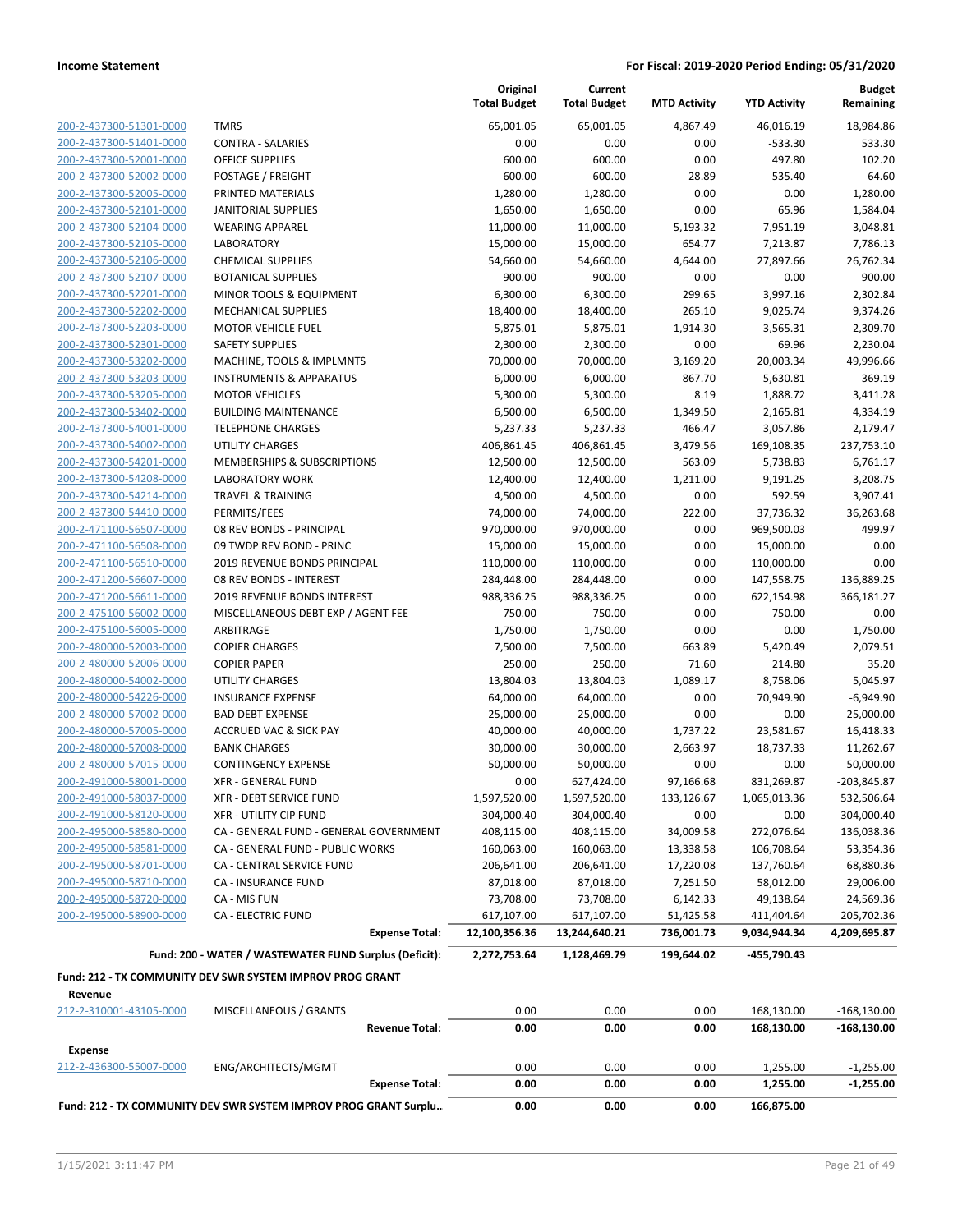| <b>Income Statement</b>                            |                                                       |                                 | For Fiscal: 2019-2020 Period Ending: 05/31/2020 |                     |                     |                            |
|----------------------------------------------------|-------------------------------------------------------|---------------------------------|-------------------------------------------------|---------------------|---------------------|----------------------------|
|                                                    |                                                       | Original<br><b>Total Budget</b> | Current<br><b>Total Budget</b>                  | <b>MTD Activity</b> | <b>YTD Activity</b> | <b>Budget</b><br>Remaining |
| Fund: 216 - UTILIITY CIP FUND                      |                                                       |                                 |                                                 |                     |                     |                            |
| Revenue                                            |                                                       |                                 |                                                 |                     |                     |                            |
| 216-2-319001-45401-0000                            | <b>INTEREST REVENUES</b>                              | 10,621.00                       | 10,621.00                                       | 3,641.63            | 145,056.26          | -134,435.26                |
| 216-2-320003-45305-0000                            | AUCTION/OTHER PROCEEDS                                | 0.00                            | 0.00                                            | 0.00                | 13,500,000.00       | $-13,500,000.00$           |
| 216-2-323001-46100-0000                            | <b>XFR - UTILITY FUND</b>                             | 304,000.00                      | 304,000.00                                      | 0.00                | 0.00                | 304,000.00                 |
|                                                    | <b>Revenue Total:</b>                                 | 314,621.00                      | 314,621.00                                      | 3,641.63            | 13,645,056.26       | -13,330,435.26             |
| <b>Expense</b>                                     |                                                       |                                 |                                                 |                     |                     |                            |
| 216-2-436200-53312-0000                            | <b>WATER LINE EASEMENTS</b>                           | 0.00                            | 0.00                                            | 0.00                | 50,961.31           | $-50,961.31$               |
| 216-2-436200-55002-0000                            | <b>IMPROVEMENTS</b>                                   | 254,000.00                      | 254,000.00                                      | 67,940.00           | 429,943.51          | $-175,943.51$              |
| 216-2-436200-55201-0000                            | <b>EQUIPMENT PURCHASES</b>                            | 0.00                            | 0.00                                            | 0.00                | 31,178.00           | $-31,178.00$               |
| 216-2-436300-55105-0000                            | <b>WATER MAINS</b>                                    | 0.00                            | 200,000.00                                      | 1,535.39            | 2,221,409.79        | $-2,021,409.79$            |
| 216-2-437200-55002-0000                            | <b>IMPROVEMENTS</b>                                   | 0.00                            | 0.00                                            | 0.00                | 13,732.00           | $-13,732.00$               |
| 216-2-437300-55110-0000                            | <b>LIFT STATIONS</b>                                  | 50,000.00                       | 50,000.00                                       | 0.00                | $-218,054.44$       | 268,054.44                 |
| 216-2-480000-54101-0000                            | PROFESSIONAL SERVICES                                 | 150,000.00                      | 150,000.00                                      | 0.00                | 0.00                | 150,000.00                 |
|                                                    | <b>Expense Total:</b>                                 | 454,000.00                      | 654,000.00                                      | 69,475.39           | 2,529,170.17        | $-1,875,170.17$            |
|                                                    | Fund: 216 - UTILIITY CIP FUND Surplus (Deficit):      | -139,379.00                     | -339,379.00                                     | $-65,833.76$        | 11,115,886.09       |                            |
| <b>Fund: 217 - WASTEWATER RECLAMATION FUND</b>     |                                                       |                                 |                                                 |                     |                     |                            |
| Revenue                                            |                                                       |                                 |                                                 |                     |                     |                            |
| 217-2-319001-45401-0000                            | <b>INTEREST REVENUES</b>                              | 14,000.00                       | 14,000.00                                       | 267.09              | 7,093.89            | 6,906.11                   |
|                                                    | <b>Revenue Total:</b>                                 | 14,000.00                       | 14,000.00                                       | 267.09              | 7,093.89            | 6,906.11                   |
|                                                    | <b>Fund: 217 - WASTEWATER RECLAMATION FUND Total:</b> | 14,000.00                       | 14,000.00                                       | 267.09              | 7,093.89            |                            |
| Fund: 300 - AIRPORT FUND<br>Revenue                |                                                       |                                 |                                                 |                     |                     |                            |
| 300-2-310001-43102-0000                            | <b>AIRPORT GRANT REVENUE</b>                          | 0.00                            | 0.00                                            | 0.00                | $-5,093.00$         | 5,093.00                   |
| 300-2-319001-44315-0000                            | <b>AIRPORT FUEL FEES</b>                              | 0.00                            | 0.00                                            | 144.24              | 724.24              | $-724.24$                  |
| 300-2-319001-45401-0000                            | <b>INTEREST REVENUES</b>                              | 0.00                            | 0.00                                            | 0.00                | 16,122.85           | $-16,122.85$               |
| 300-2-321001-45507-0000                            | L-3 COMM LEASE                                        | 639,217.00                      | 639,217.00                                      | 53,268.08           | 426,144.64          | 213,072.36                 |
| 300-2-321001-45508-0000                            | AIR EVAC HANGAR FEES                                  | 8,101.80                        | 8,101.80                                        | 0.00                | 4,725.63            | 3,376.17                   |
| 300-2-321001-45509-0000                            | BLUE SKY T-HANGAR & LA ND LEASES                      | 4,768.50                        | 4,768.50                                        | 4,768.50            | 4,768.50            | 0.00                       |
| 300-2-321001-45510-0000                            | ARKOMA - HORIZONS AHEAD LEASE                         | 48,096.00                       | 48,096.00                                       | 0.00                | 32,064.00           | 16,032.00                  |
| 300-2-321001-45513-0000                            | MAJORS FLYING CLUB LAND LEASE                         | 1,396.00                        | 1,396.00                                        | 116.33              | 930.64              | 465.36                     |
| 300-2-321001-45515-0000                            | TEXSAN AVIATION LAND LEASE                            | 1,080.00                        | 1,080.00                                        | 0.00                | 1,080.00            | 0.00                       |
| 300-2-321001-45516-0000                            | MFC PARTNERS LAND LEASE                               | 1,260.00                        | 1,260.00                                        | 0.00                | 0.00                | 1,260.00                   |
| 300-2-321001-45517-0000                            | <b>INNOVATION FIRST MAINT HANGAR</b>                  | 17,618.00                       | 17,618.00                                       | 0.00                | 0.00                | 17,618.00                  |
|                                                    | <b>Revenue Total:</b>                                 | 721,537.30                      | 721,537.30                                      | 58,297.15           | 481,467.50          | 240,069.80                 |
| Expense                                            |                                                       |                                 |                                                 |                     |                     |                            |
| 300-2-438100-51001-0000                            | <b>REGULAR SALARIES</b>                               | 61,452.14                       | 61,452.14                                       | 4,727.20            | 42,083.60           | 19,368.54                  |
| 300-2-438100-51021-0000                            | LONGEVITY                                             | 294.00                          | 294.00                                          | 0.00                | 294.00              | 0.00                       |
| 300-2-438100-51117-0000                            | CELL PHONE ALLOWANCE                                  | 1,170.00                        | 1,170.00                                        | 90.00               | 781.62              | 388.38                     |
| 300-2-438100-51201-0000                            | <b>FICA</b>                                           | 3,900.80                        | 3,900.80                                        | 298.82              | 2,677.18            | 1,223.62                   |
| 300-2-438100-51202-0000                            | <b>MEDICARE</b>                                       | 912.28                          | 912.28                                          | 69.88               | 626.07              | 286.21                     |
| 300-2-438100-51203-0000                            | <b>HEALTH INSURANCE</b>                               | 10,991.00<br>1,206.78           | 10,991.00<br>1,206.78                           | 915.92<br>83.77     | 7,327.36<br>670.16  | 3,663.64<br>536.62         |
| 300-2-438100-51204-0000<br>300-2-438100-51205-0000 | <b>WORKERS COMPENSATION</b><br>STATE UNEMPLOYMENT     | 128.70                          | 128.70                                          | 0.00                | 9.00                | 119.70                     |
| 300-2-438100-51301-0000                            | <b>TMRS</b>                                           | 7,048.18                        | 7,048.18                                        | 541.94              | 4,823.77            | 2,224.41                   |
| 300-2-438100-52001-0000                            | OFFICE SUPPLIES                                       | 400.00                          | 400.00                                          | 0.00                | 11.78               | 388.22                     |
| 300-2-438100-52002-0000                            | POSTAGE / FREIGHT                                     | 100.00                          | 100.00                                          | 0.00                | 29.70               | 70.30                      |
| 300-2-438100-52201-0000                            | MINOR TOOLS & EQUIPMENT                               | 225.00                          | 225.00                                          | 0.00                | 0.00                | 225.00                     |
| 300-2-438100-53202-0000                            | MACHINE, TOOLS & IMPLMNTS                             | 1,500.00                        | 1,500.00                                        | 0.00                | 1,493.46            | 6.54                       |
| 300-2-438100-53205-0000                            | <b>MOTOR VEHICLES</b>                                 | 500.00                          | 500.00                                          | 132.39              | 194.10              | 305.90                     |
| 300-2-438100-53303-0000                            | MAINT - STREET /ALLEY/APRN/RNWY                       | 2,500.00                        | 2,500.00                                        | 0.00                | 0.00                | 2,500.00                   |
| 300-2-438100-53402-0000                            | <b>BUILDING MAINTENANCE</b>                           | 12,000.00                       | 12,000.00                                       | 11,107.22           | 12,342.54           | $-342.54$                  |
| 300-2-438100-54001-0000                            | <b>TELEPHONE CHARGES</b>                              | 1,810.85                        | 1,810.85                                        | 155.87              | 1,050.29            | 760.56                     |
| 300-2-438100-54002-0000                            | UTILITY CHARGES                                       | 14,457.30                       | 14,457.30                                       | 935.05              | 8,740.48            | 5,716.82                   |
| 300-2-438100-54105-0000                            | MARKETING                                             | 6,500.00                        | 6,500.00                                        | 0.00                | 4,912.37            | 1,587.63                   |
| 300-2-438100-54110-0000                            | <b>AUDIT</b>                                          | 10,000.00                       | 10,000.00                                       | 0.00                | 0.00                | 10,000.00                  |
| 300-2-438100-54201-0000                            | MEMBERSHIPS & SUBSCRIPTIONS                           | 515.00                          | 515.00                                          | 0.00                | 275.00              | 240.00                     |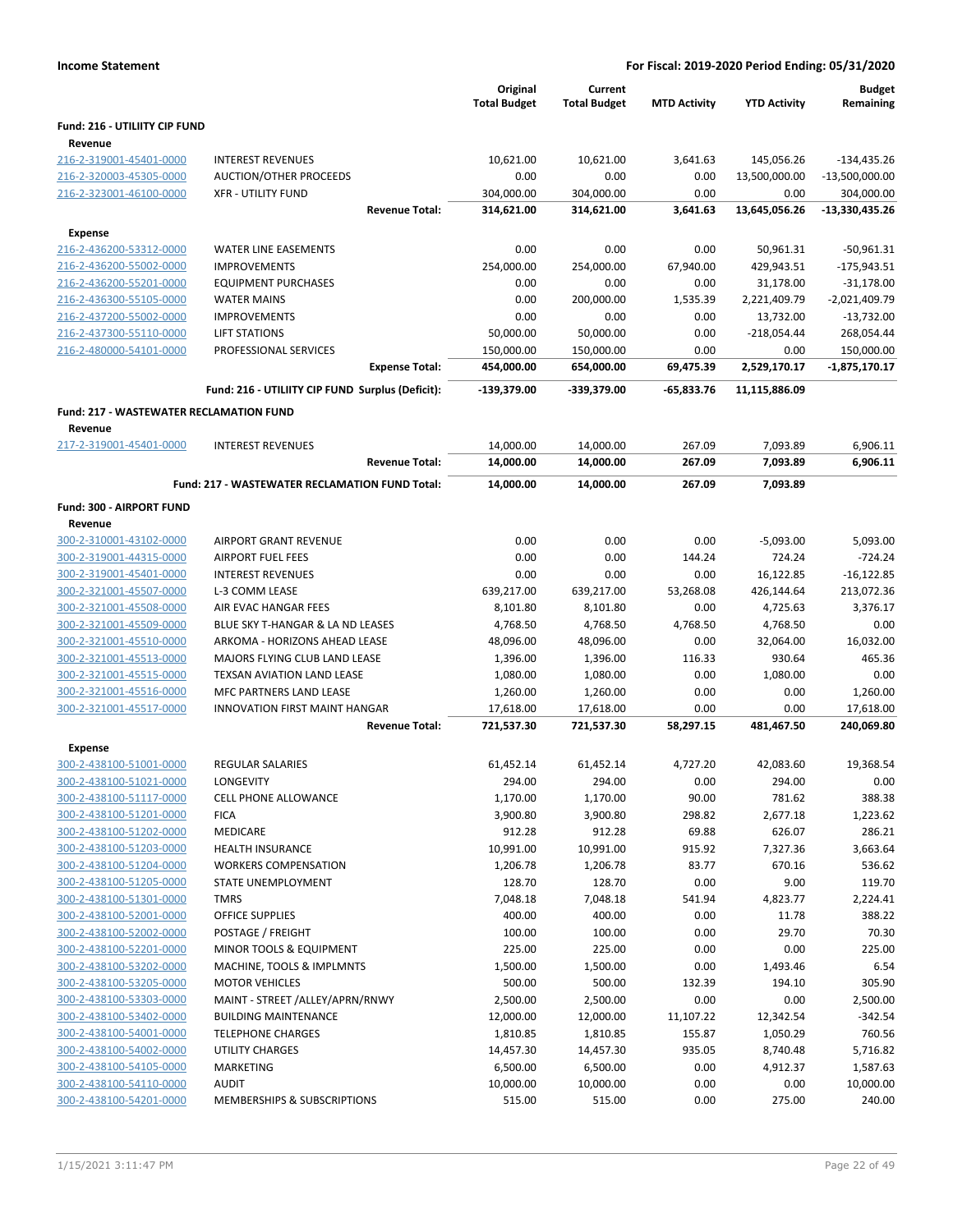|                                                    |                                                     | Original<br><b>Total Budget</b> | Current<br><b>Total Budget</b> | <b>MTD Activity</b> | <b>YTD Activity</b> | <b>Budget</b><br>Remaining |
|----------------------------------------------------|-----------------------------------------------------|---------------------------------|--------------------------------|---------------------|---------------------|----------------------------|
| 300-2-438100-54214-0000                            | <b>TRAVEL &amp; TRAINING</b>                        | 2.300.00                        | 2,300.00                       | 0.00                | 515.49              | 1,784.51                   |
| 300-2-438100-54408-0000                            | OTHER / INSURANCE EXPENSE                           | 0.00                            | 0.00                           | 0.00                | 9,671.27            | $-9,671.27$                |
| 300-2-438100-54410-0000                            | PERMITS/FEES                                        | 1,400.00                        | 1,400.00                       | 0.00                | 1,371.00            | 29.00                      |
| 300-2-480000-52003-0000                            | <b>COPIER CHARGES</b>                               | 0.00                            | 0.00                           | 139.05              | 965.47              | $-965.47$                  |
| 300-2-480000-52006-0000                            | <b>COPIER PAPER</b>                                 | 75.00                           | 75.00                          | 0.00                | 0.00                | 75.00                      |
| 300-2-480000-57008-0000                            | <b>BANK CHARGES</b>                                 | 0.00                            | 0.00                           | 41.17               | 509.33              | $-509.33$                  |
|                                                    | <b>Expense Total:</b>                               | 141,387.03                      | 141,387.03                     | 19,238.28           | 101,375.04          | 40,011.99                  |
|                                                    | Fund: 300 - AIRPORT FUND Surplus (Deficit):         | 580,150.27                      | 580,150.27                     | 39,058.87           | 380,092.46          |                            |
| Fund: 360 - AIRPORT CAPITAL FUND                   |                                                     |                                 |                                |                     |                     |                            |
| Revenue<br>360-2-319001-45401-0000                 | <b>INTEREST REVENUES</b>                            | 68,598.00                       | 68,598.00                      | $-330.21$           | 79,919.41           | $-11,321.41$               |
|                                                    | <b>Revenue Total:</b>                               | 68,598.00                       | 68,598.00                      | $-330.21$           | 79,919.41           | $-11,321.41$               |
| <b>Expense</b>                                     |                                                     |                                 |                                |                     |                     |                            |
| 360-2-438100-55006-0000                            | <b>AQUISITION</b>                                   | 0.00                            | 0.00                           | 0.00                | 168,338.46          | $-168,338.46$              |
| 360-2-438100-55012-0000                            | CONSTRUCTION                                        | 219,381.00                      | 219,381.00                     | 103,000.00          | 110,000.00          | 109,381.00                 |
| 360-2-480000-57008-0000                            | <b>BANK CHARGES</b>                                 | 2,000.00                        | 2,000.00                       | 104.69              | 1,633.02            | 366.98                     |
|                                                    | <b>Expense Total:</b>                               | 221,381.00                      | 221,381.00                     | 103,104.69          | 279,971.48          | $-58,590.48$               |
|                                                    | Fund: 360 - AIRPORT CAPITAL FUND Surplus (Deficit): | $-152,783.00$                   | $-152,783.00$                  | $-103.434.90$       | $-200,052.07$       |                            |
| Fund: 362 - AIRPORT FBO FUEL<br>Revenue            |                                                     |                                 |                                |                     |                     |                            |
| 362-2-319001-44315-0000                            | <b>AIRPORT - FUEL FEES</b>                          | 0.00                            | 0.00                           | 18,421.09           | 278,872.42          | $-278,872.42$              |
| 362-2-319001-44316-0000                            | AIRPORT - PARKING, TIE DOWNS, & RAMP FE             | 0.00                            | 0.00                           | 152.70              | 2,073.20            | $-2,073.20$                |
| 362-2-319001-44320-0000                            | AIRPORT - OIL                                       | 0.00                            | 0.00                           | 511.50              | 2,410.10            | $-2,410.10$                |
| 362-2-319001-44322-0000                            | AIRPORT - PILOT SUPPLIES                            | 0.00                            | 0.00                           | 67.40               | 139.85              | $-139.85$                  |
| 362-2-319001-45401-0000                            | <b>INTEREST REVENUES</b>                            | 0.00                            | 0.00                           | $-11.07$            | 2,533.92            | $-2,533.92$                |
|                                                    | <b>Revenue Total:</b>                               | 0.00                            | 0.00                           | 19,141.62           | 286,029.49          | -286,029.49                |
| <b>Expense</b>                                     |                                                     |                                 |                                |                     |                     |                            |
| 362-2-438100-52221-0000                            | <b>AIRPORT - FUEL FEES</b>                          | 0.00                            | 0.00                           | 0.00                | 105,417.98          | $-105,417.98$              |
| 362-2-438100-52222-0000                            | AIRPORT - OIL                                       | 0.00                            | 0.00                           | 0.00                | 1,999.52            | $-1,999.52$                |
| 362-2-438100-52422-0000                            | AIRPORT - PILOT SUPPLIES                            | 0.00                            | 0.00                           | 0.00                | 321.23              | $-321.23$                  |
| 362-2-438100-57003-0000                            | <b>CREDIT CARD FEES</b>                             | 0.00                            | 0.00                           | 577.83              | 9,554.88            | $-9,554.88$                |
| 362-2-480000-57008-0000                            | <b>BANK CHARGES</b><br><b>Expense Total:</b>        | 0.00<br>0.00                    | 0.00<br>0.00                   | 3.60<br>581.43      | 50.43<br>117,344.04 | -50.43<br>$-117,344.04$    |
|                                                    | Fund: 362 - AIRPORT FBO FUEL Surplus (Deficit):     | 0.00                            | 0.00                           |                     |                     |                            |
| Fund: 400 - GOLF FUND                              |                                                     |                                 |                                | 18,560.19           | 168,685.45          |                            |
| Revenue                                            |                                                     |                                 |                                |                     |                     |                            |
| 400-2-319001-45604-0000                            | OTHER REVENUE / OVER/SHORT                          | 28.00                           | 28.00                          | $-23.90$            | $-88.88$            | 116.88                     |
| 400-2-319005-44510-0000                            | <b>GREENS FEES</b>                                  | 98,030.00                       | 98,030.00                      | 7,931.78            | 38,422.04           | 59,607.96                  |
| 400-2-319006-45308-0000                            | PRO SHOP CONCESSIONS                                | 9,841.00                        | 9,841.00                       | 446.36              | 3,872.40            | 5,968.60                   |
| 400-2-319007-45309-0000                            | <b>MERCHANDISE SALES</b>                            | 7,940.00                        | 7,940.00                       | 339.93              | 2,255.25            | 5,684.75                   |
| 400-2-319008-45511-0000                            | <b>CART RENTALS</b>                                 | 61,464.00                       | 61,464.00                      | 7,036.53            | 23,232.79           | 38,231.21                  |
| 400-2-319009-45512-0000                            | <b>GOLF LEASES / MEMBERSHIPS</b>                    | 67,095.00                       | 67,095.00                      | 776.68              | 8,657.16            | 58,437.84                  |
|                                                    | <b>Revenue Total:</b>                               | 244,398.00                      | 244,398.00                     | 16,507.38           | 76,350.76           | 168,047.24                 |
| <b>Expense</b>                                     |                                                     |                                 |                                |                     |                     |                            |
| 400-2-451250-51001-0000                            | <b>REGULAR SALARIES</b>                             | 111,803.87                      | 111,803.87                     | 7,194.83            | 69,055.43           | 42,748.44                  |
| 400-2-451250-51020-0000                            | <b>OVERTIME</b>                                     | 5,375.04                        | 5,375.04                       | 1,338.92            | 3,712.68            | 1,662.36                   |
| 400-2-451250-51021-0000                            | LONGEVITY<br><b>CERTIFICATION PAY</b>               | 6,656.00                        | 6,656.00                       | 0.00                | 6,530.00            | 126.00                     |
| 400-2-451250-51101-0000                            |                                                     | 600.00<br>780.00                | 600.00<br>780.00               | 46.16<br>60.00      | 415.44              | 184.56                     |
| 400-2-451250-51117-0000<br>400-2-451250-51201-0000 | CELL PHONE ALLOWANCE<br><b>FICA</b>                 | 7,763.32                        | 7,763.32                       | 519.31              | 536.77<br>4,951.63  | 243.23<br>2,811.69         |
| 400-2-451250-51202-0000                            | MEDICARE                                            | 1,815.62                        | 1,815.62                       | 121.45              | 1,158.05            | 657.57                     |
| 400-2-451250-51203-0000                            | <b>HEALTH INSURANCE</b>                             | 10,991.00                       | 10,991.00                      | 983.67              | 7,869.36            | 3,121.64                   |
| 400-2-451250-51204-0000                            | <b>WORKERS COMPENSATION</b>                         | 3,231.15                        | 3,231.15                       | 271.62              | 2,172.96            | 1,058.19                   |
| 400-2-451250-51205-0000                            | STATE UNEMPLOYMENT                                  | 364.01                          | 364.01                         | 39.06               | 150.07              | 213.94                     |
| 400-2-451250-51301-0000                            | <b>TMRS</b>                                         | 11,348.55                       | 11,348.55                      | 813.33              | 7,534.57            | 3,813.98                   |
| 400-2-451250-52001-0000                            | OFFICE SUPPLIES                                     | 450.00                          | 450.00                         | 161.06              | 161.06              | 288.94                     |
|                                                    |                                                     |                                 |                                |                     |                     |                            |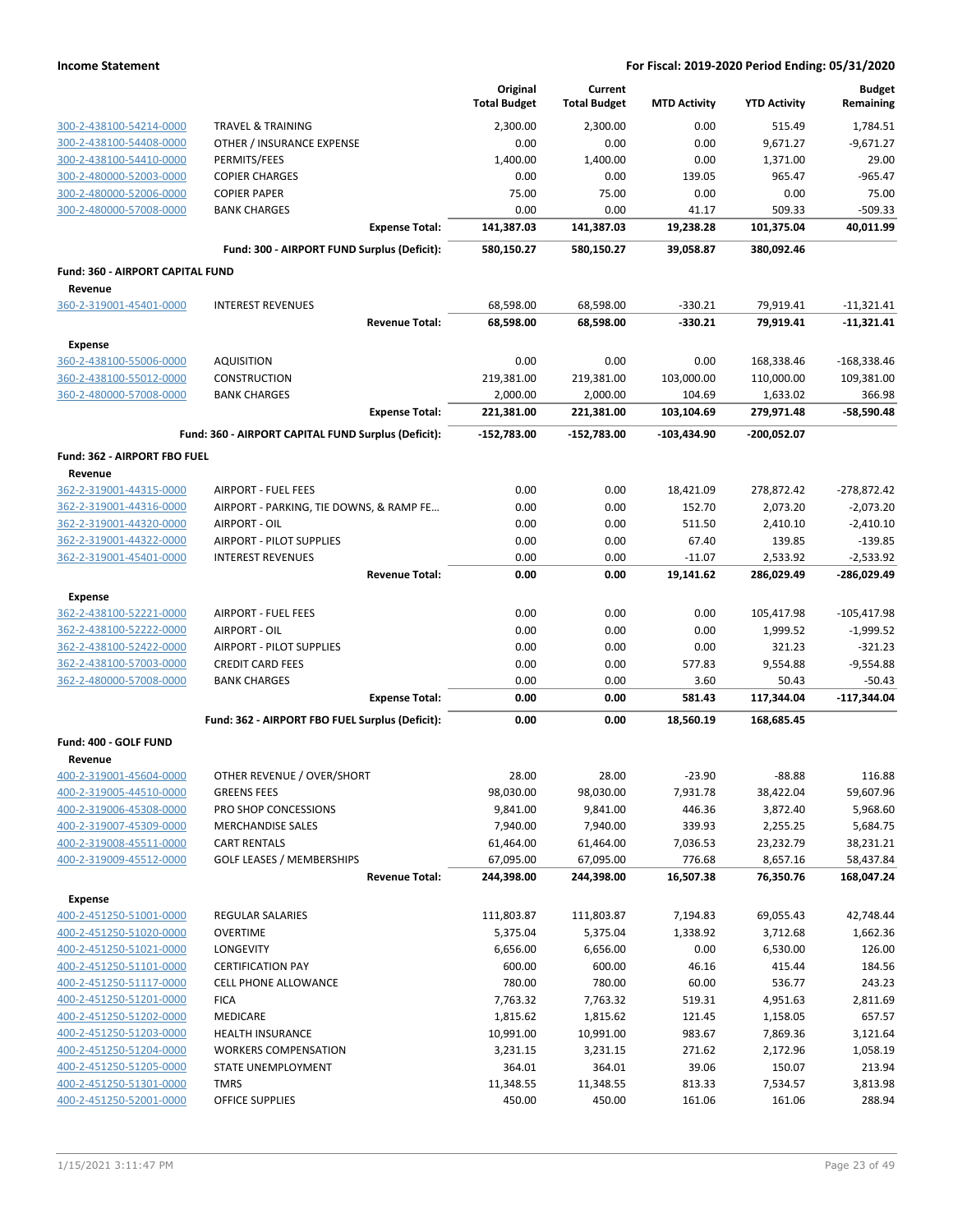|                                    |                                                        | Original<br><b>Total Budget</b> | Current<br><b>Total Budget</b> | <b>MTD Activity</b>     | <b>YTD Activity</b>        | <b>Budget</b><br>Remaining |
|------------------------------------|--------------------------------------------------------|---------------------------------|--------------------------------|-------------------------|----------------------------|----------------------------|
| 400-2-451250-52101-0000            | <b>JANITORIAL SUPPLIES</b>                             | 600.00                          | 600.00                         | 13.33                   | 98.88                      | 501.12                     |
| 400-2-451250-52104-0000            | <b>WEARING APPAREL</b>                                 | 500.00                          | 500.00                         | 0.00                    | 279.50                     | 220.50                     |
| 400-2-451250-52107-0000            | BOTANICAL SUPPLIES                                     | 6,600.00                        | 6,600.00                       | 0.00                    | 3,248.13                   | 3,351.87                   |
| 400-2-451250-52201-0000            | MINOR TOOLS & EQUIPMENT                                | 600.00                          | 600.00                         | 0.00                    | 64.39                      | 535.61                     |
| 400-2-451250-52203-0000            | <b>MOTOR VEHICLE FUEL</b>                              | 1,632.77                        | 1,632.77                       | 144.55                  | 511.47                     | 1,121.30                   |
| 400-2-451250-52401-0000            | RECREATIONAL SUPPLIES                                  | 500.00                          | 500.00                         | 0.00                    | 0.00                       | 500.00                     |
| 400-2-451250-52403-0000            | <b>RESALE ITEMS</b>                                    | 15,000.00                       | 15,000.00                      | 0.00                    | 5,918.17                   | 9,081.83                   |
| 400-2-451250-53202-0000            | MACHINE, TOOLS & IMPLMNTS                              | 6,000.00                        | 6,000.00                       | 0.00                    | 452.27                     | 5,547.73                   |
| 400-2-451250-53205-0000            | <b>MOTOR VEHICLES</b>                                  | 400.00                          | 400.00                         | 0.00                    | 0.00                       | 400.00                     |
| 400-2-451250-53307-0000            | <b>IRRIGATION</b>                                      | 1,500.00                        | 1,500.00                       | 0.00                    | 398.46                     | 1,101.54                   |
| 400-2-451250-53402-0000            | <b>BUILDING MAINTENANCE</b>                            | 1,450.00                        | 1,450.00                       | 29.27                   | 328.27                     | 1,121.73                   |
| 400-2-451250-54001-0000            | <b>TELEPHONE CHARGES</b>                               | 716.96                          | 716.96                         | 64.30                   | 449.78                     | 267.18                     |
| 400-2-451250-54002-0000            | <b>UTILITY CHARGES</b>                                 | 10,688.09                       | 10,688.09                      | 693.20                  | 6,418.04                   | 4,270.05                   |
| 400-2-451250-54201-0000            | MEMBERSHIPS & SUBSCRIPTIONS                            | 785.00                          | 785.00                         | 0.00                    | 158.07                     | 626.93                     |
| 400-2-451250-54214-0000            | <b>TRAVEL &amp; TRAINING</b>                           | 2,100.00                        | 2,100.00                       | 0.00                    | 591.00                     | 1,509.00                   |
| 400-2-451250-54226-0000            | <b>INSURANCE EXPENSE</b>                               | 500.00                          | 500.00                         | 0.00                    | 3,051.61                   | $-2,551.61$                |
| 400-2-451250-54909-0000            | <b>GOLF CART LEASE EXPENSE</b>                         | 31,000.00                       | 31,000.00                      | 2,250.00                | 15,750.00                  | 15,250.00                  |
| 400-2-480000-52003-0000            | <b>COPIER CHARGES</b>                                  | 1,525.00                        | 1,525.00                       | 128.48                  | 898.74                     | 626.26                     |
| 400-2-480000-57005-0000            | <b>ACCRUED VAC &amp; SICK PAY</b>                      | 0.00                            | 0.00                           | 0.00                    | 1,586.58                   | $-1,586.58$                |
| 400-2-480000-57008-0000            | <b>BANK CHARGES</b>                                    | 4,500.00                        | 4,500.00                       | $-0.90$                 | 867.30                     | 3,632.70                   |
|                                    | <b>Expense Total:</b>                                  | 247,776.38                      | 247,776.38                     | 14,871.64               | 145,318.68                 | 102,457.70                 |
|                                    | Fund: 400 - GOLF FUND Surplus (Deficit):               | $-3,378.38$                     | $-3,378.38$                    | 1,635.74                | -68,967.92                 |                            |
| <b>Fund: 500 - SANITATION FUND</b> |                                                        |                                 |                                |                         |                            |                            |
| Revenue                            |                                                        |                                 |                                |                         |                            |                            |
| 500-2-318001-44314-0000            | LATE CHARGES                                           | 101,636.00                      | 101,636.00                     | 2,661.87                | 68,866.76                  | 32,769.24                  |
| 500-2-319001-45401-0000            | <b>INTEREST REVENUES</b>                               | 31,250.00                       | 31,250.00                      | $-81.32$                | 19,263.16                  | 11,986.84                  |
| 500-2-319020-44313-0000            | <b>FUEL SURCHARGE</b>                                  | 76,888.00                       | 76,888.00                      | 6,632.25                | 53,984.59                  | 22,903.41                  |
| 500-2-319020-45107-0000            | <b>COLLECTION CHARGES</b>                              | 4,182,011.00                    | 4,182,011.00                   | 355,243.49              | 2,922,599.37               | 1,259,411.63               |
| 500-2-319021-45108-0000            | <b>DISPOSAL CHARGES</b>                                | 380,000.00                      | 380,000.00                     | 32,816.15               | 272,968.00                 | 107,032.00                 |
| 500-2-319022-45612-0000            | REG HH HAZ WASTE COL CTR                               | 13,923.00                       | 13,923.00                      | 0.00                    | 15,090.00                  | $-1,167.00$                |
| 500-2-324001-46612-0000            | CA - SANITATION FD COL & FUEL<br><b>Revenue Total:</b> | 183,000.00<br>4,968,708.00      | 183,000.00<br>4,968,708.00     | 15,078.15<br>412,350.59 | 107,654.12<br>3,460,426.00 | 75,345.88<br>1,508,282.00  |
| <b>Expense</b>                     |                                                        |                                 |                                |                         |                            |                            |
| 500-2-432300-54412-0000            | <b>COLLECTION CHARGES</b>                              | 4,559,104.00                    | 4,559,104.00                   | 371,219.35              | 2,634,643.97               | 1,924,460.03               |
| 500-2-432500-54002-0000            | UTILITY CHARGES                                        | 2,290.34                        | 2,290.34                       | 193.65                  | 1,557.38                   | 732.96                     |
| 500-2-432500-54403-0000            | <b>DISPOSAL CHARGES</b>                                | 24,500.00                       | 24,500.00                      | 0.00                    | 50.00                      | 24,450.00                  |
| 500-2-442200-51001-0000            | <b>REGULAR SALARIES</b>                                | 141,214.33                      | 141,214.33                     | 9,854.61                | 88,948.95                  | 52,265.38                  |
| 500-2-442200-51021-0000            | LONGEVITY                                              | 3,242.00                        | 3,242.00                       | 0.00                    | 2,846.00                   | 396.00                     |
| 500-2-442200-51101-0000            | <b>CERTIFICATION PAY</b>                               | 1,200.00                        | 1,200.00                       | 92.30                   | 830.70                     | 369.30                     |
| 500-2-442200-51201-0000            | <b>FICA</b>                                            | 9,030.69                        | 9,030.69                       | 616.26                  | 5,752.29                   | 3,278.40                   |
| 500-2-442200-51202-0000            | <b>MEDICARE</b>                                        | 2,112.02                        | 2,112.02                       | 144.12                  | 1,345.26                   | 766.76                     |
| 500-2-442200-51203-0000            | <b>HEALTH INSURANCE</b>                                | 10,991.00                       | 10,991.00                      | 915.92                  | 7,327.36                   | 3,663.64                   |
| 500-2-442200-51204-0000            | <b>WORKERS COMPENSATION</b>                            | 3,355.92                        | 3,355.92                       | 282.32                  | 2,258.56                   | 1,097.36                   |
| 500-2-442200-51205-0000            | STATE UNEMPLOYMENT                                     | 514.80                          | 514.80                         | 96.34                   | 313.23                     | 201.57                     |
| 500-2-442200-51301-0000            | <b>TMRS</b>                                            | 16,317.15                       | 16,317.15                      | 1,119.00                | 10,371.82                  | 5,945.33                   |
| 500-2-442200-52104-0000            | <b>WEARING APPAREL</b>                                 | 3,646.00                        | 3,646.00                       | 0.00                    | 1,060.40                   | 2,585.60                   |
| 500-2-442200-52203-0000            | <b>MOTOR VEHICLE FUEL</b>                              | 2,311.41                        | 2,311.41                       | 492.67                  | 3,304.64                   | $-993.23$                  |
| 500-2-442200-53202-0000            | MACHINE, TOOLS & IMPLMNTS                              | 1,600.00                        | 1,600.00                       | 744.87                  | 2,165.60                   | $-565.60$                  |
| 500-2-442200-53205-0000            | <b>MOTOR VEHICLES</b>                                  | 900.00                          | 900.00                         | 0.00                    | 192.20                     | 707.80                     |
| 500-2-480000-54413-0000            | <b>BULK WASTE PICK-UP</b>                              | 68,000.00                       | 68,000.00                      | 8,040.00                | 8,760.00                   | 59,240.00                  |
| 500-2-480000-54901-0000            | <b>RENTALS / LEASES</b>                                | 53,692.13                       | 53,692.13                      | 0.00                    | 51,310.68                  | 2,381.45                   |
| 500-2-480000-57005-0000            | <b>ACCRUED VAC &amp; SICK PAY</b>                      | 0.00                            | 0.00                           | 0.00                    | 211.14                     | $-211.14$                  |
| 500-2-480000-57007-0000            | <b>COMMUNITY SERVICES</b>                              | 42,400.00                       | 42,400.00                      | 0.00                    | 2,950.00                   | 39,450.00                  |
| 500-2-480000-57008-0000            | <b>BANK CHARGES</b>                                    | 10,000.00                       | 10,000.00                      | 1,123.12                | 7,568.05                   | 2,431.95                   |
| 500-2-491000-58001-0000            | <b>XFR - GENERAL FUND</b>                              | 285,000.00                      | 285,000.00                     | 46,367.24               | 351,481.18                 | $-66,481.18$               |
| 500-2-495000-58501-0000            | CA - GENERAL FUND                                      | 33,493.00                       | 33,493.00                      | 2,791.08                | 22,328.64                  | 11,164.36                  |
| 500-2-495000-58701-0000            | CA - CENTRAL SERVICE FUND                              | 2,428.00                        | 2,428.00                       | 202.33                  | 1,618.64                   | 809.36                     |
| 500-2-495000-58710-0000            | CA - INSURANCE FUND                                    | 484.00                          | 484.00                         | 40.33                   | 322.64                     | 161.36                     |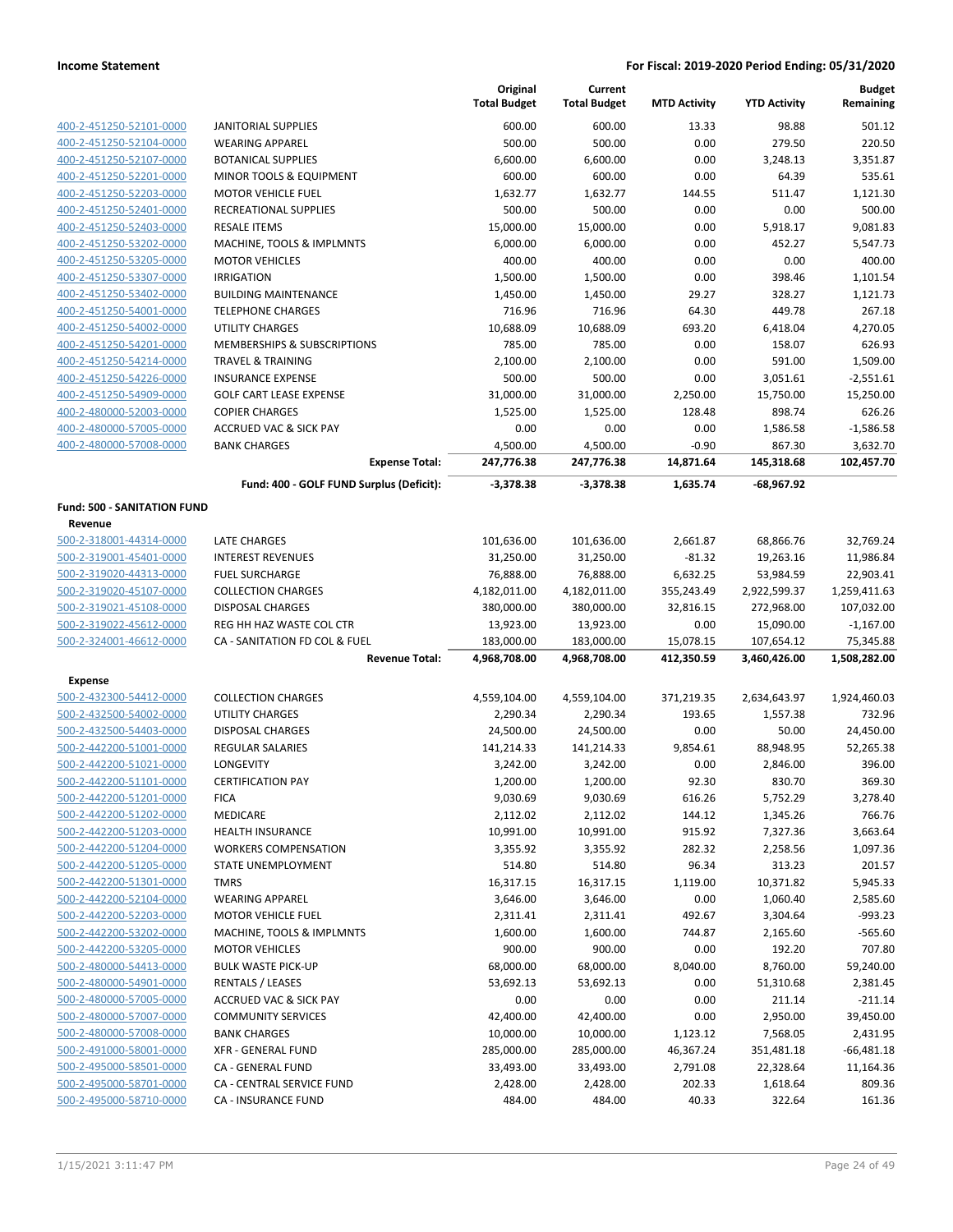|                                  |                                                | Original<br><b>Total Budget</b> | Current<br><b>Total Budget</b> | <b>MTD Activity</b> | <b>YTD Activity</b> | <b>Budget</b><br>Remaining |
|----------------------------------|------------------------------------------------|---------------------------------|--------------------------------|---------------------|---------------------|----------------------------|
| 500-2-495000-58720-0000          | CA - MIS FUN                                   | 5,141.00                        | 5,141.00                       | 428.42              | 3,427.36            | 1,713.64                   |
| 500-2-495000-58900-0000          | <b>CA - ELECTRIC FUND</b>                      | 109,481.00                      | 109,481.00                     | 9,123.42            | 72,987.36           | 36,493.64                  |
|                                  | <b>Expense Total:</b>                          | 5,392,448.79                    | 5,392,448.79                   | 453,887.35          | 3,285,934.05        | 2,106,514.74               |
|                                  | Fund: 500 - SANITATION FUND Surplus (Deficit): | -423,740.79                     | -423,740.79                    | -41,536.76          | 174,491.95          |                            |
| Fund: 601 - CENTRAL SERVICE FUND |                                                |                                 |                                |                     |                     |                            |
| Revenue                          |                                                |                                 |                                |                     |                     |                            |
| 601-2-324001-46501-0000          | CA - GENERAL FUND                              | 592,859.00                      | 592,859.00                     | 49,404.92           | 395,239.35          | 197,619.65                 |
| 601-2-324001-46506-0000          | <b>CA - RECREATION FUND</b>                    | 562.00                          | 562.00                         | 46.83               | 374.64              | 187.36                     |
| 601-2-324001-46509-0000          | CA - VENUE MGMT FUND                           | 258.00                          | 258.00                         | 21.50               | 172.00              | 86.00                      |
| 601-2-324001-46611-0000          | <b>CA - UTILITY FUND</b>                       | 206,641.00                      | 206,641.00                     | 17,220.08           | 137,760.64          | 68,880.36                  |
| 601-2-324001-46614-0000          | CA - SANITATION FUND COLLECTION                | 2,428.00                        | 2,428.00                       | 202.33              | 1,618.64            | 809.36                     |
| 601-2-324009-46901-0000          | CA - ELECTRIC UTILITY                          | 82,159.00                       | 82,159.00                      | 6,846.58            | 54,772.64           | 27,386.36                  |
| 601-2-324009-46906-0000          | <b>CA - CABLE UTILITY</b>                      | 12,622.00                       | 12,622.00                      | 1,051.83            | 8,414.64            | 4,207.36                   |
|                                  | <b>Revenue Total:</b>                          | 897,529.00                      | 897,529.00                     | 74,794.07           | 598,352.55          | 299,176.45                 |
| <b>Expense</b>                   |                                                |                                 |                                |                     |                     |                            |
| 601-2-461100-51001-0000          | <b>REGULAR SALARIES</b>                        | 272,623.83                      | 272,623.83                     | 21,022.97           | 182,101.79          | 90,522.04                  |
| 601-2-461100-51020-0000          | <b>OVERTIME</b>                                | 10,811.64                       | 10,811.64                      | 85.47               | 7,139.98            | 3,671.66                   |
| 601-2-461100-51021-0000          | <b>LONGEVITY</b>                               | 5,996.00                        | 5,996.00                       | 0.00                | 5,648.00            | 348.00                     |
| 601-2-461100-51101-0000          | <b>CERTIFICATION PAY</b>                       | 1,200.00                        | 1,200.00                       | 92.32               | 830.88              | 369.12                     |
| 601-2-461100-51117-0000          | CELL PHONE ALLOWANCE                           | 780.00                          | 780.00                         | 60.00               | 526.61              | 253.39                     |
| 601-2-461100-51201-0000          | <b>FICA</b>                                    | 18,067.51                       | 18,067.51                      | 1,250.31            | 11,669.80           | 6,397.71                   |
| 601-2-461100-51202-0000          | <b>MEDICARE</b>                                | 4,225.47                        | 4,225.47                       | 292.41              | 2,729.22            | 1,496.25                   |
| 601-2-461100-51203-0000          | <b>HEALTH INSURANCE</b>                        | 93,423.50                       | 93,423.50                      | 7,785.29            | 62,282.32           | 31,141.18                  |
| 601-2-461100-51204-0000          | <b>WORKERS COMPENSATION</b>                    | 8,841.22                        | 8,841.22                       | 743.51              | 5,948.08            | 2,893.14                   |
| 601-2-461100-51205-0000          | STATE UNEMPLOYMENT                             | 611.33                          | 611.33                         | 45.56               | 514.61              | 96.72                      |
| 601-2-461100-51301-0000          | <b>TMRS</b>                                    | 31,228.07                       | 31,228.07                      | 2,282.22            | 20,812.08           | 10,415.99                  |
| 601-2-461100-51401-0000          | <b>CONTRA - SALARIES</b>                       | $-5,000.00$                     | $-5,000.00$                    | 0.00                | $-2,156.65$         | $-2,843.35$                |
| 601-2-461100-52001-0000          | OFFICE SUPPLIES                                | 160.00                          | 160.00                         | 0.00                | 16.07               | 143.93                     |
| 601-2-461100-52002-0000          | POSTAGE / FREIGHT                              | 20.00                           | 20.00                          | 0.00                | 19.98               | 0.02                       |
| 601-2-461100-52101-0000          | JANITORIAL/CLEANING                            | 26,000.00                       | 26,000.00                      | 3,577.14            | 9,158.73            | 16,841.27                  |
| 601-2-461100-52104-0000          | <b>WEARING APPAREL</b>                         | 4,500.00                        | 4,500.00                       | 1,786.50            | 4,200.99            | 299.01                     |
| 601-2-461100-52201-0000          | MINOR TOOLS & EQUIPMENT                        | 1,500.00                        | 1,500.00                       | 119.92              | 1,150.10            | 349.90                     |
| 601-2-461100-52203-0000          | MOTOR VEHICLE FUEL                             | 2,899.48                        | 2,899.48                       | 221.39              | 2,249.98            | 649.50                     |
| 601-2-461100-53201-0000          | FURNITURE & OFFICE EQUIPMENT                   | 0.00                            | 0.00                           | 0.00                | 11.25               | $-11.25$                   |
| 601-2-461100-53205-0000          | <b>MOTOR VEHICLES</b>                          | 1,100.00                        | 1,137.43                       | 315.36              | 784.57              | 352.86                     |
| 601-2-461100-53302-0000          | <b>WALKS &amp; PARKING LOTS</b>                | 9,100.00                        | 9,100.00                       | 58.27               | 5,761.38            | 3,338.62                   |
| 601-2-461100-53406-0000          | <b>CITY HALL</b>                               | 33,000.00                       | 33,000.00                      | 83.71               | 18,573.23           | 14,426.77                  |
| 601-2-461100-53407-0000          | ANIMAL SHELTER                                 | 5,000.00                        | 5,000.00                       | 167.25              | 1,868.40            | 3,131.60                   |
| 601-2-461100-53408-0000          | FLEET MAINTENANCE                              | 2,000.00                        | 2,000.00                       | $0.00\,$            | 1,027.22            | 972.78                     |
| 601-2-461100-53501-0000          | POLICE & COURTS BLDG                           | 30,000.00                       | 30,000.00                      | 93.98               | 21,326.58           | 8,673.42                   |
| 601-2-461100-53503-0000          | FIRE ADMINISTRATION                            | 750.00                          | 750.00                         | 61.25               | 511.99              | 238.01                     |
| 601-2-461100-53504-0000          | <b>FIRE STATION 1</b>                          | 1,350.00                        | 1,350.00                       | 34.95               | 5,680.15            | $-4,330.15$                |
| 601-2-461100-53505-0000          | FIRE STATION 2                                 | 19,500.00                       | 19,500.00                      | 5,662.08            | 12,064.38           | 7,435.62                   |
| 601-2-461100-53506-0000          | <b>FIRE STATION 3</b>                          | 19,800.00                       | 19,800.00                      | 5,061.25            | 9,647.70            | 10,152.30                  |
| 601-2-461100-53507-0000          | <b>FIRE STATION 4</b>                          | 19,500.00                       | 19,500.00                      | 134.03              | 1,494.71            | 18,005.29                  |
| 601-2-461100-53601-0000          | ANNEX                                          | 2,000.00                        | 2,000.00                       | 1,019.07            | 5,701.88            | $-3,701.88$                |
| 601-2-461100-53602-0000          | <b>SERVICE CENTER</b>                          | 6,000.00                        | 6,000.00                       | 61.25               | 9,605.65            | $-3,605.65$                |
| 601-2-461100-53603-0000          | <b>WATER TREATMENT BLDG</b>                    | 400.00                          | 400.00                         | 620.00              | 2,183.50            | $-1,783.50$                |
| 601-2-461100-53604-0000          | WASTEWATER TRTMNT BLDG                         | 300.00                          | 300.00                         | 0.00                | 1,056.00            | $-756.00$                  |
| 601-2-461100-53701-0000          | <b>LIBRARY</b>                                 | 17,000.00                       | 17,000.00                      | 393.22              | 7,008.20            | 9,991.80                   |
| 601-2-461100-53703-0000          | REECY DAVIS REC CENTER                         | 12,000.00                       | 12,000.00                      | 2,803.86            | 18,523.00           | $-6,523.00$                |
| 601-2-461100-53704-0000          | <b>CIVIC CENTER</b>                            | 7,500.00                        | 7,500.00                       | 0.00                | 0.00                | 7,500.00                   |
| 601-2-461100-53706-0000          | SPORTSPARK                                     | 28,000.00                       | 28,000.00                      | 151.20              | 5,439.95            | 22,560.05                  |
| 601-2-461100-54001-0000          | <b>TELEPHONE CHARGES</b>                       | 4,606.48                        | 4,606.48                       | 359.19              | 2,236.76            | 2,369.72                   |
| 601-2-461100-54002-0000          | UTILITY CHARGES                                | 107,250.16                      | 107,250.16                     | 7,350.64            | 74,020.85           | 33,229.31                  |
| 601-2-461100-54112-0000          | ALARM MONITOR SERVICE                          | 300.00                          | 300.00                         | 0.00                | 0.00                | 300.00                     |
| 601-2-461200-51001-0000          | <b>REGULAR SALARIES</b>                        | 154,376.10                      | 154,376.10                     | 11,875.20           | 106,899.89          | 47,476.21                  |
| 601-2-461200-51020-0000          | <b>OVERTIME</b>                                | 6,548.76                        | 6,548.76                       | 375.46              | 4,660.42            | 1,888.34                   |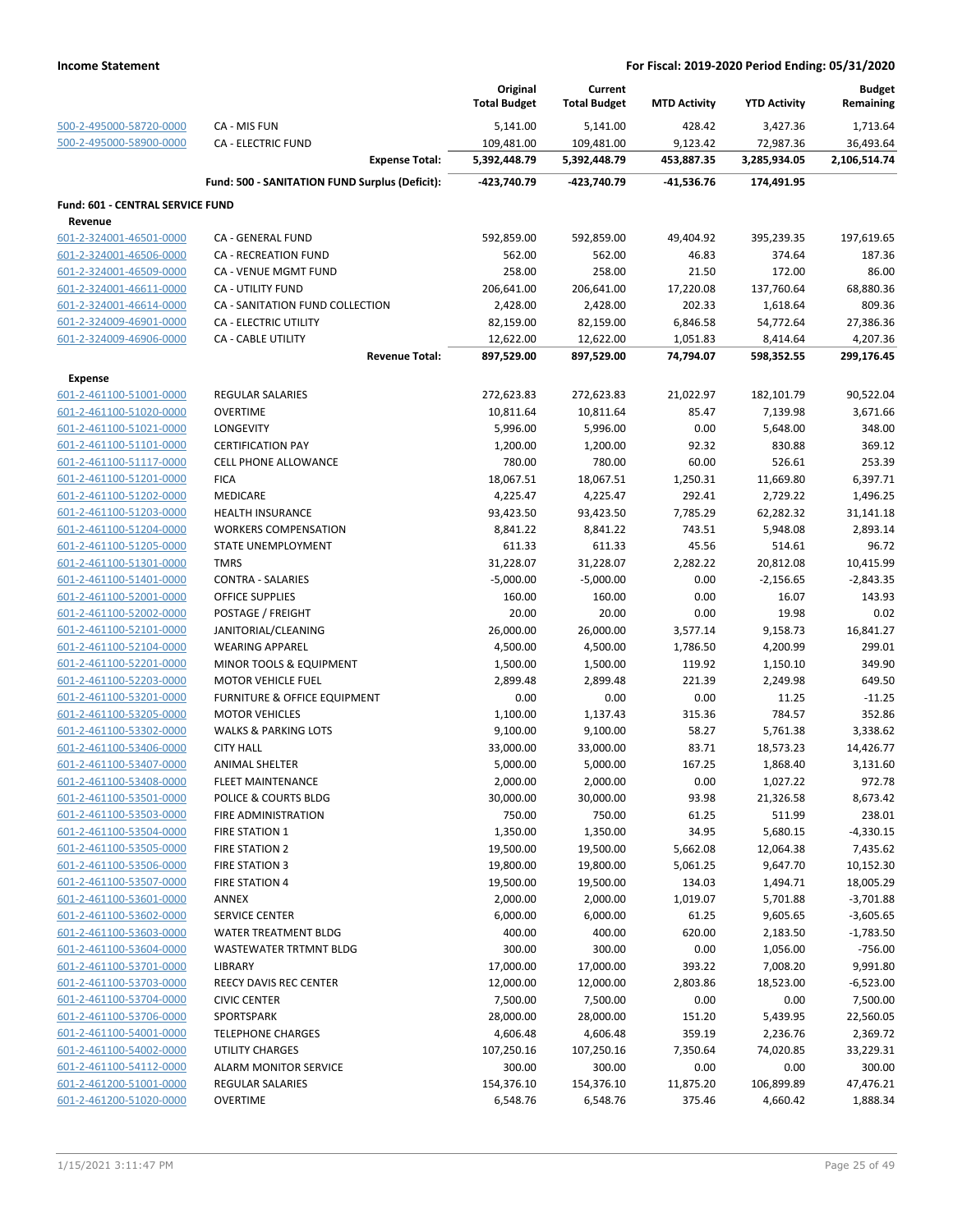|                                                    |                                                             | Original<br><b>Total Budget</b> | Current<br><b>Total Budget</b> | <b>MTD Activity</b> | <b>YTD Activity</b>   | <b>Budget</b><br>Remaining |
|----------------------------------------------------|-------------------------------------------------------------|---------------------------------|--------------------------------|---------------------|-----------------------|----------------------------|
| 601-2-461200-51021-0000                            | LONGEVITY                                                   | 2,824.00                        | 2,824.00                       | 0.00                | 2,824.00              | 0.00                       |
| 601-2-461200-51101-0000                            | <b>CERTIFICATION PAY</b>                                    | 1,800.00                        | 1,800.00                       | 138.48              | 1,246.32              | 553.68                     |
| 601-2-461200-51117-0000                            | CELL PHONE ALLOWANCE                                        | 2,520.00                        | 2,520.00                       | 193.84              | 1,723.79              | 796.21                     |
| 601-2-461200-51201-0000                            | <b>FICA</b>                                                 | 10,420.27                       | 10,420.27                      | 721.08              | 6,807.20              | 3,613.07                   |
| 601-2-461200-51202-0000                            | MEDICARE                                                    | 2,437.00                        | 2,437.00                       | 168.64              | 1,592.00              | 845.00                     |
| 601-2-461200-51203-0000                            | <b>HEALTH INSURANCE</b>                                     | 43,964.00                       | 43,964.00                      | 3,663.67            | 29,309.36             | 14,654.64                  |
| 601-2-461200-51204-0000                            | <b>WORKERS COMPENSATION</b>                                 | 7,657.49                        | 7,657.49                       | 643.87              | 5,150.96              | 2,506.53                   |
| 601-2-461200-51205-0000                            | STATE UNEMPLOYMENT                                          | 257.40                          | 257.40                         | 0.00                | 120.16                | 137.24                     |
| 601-2-461200-51301-0000                            | <b>TMRS</b>                                                 | 18,827.91                       | 18,827.91                      | 1,415.59            | 13,110.95             | 5,716.96                   |
| 601-2-461200-52001-0000                            | <b>OFFICE SUPPLIES</b>                                      | 100.00                          | 100.00                         | 0.00                | 0.00                  | 100.00                     |
| 601-2-461200-52002-0000                            | POSTAGE / FREIGHT                                           | 50.00                           | 50.00                          | 0.00                | 13.75                 | 36.25                      |
| 601-2-461200-52104-0000                            | <b>WEARING APPAREL</b>                                      | 4,200.00                        | 4,200.00                       | 1,025.00            | 3,227.58              | 972.42                     |
| 601-2-461200-52106-0000                            | <b>CHEMICAL SUPPLIES</b>                                    | 250.00                          | 250.00                         | 0.00                | 0.00                  | 250.00                     |
| 601-2-461200-52201-0000                            | MINOR TOOLS & EQUIPMENT                                     | 3,000.00                        | 3,000.00                       | 0.00                | 1,214.44              | 1,785.56                   |
| 601-2-461200-52202-0000                            | MECHANICAL SUPPLIES                                         | 12,000.00                       | 12,000.00                      | 2,236.94            | 8,338.04              | 3,661.96                   |
| 601-2-461200-52203-0000                            | <b>MOTOR VEHICLE FUEL</b>                                   | 4,249.31                        | 4,249.31                       | 491.68              | 3,530.82              | 718.49                     |
| 601-2-461200-53202-0000                            | MACHINE, TOOLS & IMPLMNTS                                   | 2,000.00                        | 2,000.00                       | 0.00                | 0.00                  | 2,000.00                   |
| 601-2-461200-53205-0000                            | <b>MOTOR VEHICLES</b>                                       | 800.00                          | 800.00                         | 185.31              | 274.88                | 525.12                     |
| 601-2-461200-53402-0000                            | <b>BUILDING MAINTENANCE</b>                                 | 250.00                          | 250.00                         | 0.00                | 117.96                | 132.04                     |
| 601-2-461200-54001-0000                            | <b>TELEPHONE CHARGES</b>                                    | 1,483.43                        | 1,483.43                       | 118.20              | 822.86                | 660.57                     |
| 601-2-461200-54002-0000                            | <b>UTILITY CHARGES</b>                                      | 11,601.12                       | 11,601.12<br>1,500.00          | 603.19              | 7,609.12              | 3,992.00<br>1,500.00       |
| 601-2-461200-54201-0000                            | MEMBERSHIPS & SUBSCRIPTIONS<br><b>TRAVEL &amp; TRAINING</b> | 1,500.00                        |                                | 0.00<br>$-71.72$    | 0.00<br>713.58        |                            |
| 601-2-461200-54214-0000<br>601-2-480000-57004-0000 | <b>INVENTORY LOSS/GAIN</b>                                  | 2,000.00<br>0.00                | 2,000.00<br>0.00               | 0.00                | $-2,554.35$           | 1,286.42<br>2,554.35       |
| 601-2-480000-57005-0000                            | <b>ACCRD VAC/SICK PAY EXP</b>                               | 0.00                            | 0.00                           | 0.00                | 954.40                | $-954.40$                  |
|                                                    | <b>Expense Total:</b>                                       | 1,099,461.48                    | 1,099,498.91                   | 87,580.00           | 717,078.05            | 382,420.86                 |
|                                                    | Fund: 601 - CENTRAL SERVICE FUND Surplus (Deficit):         | -201,932.48                     | -201,969.91                    | -12,785.93          | -118,725.50           |                            |
| Fund: 602 - INSURANCE FUND                         |                                                             |                                 |                                |                     |                       |                            |
| Revenue                                            |                                                             |                                 |                                |                     |                       |                            |
| 602-2-319001-43211-0000                            | PRIOR YEAR INS REIMB                                        | 4,560.00                        | 4,560.00                       | 0.00                | 0.00                  | 4,560.00                   |
| 602-2-319001-45401-0000                            | <b>INTEREST REVENUES</b>                                    | 2,410.00                        | 2,410.00                       | $-18.84$            | 4,601.46              | $-2,191.46$                |
| 602-2-322001-43201-0000                            | <b>EMPLOYEE PORTION</b>                                     | 656,109.00                      | 656,109.00                     | 44,394.36           | 362,901.16            | 293,207.84                 |
| 602-2-322001-43202-0000                            | <b>CITY PORTION-HEALTH</b>                                  | 2,946,401.50                    | 2,946,401.50                   | 247,494.52          | 1,979,591.80          | 966,809.70                 |
| 602-2-322001-43203-0000                            | <b>CITY PORTION-WORK COMP</b>                               | 367,317.38                      | 367,317.38                     | 30,678.00           | 245,424.03            | 121,893.35                 |
| 602-2-322001-43204-0000                            | <b>CITY PORTION-TWC FUTA</b>                                | 231.00                          | 231.00                         | 19.26               | 154.08                | 76.92                      |
| 602-2-322001-43205-0000                            | <b>GEUS EMPLOYEE PORTION</b>                                | 302,563.00                      | 302,563.00                     | 22,053.00           | 176,534.40            | 126,028.60                 |
| 602-2-322001-43206-0000                            | <b>GEUS PORTION-HEALTH</b>                                  | 1,396,823.00                    | 1,396,823.00                   | 116,401.92          | 931,215.33            | 465,607.67                 |
| 602-2-322001-43207-0000                            | <b>GEUS PORTION-WORK COMP</b>                               | 150,442.00                      | 150,442.00                     | 12,536.83           | 100,294.64            | 50,147.36                  |
| 602-2-322001-48610-0000                            | OTHER REV / CITY EMPL-DEPENDENT CARE                        | 26,199.00                       | 26,199.00                      | 2,659.40            | 19,658.08             | 6,540.92                   |
| 602-2-324001-46501-0000                            | CA - GENERAL FUND                                           | 199,469.00                      | 199,469.00                     | 16,622.42           | 132,979.36            | 66,489.64                  |
| 602-2-324001-46506-0000                            | CA - RECREATION FUND                                        | 124.00                          | 124.00                         | 10.33               | 82.64                 | 41.36                      |
| 602-2-324001-46509-0000                            | CA - VENUE MGMT FUND                                        | 253.00                          | 253.00                         | 21.08               | 168.64                | 84.36                      |
| 602-2-324001-46611-0000                            | CA - UTILITY FUND                                           | 87,018.00                       | 87,018.00                      | 7,251.50            | 58,012.00             | 29,006.00<br>161.36        |
| 602-2-324001-46614-0000<br>602-2-324009-46612-0000 | CA - SANITATION FUND COLLECTION                             | 484.00                          | 484.00<br>19,890.00            | 40.33<br>1,657.50   | 322.64                |                            |
| 602-2-324009-46613-0000                            | CA - ELECTRIC UTILITY<br><b>CA - CABLE UTILITY</b>          | 19,890.00<br>2,993.00           | 2,993.00                       | 249.42              | 13,260.00<br>1,995.36 | 6,630.00<br>997.64         |
|                                                    | <b>Revenue Total:</b>                                       | 6,163,286.88                    | 6,163,286.88                   | 502,071.03          | 4,027,195.62          | 2,136,091.26               |
|                                                    |                                                             |                                 |                                |                     |                       |                            |
| <b>Expense</b><br>602-2-462100-54101-0000          | PROFESSIONAL SERVICES                                       | 29,000.00                       | 29,000.00                      | 0.00                | 12,005.32             | 16,994.68                  |
| 602-2-462100-54801-0000                            | <b>WELLNESS PROGRAM</b>                                     | 10,000.00                       | 10,000.00                      | 0.00                | 2,725.00              | 7,275.00                   |
| 602-2-462100-54809-0000                            | HEALTH AND DENTAL / PREMIUMS                                | 5,703,297.00                    | 5,703,297.00                   | 439,185.67          | 3,630,975.39          | 2,072,321.61               |
| 602-2-462100-54810-0000                            | RETIREE INSURANCE PREMIUM                                   | 100,000.00                      | 100,000.00                     | 288.00              | 27,450.53             | 72,549.47                  |
| 602-2-462100-54812-0000                            | LONG TERM DISABILITY                                        | 53,500.00                       | 53,500.00                      | 5,551.70            | 39,158.53             | 14,341.47                  |
| 602-2-462100-54813-0000                            | LIFE / AD & D INSURANCE                                     | 28,000.00                       | 28,000.00                      | 3,009.30            | 15,874.02             | 12,125.98                  |
| 602-2-462100-54820-0000                            | AIR EVAC PREMIUMS                                           | 21,000.00                       | 21,000.00                      | 93.00               | 20,121.00             | 879.00                     |
| 602-2-462100-54821-0000                            | <b>WORKERS' COMPENSATION</b>                                | 470,850.00                      | 470,850.00                     | 0.00                | 368,135.04            | 102,714.96                 |
| 602-2-462100-54822-0000                            | STATE UNEMPLOYMENT INS.                                     | 0.00                            | 0.00                           | $-0.03$             | $-0.49$               | 0.49                       |
| 602-2-462100-54823-0000                            | HEALTH CARE-125 FLEX PLAN & HSA                             | 16,000.00                       | 16,000.00                      | 3,472.10            | $-16,183.62$          | 32,183.62                  |
|                                                    |                                                             |                                 |                                |                     |                       |                            |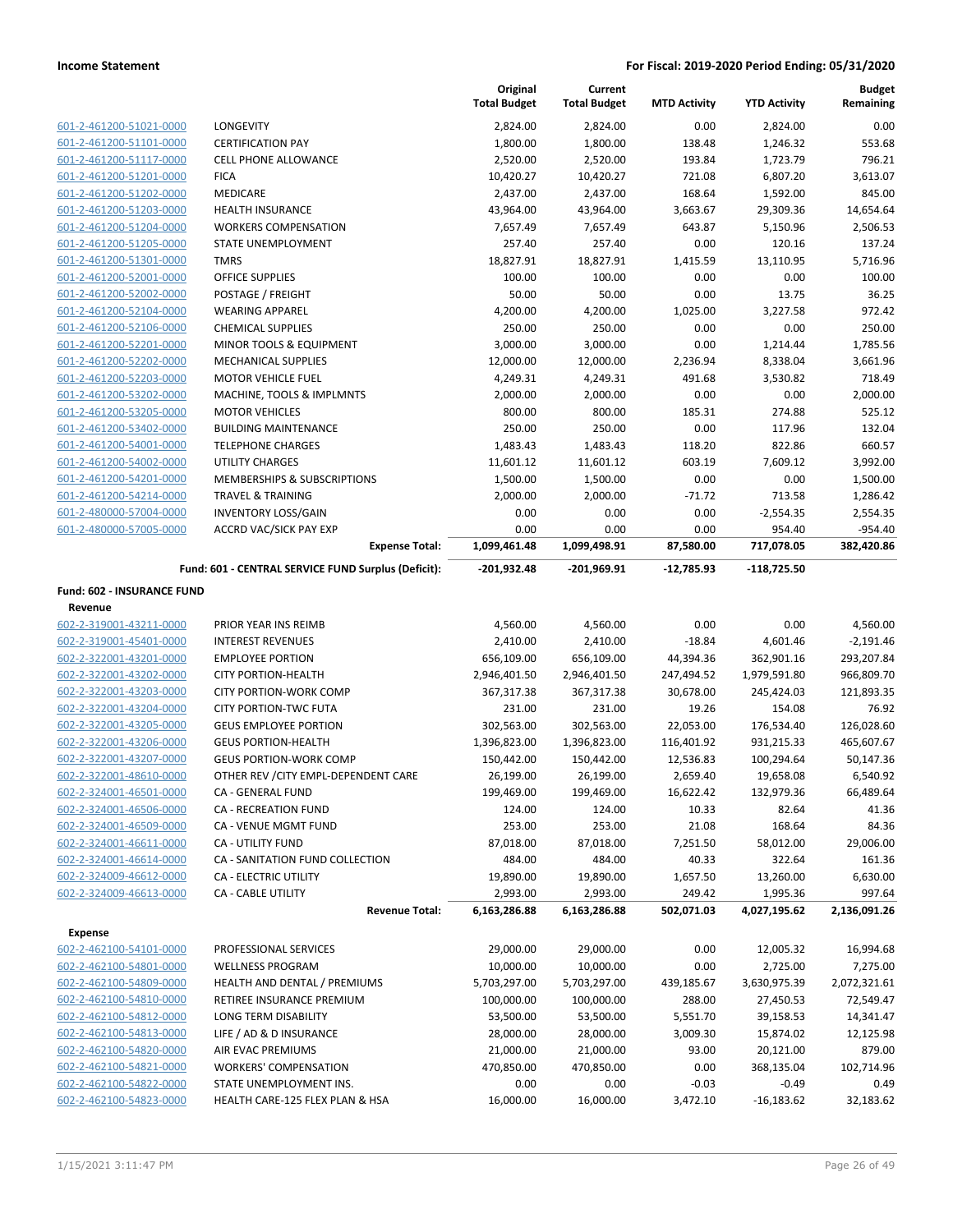|                                      |                                               | Original                 | Current                  |                        |                          | <b>Budget</b>                |
|--------------------------------------|-----------------------------------------------|--------------------------|--------------------------|------------------------|--------------------------|------------------------------|
|                                      |                                               | <b>Total Budget</b>      | <b>Total Budget</b>      | <b>MTD Activity</b>    | <b>YTD Activity</b>      | Remaining                    |
| 602-2-480000-54101-0000              | PROFESSIONAL SERVICES                         | 129,711.00               | 129,711.00               | 8,603.58               | 105,612.32               | 24,098.68                    |
| 602-2-480000-54226-0000              | <b>PROP INSURANCE EXP</b>                     | 285,000.00               | 285,000.00               | 833.00                 | 350,089.03               | $-65,089.03$                 |
| 602-2-480000-57008-0000              | <b>BANK CHARGES</b>                           | 175.00                   | 175.00                   | 5.44                   | 102.69                   | 72.31                        |
|                                      | <b>Expense Total:</b>                         | 6,846,533.00             | 6,846,533.00             | 461,041.76             | 4,556,064.76             | 2,290,468.24                 |
|                                      | Fund: 602 - INSURANCE FUND Surplus (Deficit): | $-683,246.12$            | $-683,246.12$            | 41,029.27              | -528,869.14              |                              |
| Fund: 604 - MIS FUND                 |                                               |                          |                          |                        |                          |                              |
| Revenue                              |                                               |                          |                          |                        |                          |                              |
| 604-2-323001-46401-0000              | <b>XFR - ELECTRIC FUND</b>                    | 105,000.00               | 105,000.00               | 8,750.00               | 70,000.00                | 35,000.00                    |
| 604-2-324001-46501-0000              | CA - GENERAL FUND                             | 240,640.00               | 240,640.00               | 20,053.33              | 160,426.64               | 80,213.36                    |
| 604-2-324001-46506-0000              | <b>CA - RECREATION FUND</b>                   | 501.00                   | 501.00                   | 41.75                  | 334.00                   | 167.00                       |
| 604-2-324001-46509-0000              | CA - VENUE MGMT FUND                          | 1,385.00                 | 1,385.00                 | 115.42                 | 923.36                   | 461.64                       |
| 604-2-324001-46611-0000              | CA - UTILITY FUND                             | 73,708.00                | 73,708.00                | 6,142.33               | 49,138.64                | 24,569.36                    |
| 604-2-324001-46614-0000              | CA - SANITATION FUND COLLECTION               | 5,141.00                 | 5,141.00                 | 428.42                 | 3,427.36                 | 1,713.64                     |
| 604-2-324009-46901-0000              | CA - ELECTRIC UTILITY                         | 65,953.00                | 65,953.00                | 5,496.08               | 43,968.64                | 21,984.36                    |
| 604-2-324009-46906-0000              | CA - CABLE UTILITY                            | 9,986.00                 | 9,986.00                 | 832.17                 | 6,657.36                 | 3,328.64                     |
|                                      | <b>Revenue Total:</b>                         | 502,314.00               | 502,314.00               | 41,859.50              | 334,876.00               | 167,438.00                   |
| <b>Expense</b>                       |                                               |                          |                          |                        |                          |                              |
| 604-2-441400-54001-0000              | <b>TELEPHONE CHARGES</b>                      | 362.77                   | 362.77                   | 36.24                  | 253.68                   | 109.09                       |
| 604-2-441400-54002-0000              | <b>UTILITY CHARGES</b>                        | 843.15                   | 843.15                   | 13.71                  | 566.34                   | 276.81                       |
| 604-2-465100-51001-0000              | <b>REGULAR SALARIES</b>                       | 236,042.88               | 236,042.88               | 17,070.62              | 148,941.36               | 87,101.52                    |
| 604-2-465100-51020-0000              | <b>OVERTIME</b>                               | 5,739.09                 | 5,739.09                 | 1,328.95               | 12,504.55                | $-6,765.46$                  |
| 604-2-465100-51021-0000              | LONGEVITY                                     | 4,582.00                 | 4,582.00                 | 0.00                   | 4,510.00                 | 72.00                        |
| 604-2-465100-51116-0000              | <b>CAR ALLOWANCE</b>                          | 1,800.00                 | 1,800.00                 | 276.92                 | 2,492.28                 | $-692.28$                    |
| 604-2-465100-51117-0000              | CELL PHONE ALLOWANCE                          | 1,440.00                 | 1,440.00                 | 221.52                 | 1,993.68                 | $-553.68$                    |
| 604-2-465100-51201-0000              | <b>FICA</b>                                   | 15,475.45                | 15,475.45                | 1,094.31               | 9,933.22                 | 5,542.23                     |
| 604-2-465100-51202-0000              | MEDICARE                                      | 3,619.26                 | 3,619.26                 | 255.93                 | 2,323.11                 | 1,296.15                     |
| 604-2-465100-51203-0000              | <b>HEALTH INSURANCE</b>                       | 32,973.00                | 32,973.00                | 2,747.75               | 21,982.00                | 10,991.00                    |
| 604-2-465100-51204-0000              | <b>WORKERS COMPENSATION</b>                   | 646.97                   | 646.97                   | 54.38                  | 435.04                   | 211.93                       |
| 604-2-465100-51205-0000              | STATE UNEMPLOYMENT                            | 96.53                    | 96.53                    | 0.00                   | 27.00                    | 69.53                        |
| 604-2-465100-51301-0000              | <b>TMRS</b>                                   | 27,961.88                | 27,961.88                | 2,126.02               | 19,044.41                | 8,917.47                     |
| 604-2-465100-52001-0000              | <b>OFFICE SUPPLIES</b>                        | 150.00                   | 4,150.00                 | 0.00                   | 89.94                    | 4,060.06                     |
| 604-2-465100-52002-0000              | POSTAGE / FREIGHT                             | 25.00                    | 25.00                    | 0.00                   | $-267.18$                | 292.18                       |
| 604-2-465100-52004-0000              | <b>COMPUTER SUPPLIES</b>                      | 1,000.00                 | 1,000.00                 | 0.00                   | 0.00                     | 1,000.00                     |
| 604-2-465100-52201-0000              | MINOR TOOLS & EQUIPMENT                       | 250.00                   | 250.00                   | 0.00                   | 22.97                    | 227.03                       |
| 604-2-465100-52203-0000              | <b>MOTOR VEHICLE FUEL</b>                     | 291.78                   | 291.78                   | 26.92                  | 102.49                   | 189.29                       |
| 604-2-465100-53205-0000              | <b>MOTOR VEHICLES</b>                         | 800.00                   | 800.00                   | 0.00                   | 8.02                     | 791.98                       |
| 604-2-465100-53209-0000              | HARDWARE/SOFTWARE                             | 704,703.00               | 700,943.00               | 67,148.94              | 428,887.94               | 272,055.06                   |
| 604-2-465100-54001-0000              | <b>TELEPHONE CHARGES</b>                      | 10,797.30                | 10,797.30                | 1,255.94               | 7,052.23                 | 3,745.07                     |
| 604-2-465100-54101-0000              | PROFESSIONAL SERVICES                         | 5,000.00                 | 5,000.00                 | 0.00                   | 285.00                   | 4,715.00                     |
| 604-2-465100-54201-0000              | MEMBERSHIPS & SUBSCRIPTIONS                   | 0.00                     | 0.00                     | 12.99                  | 12.99                    | $-12.99$                     |
| 604-2-465100-54214-0000              | <b>TRAVEL &amp; TRAINING</b>                  | 5,000.00                 | 5,000.00                 | 0.00                   | 5,518.13                 | $-518.13$                    |
| 604-2-465100-54901-0000              | <b>RENTALS / LEASES</b>                       | 25,000.00                | 25,000.00                | 1,783.93               | 14,299.34                | 10,700.66                    |
| 604-2-465100-54908-0000              | LEASE PURCHASE PAYMENTS                       | 25,000.00                | 25,000.00                | 0.00                   | 23,938.14                | 1,061.86                     |
| 604-2-465100-55205-0000              | COMPUTER EQUIPMENT / SOFTWARE                 | 8,250.00                 | 8,250.00                 | 0.00                   | 1,165.44                 | 7,084.56                     |
| 604-2-480000-55205-0000              | <b>COMPUTER EQUIPMENT</b>                     | 50,000.00                | 50,000.00                | 0.00                   | 23,295.94                | 26,704.06                    |
|                                      | <b>Expense Total:</b>                         | 1,167,850.06             | 1,168,090.06             | 95,455.07              | 729,418.06               | 438,672.00                   |
|                                      | Fund: 604 - MIS FUND Surplus (Deficit):       | $-665,536.06$            | -665,776.06              | -53,595.57             | -394,542.06              |                              |
| Fund: 660 - VEHICLE REPLACEMENT FUND |                                               |                          |                          |                        |                          |                              |
| Revenue                              |                                               |                          |                          |                        |                          |                              |
| 660-2-319001-45401-0000              | <b>INTEREST REVENUES</b>                      | 17,000.00                | 17,000.00                | 310.77                 | 9,020.48                 | 7,979.52                     |
| 660-2-323001-46001-0000              | <b>XFR - GENERAL FUND</b>                     | 210,000.00<br>227,000.00 | 210,000.00<br>227,000.00 | 38,333.33<br>38,644.10 | 306,666.64<br>315,687.12 | $-96,666.64$<br>$-88,687.12$ |
|                                      | <b>Revenue Total:</b>                         |                          |                          |                        |                          |                              |
| <b>Expense</b>                       |                                               |                          |                          |                        |                          |                              |
| 660-2-421210-55202-0000              | <b>VEHICLES</b>                               | 3,500.00                 | 3,500.00                 | 11,689.15              | 12,972.36                | $-9,472.36$                  |
| 660-2-421230-55202-0000              | <b>VEHICLES</b>                               | 75,800.00                | 75,800.00                | 39,762.69              | 39,762.69                | 36,037.31                    |
| 660-2-422200-55202-0000              | <b>VEHICLES</b>                               | 250,000.00               | 250,000.00               | 0.00                   | 728,896.15               | -478,896.15                  |
| 660-2-431200-55201-0000              | <b>EQUIPMENT PURCHASES</b>                    | 0.00                     | 0.00                     | 1,533.48               | 5,135.30                 | $-5,135.30$                  |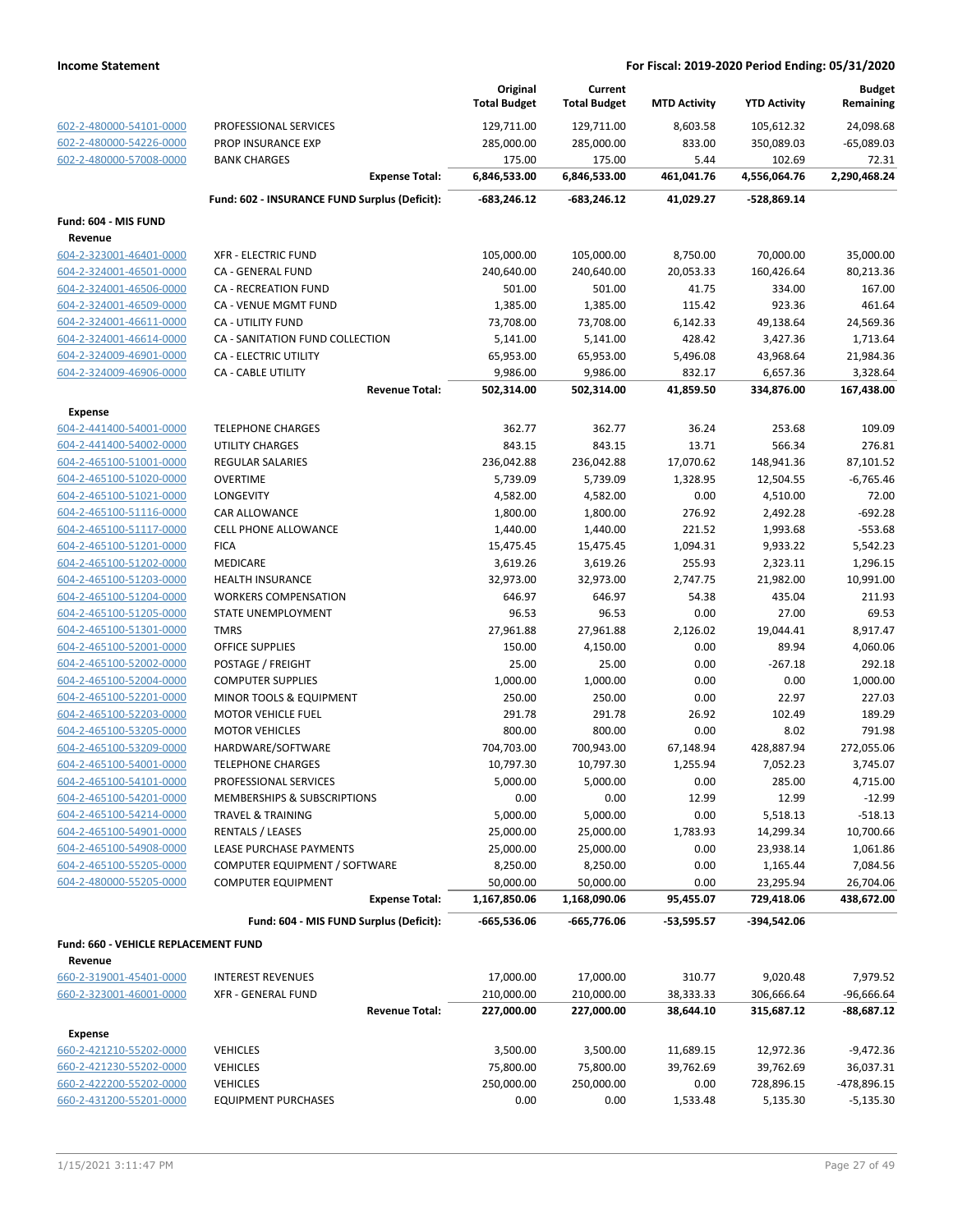|                                                    |                                                            | Original            | Current             |                     |                     | <b>Budget</b>   |
|----------------------------------------------------|------------------------------------------------------------|---------------------|---------------------|---------------------|---------------------|-----------------|
|                                                    |                                                            | <b>Total Budget</b> | <b>Total Budget</b> | <b>MTD Activity</b> | <b>YTD Activity</b> | Remaining       |
| 660-2-431200-55202-0000                            | <b>VEHICLES</b>                                            | 19,500.00           | 19,500.00           | 68,730.59           | 68,730.59           | -49,230.59      |
| 660-2-431600-55202-0000                            | <b>VEHICLES</b>                                            | 40,000.00           | 40,000.00           | 0.00                | 6,826.70            | 33,173.30       |
| 660-2-431700-55202-0000                            | <b>VEHICLES</b>                                            | 15,500.00           | 15,500.00           | 2,917.46            | 2,917.46            | 12,582.54       |
| 660-2-441300-55201-0000                            | <b>EQUIPMENT PURCHASES</b>                                 | 11,200.00           | 11,200.00           | 0.00                | 0.00                | 11,200.00       |
| 660-2-441300-55202-0000                            | <b>VEHICLES</b>                                            | 0.00                | 0.00                | 2,443.96            | 2,443.96            | $-2,443.96$     |
| 660-2-443200-55202-0000                            | <b>VEHICLES</b>                                            | 8,500.00            | 8,500.00            | 3,251.57            | 3,251.57            | 5,248.43        |
| 660-2-451100-55202-0000                            | <b>VEHICLES</b>                                            | 22,000.00           | 22,000.00           | 5,671.42            | 5,671.42            | 16,328.58       |
| 660-2-461100-55201-0000                            | <b>EQUIPMENT PURCHASES</b>                                 | 14,000.00           | 13,962.57           | 2,413.02            | 10,901.18           | 3,061.39        |
| 660-2-461200-55201-0000                            | <b>EQUIPMENT PURCHASES</b>                                 | 0.00                | 0.00                | 0.00                | 0.00                | 0.00            |
| 660-2-480000-57008-0000                            | <b>BANK CHARGES</b>                                        | 0.00                | 0.00                | 0.00                | 38.69               | $-38.69$        |
|                                                    | <b>Expense Total:</b>                                      | 460,000.00          | 459,962.57          | 138,413.34          | 887,548.07          | -427,585.50     |
|                                                    | Fund: 660 - VEHICLE REPLACEMENT FUND Surplus (Deficit):    | -233,000.00         | -232,962.57         | -99,769.24          | -571,860.95         |                 |
| Fund: 800 - SPENCE FUND                            |                                                            |                     |                     |                     |                     |                 |
| Revenue                                            |                                                            |                     |                     |                     |                     |                 |
| 800-3-319001-45401-0000                            | <b>INTEREST REVENUES</b>                                   | 10,210.00           | 10,210.00           | 206.75              | 5,491.14            | 4,718.86        |
|                                                    | <b>Revenue Total:</b>                                      | 10,210.00           | 10,210.00           | 206.75              | 5,491.14            | 4,718.86        |
| Expense                                            |                                                            |                     |                     |                     |                     |                 |
| 800-3-495000-58501-0000                            | CA - GENERAL FUND                                          | 600.00              | 600.00              | 50.00               | 400.00              | 200.00          |
|                                                    | <b>Expense Total:</b>                                      | 600.00              | 600.00              | 50.00               | 400.00              | 200.00          |
|                                                    | Fund: 800 - SPENCE FUND Surplus (Deficit):                 | 9,610.00            | 9,610.00            | 156.75              | 5,091.14            |                 |
| Fund: 801 - JONES LIBRARY TRUST                    |                                                            |                     |                     |                     |                     |                 |
| Revenue                                            |                                                            |                     |                     |                     |                     |                 |
| 801-3-319001-45401-0000                            | <b>INTEREST REVENUES</b>                                   | 0.00                | 0.00                | $-0.67$             | 161.44              | $-161.44$       |
|                                                    | <b>Revenue Total:</b>                                      | 0.00                | 0.00                | -0.67               | 161.44              | $-161.44$       |
| Expense                                            |                                                            |                     |                     |                     |                     |                 |
| 801-3-480000-57008-0000                            | <b>BANK CHARGES</b>                                        | 0.00                | 0.00                | 0.22                | 3.29                | $-3.29$         |
|                                                    | <b>Expense Total:</b>                                      | 0.00                | 0.00                | 0.22                | 3.29                | $-3.29$         |
|                                                    |                                                            |                     |                     |                     |                     |                 |
|                                                    | Fund: 801 - JONES LIBRARY TRUST Surplus (Deficit):         | 0.00                | 0.00                | -0.89               | 158.15              |                 |
| Fund: 809 - GREENVILLE IDC (L-3)                   |                                                            |                     |                     |                     |                     |                 |
| Revenue                                            |                                                            |                     |                     |                     |                     |                 |
| 809-3-319001-45609-0000                            | INTERGOVERNMENTAL / IDC GREENVILLE                         | 0.00                | 0.00                | 20,179.50           | 1,073,848.79        | $-1,073,848.79$ |
|                                                    | <b>Revenue Total:</b>                                      | 0.00                | 0.00                | 20,179.50           | 1,073,848.79        | $-1,073,848.79$ |
| Expense                                            |                                                            |                     |                     |                     |                     |                 |
| 809-3-438100-55320-0000                            | <b>CONSTRUCTION PROJECTS</b>                               | 0.00                | 0.00                | 20,179.50           | 193,233.74          | $-193,233.74$   |
|                                                    | <b>Expense Total:</b>                                      | 0.00                | 0.00                | 20,179.50           | 193,233.74          | $-193,233.74$   |
|                                                    | Fund: 809 - GREENVILLE IDC (L-3) Surplus (Deficit):        | 0.00                | 0.00                | 0.00                | 880,615.05          |                 |
|                                                    |                                                            |                     |                     |                     |                     |                 |
| Fund: 810 - SEIZURE FUNDS - STATE RULES            |                                                            |                     |                     |                     |                     |                 |
| Revenue                                            |                                                            |                     |                     |                     |                     |                 |
| 810-3-319001-45401-0000<br>810-3-322001-46802-0000 | <b>INTEREST REVENUES</b><br>HB65 SEIZURES-CONTRIBUTNS      | 3,000.00            | 3,000.00            | $-10.82$            | 2,671.26            | 328.74          |
|                                                    |                                                            | 0.00                | 0.00                | 0.00                | $-7,700.00$         | 7,700.00        |
|                                                    | <b>Revenue Total:</b>                                      | 3,000.00            | 3,000.00            | $-10.82$            | -5,028.74           | 8,028.74        |
| Expense                                            |                                                            |                     |                     |                     |                     |                 |
| 810-3-421210-54214-0000                            | <b>TRAVEL &amp; TRAINING</b>                               | 0.00                | 0.00                | 0.00                | 150.00              | $-150.00$       |
| 810-3-421210-55205-0000                            | COMPUTER EQUIPMENT / SOFTWARE                              | 0.00                | 0.00                | 0.00                | 0.00                | 0.00            |
| 810-3-421230-55201-0000                            | <b>EQUIPMENT PURCHASES</b>                                 | 0.00                | 0.00                | 0.00                | 18,050.00           | $-18,050.00$    |
| 810-3-480000-57008-0000                            | <b>BANK CHARGES</b>                                        | 220.00              | 220.00              | 3.43                | 55.62               | 164.38          |
|                                                    | <b>Expense Total:</b>                                      | 220.00              | 220.00              | 3.43                | 18,255.62           | $-18,035.62$    |
|                                                    | Fund: 810 - SEIZURE FUNDS - STATE RULES Surplus (Deficit): | 2,780.00            | 2,780.00            | $-14.25$            | -23,284.36          |                 |
| Fund: 811 - SEIZURE FUNDS - FED RULES              |                                                            |                     |                     |                     |                     |                 |
| Revenue                                            |                                                            |                     |                     |                     |                     |                 |
| 811-3-319001-45401-0000                            | <b>INTEREST REVENUES</b>                                   | 3,900.00            | 3,900.00            | $-9.28$             | 2,288.27            | 1,611.73        |
| 811-3-322001-46803-0000                            | FED SEIZURES-CONTRIBUTION                                  | 0.00                | 0.00                | 0.00                | 773.27              | -773.27         |
|                                                    | <b>Revenue Total:</b>                                      | 3,900.00            | 3,900.00            | $-9.28$             | 3,061.54            | 838.46          |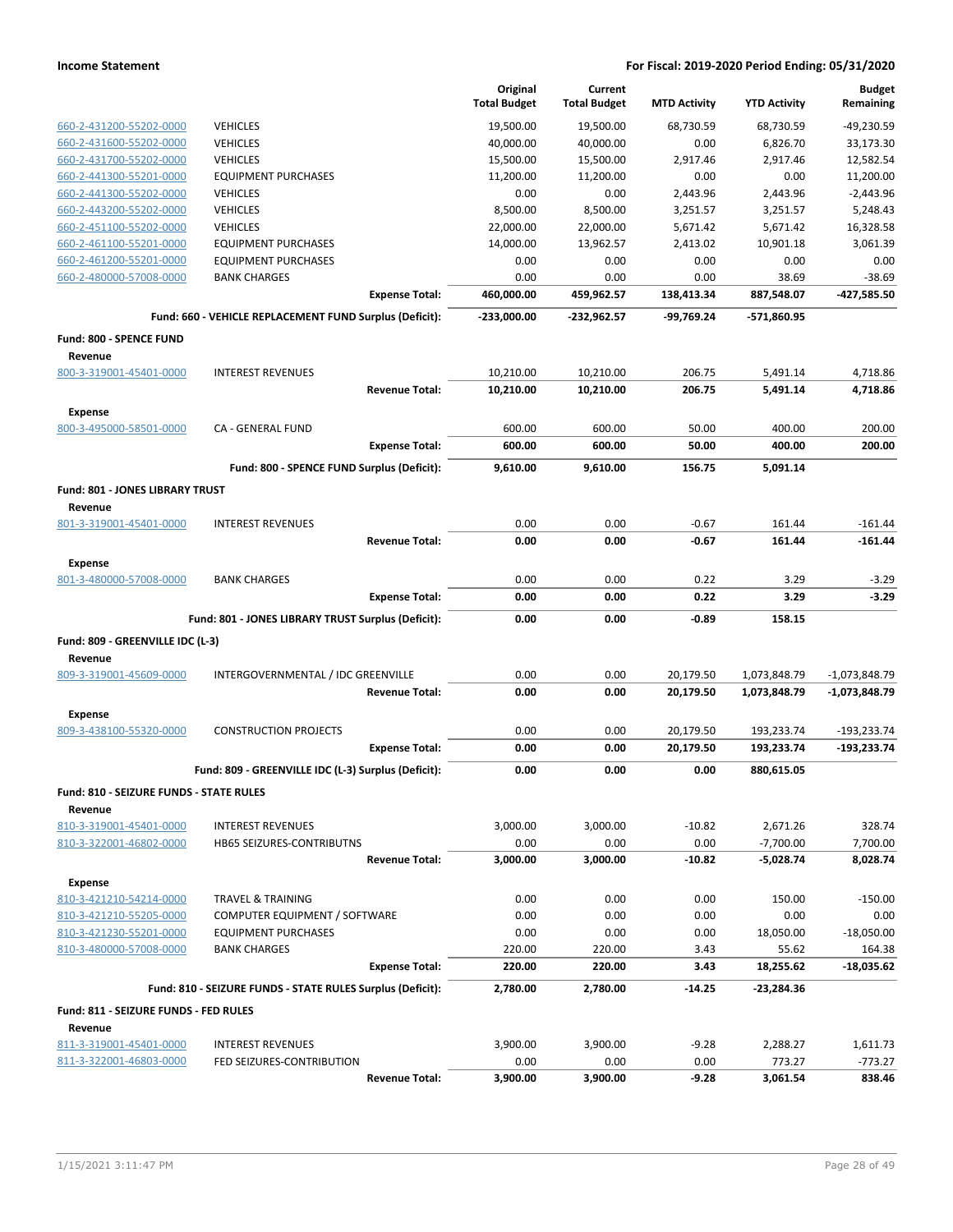|                                                |                                                                            | Original<br><b>Total Budget</b> | Current<br><b>Total Budget</b> | <b>MTD Activity</b> | <b>YTD Activity</b> | <b>Budget</b><br>Remaining |
|------------------------------------------------|----------------------------------------------------------------------------|---------------------------------|--------------------------------|---------------------|---------------------|----------------------------|
| <b>Expense</b>                                 |                                                                            |                                 |                                |                     |                     |                            |
| 811-3-421230-55201-0000                        | <b>EQUIPMENT PURCHASES</b>                                                 | 0.00                            | 0.00                           | 0.00                | 29,750.00           | $-29,750.00$               |
| 811-3-480000-57008-0000                        | <b>BANK CHARGES</b>                                                        | 125.00                          | 125.00                         | 2.95                | 47.53               | 77.47                      |
|                                                | <b>Expense Total:</b>                                                      | 125.00                          | 125.00                         | 2.95                | 29,797.53           | -29,672.53                 |
|                                                | Fund: 811 - SEIZURE FUNDS - FED RULES Surplus (Deficit):                   | 3,775.00                        | 3,775.00                       | $-12.23$            | -26,735.99          |                            |
|                                                | Fund: 820 - TIRZ FUND (Tax Increment Reinvestment Zone)                    |                                 |                                |                     |                     |                            |
| Revenue                                        |                                                                            |                                 |                                |                     |                     |                            |
| 820-3-311001-41101-0000                        | REAL PROPERTY TAXES - CITY                                                 | 479,286.82                      | 479,286.82                     | 3,283.95            | 423,791.47          | 55,495.35                  |
| 820-3-311001-41111-0000                        | REAL PROPERTY TAXES - COUNTY                                               | 191,031.58                      | 191,031.58                     | 0.00                | 28,593.18           | 162,438.40                 |
| 820-3-311001-41112-0000                        | <b>REAL PROPERTY TAXES - HOSPITAL</b>                                      | 87,910.52                       | 87,910.52                      | 0.00                | 0.00                | 87,910.52                  |
| 820-3-311002-41102-0000                        | <b>DELINQUENT TAXES</b>                                                    | 8,000.00                        | 8,000.00                       | 8.03                | 323.63              | 7,676.37                   |
| 820-3-319001-45401-0000                        | <b>INTEREST REVENUES</b>                                                   | 8,000.00                        | 8,000.00                       | $-111.18$           | 25,779.94           | $-17,779.94$               |
|                                                | <b>Revenue Total:</b>                                                      | 774,228.92                      | 774,228.92                     | 3,180.80            | 478,488.22          | 295,740.70                 |
| <b>Expense</b>                                 |                                                                            |                                 |                                |                     |                     |                            |
| 820-3-416100-54101-0000                        | PROFESSIONAL SERVICES                                                      | 8,500.00                        | 8,500.00                       | 0.00                | 22,778.50           | $-14,278.50$               |
| 820-3-416100-55002-0000                        | <b>IMPROVEMENTS</b>                                                        | 135,000.00                      | 135,000.00                     | 0.00                | 0.00                | 135,000.00                 |
| 820-3-480000-57008-0000                        | <b>BANK CHARGES</b>                                                        | 725.00                          | 725.00                         | 35.23               | 507.03              | 217.97                     |
|                                                | <b>Expense Total:</b>                                                      | 144,225.00                      | 144,225.00                     | 35.23               | 23,285.53           | 120,939.47                 |
|                                                | Fund: 820 - TIRZ FUND (Tax Increment Reinvestment Zone) Surplus (Deficit): | 630,003.92                      | 630,003.92                     | 3,145.57            | 455,202.69          |                            |
| Fund: 899 - POOLED CASH                        |                                                                            |                                 |                                |                     |                     |                            |
| Revenue                                        |                                                                            |                                 |                                |                     |                     |                            |
| 899-8-319001-45401-0000                        | <b>INTEREST REVENUES</b><br><b>Revenue Total:</b>                          | 0.00<br>0.00                    | 0.00<br>0.00                   | $-0.01$<br>$-0.01$  | 0.06<br>0.06        | $-0.06$<br>$-0.06$         |
|                                                |                                                                            |                                 |                                |                     |                     |                            |
|                                                | Fund: 899 - POOLED CASH Total:                                             | 0.00                            | 0.00                           | $-0.01$             | 0.06                |                            |
| Fund: 910 - ELECTRIC OPERATING FUND<br>Revenue |                                                                            |                                 |                                |                     |                     |                            |
| 910-9-000000-49001-4400                        | METERED SALES - RESIDENTIAL                                                | 12,663,696.00                   | 12,663,696.00                  | 797,455.11          | 7,482,743.51        | 5,180,952.49               |
| 910-9-000000-49010-4421                        | METERED SALES - GS-NO DEMAND                                               | 797,380.00                      | 797,380.00                     | 61,323.28           | 504,551.46          | 292,828.54                 |
| 910-9-000000-49020-4422                        | METERED SALES - GS-DEMAND                                                  | 18,252,573.00                   | 18,252,573.00                  | 1,261,937.59        | 10,788,961.84       | 7,463,611.16               |
| 910-9-000000-49030-4424                        | METERED SALES - GS-PRIMARY                                                 | 375,005.00                      | 375,005.00                     | 20,635.89           | 200,303.16          | 174,701.84                 |
| 910-9-000000-49040-4440                        | <b>METERED SALES - STREET LIGHTS</b>                                       | 228,307.00                      | 228,307.00                     | 19,536.36           | 154,318.65          | 73,988.35                  |
| 910-9-000000-49050-4400                        | <b>FUEL ADJUSTMENT</b>                                                     | 19,781,707.00                   | 19,781,707.00                  | 1,179,522.58        | 10,343,090.59       | 9,438,616.41               |
| 910-9-000000-49057-4490                        | POWER COST RECOVERY                                                        | $-756.00$                       | $-756.00$                      | 3.31                | $-362.19$           | $-393.81$                  |
| 910-9-000000-49058-4400                        | <b>REGULATORY CHARGE</b>                                                   | 3,242,423.00                    | 3,242,423.00                   | 52,034.98           | 469,006.98          | 2,773,416.02               |
| 910-9-000000-49140-4490                        | <b>VAPOR LIGHT REVENUES</b>                                                | 156,609.00                      | 156,609.00                     | 13,110.54           | 104,751.13          | 51,857.87                  |
| 910-9-000000-49201-4510                        | <b>LATE CHARGES</b>                                                        | 236,013.00                      | 236,013.00                     | 31.52               | 178,239.78          | 57,773.22                  |
| 910-9-000000-49209-4511                        | SERVICE CHARGES - CLEARING                                                 | 988.00                          | 988.00                         | 0.00                | 60.00               | 928.00                     |
| 910-9-000000-49210-4511                        | <b>ELECTRIC SERVICE CHARGES</b>                                            | 81,068.00                       | 81,068.00                      | 2,325.68            | 41,873.84           | 39,194.16                  |
| 910-9-000000-49211-4511                        | <b>VAPOR LIGHT SERVICE CHARGES</b>                                         | 421.00                          | 421.00                         | 0.00                | 400.00              | 21.00                      |
| 910-9-000000-49212-4511                        | <b>SAW POLES SERVICE CHARGES</b>                                           | 1,369.00                        | 1,369.00                       | 220.00              | 1,660.00            | $-291.00$                  |
| 910-9-000000-49213-4511                        | AMPY SERVICE CHARGES                                                       | 40,394.00                       | 40,394.00                      | 1,545.25            | 4,677.27            | 35,716.73                  |
| 910-9-000000-49220-4512                        | <b>RE-READ CHARGES</b>                                                     | 51.00                           | 51.00                          | 0.00                | 10.00               | 41.00                      |
| 910-9-000000-49301-4490                        | METERED SALES - 5% XFER to GENERAL FUND                                    | 2,833,866.00                    | 2,833,866.00                   | 170,233.84          | 1,502,035.22        | 1,331,830.78               |
| 910-9-000000-49307-4490                        | METERED SALES - 1% XFER to GBOD                                            | 566,773.00                      | 566,773.00                     | 34,049.19           | 300,427.82          | 266,345.18                 |
| 910-9-000000-49410-4564                        | <b>CUSTOMER AID TO CONSTRUCTION</b>                                        | 129,203.00                      | 129,203.00                     | 35,928.40           | 44,522.73           | 84,680.27                  |
| 910-9-000000-49420-4564                        | UNDERGROUND SERVICE                                                        | 23,870.00                       | 23,870.00                      | 2,464.00            | 51,680.41           | $-27,810.41$               |
| 910-9-000000-49430-4564                        | RELOCATION OF SERVICE                                                      | 7,429.00                        | 7,429.00                       | 0.00                | 0.00                | 7,429.00                   |
| 910-9-000000-49450-4564                        | <b>ACCIDENTS</b>                                                           | 12,427.00                       | 12,427.00                      | 0.00                | 17,427.91           | $-5,000.91$                |
| 910-9-000000-49455-4564                        | <b>INSURANCE REIMBURSEMENTS</b>                                            | 235,136.00                      | 235,136.00                     | 0.00                | 0.00                | 235,136.00                 |
| 910-9-000000-49460-4564                        | METER DAMAGE                                                               | 195.00                          | 195.00                         | 0.00                | 0.00                | 195.00                     |
| 910-9-000000-49470-4564                        | OTHER REIMBURSEMENTS                                                       | 8,407.00                        | 8,407.00                       | 0.00                | 7,456.60            | 950.40                     |
| 910-9-000000-49480-4564                        | <b>METER BASES</b>                                                         | 4,189.00                        | 4,189.00                       | 0.00                | 1,558.71            | 2,630.29                   |
| 910-9-000000-49490-4564                        | <b>MATERIAL SALES</b>                                                      | 15,108.00                       | 15,108.00                      | 0.00                | 5,135.87            | 9,972.13                   |
| 910-9-000000-49520-4470                        | <b>ENERGY SALES</b>                                                        | 5,689,160.00                    | 5,689,160.00                   | 821,075.29          | 4,289,511.27        | 1,399,648.73               |
| 910-9-000000-49521-4470                        | <b>RUC REVENUES</b>                                                        | 715.00                          | 715.00                         | $-0.01$             | 1,365.72            | $-650.72$                  |
| 910-9-000000-49523-4470                        | RENEWABLE ENERGY CREDITS                                                   | 42,360.00                       | 42,360.00                      | 0.00                | 25,597.64           | 16,762.36                  |
| 910-9-000000-49530-4572                        | TCR AUCTION PROCEEDS                                                       | 675,831.00                      | 675,831.00                     | 56,474.56           | 520,289.45          | 155,541.55                 |
|                                                |                                                                            |                                 |                                |                     |                     |                            |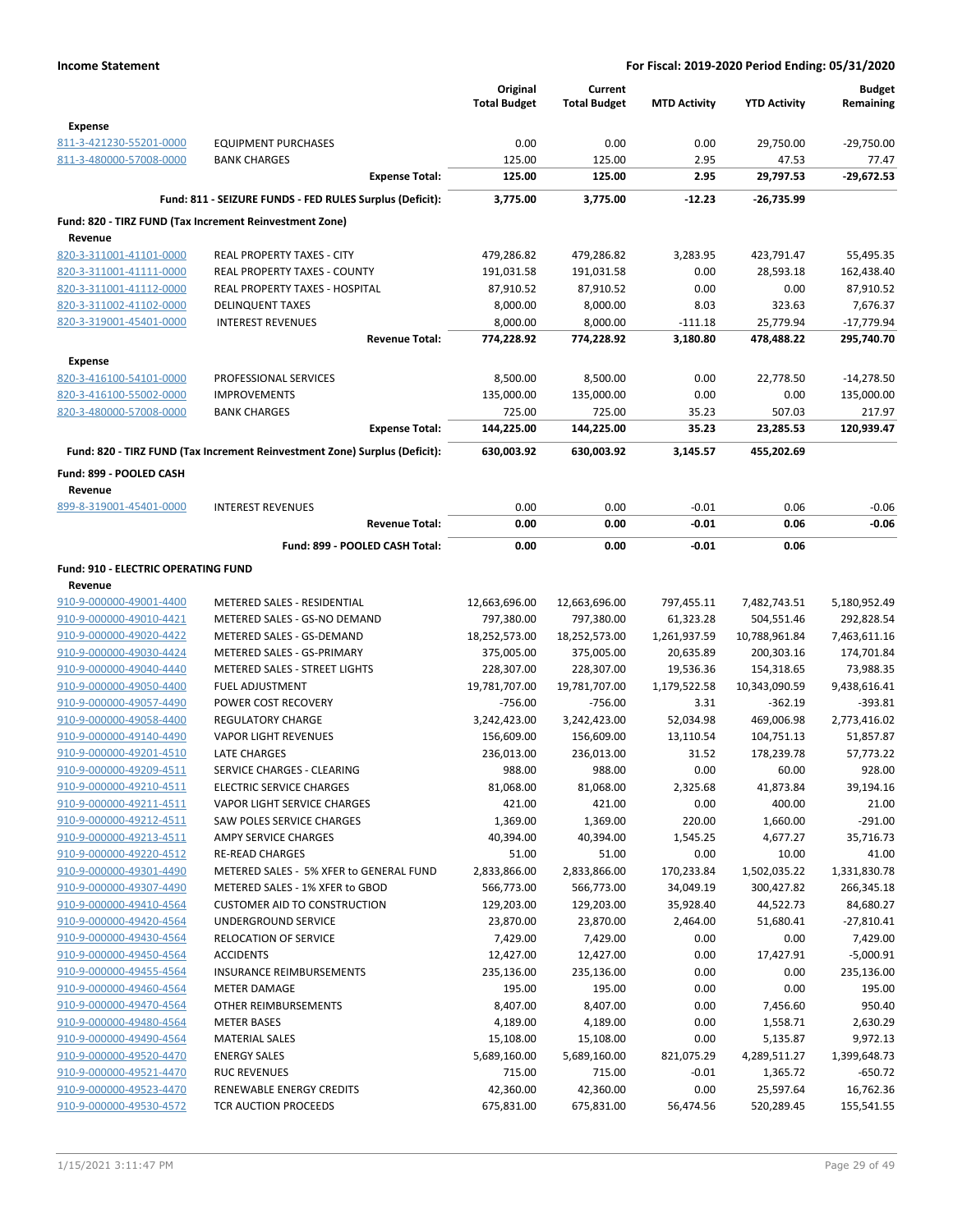|                                                    |                                     | Original<br><b>Total Budget</b> | Current<br><b>Total Budget</b> | <b>MTD Activity</b>   | <b>YTD Activity</b>     | <b>Budget</b><br>Remaining |
|----------------------------------------------------|-------------------------------------|---------------------------------|--------------------------------|-----------------------|-------------------------|----------------------------|
| 910-9-000000-49540-4572                            | <b>BLACK START REVENUES</b>         | 128,308.00                      | 128,308.00                     | $-754.58$             | 125,678.69              | 2,629.31                   |
| 910-9-000000-49560-4571                            | <b>TCOS REVENUES</b>                | 176,482.00                      | 176,482.00                     | 73,021.54             | 176,158.00              | 324.00                     |
| 910-9-000000-49601-4540                            | POLE USE REVENUES                   | 49,879.00                       | 49,879.00                      | 175.00                | 705.00                  | 49,174.00                  |
| 910-9-000000-49602-4118                            | <b>EPA ALLOWANCE SALES</b>          | 1.00                            | 1.00                           | 0.00                  | 0.00                    | 1.00                       |
| 910-9-000000-49670-4116                            | <b>ROUNDUP PROGRAM</b>              | 0.00                            | 0.00                           | 0.84                  | 0.84                    | $-0.84$                    |
| 910-9-000000-49699-4116                            | OTHER GAINS/LOSSES                  | 19,259.00                       | 19,259.00                      | 0.00                  | 0.00                    | 19,259.00                  |
| 910-9-000000-49701-4567                            | XFER FROM COG - GEN FUND            | 726,588.00                      | 726,588.00                     | 60,549.00             | 484,392.00              | 242,196.00                 |
| 910-9-000000-49754-4994                            | XFER FROM 950 - BILLING             | 61,828.00                       | 61,828.00                      | 5,152.33              | 41,218.64               | 20,609.36                  |
| 910-9-000000-49755-4995                            | XFER FROM 950 - CASHIERS            | 78,306.00                       | 78,306.00                      | 6,525.50              | 52,204.00               | 26,102.00                  |
| 910-9-000000-49759-4545                            | XFER FROM 950 FOR POLE USE          | 30,000.00                       | 30,000.00                      | 0.00                  | 30,000.00               | 0.00                       |
| 910-9-000000-49801-4190                            | <b>INTEREST INCOME</b>              | 69,489.00                       | 69,489.00                      | 724.73                | 367,741.84              | $-298,252.84$              |
| 910-9-000000-49809-4190                            | INTEREST ON ERCOT COLLATERAL        | 61.00                           | 61.00                          | 0.00                  | 2,295.78                | $-2,234.78$                |
|                                                    | <b>Revenue Total:</b>               | 67,442,118.00                   | 67,442,118.00                  | 4,675,301.72          | 38,321,690.16           | 29,120,427.84              |
| <b>Expense</b>                                     |                                     |                                 |                                |                       |                         |                            |
| 910-9-901000-51001-5000                            | <b>REGULAR SALARIES</b>             | 455,441.00                      | 455,441.00                     | 31,607.36             | 298,481.80              | 156,959.20                 |
| 910-9-901000-51020-5000                            | <b>OVERTIME</b>                     | 61,296.00                       | 61,296.00                      | 2,904.84              | 42,162.99               | 19,133.01                  |
| 910-9-901000-51115-5000                            | <b>CLOTHING ALLOWANCE</b>           | 2,052.00                        | 2,052.00                       | 0.00                  | 0.00                    | 2,052.00                   |
| 910-9-901000-51116-5000                            | CAR ALLOWANCE                       | 975.00                          | 975.00                         | 150.00                | 1,350.00                | $-375.00$                  |
| 910-9-901000-51117-5000                            | <b>CELL PHONE ALLOWANCE</b>         | 623.00                          | 623.00                         | 47.92                 | 431.28                  | 191.72                     |
| 910-9-901000-51201-5000                            | <b>FICA</b>                         | 32,137.00                       | 32,137.00                      | 1,824.53              | 19,642.21               | 12,494.79                  |
| 910-9-901000-51202-5000                            | MEDICARE                            | 7,516.00                        | 7,516.00                       | 426.70                | 4,593.74                | 2,922.26                   |
| 910-9-901000-51203-5000                            | <b>HEALTH INSURANCE</b>             | 70,428.00                       | 70,428.00                      | 5,869.00              | 46,952.00               | 23,476.00                  |
| 910-9-901000-51204-5000                            | <b>WORKERS COMPENSATION</b>         | 9,121.00                        | 9,121.00                       | 760.08                | 6,080.64                | 3,040.36                   |
| 910-9-901000-51205-5000                            | <b>UNEMPLOYMENT</b>                 | 1,080.00                        | 1,080.00                       | 0.00                  | 67.67                   | 1,012.33                   |
| 910-9-901000-51301-5000                            | <b>TMRS</b>                         | 58,066.00                       | 58,066.00                      | 3,904.89              | 40,087.97               | 17,978.03                  |
| 910-9-901001-59020-5010                            | <b>NATURAL GAS</b>                  | 347,981.00                      | 347,981.00                     | 96.50                 | 49,886.12               | 298,094.88                 |
| 910-9-901008-59110-5080                            | <b>GEUS OPERATIONS</b>              | 23,450.00                       | 23,450.00                      | 206.27                | 11,543.09               | 11,906.91                  |
| 910-9-901008-59112-5080                            | SAFETY                              | 10,250.00                       | 10,250.00                      | 0.00                  | 1,201.93                | 9,048.07                   |
| 910-9-901008-59121-5080                            | <b>MECHANICAL SUPPLIES</b>          | 10,250.00                       | 15,250.00                      | 2,096.68              | 13,258.26               | 1,991.74                   |
| 910-9-901008-59122-5080                            | <b>ELECTRICAL SUPPLIES</b>          | 10,250.00                       | 10,250.00                      | 0.00                  | 1,298.35                | 8,951.65                   |
| 910-9-901008-59125-5080                            | CHEMICAL & LABORATORY SUPPLIES      | 45,500.00                       | 45,500.00                      | 1,284.60              | 9,792.91                | 35,707.09                  |
| 910-9-901008-59141-5080                            | UTILITY BILLS                       | 250,000.00                      | 250,000.00                     | 3,369.95              | 142,222.53              | 107,777.47                 |
| 910-9-901008-59144-5080                            | MISCELLANEOUS SERVICES              | 60,250.00                       | 60,250.00                      | 0.00                  | 31,038.99               | 29,211.01                  |
| 910-9-901008-59145-5080                            | <b>ENVIRONMENTAL SERVICES</b>       | 159,400.00                      | 159,400.00                     | 0.00                  | 47,946.22               | 111,453.78                 |
| 910-9-901008-59146-5080                            | TRAINING AND/OR TRAVEL              | 26,000.00                       | 26,000.00                      | 0.00                  | 526.23                  | 25,473.77                  |
| 910-9-901008-59148-5080                            | <b>FUEL</b>                         | 2,000.00                        | 2,000.00                       | 144.93                | 515.27                  | 1,484.73                   |
| 910-9-901015-51001-5150                            | REGULAR SALARIES                    | 248,778.00                      | 248,778.00                     | 14,492.44             | 168,773.83              | 80,004.17                  |
| 910-9-901015-51011-5150                            | PART TIME TEMPORARY                 | 0.00                            | 0.00                           | $-1,915.16$           | 0.00                    | 0.00                       |
| 910-9-901015-51020-5150                            | <b>OVERTIME</b>                     | 30,339.00                       | 30,339.00                      | 974.36                | 10,133.72               | 20,205.28                  |
| 910-9-901015-51115-5150                            | <b>CLOTHING ALLOWANCE</b>           | 2,269.00                        | 2,269.00                       | 0.00                  | 0.00                    | 2,269.00                   |
| 910-9-901015-51116-5150                            | CAR ALLOWANCE                       | 975.00                          | 975.00                         | 0.00                  | 375.00                  | 600.00                     |
| 910-9-901015-51117-5150                            | <b>CELL PHONE ALLOWANCE</b>         | 216.00                          | 216.00                         | 0.00                  | 41.55                   | 174.45                     |
| 910-9-901015-51201-5150                            | <b>FICA</b>                         | 17,379.00                       | 17,379.00                      | 1,103.77              | 11,172.90               | 6,206.10                   |
| 910-9-901015-51202-5150                            | MEDICARE                            | 4,064.00                        | 4,064.00                       | 258.15                | 2,613.04                | 1,450.96                   |
| 910-9-901015-51203-5150                            | <b>HEALTH INSURANCE</b>             | 41,083.00                       | 41,083.00                      | 3,423.58              | 27,388.64               | 13,694.36                  |
| 910-9-901015-51204-5150                            | <b>WORKERS COMPENSATION</b>         | 5,215.00                        | 5,215.00                       | 434.58                | 3,476.64                | 1,738.36                   |
| 910-9-901015-51205-5150                            | UNEMPLOYMENT                        | 630.00                          | 630.00                         | 0.00                  | 36.09                   | 593.91                     |
| 910-9-901015-51301-5150                            | <b>TMRS</b>                         | 31,402.00                       | 31,402.00                      | 2,003.46              | 20,451.26               | 10,950.74                  |
| 910-9-901015-59201-5150                            | <b>BUILDING MAINTENANCE</b>         | 20,000.00                       | 20,000.00                      | 8,145.36              | 17,792.55               | 2,207.45                   |
| 910-9-901015-59205-5150                            | <b>EQUIPMENT MAINTENANCE</b>        | 7,100.00                        | 7,100.00                       | 191.18                | 694.39                  | 6,405.61                   |
| 910-9-901015-59290-5150                            | GENERAL PLANT EQUIPMENT MAINTENANCE | 27,500.00                       | 27,500.00                      | 0.00                  | 2,336.13                | 25,163.87                  |
| 910-9-901015-59291-5150                            | UNIT 1 MAINTENANCE                  | 17,300.00                       | 17,300.00                      | $-160.95$             | 41,283.74               | $-23,983.74$               |
| 910-9-901015-59292-5150<br>910-9-901015-59293-5150 | UNIT 2 MAINTENANCE                  | 207,100.00                      | 202,100.00                     | 950.65                | 79,766.96               | 122,333.04                 |
|                                                    | UNIT 3 MAINTENANCE                  | 251,100.00                      | 251,100.00                     | 3,106.48              | 77,713.33               | 173,386.67                 |
| 910-9-901090-59312-9900                            | <b>BOILER PLANT EQUIPMENT</b>       | 0.00                            | 1,380,454.58                   | 365,943.71            | 1,328,849.06            | 51,605.52                  |
| 910-9-901090-59315-9900                            | ACCESSORY ELECTRIC EQUIPMENT        | 240,000.00                      | 240,000.00                     | 0.00                  | 0.00                    | 240,000.00                 |
| 910-9-901146-51001-5460<br>910-9-901146-51020-5460 | REGULAR SALARIES<br><b>OVERTIME</b> | 455,441.00<br>61,296.00         | 455,441.00<br>61,296.00        | 31,607.36<br>2,904.84 | 298,281.75<br>42,162.95 | 157,159.25<br>19,133.05    |
| 910-9-901146-51115-5460                            | <b>CLOTHING ALLOWANCE</b>           |                                 | 2,056.00                       |                       | 0.00                    | 2,056.00                   |
|                                                    |                                     | 2,056.00                        |                                | 0.00                  |                         |                            |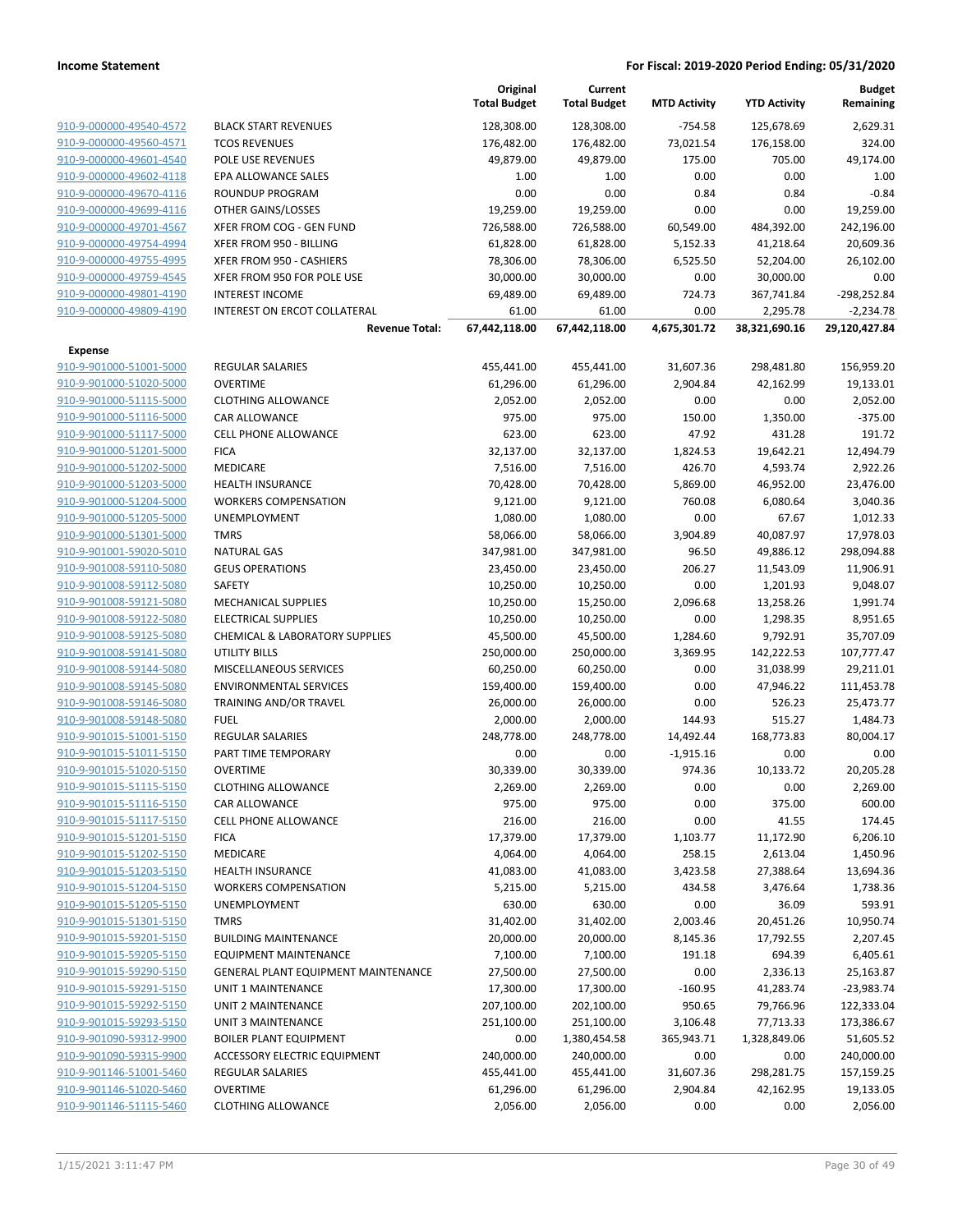| 910-9-901146-51116-5460        |
|--------------------------------|
| 910-9-901146-51117-5460        |
| 910-9-901146-51201-5460        |
| 910-9-901146-51202-5460        |
| 910-9-901146-51203-5460        |
| 910-9-901146-51204-5460        |
| 910-9-901146-51205-5460        |
| 910-9-901146-51301-5460        |
| 910-9-901147-59020-5470        |
| <u>910-9-901151-59110-5501</u> |
| 910-9-901151-59112-5501        |
| 910-9-901151-59121-5501        |
| 910-9-901151-59122-5501        |
| 910-9-901151-59125-5501        |
| <u>910-9-901151-59141-5501</u> |
| 910-9-901151-59144-5501        |
| 910-9-901151-59145-5501        |
| 910-9-901151-59146-5501        |
| 910-9-901154-51001-5541        |
| <u>910-9-901154-51011-5541</u> |
| 910-9-901154-51020-5541        |
| 910-9-901154-51115-5541        |
| 910-9-901154-51116-5541        |
| 910-9-901154-51117-5541        |
| <u>910-9-901154-51201-5541</u> |
| 910-9-901154-51202-5541        |
| 910-9-901154-51203-5541        |
| 910-9-901154-51204-5541        |
| 910-9-901154-51205-5541        |
| <u>910-9-901154-51301-5541</u> |
| 910-9-901154-59201-5541        |
| 910-9-901154-59205-5541        |
| 910-9-901154-59206-5541        |
| 910-9-901154-59290-5541        |
| <u>910-9-901154-59291-5541</u> |
| 910-9-901154-59292-5541        |
| 910-9-901154-59293-5541        |
| 910-9-901190-59344-9900        |
| 910-9-901190-59345-9900        |
| 910-9-901500-59040-5550        |
| 910-9-901500-59050-5550        |
| 910-9-901500-59051-5550        |
| 910-9-901500-59052-5550        |
|                                |
| 910-9-901500-59053-5550        |
| <u>910-9-901500-59054-5550</u> |
| <u>910-9-901500-59055-5550</u> |
| 910-9-901500-59057-5550        |
| 910-9-901500-59059-5550        |
| <u>910-9-901500-59063-5550</u> |
| <u>910-9-901500-59099-5550</u> |
| <u>910-9-901600-51001-5750</u> |
| 910-9-901600-51020-5750        |
| 910-9-901600-51116-5750        |
| 910-9-901600-51117-5750        |
| <u>910-9-901600-51201-5750</u> |
| 910-9-901600-51202-5750        |
| 910-9-901600-51203-5750        |
| 910-9-901600-51204-5750        |
| 910-9-901600-51205-5750        |
|                                |

|                                                    |                                                     | Original<br><b>Total Budget</b> | Current<br><b>Total Budget</b> | <b>MTD Activity</b>      | <b>YTD Activity</b>      | <b>Budget</b><br>Remaining |
|----------------------------------------------------|-----------------------------------------------------|---------------------------------|--------------------------------|--------------------------|--------------------------|----------------------------|
| 910-9-901146-51116-5460                            | <b>CAR ALLOWANCE</b>                                | 975.00                          | 975.00                         | 0.00                     | 0.00                     | 975.00                     |
| 910-9-901146-51117-5460                            | <b>CELL PHONE ALLOWANCE</b>                         | 623.00                          | 623.00                         | 47.88                    | 430.92                   | 192.08                     |
| 910-9-901146-51201-5460                            | <b>FICA</b>                                         | 32,137.00                       | 32,137.00                      | 2,142.72                 | 21,134.26                | 11,002.74                  |
| 910-9-901146-51202-5460                            | <b>MEDICARE</b>                                     | 7,516.00                        | 7,516.00                       | 501.12                   | 4,942.70                 | 2,573.30                   |
| 910-9-901146-51203-5460                            | <b>HEALTH INSURANCE</b>                             | 70,428.00                       | 70,428.00                      | 5,869.00                 | 46,952.00                | 23,476.00                  |
| 910-9-901146-51204-5460                            | <b>WORKERS COMPENSATION</b>                         | 9,121.00                        | 9,121.00                       | 760.08                   | 6,080.64                 | 3,040.36                   |
| 910-9-901146-51205-5460                            | UNEMPLOYMENT                                        | 1,080.00                        | 1,080.00                       | 0.00                     | 51.14                    | 1,028.86                   |
| 910-9-901146-51301-5460                            | <b>TMRS</b>                                         | 58,066.00                       | 58,066.00                      | 3,888.01                 | 38,089.20                | 19,976.80                  |
| 910-9-901147-59020-5470                            | <b>NATURAL GAS</b>                                  | 773,944.00                      | 773,944.00                     | 36,160.94                | 296,220.88               | 477,723.12                 |
| 910-9-901151-59110-5501                            | <b>GEUS OPERATIONS</b>                              | 4,500.00                        | 4,500.00                       | 0.00                     | 1,243.39                 | 3,256.61                   |
| 910-9-901151-59112-5501                            | SAFETY PROGRAM                                      | 2,350.00                        | 2,350.00                       | 0.00                     | 856.33                   | 1,493.67                   |
| 910-9-901151-59121-5501                            | <b>MECHANICAL SUPPLIES</b>                          | 7,500.00                        | 7,500.00                       | 39.03                    | 5,611.19                 | 1,888.81                   |
| 910-9-901151-59122-5501                            | <b>ELECTRICAL SUPPLIES</b>                          | 3,000.00                        | 3,000.00                       | 0.00                     | 523.57                   | 2,476.43                   |
| 910-9-901151-59125-5501                            | <b>CHEMICAL &amp; LABORATORY</b>                    | 17,500.00                       | 17,500.00                      | 0.00                     | 2,840.00                 | 14,660.00                  |
| 910-9-901151-59141-5501                            | <b>UTILITY BILLS</b>                                | 200.00                          | 200.00                         | 10.23                    | 66.20                    | 133.80                     |
| 910-9-901151-59144-5501                            | MISCELLANEOUS SERVICES                              | 6,750.00                        | 6,750.00                       | 0.00                     | 1,795.19                 | 4,954.81                   |
| 910-9-901151-59145-5501                            | <b>ENVIRONMENTAL SERVICES</b>                       | 29,500.00                       | 29,500.00                      | 0.00                     | 6,980.00                 | 22,520.00                  |
| 910-9-901151-59146-5501                            | <b>TRAINING AND/OR TRAVEL</b>                       | 26,000.00                       | 26,000.00                      | 0.00                     | 0.00                     | 26,000.00                  |
| 910-9-901154-51001-5541                            | <b>REGULAR SALARIES</b>                             | 248,778.00                      | 248,778.00                     | 14,690.54                | 168,573.86               | 80,204.14                  |
| 910-9-901154-51011-5541                            | PART TIME TEMPORARY                                 | 0.00                            | 0.00                           | $-2,113.28$              | 0.00                     | 0.00                       |
| 910-9-901154-51020-5541                            | <b>OVERTIME</b>                                     | 30,339.00                       | 30,339.00                      | 974.35                   | 10,133.10                | 20,205.90                  |
| 910-9-901154-51115-5541                            | <b>CLOTHING ALLOWANCE</b>                           | 2,266.00                        | 2,266.00                       | 0.00                     | 0.00                     | 2,266.00                   |
| 910-9-901154-51116-5541                            | <b>CAR ALLOWANCE</b>                                | 975.00                          | 975.00                         | 0.00                     | 0.00                     | 975.00                     |
| 910-9-901154-51117-5541                            | <b>CELL PHONE ALLOWANCE</b>                         | 216.00                          | 216.00                         | 0.00                     | 41.50                    | 174.50                     |
| 910-9-901154-51201-5541                            | <b>FICA</b>                                         | 17,379.00                       | 17,379.00                      | 1,261.29                 | 11,082.40                | 6,296.60                   |
| 910-9-901154-51202-5541                            | <b>MEDICARE</b>                                     | 4,064.00                        | 4,064.00                       | 294.98                   | 2,591.87                 | 1,472.13                   |
| 910-9-901154-51203-5541                            | <b>HEALTH INSURANCE</b>                             | 41,083.00                       | 41,083.00                      | 3,423.58                 | 27,388.64                | 13,694.36                  |
| 910-9-901154-51204-5541                            | <b>WORKERS COMPENSATION</b>                         | 5,215.00                        | 5,215.00                       | 434.58                   | 3,476.64                 | 1,738.36                   |
| 910-9-901154-51205-5541                            | UNEMPLOYMENT                                        | 630.00                          | 630.00                         | 0.00                     | 31.62                    | 598.38                     |
| 910-9-901154-51301-5541                            | <b>TMRS</b>                                         | 31,402.00                       | 31,402.00                      | 2,003.46                 | 18,259.71                | 13,142.29                  |
| 910-9-901154-59201-5541                            | <b>BUILDINGS MAINTENANCE</b>                        | 33,100.00                       | 33,100.00                      | 8,112.62                 | 9,358.85                 | 23,741.15                  |
| 910-9-901154-59205-5541                            | <b>EQUIPMENT MAINTENANCE</b>                        | 14,500.00                       | 14,500.00                      | 658.42                   | 4,826.05                 | 9,673.95                   |
| 910-9-901154-59206-5541                            | <b>GENERATOR MAINTENANCE</b>                        | 2,500.00                        | 2,500.00                       | 0.00                     | 0.00                     | 2,500.00                   |
| 910-9-901154-59290-5541                            | GENERAL PLANT EQUIPMENT MAINTENANCE                 | 68,000.00                       | 68,000.00                      | 0.00                     | 2,186.19                 | 65,813.81                  |
| 910-9-901154-59291-5541                            | UNIT 1 MAINTENANCE                                  | 105,500.00                      | 105,500.00                     | 751.12                   | 17,997.60                | 87,502.40                  |
| 910-9-901154-59292-5541                            | <b>UNIT 2 MAINTENANCE</b>                           | 105,500.00                      | 105,500.00                     | 751.13                   | 18,526.59                | 86,973.41                  |
| 910-9-901154-59293-5541                            | UNIT 3 MAINTENANCE                                  | 105,500.00                      | 105,500.00                     | 751.08                   | 18,174.61                | 87,325.39                  |
| 910-9-901190-59344-9900                            | <b>ENGINE PLANT GENERATORS</b>                      | 760,000.00                      | 7,690.00                       | 0.00                     | 0.00                     | 7,690.00                   |
| 910-9-901190-59345-9900                            | EP ACCESSORY ELEC EQUIPMENT                         | 0.00                            | 0.00                           | 0.00                     | 253,908.20               | $-253,908.20$              |
| 910-9-901500-59040-5550                            | <b>TMPA FIXED COST</b>                              | 1,611,541.00                    | 1,611,541.00                   | 134,694.26               | 1,075,723.73             | 535,817.27                 |
| 910-9-901500-59050-5550                            | DUKE WIND ENERGY                                    | 3,129,447.00                    | 3,129,447.00                   | 311,127.25               | 2,112,795.55             | 1,016,651.45               |
| 910-9-901500-59051-5550                            | <b>SOLAR ENERGY</b>                                 | 1,321,375.00                    | 1,321,375.00                   | 256,971.46               | 821,663.02               | 499,711.98                 |
| 910-9-901500-59052-5550                            | OFF-SYSTEM NET PURCHASES                            | 12,224,851.00                   | 11,590,396.42                  | 778,125.00<br>663,067.61 | 6,796,375.40             | 4,794,021.02               |
| 910-9-901500-59053-5550<br>910-9-901500-59054-5550 | <b>ERCOT BALANCING ENERGY</b><br>ANCILLARY SERVICES | 6,567,679.00<br>489,578.00      | 6,567,679.00                   | 13,639.99                | 3,784,961.07             | 2,782,717.93               |
| 910-9-901500-59055-5550                            | <b>CONTROL CENTER COSTS</b>                         | 237,000.00                      | 489,578.00<br>237,000.00       | 19,750.00                | 155,148.97<br>158,000.00 | 334,429.03                 |
| 910-9-901500-59057-5550                            | <b>ERCOT UPLIFT</b>                                 | 421,580.00                      | 421,580.00                     | 40,407.14                | 267,113.59               | 79,000.00<br>154,466.41    |
| 910-9-901500-59059-5550                            | EILS                                                | 80,000.00                       | 80,000.00                      | 0.00                     | 43,407.78                | 36,592.22                  |
| 910-9-901500-59063-5550                            | <b>ERCOT CONGESTION RIGHTS</b>                      | $-30,329.00$                    | $-30,329.00$                   | 19,784.49                | 28,800.50                | $-59,129.50$               |
| 910-9-901500-59099-5550                            | GARLAND CLEARING ACCOUNT                            | 0.00                            | 0.00                           | 144,676.69               | 153,231.66               | $-153,231.66$              |
| 910-9-901600-51001-5750                            | <b>REGULAR SALARIES</b>                             | 198,058.00                      | 198,058.00                     | 15,235.20                | 153,387.40               | 44,670.60                  |
| 910-9-901600-51020-5750                            | <b>OVERTIME</b>                                     | 0.00                            | 0.00                           | 0.00                     | 43.81                    | $-43.81$                   |
| 910-9-901600-51116-5750                            | CAR ALLOWANCE                                       | 1,950.00                        | 1,950.00                       | 150.00                   | 1,350.00                 | 600.00                     |
| 910-9-901600-51117-5750                            | CELL PHONE ALLOWANCE                                | 1,272.00                        | 1,272.00                       | 97.84                    | 972.37                   | 299.63                     |
| 910-9-901600-51201-5750                            | <b>FICA</b>                                         | 11,728.00                       | 11,728.00                      | 957.86                   | 9,142.70                 | 2,585.30                   |
| 910-9-901600-51202-5750                            | <b>MEDICARE</b>                                     | 2,919.00                        | 2,919.00                       | 224.02                   | 2,193.19                 | 725.81                     |
| 910-9-901600-51203-5750                            | HEALTH INSURANCE                                    | 23,476.00                       | 23,476.00                      | 1,956.33                 | 15,650.64                | 7,825.36                   |
| 910-9-901600-51204-5750                            | <b>WORKERS COMPENSATION</b>                         | 3,745.00                        | 3,745.00                       | 312.08                   | 2,496.64                 | 1,248.36                   |
| 910-9-901600-51205-5750                            | UNEMPLOYMENT                                        | 540.00                          | 540.00                         | 0.00                     | 27.01                    | 512.99                     |
|                                                    |                                                     |                                 |                                |                          |                          |                            |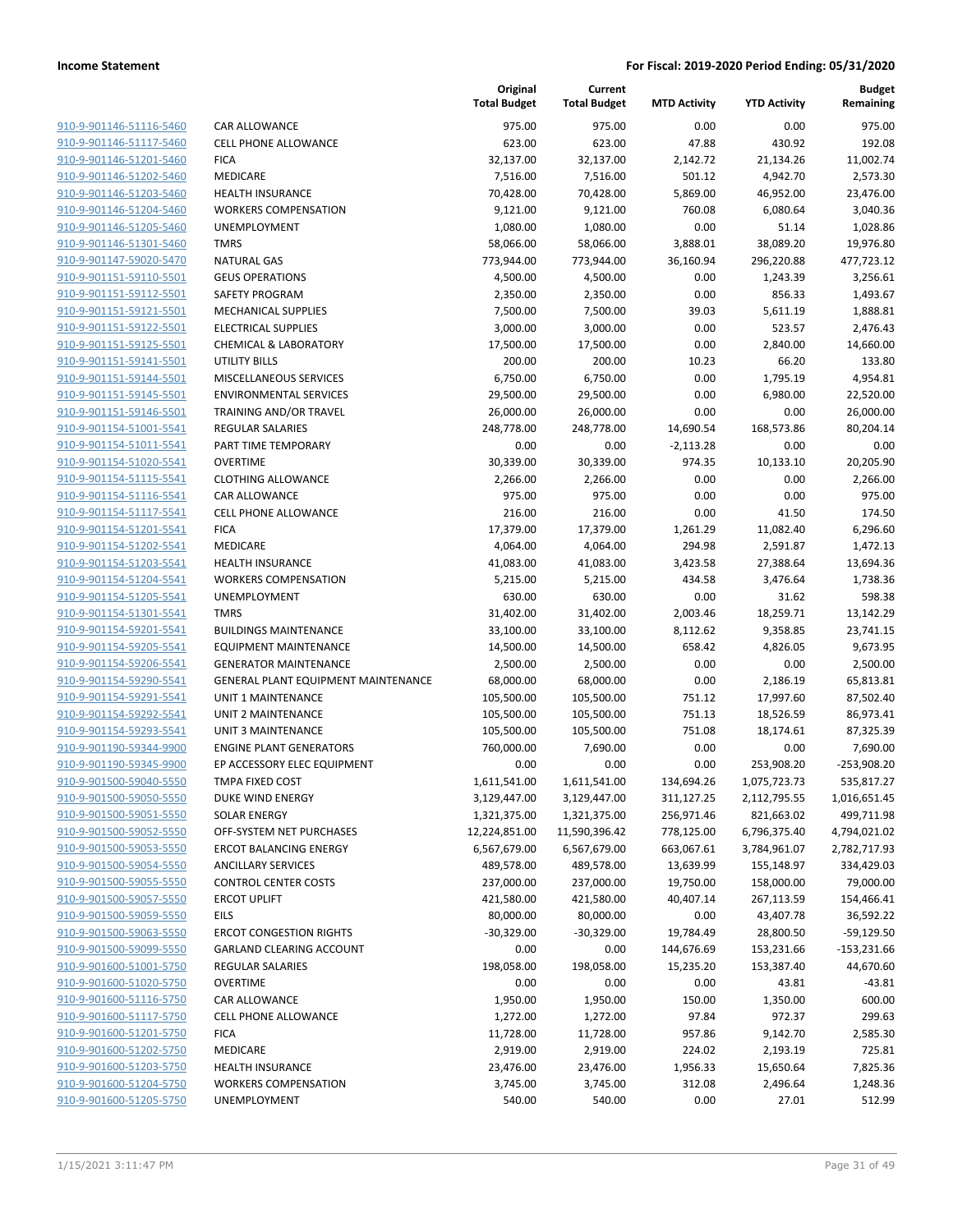|                                                    |                                                  | Original<br><b>Total Budget</b> | Current<br><b>Total Budget</b> | <b>MTD Activity</b> | <b>YTD Activity</b> | <b>Budget</b><br>Remaining |
|----------------------------------------------------|--------------------------------------------------|---------------------------------|--------------------------------|---------------------|---------------------|----------------------------|
| 910-9-901600-51301-5750                            | <b>TMRS</b>                                      | 22,548.00                       | 22,548.00                      | 1,741.84            | 17,193.06           | 5,354.94                   |
| 910-9-901600-59110-5750                            | <b>GEUS OPERATIONS</b>                           | 53,100.00                       | 67,100.00                      | 2,135.00            | 33,077.92           | 34,022.08                  |
| 910-9-901600-59146-5750                            | TRAINING AND/OR TRAVEL                           | 3,000.00                        | 3,000.00                       | 0.00                | 2,699.60            | 300.40                     |
| 910-9-901690-59303-9900                            | <b>MISC INTANGIBLE</b>                           | 125,000.00                      | 125,000.00                     | 0.00                | 7,130.00            | 117,870.00                 |
| 910-9-910120-51001-9200                            | <b>REGULAR SALARIES</b>                          | 269,909.00                      | 269,909.00                     | 18,497.84           | 168,080.54          | 101,828.46                 |
| 910-9-910120-51020-9200                            | <b>OVERTIME</b>                                  | 0.00                            | 0.00                           | 0.00                | 292.51              | $-292.51$                  |
| 910-9-910120-51115-9200                            | <b>CLOTHING ALLOWANCE</b>                        | 256.00                          | 256.00                         | 0.00                | 0.00                | 256.00                     |
| 910-9-910120-51116-9200                            | CAR ALLOWANCE                                    | 5,600.00                        | 5,600.00                       | 538.46              | 4,846.14            | 753.86                     |
| 910-9-910120-51117-9200                            | <b>CELL PHONE ALLOWANCE</b>                      | 1,208.00                        | 1,208.00                       | 80.72               | 726.48              | 481.52                     |
| 910-9-910120-51201-9200                            | <b>FICA</b>                                      | 13,855.00                       | 13,855.00                      | 1,112.44            | 7,902.27            | 5,952.73                   |
| 910-9-910120-51202-9200                            | <b>MEDICARE</b>                                  | 4,012.00                        | 4,012.00                       | 260.16              | 2,443.72            | 1,568.28                   |
| 910-9-910120-51203-9200                            | <b>HEALTH INSURANCE</b>                          | 35,214.00                       | 35,214.00                      | 2,934.50            | 23,476.00           | 11,738.00                  |
| 910-9-910120-51204-9200                            | <b>WORKERS COMPENSATION</b>                      | 5,543.00                        | 5,543.00                       | 461.92              | 3,591.53            | 1,951.47                   |
| 910-9-910120-51205-9200                            | UNEMPLOYMENT                                     | 540.00                          | 540.00                         | 0.00                | 78.01               | 461.99                     |
| 910-9-910120-51301-9200                            | <b>TMRS</b>                                      | 30,999.00                       | 30,999.00                      | 2,150.66            | 19,774.08           | 11,224.92                  |
| 910-9-910121-59110-9210                            | <b>GEUS OPERATIONS</b>                           | 6,700.00                        | 6,700.00                       | 245.95              | 3,484.76            | 3,215.24                   |
| 910-9-910121-59116-9210                            | <b>BUILDING OPERATIONS</b>                       | 4,000.00                        | 4,000.00                       | 381.63              | 3,950.31            | 49.69                      |
| 910-9-910121-59141-9210                            | <b>UTILITY BILLS</b>                             | 81,000.00                       | 81,000.00                      | 5,633.16            | 49,480.82           | 31,519.18                  |
| 910-9-910121-59143-9210                            | PROFESSIONAL SERVICES                            | 186,000.00                      | 186,000.00                     | 16,684.25           | 82,353.75           | 103,646.25                 |
| 910-9-910121-59144-9210                            | MISCELLANEOUS SERVICES                           | 16,000.00                       | 16,000.00                      | 0.00                | 9,658.61            | 6,341.39                   |
| 910-9-910121-59148-9210                            | <b>FUEL</b>                                      | 500.00                          | 500.00                         | 15.89               | 134.61              | 365.39                     |
| 910-9-910121-59193-9210                            | <b>GEUS INTERNET SERVICE</b>                     | 38,000.00                       | 38,000.00                      | 0.00                | 38,000.00           | 0.00                       |
| 910-9-910121-59198-9210                            | <b>COLOCATION CHARGES</b>                        | 10,189.00                       | 10,189.00                      | 0.00                | 10,189.00           | 0.00                       |
| 910-9-910132-59110-9302                            | <b>GEUS OPERATIONS</b>                           | 10,000.00                       | 10,000.00                      | 0.00                | 3,478.86            | 6,521.14                   |
| 910-9-910132-59142-9302                            | <b>MEMBERSHIP FEES</b>                           | 59,850.00                       | 59,850.00                      | 0.00                | 3,104.12            | 56,745.88                  |
| 910-9-910132-59146-9302                            | TRAINING AND/OR TRAVEL                           | 6,000.00                        | 6,000.00                       | 0.00                | 249.02              | 5,750.98                   |
| 910-9-910135-59200-9350                            | LANDSCAPING MAINTENANCE                          | 18,500.00                       | 18,500.00                      | 800.00              | 6,400.00            | 12,100.00                  |
| 910-9-910135-59201-9350                            | <b>BUILDING MAINTENANCE</b>                      | 33,500.00                       | 33,500.00                      | 231.26              | 10,249.92           | 23,250.08                  |
| 910-9-910135-59205-9350                            | <b>EQUIPMENT MAINTENANCE</b>                     | 500.00                          | 500.00                         | 0.00                | 2.66                | 497.34                     |
| 910-9-910190-59390-9900                            | STRUCTURES & IMPROVEMENTS                        | 85,000.00                       | 85,000.00                      | 0.00                | 117,041.43          | $-32,041.43$               |
| 910-9-911120-51001-9201                            | <b>REGULAR SALARIES</b>                          | 394,108.00                      | 394,108.00                     | 30,262.96           | 271,060.77          | 123,047.23                 |
| 910-9-911120-51020-9201                            | <b>OVERTIME</b>                                  | 518.00                          | 518.00                         | 0.00                | 0.00                | 518.00                     |
| 910-9-911120-51102-9201                            | <b>BILINGUAL PAY</b>                             | 1,872.00                        | 1,872.00                       | 46.16               | 415.44              | 1,456.56                   |
| 910-9-911120-51115-9201                            | <b>CLOTHING ALLOWANCE</b>                        | 410.00                          | 410.00                         | 0.00                | 3.93                | 406.07                     |
| 910-9-911120-51116-9201                            | CAR ALLOWANCE                                    | 0.00                            | 0.00                           | 150.00              | 1,275.00            | $-1,275.00$                |
| 910-9-911120-51117-9201                            | <b>CELL PHONE ALLOWANCE</b>                      | 1,435.00                        | 1,435.00                       | 110.38              | 993.42              | 441.58                     |
| 910-9-911120-51201-9201                            | <b>FICA</b>                                      | 23,988.00                       | 23,988.00                      | 1,811.02            | 16,302.29           | 7,685.71                   |
| 910-9-911120-51202-9201                            | MEDICARE                                         | 5,770.00                        | 5,770.00                       | 423.54              | 3,812.62            | 1,957.38                   |
| 910-9-911120-51203-9201                            | <b>HEALTH INSURANCE</b>                          | 82,166.00                       | 82,166.00                      | 6,847.17            | 54,777.36           | 27,388.64                  |
| 910-9-911120-51204-9201                            | <b>WORKERS COMPENSATION</b>                      | 8,029.00                        | 8,029.00                       | 669.08              | 5,352.64            | 2,676.36                   |
| 910-9-911120-51205-9201                            | <b>UNEMPLOYMENT</b>                              | 1,260.00                        | 1,260.00                       | 0.00                | 119.28              | 1,140.72                   |
| 910-9-911120-51301-9201                            | <b>TMRS</b>                                      | 44,578.00                       | 44,578.00                      | 3,439.08            | 30,596.14           | 13,981.86                  |
| 910-9-911121-59110-9211<br>910-9-911121-59142-9211 | <b>GEUS OPERATIONS</b>                           | 28,200.00                       | 28,200.00                      | 377.77              | 22,622.13           | 5,577.87                   |
| 910-9-911121-59146-9211                            | <b>MEMBERSHIP FEES</b><br>TRAINING AND/OR TRAVEL | 4,260.00                        | 4,260.00                       | 0.00<br>0.00        | 1,873.00            | 2,387.00                   |
| 910-9-911121-59148-9211                            | <b>FUEL</b>                                      | 8,500.00<br>500.00              | 8,500.00<br>500.00             | 28.19               | 3,568.76<br>174.32  | 4,931.24<br>325.68         |
| 910-9-911135-59205-9351                            | <b>EQUIPMENT MAINTENANCE</b>                     | 6,000.00                        | 6,000.00                       | 0.00                | 821.28              | 5,178.72                   |
| 910-9-911190-59393-9900                            | <b>WAREHOUSE EQUIPMENT</b>                       | 5,000.00                        | 5,000.00                       | 0.00                | 0.00                | 5,000.00                   |
| 910-9-913101-51001-9301                            | <b>REGULAR SALARIES</b>                          | 212,118.00                      | 212,118.00                     | 16,633.60           | 149,529.22          | 62,588.78                  |
| 910-9-913101-51020-9301                            | <b>OVERTIME</b>                                  | 0.00                            | 0.00                           | 0.00                | 63.79               | $-63.79$                   |
| 910-9-913101-51115-9301                            | <b>CLOTHING ALLOWANCE</b>                        | 318.00                          | 318.00                         | 0.00                | 0.00                | 318.00                     |
| 910-9-913101-51117-9301                            | <b>CELL PHONE ALLOWANCE</b>                      | 1,068.00                        | 1,068.00                       | 97.84               | 905.02              | 162.98                     |
| 910-9-913101-51201-9301                            | <b>FICA</b>                                      | 13,218.00                       | 13,218.00                      | 997.80              | 8,987.29            | 4,230.71                   |
| 910-9-913101-51202-9301                            | MEDICARE                                         | 3,091.00                        | 3,091.00                       | 233.36              | 2,101.86            | 989.14                     |
| 910-9-913101-51203-9301                            | <b>HEALTH INSURANCE</b>                          | 41,083.00                       | 41,083.00                      | 3,423.58            | 27,388.64           | 13,694.36                  |
| 910-9-913101-51204-9301                            | <b>WORKERS COMPENSATION</b>                      | 5,030.00                        | 5,030.00                       | 419.17              | 3,353.36            | 1,676.64                   |
| 910-9-913101-51205-9301                            | UNEMPLOYMENT                                     | 630.00                          | 630.00                         | 0.00                | 48.50               | 581.50                     |
| 910-9-913101-51301-9301                            | <b>TMRS</b>                                      | 23,882.00                       | 23,882.00                      | 1,882.28            | 16,817.24           | 7,064.76                   |
| 910-9-913101-59110-9301                            | <b>GEUS OPERATIONS</b>                           | 13,980.00                       | 13,980.00                      | 49.15               | 7,916.54            | 6,063.46                   |
|                                                    |                                                  |                                 |                                |                     |                     |                            |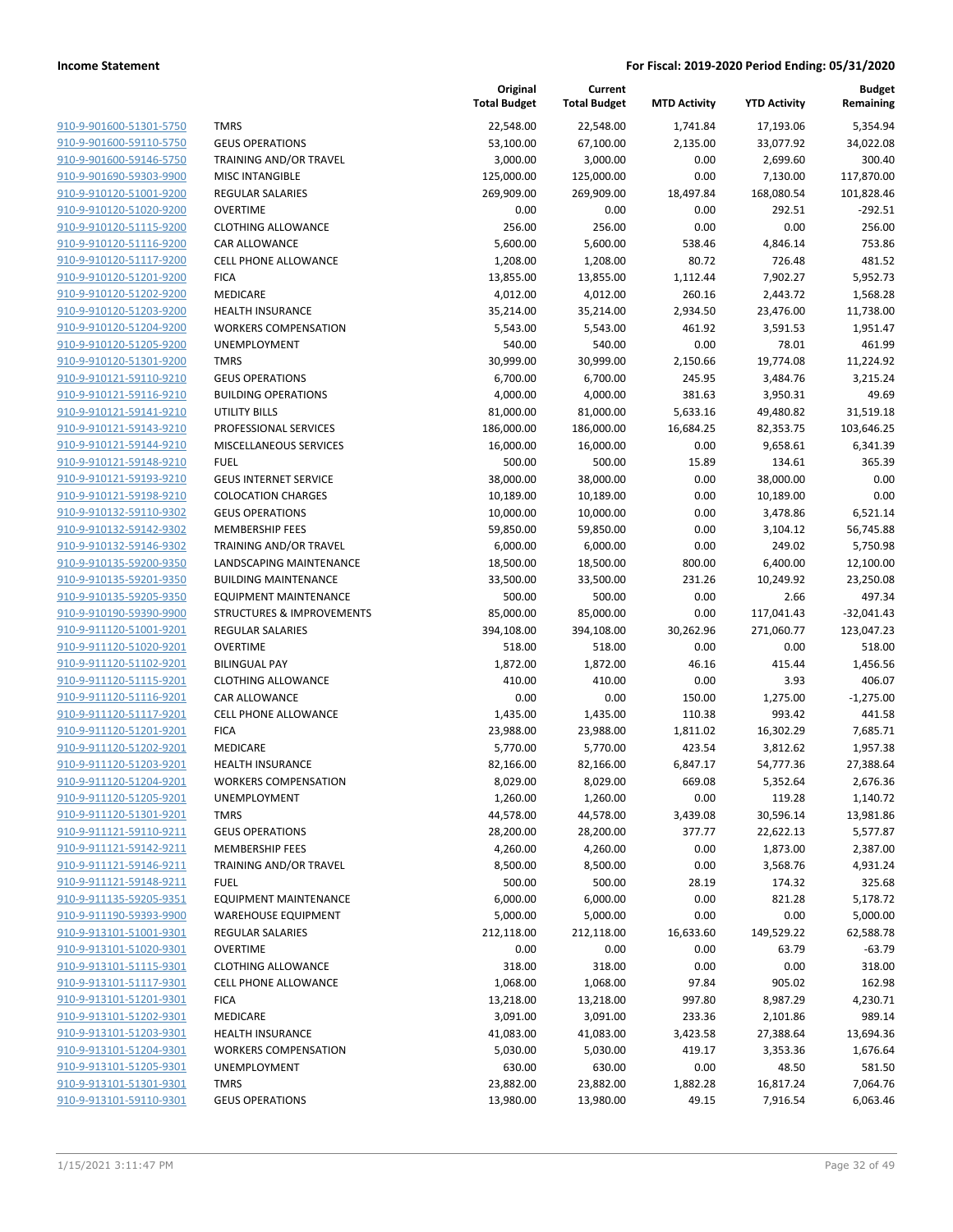|                                                    |                                                        | Original<br><b>Total Budget</b> | Current<br><b>Total Budget</b> | <b>MTD Activity</b> | <b>YTD Activity</b> | Budget<br>Remaining |
|----------------------------------------------------|--------------------------------------------------------|---------------------------------|--------------------------------|---------------------|---------------------|---------------------|
| 910-9-913101-59112-9301                            | SAFETY                                                 | 3,175.00                        | 3,175.00                       | 0.00                | 216.00              | 2,959.00            |
| 910-9-913101-59131-9301                            | NON-BAD DEBT WRITE OFFS                                | 3,000.00                        | 3,000.00                       | 0.00                | 15.01               | 2,984.99            |
| 910-9-913101-59146-9301                            | TRAINING AND/OR TRAVEL                                 | 2,000.00                        | 2,000.00                       | 0.00                | 266.20              | 1,733.80            |
| 910-9-913101-59160-9301                            | ADVERTISING                                            | 49,800.00                       | 49,800.00                      | 3,250.00            | 22,333.32           | 27,466.68           |
| 910-9-913101-59164-9301                            | <b>CONSUMER INFORMATION</b>                            | 0.00                            | 0.00                           | 0.00                | 1,713.96            | $-1,713.96$         |
| 910-9-913101-59167-9301                            | <b>ENERGY EFFICIENCY OPERATIONS</b>                    | 10,000.00                       | 10,000.00                      | 0.00                | 1,581.88            | 8,418.12            |
| 910-9-913101-59195-9301                            | PUBLIC SERVICE BY GEUS C/I                             | 15,000.00                       | 15,000.00                      | 0.00                | 15,000.00           | 0.00                |
| 910-9-913102-51001-9020                            | <b>REGULAR SALARIES</b>                                | 309,333.00                      | 309,333.00                     | 18,611.23           | 176,993.80          | 132,339.20          |
| 910-9-913102-51020-9020                            | <b>OVERTIME</b>                                        | 21,384.00                       | 21,384.00                      | 1,824.15            | 16,200.49           | 5,183.51            |
| 910-9-913102-51115-9020                            | <b>CLOTHING ALLOWANCE</b>                              | 3,255.00                        | 3,255.00                       | 0.00                | 0.00                | 3,255.00            |
| 910-9-913102-51117-9020                            | <b>CELL PHONE ALLOWANCE</b>                            | 1,296.00                        | 1,296.00                       | 66.44               | 764.06              | 531.94              |
| 910-9-913102-51201-9020                            | <b>FICA</b>                                            | 20,585.00                       | 20,585.00                      | 1,140.87            | 10,832.90           | 9,752.10            |
| 910-9-913102-51202-9020                            | MEDICARE                                               | 4,814.00                        | 4,814.00                       | 266.81              | 2,533.48            | 2,280.52            |
| 910-9-913102-51203-9020                            | <b>HEALTH INSURANCE</b>                                | 93,904.00                       | 93,904.00                      | 7,825.33            | 62,602.69           | 31,301.31           |
| 910-9-913102-51204-9020                            | <b>WORKERS COMPENSATION</b>                            | 5,939.00                        | 5,939.00                       | 494.92              | 3,959.36            | 1,979.64            |
| 910-9-913102-51205-9020                            | UNEMPLOYMENT                                           | 1,440.00                        | 1,440.00                       | 34.00               | 218.89              | 1,221.11            |
| 910-9-913102-51301-9020                            | <b>TMRS</b>                                            | 37,194.00                       | 37,194.00                      | 2,306.46            | 21,729.73           | 15,464.27           |
| 910-9-913102-59110-9020                            | <b>GEUS OPERATIONS</b>                                 | 38,000.00                       | 38,000.00                      | 730.90              | 25,308.04           | 12,691.96           |
| 910-9-913102-59148-9020                            | <b>FUEL</b>                                            | 16,000.00                       | 16,000.00                      | 407.95              | 4,771.48            | 11,228.52           |
| 910-9-913102-59169-9020                            | PRE PAID METER COSTS                                   | 5,100.00                        | 5,100.00                       | 2,069.40            | 3,635.68            | 1,464.32            |
| 910-9-913130-51001-9030                            | <b>REGULAR SALARIES</b>                                | 298,704.00                      | 298,704.00                     | 21,026.50           | 195,905.48          | 102,798.52          |
| 910-9-913130-51010-9030                            | PART TIME REGULAR                                      | 57,741.00                       | 57,741.00                      | 0.00                | 0.00                | 57,741.00           |
| 910-9-913130-51020-9030                            | <b>OVERTIME</b>                                        | 3,975.00                        | 3,975.00                       | 34.21               | 1,148.28            | 2,826.72            |
| 910-9-913130-51102-9030                            | <b>BILINGUAL PAY</b>                                   | 3,000.00                        | 3,000.00                       | 184.64              | 1,777.16            | 1,222.84            |
| 910-9-913130-51201-9030                            | <b>FICA</b>                                            | 22,532.00                       | 22,532.00                      | 1,238.42            | 11,696.53           | 10,835.47           |
| 910-9-913130-51202-9030                            | MEDICARE                                               | 5,270.00                        | 5,270.00                       | 289.63              | 2,735.47            | 2,534.53            |
| 910-9-913130-51203-9030                            | <b>HEALTH INSURANCE</b>                                | 93,904.00                       | 93,904.00                      | 7,825.34            | 62,602.69           | 31,301.31           |
| 910-9-913130-51204-9030                            | <b>WORKERS COMPENSATION</b>                            | 7,023.00                        | 7,023.00                       | 585.25              | 4,682.00            | 2,341.00            |
| 910-9-913130-51205-9030                            | UNEMPLOYMENT                                           | 1,800.00                        | 1,800.00                       | 53.22               | 395.30              | 1,404.70            |
| 910-9-913130-51301-9030                            | <b>TMRS</b>                                            | 40,712.00                       | 40,712.00                      | 2,390.12            | 22,203.27           | 18,508.73           |
| 910-9-913130-59110-9030                            | <b>GEUS OPERATIONS</b>                                 | 15,800.00                       | 15,800.00                      | 1,107.39            | 11,601.62           | 4,198.38            |
| 910-9-913130-59146-9030                            | TRAINING AND/OR TRAVEL                                 | 3,000.00                        | 3,000.00                       | 0.00                | 2,033.32            | 966.68              |
| 910-9-913130-59166-9030                            | LOW INCOME ASSISTANCE                                  | 15,000.00                       | 15,000.00                      | 625.00              | 7,525.00            | 7,475.00            |
| 910-9-913131-51001-9031                            | <b>REGULAR SALARIES</b>                                | 47,133.00                       | 47,133.00                      | 3,625.60            | 32,627.61           | 14,505.39           |
| 910-9-913131-51020-9031                            | <b>OVERTIME</b>                                        | 102.00                          | 102.00                         | 0.00                | 0.00                | 102.00              |
| 910-9-913131-51102-9031                            | <b>BILINGUAL PAY</b>                                   | 600.00                          | 600.00                         | 46.16               | 415.44              | 184.56              |
| 910-9-913131-51201-9031                            | <b>FICA</b>                                            | 2,966.00                        | 2,966.00                       | 218.34              | 1,980.13            | 985.87              |
| 910-9-913131-51202-9031                            | MEDICARE                                               | 694.00                          | 694.00                         | 51.06               | 463.06              | 230.94              |
| 910-9-913131-51203-9031<br>910-9-913131-51204-9031 | <b>HEALTH INSURANCE</b><br><b>WORKERS COMPENSATION</b> | 11,738.00<br>890.00             | 11,738.00<br>890.00            | 978.17<br>74.17     | 7,825.36<br>593.36  | 3,912.64<br>296.64  |
| 910-9-913131-51205-9031                            | <b>UNEMPLOYMENT</b>                                    | 180.00                          | 180.00                         | 0.00                | 9.02                | 170.98              |
| 910-9-913131-51301-9031                            | <b>TMRS</b>                                            | 5,359.00                        | 5,359.00                       | 413.08              | 3,692.98            | 1,666.02            |
| 910-9-913131-59110-9031                            | <b>GEUS OPERATIONS</b>                                 | 15,700.00                       | 15,700.00                      | 2,336.49            | 11,367.12           | 4,332.88            |
| 910-9-913131-59146-9031                            | TRAINING AND/OR TRAVEL                                 | 750.00                          | 750.00                         | 0.00                | 0.00                | 750.00              |
| 910-9-913134-51001-9034                            | REGULAR SALARIES                                       | 146,582.00                      | 146,582.00                     | 8,761.63            | 78,699.70           | 67,882.30           |
| 910-9-913134-51020-9034                            | <b>OVERTIME</b>                                        | 1,386.00                        | 1,386.00                       | 26.16               | 133.01              | 1,252.99            |
| 910-9-913134-51201-9034                            | <b>FICA</b>                                            | 9,174.00                        | 9,174.00                       | 485.81              | 4,570.95            | 4,603.05            |
| 910-9-913134-51202-9034                            | MEDICARE                                               | 2,146.00                        | 2,146.00                       | 113.62              | 1,069.03            | 1,076.97            |
| 910-9-913134-51203-9034                            | <b>HEALTH INSURANCE</b>                                | 41,083.00                       | 41,083.00                      | 3,423.58            | 27,388.64           | 13,694.36           |
| 910-9-913134-51204-9034                            | <b>WORKERS COMPENSATION</b>                            | 2,991.00                        | 2,991.00                       | 249.25              | 1,994.00            | 997.00              |
| 910-9-913134-51205-9034                            | UNEMPLOYMENT                                           | 630.00                          | 630.00                         | 0.00                | 114.07              | 515.93              |
| 910-9-913134-51301-9034                            | <b>TMRS</b>                                            | 16,576.00                       | 16,576.00                      | 988.63              | 8,862.21            | 7,713.79            |
| 910-9-913134-59110-9034                            | <b>GEUS OPERATIONS</b>                                 | 106,048.68                      | 106,048.68                     | 6,945.59            | 54,027.69           | 52,020.99           |
| 910-9-913134-59146-9034                            | TRAINING AND/OR TRAVEL                                 | 3,500.00                        | 3,500.00                       | 0.00                | 691.93              | 2,808.07            |
| 910-9-913135-51001-9035                            | REGULAR SALARIES                                       | 162,282.00                      | 162,282.00                     | 11,683.20           | 104,111.48          | 58,170.52           |
| 910-9-913135-51020-9035                            | <b>OVERTIME</b>                                        | 4,588.00                        | 4,588.00                       | 0.00                | 3,443.54            | 1,144.46            |
| 910-9-913135-51102-9035                            | <b>BILINGUAL PAY</b>                                   | 600.00                          | 600.00                         | 46.16               | 415.44              | 184.56              |
| 910-9-913135-51201-9035                            | <b>FICA</b>                                            | 10,383.00                       | 10,383.00                      | 670.36              | 6,410.15            | 3,972.85            |
| 910-9-913135-51202-9035                            | MEDICARE                                               | 2,428.00                        | 2,428.00                       | 156.78              | 1,499.14            | 928.86              |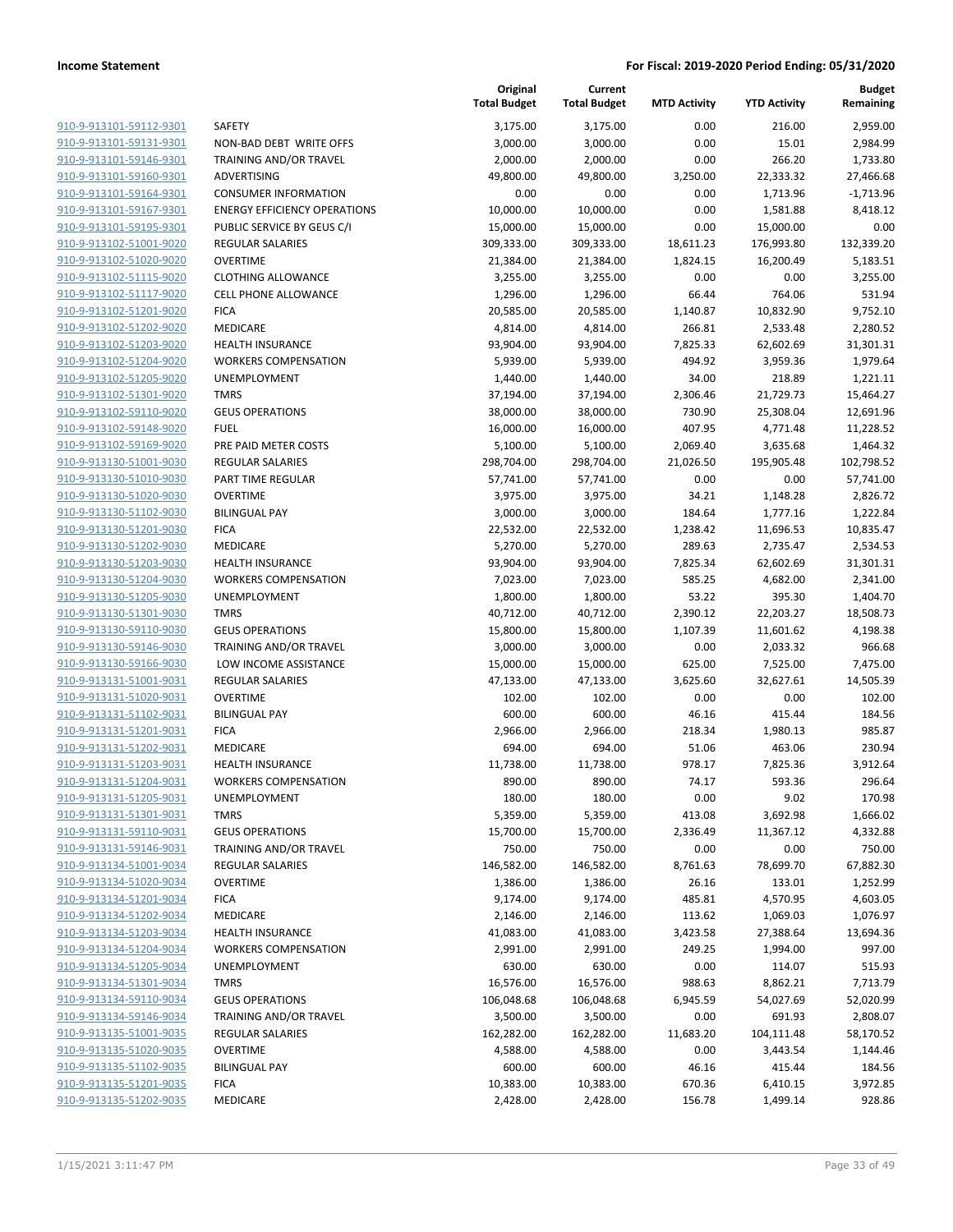|                                                    |                                                        | Original<br><b>Total Budget</b> | Current<br><b>Total Budget</b> | <b>MTD Activity</b> | <b>YTD Activity</b>  | <b>Budget</b><br>Remaining |
|----------------------------------------------------|--------------------------------------------------------|---------------------------------|--------------------------------|---------------------|----------------------|----------------------------|
| 910-9-913135-51203-9035                            | <b>HEALTH INSURANCE</b>                                | 46,952.00                       | 46,952.00                      | 3,912.67            | 31,301.36            | 15,650.64                  |
| 910-9-913135-51204-9035                            | <b>WORKERS COMPENSATION</b>                            | 3,116.00                        | 3,116.00                       | 259.67              | 2,077.36             | 1,038.64                   |
| 910-9-913135-51205-9035                            | UNEMPLOYMENT                                           | 720.00                          | 720.00                         | 32.40               | 184.31               | 535.69                     |
| 910-9-913135-51301-9035                            | <b>TMRS</b>                                            | 18,761.00                       | 18,761.00                      | 1,091.68            | 11,262.95            | 7,498.05                   |
| 910-9-913135-59146-9035                            | TRAINING AND/OR TRAVEL                                 | 1,500.00                        | 1,500.00                       | 0.00                | 995.66               | 504.34                     |
| 910-9-913135-59170-9035                            | <b>CREDIT CARD FEES</b>                                | 90,000.00                       | 90,000.00                      | 9,472.10            | 62,963.95            | 27,036.05                  |
| 910-9-913135-59172-9035                            | LOCKBOX OVER/SHORT                                     | 500.00                          | 500.00                         | 0.00                | 0.00                 | 500.00                     |
| 910-9-913135-59173-9035                            | <b>ONLINE PAYMENT OVER/SHORT</b>                       | 500.00                          | 500.00                         | 0.00                | 0.00                 | 500.00                     |
| 910-9-913135-59174-9035                            | <b>BANK RECS OVER/SHORT</b>                            | 100.00                          | 100.00                         | 0.00                | 0.00                 | 100.00                     |
| 910-9-913135-59175-9035                            | <b>CASHIERS OVER/SHORT</b>                             | 100.00                          | 100.00                         | $-1,941.50$         | $-1,746.17$          | 1,846.17                   |
| 910-9-913136-51001-9036                            | <b>REGULAR SALARIES</b>                                | 31,866.00                       | 31,866.00                      | 2,451.20            | 22,048.80            | 9,817.20                   |
| 910-9-913136-51020-9036                            | <b>OVERTIME</b>                                        | 115.00                          | 115.00                         | 0.00                | 0.00                 | 115.00                     |
| 910-9-913136-51115-9036                            | <b>CLOTHING ALLOWANCE</b>                              | 256.00                          | 256.00                         | 0.00                | 0.00                 | 256.00                     |
| 910-9-913136-51201-9036                            | <b>FICA</b>                                            | 1,983.00                        | 1,983.00                       | 119.02              | 1,104.27             | 878.73                     |
| 910-9-913136-51202-9036                            | <b>MEDICARE</b>                                        | 464.00                          | 464.00                         | 27.84               | 258.27               | 205.73                     |
| 910-9-913136-51203-9036<br>910-9-913136-51204-9036 | <b>HEALTH INSURANCE</b><br><b>WORKERS COMPENSATION</b> | 11,738.00<br>595.00             | 11,738.00<br>595.00            | 978.17<br>49.58     | 7,825.36<br>396.64   | 3,912.64<br>198.36         |
| 910-9-913136-51205-9036                            | UNEMPLOYMENT                                           | 180.00                          | 180.00                         | 0.00                | 52.10                | 127.90                     |
| 910-9-913136-51301-9036                            | <b>TMRS</b>                                            | 3,583.00                        | 3,583.00                       | 275.76              | 2,464.20             | 1,118.80                   |
| 910-9-913136-59110-9036                            | <b>GEUS OPERATIONS</b>                                 | 21,755.00                       | 21,755.00                      | 537.59              | 9,912.89             | 11,842.11                  |
| 910-9-913136-59141-9036                            | <b>UTILITY BILLS</b>                                   | 51,000.00                       | 51,000.00                      | 4,259.32            | 32,617.66            | 18,382.34                  |
| 910-9-913139-59780-9240                            | PROPERTY INSURANCE                                     | 9,466.00                        | 9,466.00                       | 0.00                | 7,565.54             | 1,900.46                   |
| 910-9-913139-59781-9250                            | <b>LIABILITY INSURANCE</b>                             | 4,559.00                        | 4,559.00                       | 0.00                | 7,842.69             | $-3,283.69$                |
| 910-9-913139-59902-9301                            | XFER to COG - ADMIN EXPENSES                           | 84,001.00                       | 84,001.00                      | 7,000.08            | 56,000.64            | 28,000.36                  |
| 910-9-913139-59926-9301                            | XFER to COG - GARAGE                                   | 19,276.00                       | 19,276.00                      | 1,606.33            | 12,850.64            | 6,425.36                   |
| 910-9-913139-59927-9301                            | XFER to COG - INSURANCE                                | 4,667.00                        | 4,667.00                       | 388.92              | 3,111.36             | 1,555.64                   |
| 910-9-913139-59928-9301                            | XFER to COG - IT                                       | 15,474.00                       | 15,474.00                      | 7,134.50            | 57,076.00            | $-41,602.00$               |
| 910-9-913159-59200-9353                            | LANDSCAPING MAINTENANCE                                | 2,500.00                        | 2,500.00                       | 192.00              | 1,536.00             | 964.00                     |
| 910-9-913159-59201-9353                            | <b>BUILDINGS MAINTENANCE</b>                           | 19,500.00                       | 19,500.00                      | 0.00                | 11,472.46            | 8,027.54                   |
| 910-9-913159-59205-9353                            | <b>EQUIPMENT MAINTENANCE</b>                           | 4,000.00                        | 4,000.00                       | 187.88              | 1,140.98             | 2,859.02                   |
| 910-9-913190-59390-9900                            | <b>STRUCTURES &amp; IMPROVEMENTS</b>                   | 43,500.00                       | 35,810.00                      | 0.00                | 0.00                 | 35,810.00                  |
| 910-9-913190-59391-9900                            | <b>FURNITURE &amp; OFFICE EQUIPMENT</b>                | 7,000.00                        | 7,000.00                       | 6,125.00            | 7,725.00             | $-725.00$                  |
| 910-9-930000-59060-5650                            | <b>TRANSMISSION COSTS</b>                              | 3,418,905.00                    | 3,418,905.00                   | 296,989.25          | 2,388,324.08         | 1,030,580.92               |
| 910-9-930000-59110-5600                            | <b>GEUS OPERATIONS</b>                                 | 100,800.00                      | 100,800.00                     | 19,401.71           | 45,323.30            | 55,476.70                  |
| 910-9-930161-51001-5610                            | <b>REGULAR SALARIES</b>                                | 257,306.00                      | 257,306.00                     | 19,620.74           | 176,091.93           | 81,214.07                  |
| 910-9-930161-51020-5610                            | <b>OVERTIME</b>                                        | 18,768.00                       | 18,768.00                      | 1,443.12            | 23,861.01            | $-5,093.01$                |
| 910-9-930161-51116-5610                            | <b>CAR ALLOWANCE</b>                                   | 1,950.00                        | 1,950.00                       | 150.00              | 1,350.00             | 600.00                     |
| 910-9-930161-51117-5610                            | <b>CELL PHONE ALLOWANCE</b>                            | 432.00                          | 432.00                         | 33.22               | 298.98               | 133.02                     |
| 910-9-930161-51201-5610                            | <b>FICA</b>                                            | 17,264.00                       | 17,264.00                      | 1,334.16            | 11,751.68            | 5,512.32                   |
| 910-9-930161-51202-5610                            | MEDICARE                                               | 4,038.00                        | 4,038.00                       | 312.03              | 2,748.40             | 1,289.60                   |
| 910-9-930161-51203-5610                            | <b>HEALTH INSURANCE</b>                                | 39,616.00                       | 39,616.00                      | 3,301.33            | 26,410.64            | 13,205.36                  |
| 910-9-930161-51204-5610                            | <b>WORKERS COMPENSATION</b>                            | 5,181.00                        | 5,181.00                       | 431.75              | 3,454.00             | 1,727.00                   |
| 910-9-930161-51205-5610                            | UNEMPLOYMENT                                           | 608.00                          | 608.00                         | 0.00                | 32.64                | 575.36                     |
| 910-9-930161-51301-5610                            | <b>TMRS</b>                                            | 31,194.00                       | 31,194.00                      | 2,624.98            | 22,766.87            | 8,427.13                   |
| 910-9-930161-59110-5610                            | <b>GEUS OPERATIONS</b>                                 | 16,900.00                       | 16,900.00                      | $-206.64$           | 1,674.06             | 15,225.94                  |
| 910-9-930161-59146-5610                            | <b>TRAINING AND/OR TRAVEL</b>                          | 44,000.00                       | 44,000.00                      | 650.00              | 15,640.38            | 28,359.62                  |
| 910-9-930181-51001-5810<br>910-9-930181-51020-5810 | <b>REGULAR SALARIES</b>                                | 153,347.00                      | 153,347.00                     | 11,424.64           | 103,926.96           | 49,420.04                  |
| 910-9-930181-51201-5810                            | <b>OVERTIME</b>                                        | 18,768.00                       | 18,768.00                      | 1,443.12            | 23,860.95            | $-5,092.95$                |
| 910-9-930181-51202-5810                            | <b>FICA</b><br>MEDICARE                                | 10,671.00<br>2,496.00           | 10,671.00<br>2,496.00          | 797.80<br>186.58    | 7,922.87<br>1,852.92 | 2,748.13<br>643.08         |
| 910-9-930181-51203-5810                            | HEALTH INSURANCE                                       | 27,878.00                       | 27,878.00                      | 2,323.17            | 18,585.36            | 9,292.64                   |
| 910-9-930181-51204-5810                            | <b>WORKERS COMPENSATION</b>                            | 3,202.00                        | 3,202.00                       | 266.83              | 2,134.64             | 1,067.36                   |
| 910-9-930181-51205-5810                            | UNEMPLOYMENT                                           | 428.00                          | 428.00                         | 0.00                | 19.43                | 408.57                     |
| 910-9-930181-51301-5810                            | <b>TMRS</b>                                            | 19,281.00                       | 19,281.00                      | 1,447.62            | 14,282.46            | 4,998.54                   |
| 910-9-930181-59110-5810                            | <b>GEUS OPERATIONS</b>                                 | 12,500.00                       | 12,500.00                      | $-524.26$           | 1,040.95             | 11,459.05                  |
| 910-9-930190-59391-9900                            | FURNITURE & OFFICE EQUIPMENT                           | 100,000.00                      | 100,000.00                     | 0.00                | 0.00                 | 100,000.00                 |
| 910-9-931080-51001-5800                            | <b>REGULAR SALARIES</b>                                | 681,691.00                      | 681,691.00                     | 55,452.68           | 469,051.63           | 212,639.37                 |
| 910-9-931080-51010-5800                            | PART TIME REGULAR                                      | 75,490.00                       | 75,490.00                      | 0.00                | 0.00                 | 75,490.00                  |
| 910-9-931080-51020-5800                            | <b>OVERTIME</b>                                        | 1,980.00                        | 1,980.00                       | 0.00                | 0.00                 | 1,980.00                   |
|                                                    |                                                        |                                 |                                |                     |                      |                            |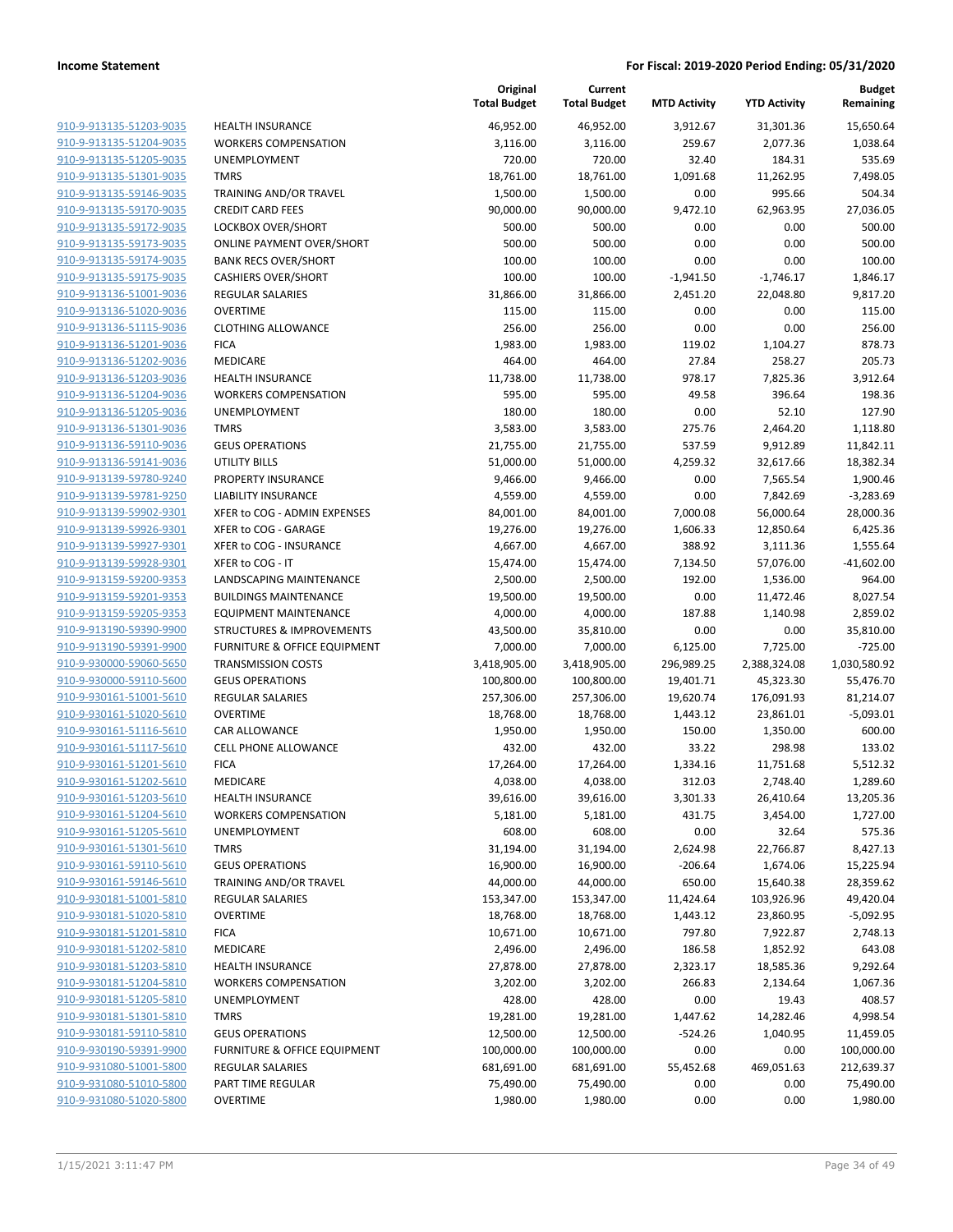| 910-9-931080-51115-5800        | C              |
|--------------------------------|----------------|
| 910-9-931080-51116-5800        | C              |
| 910-9-931080-51117-5800        | C              |
|                                |                |
| 910-9-931080-51201-5800        | F              |
| 910-9-931080-51202-5800        | ľ              |
| 910-9-931080-51203-5800        | ŀ              |
| 910-9-931080-51204-5800        | ١              |
| 910-9-931080-51205-5800        | l              |
| 910-9-931080-51301-5800        | ī              |
| 910-9-931080-59110-5800        | C              |
| 910-9-931080-59146-5800        | ٦              |
| 910-9-931080-59148-5800        | F              |
| 910-9-931080-59205-5800        | Ε              |
| 910-9-931088-51001-5880        | F              |
|                                |                |
| 910-9-931088-51117-5880        | C              |
| 910-9-931088-51201-5880        | F              |
| 910-9-931088-51202-5880        | ľ              |
| 910-9-931088-51203-5880        | ŀ              |
| 910-9-931088-51204-5880        | ١              |
| 910-9-931088-51205-5880        | ι              |
| 910-9-931088-51301-5880        | ٦              |
| 910-9-931088-59110-5880        | C              |
| 910-9-931088-59146-5880        | ٦              |
| 910-9-931092-51001-9202        | F              |
| 910-9-931092-51020-9202        | C              |
|                                | C              |
| 910-9-931092-51117-9202        |                |
| 910-9-931092-51201-9202        | F              |
| 910-9-931092-51202-9202        | ľ              |
| 910-9-931092-51203-9202        | ŀ              |
| 910-9-931092-51204-9202        | ١              |
| 910-9-931092-51205-9202        | ι              |
| 910-9-931092-51301-9202        | ٦              |
| 910-9-931092-59110-9212        | C              |
| 910-9-931092-59130-9212        | F              |
| 910-9-931092-59133-9212        | C              |
| 910-9-931092-59146-9212        | ٦              |
| 910-9-931093-59205-9352        | Ε              |
| 910-9-931099-59391-9900        |                |
|                                | F              |
| 910-9-931099-59392-9900        | ٦              |
| 910-9-931462-51001-5620        | F              |
| 910-9-931462-51115-5620        | $\overline{a}$ |
| 910-9-931462-51117-5620        | C              |
| 910-9-931462-51201-5620        | F              |
| 910-9-931462-51202-5620        | ľ              |
| <u>910-9-931462-51203-5620</u> | ŀ              |
| 910-9-931462-51204-5620        |                |
| 910-9-931462-51205-5620        |                |
| 910-9-931462-51301-5620        | ٦              |
| 910-9-931462-59110-5620        |                |
|                                | C              |
| <u>910-9-931462-59146-5620</u> | ٦              |
| 910-9-931462-59148-5620        | F              |
| 910-9-931462-59198-5620        | C              |
| 910-9-931462-59199-5620        | L              |
| 910-9-931470-51001-5700        | F              |
| 910-9-931470-51020-5700        | Ο              |
| 910-9-931470-51115-5700        | C              |
| 910-9-931470-51117-5700        | Ο              |
| 910-9-931470-51201-5700        | F              |
| 910-9-931470-51202-5700        | ľ              |
|                                |                |

|                                                    |                                        | Original<br><b>Total Budget</b> | Current<br><b>Total Budget</b> | <b>MTD Activity</b> | <b>YTD Activity</b>   | Budget<br>Remaining   |
|----------------------------------------------------|----------------------------------------|---------------------------------|--------------------------------|---------------------|-----------------------|-----------------------|
| 910-9-931080-51115-5800                            | <b>CLOTHING ALLOWANCE</b>              | 513.00                          | 513.00                         | 0.00                | 0.00                  | 513.00                |
| 910-9-931080-51116-5800                            | <b>CAR ALLOWANCE</b>                   | 3,900.00                        | 3,900.00                       | 300.00              | 2,700.00              | 1,200.00              |
| 910-9-931080-51117-5800                            | <b>CELL PHONE ALLOWANCE</b>            | 4,070.00                        | 4,070.00                       | 313.08              | 2,646.50              | 1,423.50              |
| 910-9-931080-51201-5800                            | <b>FICA</b>                            | 44,660.00                       | 44,660.00                      | 3,311.16            | 27,626.15             | 17,033.85             |
| 910-9-931080-51202-5800                            | <b>MEDICARE</b>                        | 11,123.00                       | 11,123.00                      | 774.39              | 6,592.29              | 4,530.71              |
| 910-9-931080-51203-5800                            | HEALTH INSURANCE                       | 93,904.00                       | 93,904.00                      | 7,825.34            | 62,602.68             | 31,301.32             |
| 910-9-931080-51204-5800                            | <b>WORKERS COMPENSATION</b>            | 15,317.00                       | 15,317.00                      | 1,276.42            | 10,211.36             | 5,105.64              |
| 910-9-931080-51205-5800                            | <b>UNEMPLOYMENT</b>                    | 1,800.00                        | 1,800.00                       | 0.00                | 107.81                | 1,692.19              |
| 910-9-931080-51301-5800                            | <b>TMRS</b>                            | 85,938.00                       | 85,938.00                      | 5,930.84            | 49,139.53             | 36,798.47             |
| 910-9-931080-59110-5800                            | <b>GEUS OPERATIONS</b>                 | 8,780.00                        | 8,780.00                       | 965.88              | 8,428.58              | 351.42                |
| 910-9-931080-59146-5800                            | <b>TRAINING AND/OR TRAVEL</b>          | 14,600.00                       | 14,600.00                      | $-40.00$            | 885.76                | 13,714.24             |
| 910-9-931080-59148-5800                            | <b>FUEL</b>                            | 4,000.00                        | 4,000.00                       | 463.90              | 2,668.71              | 1,331.29              |
| 910-9-931080-59205-5800                            | <b>EQUIPMENT MAINTENANCE</b>           | 3,550.00                        | 3,550.00                       | 82.61               | 280.95                | 3,269.05              |
| 910-9-931088-51001-5880                            | <b>REGULAR SALARIES</b>                | 43,846.00                       | 43,846.00                      | 6,822.40            | 61,315.32             | $-17,469.32$          |
| 910-9-931088-51117-5880                            | CELL PHONE ALLOWANCE                   | 0.00                            | 0.00                           | 73.84               | 369.20                | $-369.20$             |
| 910-9-931088-51201-5880                            | <b>FICA</b>                            | 2,718.00                        | 2,718.00                       | 382.24              | 3,442.38              | $-724.38$             |
| 910-9-931088-51202-5880                            | <b>MEDICARE</b>                        | 636.00                          | 636.00                         | 89.40               | 805.10                | $-169.10$             |
| 910-9-931088-51203-5880                            | <b>HEALTH INSURANCE</b>                | 11,738.00                       | 11,738.00                      | 978.17              | 7,825.36              | 3,912.64              |
| 910-9-931088-51204-5880                            | <b>WORKERS COMPENSATION</b>            | 816.00                          | 816.00                         | 68.00               | 544.00                | 272.00                |
| 910-9-931088-51205-5880                            | UNEMPLOYMENT                           | 180.00                          | 180.00                         | 0.00                | 29.08                 | 150.92                |
| 910-9-931088-51301-5880                            | <b>TMRS</b>                            | 4,912.00                        | 4,912.00                       | 775.82              | 6,894.40              | $-1,982.40$           |
| 910-9-931088-59110-5880                            | <b>GEUS OPERATIONS</b>                 | 3,850.00                        | 3,850.00                       | 115.38              | 1,994.62              | 1,855.38              |
| 910-9-931088-59146-5880                            | <b>TRAINING AND/OR TRAVEL</b>          | 3,000.00                        | 3,000.00                       | 0.00                | 0.00                  | 3,000.00              |
| 910-9-931092-51001-9202                            | <b>REGULAR SALARIES</b>                | 191,878.00                      | 191,878.00                     | 9,881.44            | 88,392.21             | 103,485.79            |
| 910-9-931092-51020-9202                            | <b>OVERTIME</b>                        | 0.00                            | 0.00                           | 0.00                | 904.30                | $-904.30$             |
| 910-9-931092-51117-9202                            | CELL PHONE ALLOWANCE                   | 2,064.00                        | 2,064.00                       | 125.54              | 1,129.86              | 934.14                |
| 910-9-931092-51201-9202                            | <b>FICA</b>                            | 12,024.00                       | 12,024.00                      | 595.04              | 5,364.12              | 6,659.88              |
| 910-9-931092-51202-9202                            | <b>MEDICARE</b>                        | 2,812.00                        | 2,812.00                       | 139.16              | 1,254.48              | 1,557.52              |
| 910-9-931092-51203-9202                            | <b>HEALTH INSURANCE</b>                | 35,214.00                       | 35,214.00                      | 2,934.50            | 23,476.00             | 11,738.00             |
| 910-9-931092-51204-9202                            | <b>WORKERS COMPENSATION</b>            | 4,002.00                        | 4,002.00                       | 333.50              | 2,668.00              | 1,334.00              |
| 910-9-931092-51205-9202                            | <b>UNEMPLOYMENT</b>                    | 540.00                          | 540.00                         | 0.00                | 15.74                 | 524.26                |
| 910-9-931092-51301-9202                            | <b>TMRS</b>                            | 21,726.00                       | 21,726.00                      | 1,125.80            | 10,106.98             | 11,619.02             |
| 910-9-931092-59110-9212<br>910-9-931092-59130-9212 | <b>GEUS OPERATIONS</b>                 | 15,200.00                       | 15,200.00                      | 393.43              | 8,512.36              | 6,687.64              |
| 910-9-931092-59133-9212                            | PHONE MANAGEMENT SERVICE<br>OFFICE 365 | 66,900.00                       | 66,900.00                      | 13,344.00<br>888.50 | 43,368.00<br>7,108.00 | 23,532.00<br>3,812.00 |
| 910-9-931092-59146-9212                            | <b>TRAINING AND/OR TRAVEL</b>          | 10,920.00<br>5,000.00           | 10,920.00<br>5,000.00          | 0.00                | 4,063.35              | 936.65                |
| 910-9-931093-59205-9352                            | <b>EQUIPMENT MAINTENANCE - IT</b>      | 22,500.00                       | 22,500.00                      | 467.36              | 22,018.40             | 481.60                |
| 910-9-931099-59391-9900                            | FURNITURE & OFFICE EQUIPMENT           | 394,400.00                      | 394,400.00                     | 6,235.04            | 102,071.19            | 292,328.81            |
| 910-9-931099-59392-9900                            | <b>TRANSPORTATION EQUIPMENT</b>        | 33,000.00                       | 33,000.00                      | 0.00                | 0.00                  | 33,000.00             |
| 910-9-931462-51001-5620                            | <b>REGULAR SALARIES</b>                | 63,483.00                       | 63,483.00                      | 3,960.00            | 41,062.46             | 22,420.54             |
| 910-9-931462-51115-5620                            | <b>CLOTHING ALLOWANCE</b>              | 154.00                          | 154.00                         | 0.00                | 0.00                  | 154.00                |
| 910-9-931462-51117-5620                            | <b>CELL PHONE ALLOWANCE</b>            | 480.00                          | 480.00                         | 24.46               | 274.61                | 205.39                |
| 910-9-931462-51201-5620                            | <b>FICA</b>                            | 3,924.00                        | 3,924.00                       | 208.46              | 4,514.00              | $-590.00$             |
| 910-9-931462-51202-5620                            | MEDICARE                               | 927.00                          | 927.00                         | 48.76               | 1,055.72              | $-128.72$             |
| 910-9-931462-51203-5620                            | <b>HEALTH INSURANCE</b>                | 5,869.00                        | 5,869.00                       | 489.08              | 3,912.64              | 1,956.36              |
| 910-9-931462-51204-5620                            | <b>WORKERS COMPENSATION</b>            | 1,207.00                        | 1,207.00                       | 100.58              | 804.64                | 402.36                |
| 910-9-931462-51205-5620                            | UNEMPLOYMENT                           | 89.00                           | 89.00                          | 0.00                | 5.04                  | 83.96                 |
| 910-9-931462-51301-5620                            | <b>TMRS</b>                            | 7,165.00                        | 7,165.00                       | 448.26              | 8,823.21              | $-1,658.21$           |
| 910-9-931462-59110-5620                            | <b>GEUS OPERATIONS</b>                 | 11,551.00                       | 11,551.00                      | 361.37              | 4,986.90              | 6,564.10              |
| 910-9-931462-59146-5620                            | TRAINING AND/OR TRAVEL                 | 3,470.00                        | 3,470.00                       | $-175.00$           | 263.92                | 3,206.08              |
| 910-9-931462-59148-5620                            | <b>FUEL</b>                            | 1,000.00                        | 1,000.00                       | 184.67              | 1,551.46              | $-551.46$             |
| 910-9-931462-59198-5620                            | <b>COLOCATION CHARGES</b>              | 10,189.00                       | 10,189.00                      | 0.00                | 10,189.00             | 0.00                  |
| 910-9-931462-59199-5620                            | LEASE OF DARK FIBER                    | 210,857.00                      | 210,857.00                     | 0.00                | 210,857.00            | 0.00                  |
| 910-9-931470-51001-5700                            | <b>REGULAR SALARIES</b>                | 110,993.00                      | 110,993.00                     | 5,145.90            | 55,240.55             | 55,752.45             |
| 910-9-931470-51020-5700                            | <b>OVERTIME</b>                        | 3,247.00                        | 3,247.00                       | 376.54              | 2,450.89              | 796.11                |
| 910-9-931470-51115-5700                            | <b>CLOTHING ALLOWANCE</b>              | 525.00                          | 525.00                         | 0.00                | 0.00                  | 525.00                |
| 910-9-931470-51117-5700                            | <b>CELL PHONE ALLOWANCE</b>            | 648.00                          | 648.00                         | 33.24               | 324.09                | 323.91                |
| 910-9-931470-51201-5700                            | <b>FICA</b>                            | 7,120.00                        | 7,120.00                       | 286.81              | 3,019.84              | 4,100.16              |
| 910-9-931470-51202-5700                            | MEDICARE                               | 1,665.00                        | 1,665.00                       | 67.08               | 706.26                | 958.74                |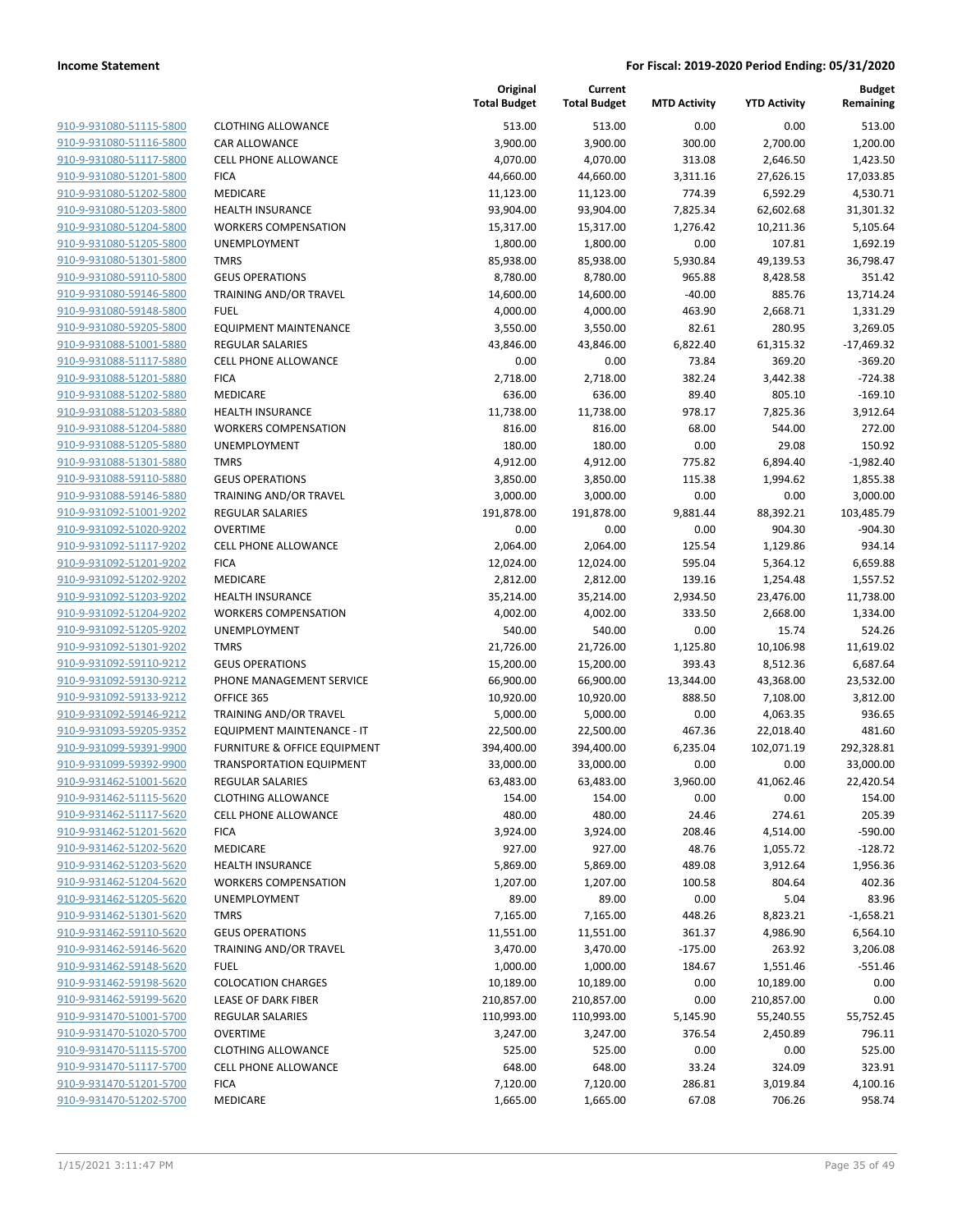|                                                    |                                             | Original<br><b>Total Budget</b> | Current<br><b>Total Budget</b> | <b>MTD Activity</b> | <b>YTD Activity</b> | <b>Budget</b><br>Remaining |
|----------------------------------------------------|---------------------------------------------|---------------------------------|--------------------------------|---------------------|---------------------|----------------------------|
| 910-9-931470-51203-5700                            | <b>HEALTH INSURANCE</b>                     | 17,607.00                       | 17,607.00                      | 1,467.25            | 11,738.00           | 5,869.00                   |
| 910-9-931470-51204-5700                            | <b>WORKERS COMPENSATION</b>                 | 2,167.00                        | 2,167.00                       | 180.58              | 1,444.64            | 722.36                     |
| 910-9-931470-51205-5700                            | UNEMPLOYMENT                                | 266.00                          | 266.00                         | 0.00                | 15.32               | 250.68                     |
| 910-9-931470-51301-5700                            | <b>TMRS</b>                                 | 12,864.00                       | 12,864.00                      | 625.01              | 6,483.17            | 6,380.83                   |
| 910-9-931470-59205-5700                            | <b>EQUIPMENT MAINTENANCE</b>                | 4,650.00                        | 4,650.00                       | 112.88              | 205.76              | 4,444.24                   |
| 910-9-931470-59253-5700                            | TRANSMISSION SUBSTATION MAINT               | 23,278.00                       | 23,278.00                      | 3,339.51            | 7,974.90            | 15,303.10                  |
| 910-9-931490-59353-9900                            | <b>TRANSMISSION SUBSTATIONS</b>             | 694,000.00                      | 694,000.00                     | 216,598.83          | 411,689.94          | 282,310.06                 |
| 910-9-931491-51001-9911                            | <b>REGULAR SALARIES</b>                     | 2,510.00                        | 2,510.00                       | 0.00                | 1,116.36            | 1,393.64                   |
| 910-9-931491-51201-9911                            | <b>FICA</b>                                 | 159.00                          | 159.00                         | 0.00                | 69.21               | 89.79                      |
| 910-9-931491-51202-9911                            | MEDICARE                                    | 37.00                           | 37.00                          | 0.00                | 16.19               | 20.81                      |
| 910-9-931491-51205-9911                            | <b>UNEMPLOYMENT</b>                         | 5.00                            | 5.00                           | 0.00                | 0.00                | 5.00                       |
| 910-9-931491-51301-9911                            | <b>TMRS</b>                                 | 288.00                          | 288.00                         | 0.00                | 123.46              | 164.54                     |
| 910-9-931528-51001-5820                            | <b>REGULAR SALARIES</b>                     | 63,636.00                       | 63,636.00                      | 3,960.00            | 40,862.44           | 22,773.56                  |
| 910-9-931528-51115-5820                            | <b>CLOTHING ALLOWANCE</b>                   | 154.00                          | 154.00                         | 0.00                | 0.00                | 154.00                     |
| 910-9-931528-51117-5820                            | <b>CELL PHONE ALLOWANCE</b>                 | 480.00                          | 480.00                         | 24.46               | 274.57              | 205.43                     |
| 910-9-931528-51201-5820                            | <b>FICA</b>                                 | 3,933.00                        | 3,933.00                       | 247.04              | 2,550.56            | 1,382.44                   |
| 910-9-931528-51202-5820                            | MEDICARE                                    | 930.00                          | 930.00                         | 57.78               | 596.52              | 333.48                     |
| 910-9-931528-51203-5820                            | <b>HEALTH INSURANCE</b>                     | 5,869.00                        | 5,869.00                       | 489.08              | 3,912.64            | 1,956.36                   |
| 910-9-931528-51204-5820                            | <b>WORKERS COMPENSATION</b>                 | 1,207.00                        | 1,207.00                       | 100.58              | 804.64              | 402.36                     |
| 910-9-931528-51205-5820                            | UNEMPLOYMENT                                | 89.00                           | 89.00                          | 0.00                | 3.96                | 85.04                      |
| 910-9-931528-51301-5820                            | <b>TMRS</b>                                 | 7,182.00                        | 7,182.00                       | 448.26              | 4,594.38            | 2,587.62                   |
| 910-9-931528-59110-5820                            | <b>GEUS OPERATIONS</b>                      | 10,081.00                       | 10,081.00                      | 74.64               | 3,097.08            | 6,983.92                   |
| 910-9-931528-59146-5820                            | TRAINING AND/OR TRAVEL                      | 5,970.00                        | 5,970.00                       | $-175.00$           | 263.92              | 5,706.08                   |
| 910-9-931528-59148-5820                            | <b>FUEL</b>                                 | 3,000.00                        | 3,000.00                       | 110.81              | 1,259.67            | 1,740.33                   |
| 910-9-931529-51001-5920                            | <b>REGULAR SALARIES</b>                     | 111,260.00                      | 111,260.00                     | 5,145.88            | 55,240.38           | 56,019.62                  |
| 910-9-931529-51020-5920                            | <b>OVERTIME</b>                             | 3,247.00                        | 3,247.00                       | 376.56              | 2,450.93            | 796.07                     |
| 910-9-931529-51115-5920                            | <b>CLOTHING ALLOWANCE</b>                   | 525.00                          | 525.00                         | 0.00                | 0.00                | 525.00                     |
| 910-9-931529-51117-5920                            | <b>CELL PHONE ALLOWANCE</b>                 | 648.00                          | 648.00                         | 33.20               | 323.70              | 324.30                     |
| 910-9-931529-51201-5920                            | <b>FICA</b>                                 | 7,137.00                        | 7,137.00                       | 344.45              | 3,596.94            | 3,540.06                   |
| 910-9-931529-51202-5920                            | MEDICARE                                    | 1,669.00                        | 1,669.00                       | 80.56               | 841.22              | 827.78                     |
| 910-9-931529-51203-5920                            | <b>HEALTH INSURANCE</b>                     | 17,607.00                       | 17,607.00                      | 1,467.25            | 11,738.00           | 5,869.00                   |
| 910-9-931529-51204-5920                            | <b>WORKERS COMPENSATION</b>                 | 2,167.00                        | 2,167.00                       | 180.58              | 1,444.64            | 722.36                     |
| 910-9-931529-51205-5920                            | UNEMPLOYMENT                                | 267.00                          | 267.00                         | 0.00                | 11.67               | 255.33                     |
| 910-9-931529-51301-5920<br>910-9-931529-59205-5920 | <b>TMRS</b><br><b>EQUIPMENT MAINTENANCE</b> | 12,895.00                       | 12,895.00<br>6,050.00          | 625.01<br>65.98     | 6,483.09<br>459.69  | 6,411.91<br>5,590.31       |
| 910-9-931529-59262-5920                            | DISTRIBUTION SUBSTATION MAINTENANCE         | 6,050.00<br>27,278.00           | 27,278.00                      | 1,420.30            | 13,666.18           | 13,611.82                  |
| 910-9-931590-59362-9900                            | <b>DISTRIBUTION SUBSTATIONS</b>             | 1,494,000.00                    | 1,494,000.00                   | 500,789.61          | 944,912.59          | 549,087.41                 |
| 910-9-931591-51001-9912                            | <b>REGULAR SALARIES</b>                     | 2,092.00                        | 2,092.00                       | 3,236.52            | 3,236.52            | $-1,144.52$                |
| 910-9-931591-51020-9912                            | <b>OVERTIME</b>                             | 0.00                            | 0.00                           | 625.02              | 625.02              | $-625.02$                  |
| 910-9-931591-51201-9912                            | <b>FICA</b>                                 | 132.00                          | 132.00                         | 239.42              | 239.42              | $-107.42$                  |
| 910-9-931591-51202-9912                            | MEDICARE                                    | 31.00                           | 31.00                          | 55.99               | 55.99               | $-24.99$                   |
| 910-9-931591-51205-9912                            | UNEMPLOYMENT                                | 4.00                            | 4.00                           | 0.00                | 0.00                | 4.00                       |
| 910-9-931591-51301-9912                            | <b>TMRS</b>                                 | 240.00                          | 240.00                         | 434.42              | 434.42              | $-194.42$                  |
| 910-9-932467-51001-5671                            | <b>REGULAR SALARIES</b>                     | 62,555.00                       | 62,555.00                      | 3,133.74            | 54,968.51           | 7,586.49                   |
| 910-9-932467-51010-5671                            | PART TIME REGULAR                           | 31,736.00                       | 31,736.00                      | 0.00                | 0.00                | 31,736.00                  |
| 910-9-932467-51020-5671                            | <b>OVERTIME</b>                             | 8,105.00                        | 8,105.00                       | 270.15              | 3,201.51            | 4,903.49                   |
| 910-9-932467-51115-5671                            | <b>CLOTHING ALLOWANCE</b>                   | 578.00                          | 578.00                         | 0.00                | 0.00                | 578.00                     |
| 910-9-932467-51201-5671                            | <b>FICA</b>                                 | 6,266.00                        | 6,266.00                       | 177.79              | 3,424.23            | 2,841.77                   |
| 910-9-932467-51202-5671                            | MEDICARE                                    | 1,465.00                        | 1,465.00                       | 41.58               | 800.83              | 664.17                     |
| 910-9-932467-51203-5671                            | <b>HEALTH INSURANCE</b>                     | 11,738.00                       | 11,738.00                      | 978.17              | 7,825.36            | 3,912.64                   |
| 910-9-932467-51204-5671                            | <b>WORKERS COMPENSATION</b>                 | 2,252.00                        | 2,252.00                       | 187.67              | 1,501.36            | 750.64                     |
| 910-9-932467-51205-5671                            | UNEMPLOYMENT                                | 301.00                          | 301.00                         | 0.00                | 21.38               | 279.62                     |
| 910-9-932467-51301-5671                            | <b>TMRS</b>                                 | 11,321.00                       | 11,321.00                      | 382.94              | 4,059.46            | 7,261.54                   |
| 910-9-932467-59110-5671                            | <b>GEUS OPERATIONS</b>                      | 3,500.00                        | 3,500.00                       | 19.06               | 782.64              | 2,717.36                   |
| 910-9-932467-59146-5671                            | TRAINING AND/OR TRAVEL                      | 1,000.00                        | 1,000.00                       | 0.00                | 0.00                | 1,000.00                   |
| 910-9-932467-59148-5671                            | <b>FUEL</b>                                 | 8,500.00                        | 8,500.00                       | 347.13              | 2,925.67            | 5,574.33                   |
| 910-9-932474-51001-5740                            | REGULAR SALARIES                            | 56,563.00                       | 56,563.00                      | 3,460.40            | 26,365.62           | 30,197.38                  |
| 910-9-932474-51020-5740                            | <b>OVERTIME</b>                             | 6,840.00                        | 6,840.00                       | 393.60              | 1,279.20            | 5,560.80                   |
| 910-9-932474-51115-5740                            | <b>CLOTHING ALLOWANCE</b>                   | 578.00                          | 578.00                         | 0.00                | 0.00                | 578.00                     |
|                                                    |                                             |                                 |                                |                     |                     |                            |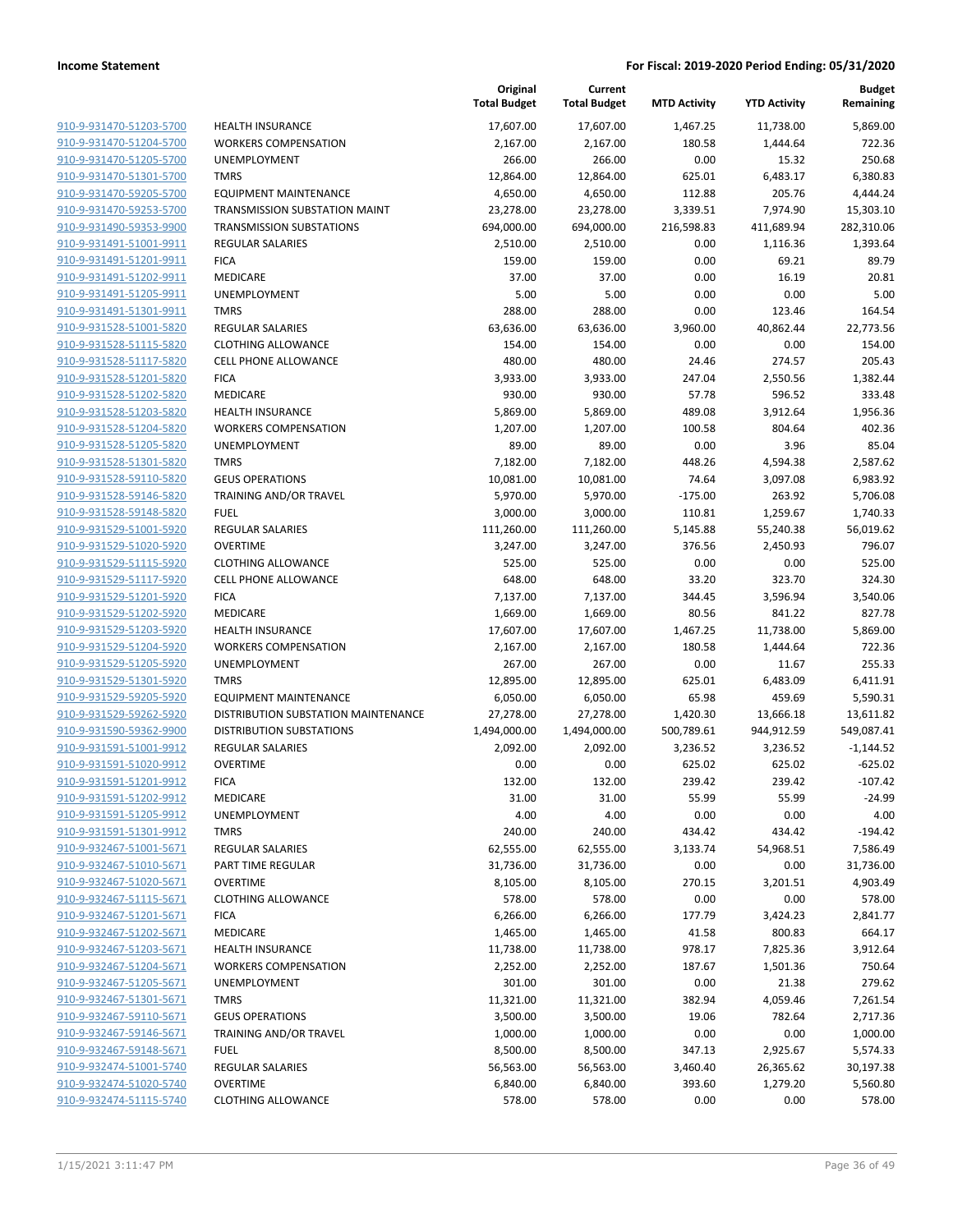|                                                    |                                                        | Original<br><b>Total Budget</b> | Current<br><b>Total Budget</b> | <b>MTD Activity</b> | <b>YTD Activity</b> | <b>Budget</b><br>Remaining |
|----------------------------------------------------|--------------------------------------------------------|---------------------------------|--------------------------------|---------------------|---------------------|----------------------------|
| 910-9-932474-51201-5740                            | <b>FICA</b>                                            | 3,861.00                        | 3,861.00                       | 217.02              | 1,543.38            | 2,317.62                   |
| 910-9-932474-51202-5740                            | MEDICARE                                               | 903.00                          | 903.00                         | 50.75               | 360.95              | 542.05                     |
| 910-9-932474-51203-5740                            | <b>HEALTH INSURANCE</b>                                | 11,738.00                       | 11,738.00                      | 978.17              | 7,825.36            | 3,912.64                   |
| 910-9-932474-51204-5740                            | <b>WORKERS COMPENSATION</b>                            | 1,388.00                        | 1,388.00                       | 115.67              | 925.36              | 462.64                     |
| 910-9-932474-51205-5740                            | <b>UNEMPLOYMENT</b>                                    | 150.00                          | 150.00                         | 0.00                | 6.39                | 143.61                     |
| 910-9-932474-51301-5740                            | <b>TMRS</b>                                            | 6,976.00                        | 6,976.00                       | 433.58              | 3,090.76            | 3,885.24                   |
| 910-9-932474-59205-5740                            | <b>EQUIPMENT MAINTENANCE</b>                           | 3.00                            | 3.00                           | 0.00                | 0.00                | 3.00                       |
| 910-9-932474-59257-5740                            | <b>TRANSMISSION LINE MAINTENANCE</b>                   | 49,280.00                       | 49,280.00                      | 7,145.60            | 33,129.70           | 16,150.30                  |
| 910-9-932490-59356-9900                            | <b>GEUS TRANSMISSION LINES</b>                         | 100,000.00                      | 100,000.00                     | 19,089.24           | 68,318.22           | 31,681.78                  |
| 910-9-932490-59392-9900                            | <b>TRANSPORTATION EQUIPMENT</b>                        | 0.00                            | 0.00                           | 0.00                | 25,113.11           | $-25,113.11$               |
| 910-9-932491-51001-9913                            | REGULAR SALARIES                                       | 23,549.00                       | 23,549.00                      | 374.02              | 21,835.44           | 1,713.56                   |
| 910-9-932491-51011-9913                            | PART TIME TEMPORARY                                    | 6,274.00                        | 6,274.00                       | 0.00                | 0.00                | 6,274.00                   |
| 910-9-932491-51201-9913                            | <b>FICA</b>                                            | 2,002.00                        | 2,002.00                       | 263.31              | 1,697.28            | 304.72                     |
| 910-9-932491-51202-9913                            | <b>MEDICARE</b>                                        | 468.00                          | 468.00                         | 61.58               | 396.95              | 71.05                      |
| 910-9-932491-51205-9913                            | <b>UNEMPLOYMENT</b>                                    | 89.00                           | 89.00                          | 0.00                | 3.97                | 85.03                      |
| 910-9-932491-51301-9913                            | <b>TMRS</b>                                            | 3,617.00                        | 3,617.00                       | 494.08              | 3,199.86            | 417.14                     |
| 910-9-932500-51001-5801                            | <b>REGULAR SALARIES</b>                                | 130,125.00                      | 130,125.00                     | 10,009.94           | 89,943.69           | 40,181.31                  |
| 910-9-932500-51115-5801<br>910-9-932500-51117-5801 | <b>CLOTHING ALLOWANCE</b>                              | 256.00                          | 256.00                         | 0.00                | 0.00                | 256.00                     |
|                                                    | <b>CELL PHONE ALLOWANCE</b>                            | 636.00                          | 636.00                         | 48.92               | 440.28              | 195.72                     |
| 910-9-932500-51201-5801                            | <b>FICA</b>                                            | 7,961.00                        | 7,961.00                       | 586.68              | 5,305.67            | 2,655.33                   |
| 910-9-932500-51202-5801<br>910-9-932500-51203-5801 | MEDICARE                                               | 1,896.00                        | 1,896.00                       | 137.20              | 1,240.80            | 655.20                     |
| 910-9-932500-51204-5801                            | <b>HEALTH INSURANCE</b><br><b>WORKERS COMPENSATION</b> | 11,738.00                       | 11,738.00                      | 978.17<br>202.75    | 7,825.36            | 3,912.64                   |
| 910-9-932500-51205-5801                            | UNEMPLOYMENT                                           | 2,433.00<br>180.00              | 2,433.00<br>180.00             | 0.00                | 1,622.00<br>9.00    | 811.00<br>171.00           |
| 910-9-932500-51301-5801                            | <b>TMRS</b>                                            | 14,648.00                       | 14,648.00                      | 1,131.62            | 10,101.54           | 4,546.46                   |
| 910-9-932500-59110-5801                            | <b>GEUS OPERATIONS</b>                                 | 4,760.00                        | 4,760.00                       | 312.96              | 1,813.30            | 2,946.70                   |
| 910-9-932500-59112-5801                            | <b>SAFETY</b>                                          | 48,970.00                       | 48,970.00                      | 0.00                | 24,377.60           | 24,592.40                  |
| 910-9-932500-59146-5801                            | TRAINING AND/OR TRAVEL                                 | 16,200.00                       | 16,200.00                      | 0.00                | 6,984.87            | 9,215.13                   |
| 910-9-932500-59148-5801                            | <b>FUEL</b>                                            | 1,800.00                        | 1,800.00                       | 306.23              | 2,805.94            | $-1,005.94$                |
| 910-9-932503-51001-5830                            | <b>REGULAR SALARIES</b>                                | 121,230.00                      | 121,230.00                     | 9,439.18            | 79,829.76           | 41,400.24                  |
| 910-9-932503-51020-5830                            | <b>OVERTIME</b>                                        | 10,481.00                       | 10,481.00                      | 1,027.66            | 4,474.90            | 6,006.10                   |
| 910-9-932503-51115-5830                            | <b>CLOTHING ALLOWANCE</b>                              | 1,257.00                        | 1,257.00                       | 0.00                | 0.00                | 1,257.00                   |
| 910-9-932503-51117-5830                            | <b>CELL PHONE ALLOWANCE</b>                            | 318.00                          | 318.00                         | 24.46               | 220.14              | 97.86                      |
| 910-9-932503-51201-5830                            | <b>FICA</b>                                            | 8,186.00                        | 8,186.00                       | 565.51              | 4,540.87            | 3,645.13                   |
| 910-9-932503-51202-5830                            | MEDICARE                                               | 1,914.00                        | 1,914.00                       | 132.26              | 1,061.97            | 852.03                     |
| 910-9-932503-51203-5830                            | <b>HEALTH INSURANCE</b>                                | 23,476.00                       | 23,476.00                      | 1,956.33            | 15,650.64           | 7,825.36                   |
| 910-9-932503-51204-5830                            | <b>WORKERS COMPENSATION</b>                            | 3,350.00                        | 3,350.00                       | 279.17              | 2,233.36            | 1,116.64                   |
| 910-9-932503-51205-5830                            | <b>UNEMPLOYMENT</b>                                    | 360.00                          | 360.00                         | 0.00                | 15.79               | 344.21                     |
| 910-9-932503-51301-5830                            | <b>TMRS</b>                                            | 14,790.00                       | 14,790.00                      | 1,180.26            | 9,446.60            | 5,343.40                   |
| 910-9-932503-59110-5830                            | <b>GEUS OPERATIONS</b>                                 | 40,000.00                       | 40,000.00                      | 954.91              | 11,467.87           | 28,532.13                  |
| 910-9-932503-59148-5830                            | <b>FUEL</b>                                            | 40,000.00                       | 40,000.00                      | 1,572.71            | 13,359.75           | 26,640.25                  |
| 910-9-932504-51001-5840                            | <b>REGULAR SALARIES</b>                                | 122,699.00                      | 122,699.00                     | 9,439.14            | 79,829.38           | 42,869.62                  |
| 910-9-932504-51020-5840                            | <b>OVERTIME</b>                                        | 10,481.00                       | 10,481.00                      | 1,027.66            | 4,474.89            | 6,006.11                   |
| 910-9-932504-51115-5840                            | <b>CLOTHING ALLOWANCE</b>                              | 1,257.00                        | 1,257.00                       | 0.00                | 0.00                | 1,257.00                   |
| 910-9-932504-51117-5840                            | <b>CELL PHONE ALLOWANCE</b>                            | 318.00                          | 318.00                         | 24.46               | 220.14              | 97.86                      |
| 910-9-932504-51201-5840                            | <b>FICA</b>                                            | 8,276.00                        | 8,276.00                       | 650.46              | 5,240.52            | 3,035.48                   |
| 910-9-932504-51202-5840                            | MEDICARE                                               | 1,935.00                        | 1,935.00                       | 152.12              | 1,225.62            | 709.38                     |
| 910-9-932504-51203-5840                            | <b>HEALTH INSURANCE</b>                                | 23,476.00                       | 23,476.00                      | 1,956.33            | 15,650.64           | 7,825.36                   |
| 910-9-932504-51204-5840                            | <b>WORKERS COMPENSATION</b>                            | 3,350.00                        | 3,350.00                       | 279.17              | 2,233.36            | 1,116.64                   |
| 910-9-932504-51205-5840                            | UNEMPLOYMENT                                           | 360.00                          | 360.00                         | 0.00                | 13.58               | 346.42                     |
| 910-9-932504-51301-5840                            | <b>TMRS</b>                                            | 14,956.00                       | 14,956.00                      | 1,180.26            | 9,446.58            | 5,509.42                   |
| 910-9-932504-59110-5840                            | <b>GEUS OPERATIONS</b>                                 | 48,000.00                       | 48,000.00                      | 3,153.51            | 23,756.83           | 24,243.17                  |
| 910-9-932504-59148-5840                            | <b>FUEL</b>                                            | 20,000.00                       | 20,000.00                      | 927.94              | 10,868.00           | 9,132.00                   |
| 910-9-932505-51001-5850                            | <b>REGULAR SALARIES</b>                                | 817.00                          | 817.00                         | 0.00                | 0.00                | 817.00                     |
| 910-9-932505-51020-5850                            | <b>OVERTIME</b>                                        | 104.00                          | 104.00                         | 0.00                | 0.00                | 104.00                     |
| 910-9-932505-51201-5850                            | <b>FICA</b>                                            | 56.00                           | 56.00                          | 0.00                | 0.00                | 56.00                      |
| 910-9-932505-51202-5850                            | MEDICARE                                               | 14.00                           | 14.00                          | 0.00                | 0.00                | 14.00                      |
| 910-9-932505-51301-5850                            | <b>TMRS</b>                                            | 103.00                          | 103.00                         | 0.00                | 0.00                | 103.00                     |
| 910-9-932506-51001-5860                            | <b>REGULAR SALARIES</b>                                | 117,219.00                      | 117,219.00                     | 6,561.60            | 58,990.41           | 58,228.59                  |
|                                                    |                                                        |                                 |                                |                     |                     |                            |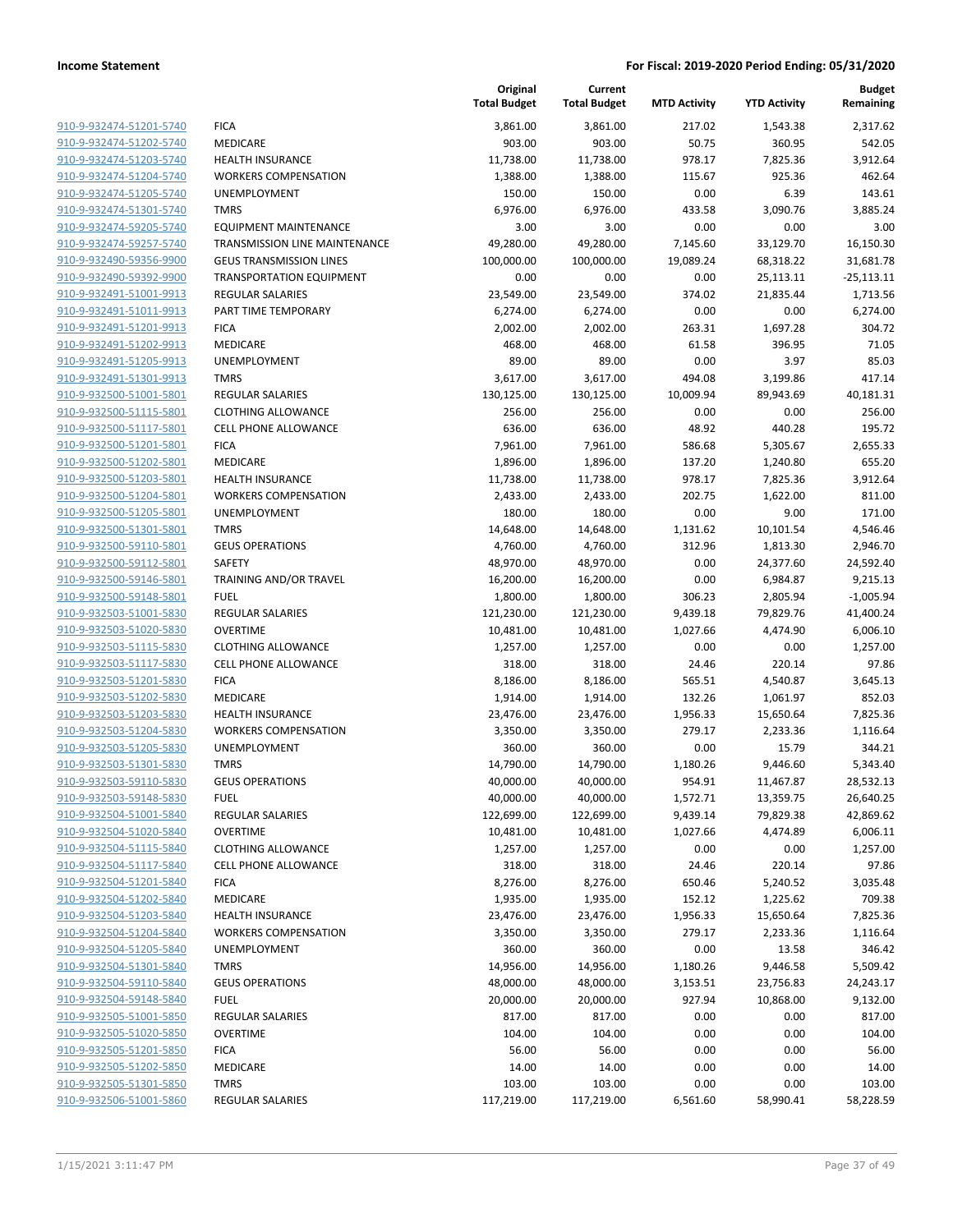| 910-9-932506-51020-5860                            | <b>OVERTIME</b>                 |
|----------------------------------------------------|---------------------------------|
| 910-9-932506-51115-5860                            | <b>CLOTHING ALL</b>             |
| 910-9-932506-51117-5860                            | <b>CELL PHONE AI</b>            |
| 910-9-932506-51201-5860                            | <b>FICA</b>                     |
| 910-9-932506-51202-5860                            | <b>MEDICARE</b>                 |
| 910-9-932506-51203-5860                            | <b>HEALTH INSUR</b>             |
| 910-9-932506-51204-5860                            | <b>WORKERS CON</b>              |
| 910-9-932506-51205-5860                            | UNEMPLOYME                      |
| 910-9-932506-51301-5860                            | <b>TMRS</b>                     |
| 910-9-932506-59110-5860                            | <b>GEUS OPERATI</b>             |
| 910-9-932506-59148-5860                            | FUEL                            |
| 910-9-932507-51001-5870                            | REGULAR SALA                    |
| 910-9-932507-51020-5870                            | OVERTIME                        |
| 910-9-932507-51102-5870                            | <b>BILINGUAL PAY</b>            |
| 910-9-932507-51201-5870                            | <b>FICA</b>                     |
| 910-9-932507-51202-5870                            | MEDICARE                        |
| 910-9-932507-51301-5870                            | TMRS                            |
| 910-9-932507-59110-5870                            | <b>GEUS OPERATI</b>             |
| 910-9-932509-59147-5890<br>910-9-932510-51001-5900 | RENT<br><b>REGULAR SALA</b>     |
| 910-9-932510-51020-5900                            | OVERTIME                        |
| 910-9-932510-51102-5900                            | <b>BILINGUAL PAY</b>            |
| 910-9-932510-51115-5900                            | <b>CLOTHING ALL</b>             |
| 910-9-932510-51201-5900                            | <b>FICA</b>                     |
| 910-9-932510-51202-5900                            | MEDICARE                        |
| 910-9-932510-51203-5900                            | <b>HEALTH INSUR</b>             |
| 910-9-932510-51204-5900                            | <b>WORKERS CON</b>              |
| 910-9-932510-51205-5900                            | UNEMPLOYME                      |
| 910-9-932510-51301-5900                            | TMRS                            |
| 910-9-932510-59205-5900                            | <b>EQUIPMENT M</b>              |
| 910-9-932514-51001-5941                            | REGULAR SALA                    |
| 910-9-932514-51020-5941                            | OVERTIME                        |
| 910-9-932514-51102-5941                            | <b>BILINGUAL PAY</b>            |
| 910-9-932514-51115-5941                            | <b>CLOTHING ALL</b>             |
| 910-9-932514-51201-5941                            | <b>FICA</b>                     |
| 910-9-932514-51202-5941                            | MEDICARE                        |
| 910-9-932514-51203-5941                            | <b>HEALTH INSUR</b>             |
| 910-9-932514-51204-5941                            | <b>WORKERS CON</b>              |
| 910-9-932514-51205-5941                            | UNEMPLOYME                      |
| 910-9-932514-51301-5941                            | TMRS                            |
| 910-9-932514-51401-5941                            | CONTRA - SALA                   |
| 910-9-932514-59275-5941<br>910-9-932515-51001-5950 | POLES, OH, UG                   |
| 910-9-932515-51020-5950                            | REGULAR SALA<br><b>OVERTIME</b> |
| 910-9-932515-51102-5870                            | <b>BILINGUAL PAY</b>            |
| 910-9-932515-51201-5950                            | <b>FICA</b>                     |
| 910-9-932515-51202-5950                            | MEDICARE                        |
| 910-9-932515-51301-5950                            | TMRS                            |
| 910-9-932515-59282-5950                            | TRANSFORMEF                     |
| 910-9-932516-51001-5960                            | REGULAR SALA                    |
| 910-9-932516-51020-5960                            | OVERTIME                        |
| 910-9-932516-51201-5960                            | <b>FICA</b>                     |
| 910-9-932516-51202-5960                            | <b>MEDICARE</b>                 |
| 910-9-932516-51205-5960                            | UNEMPLOYME                      |
| 910-9-932516-51301-5960                            | TMRS                            |
| 910-9-932516-59284-5960                            | ST LIGHTING &                   |
| 910-9-932517-51001-5970                            | REGULAR SALA                    |
| 910-9-932517-51020-5970                            | OVERTIME                        |
| 910-9-932517-51115-5970                            | <b>CLOTHING ALL</b>             |
|                                                    |                                 |

|                         |                                      | Original<br><b>Total Budget</b> | Current<br><b>Total Budget</b> | <b>MTD Activity</b> | <b>YTD Activity</b> | <b>Budget</b><br>Remaining |
|-------------------------|--------------------------------------|---------------------------------|--------------------------------|---------------------|---------------------|----------------------------|
| 910-9-932506-51020-5860 | <b>OVERTIME</b>                      | 1,243.00                        | 1,243.00                       | 0.00                | 0.00                | 1,243.00                   |
| 910-9-932506-51115-5860 | <b>CLOTHING ALLOWANCE</b>            | 525.00                          | 525.00                         | 0.00                | 0.00                | 525.00                     |
| 910-9-932506-51117-5860 | <b>CELL PHONE ALLOWANCE</b>          | 432.00                          | 432.00                         | 33.22               | 298.98              | 133.02                     |
| 910-9-932506-51201-5860 | <b>FICA</b>                          | 7,371.00                        | 7,371.00                       | 408.32              | 3,665.16            | 3,705.84                   |
| 910-9-932506-51202-5860 | <b>MEDICARE</b>                      | 1,724.00                        | 1,724.00                       | 95.50               | 857.19              | 866.81                     |
| 910-9-932506-51203-5860 | <b>HEALTH INSURANCE</b>              | 17,607.00                       | 17,607.00                      | 1,467.25            | 11,738.00           | 5,869.00                   |
| 910-9-932506-51204-5860 | <b>WORKERS COMPENSATION</b>          | 2,233.00                        | 2,233.00                       | 186.08              | 1,488.64            | 744.36                     |
| 910-9-932506-51205-5860 | <b>UNEMPLOYMENT</b>                  | 270.00                          | 270.00                         | 0.00                | 9.01                | 260.99                     |
| 910-9-932506-51301-5860 | <b>TMRS</b>                          | 13,319.00                       | 13,319.00                      | 741.92              | 6,626.32            | 6,692.68                   |
| 910-9-932506-59110-5860 | <b>GEUS OPERATIONS</b>               | 123,150.00                      | 123,150.00                     | 2,310.56            | 6,202.28            | 116,947.72                 |
| 910-9-932506-59148-5860 | <b>FUEL</b>                          | 4,000.00                        | 4,000.00                       | 143.66              | 1,489.23            | 2,510.77                   |
| 910-9-932507-51001-5870 | REGULAR SALARIES                     | 798.00                          | 798.00                         | 0.00                | 0.00                | 798.00                     |
| 910-9-932507-51020-5870 | <b>OVERTIME</b>                      | 95.00                           | 95.00                          | 0.00                | 0.00                | 95.00                      |
| 910-9-932507-51102-5870 | <b>BILINGUAL PAY</b>                 | 9.00                            | 9.00                           | 0.00                | 0.00                | 9.00                       |
| 910-9-932507-51201-5870 | <b>FICA</b>                          | 56.00                           | 56.00                          | 0.00                | 0.00                | 56.00                      |
| 910-9-932507-51202-5870 | MEDICARE                             | 13.00                           | 13.00                          | 0.00                | 0.00                | 13.00                      |
| 910-9-932507-51301-5870 | <b>TMRS</b>                          | 100.00                          | 100.00                         | 0.00                | 0.00                | 100.00                     |
| 910-9-932507-59110-5870 | <b>GEUS OPERATIONS</b>               | 50.00                           | 50.00                          | 0.00                | 0.00                | 50.00                      |
| 910-9-932509-59147-5890 | <b>RENT</b>                          | 161.00                          | 161.00                         | 0.00                | 0.00                | 161.00                     |
| 910-9-932510-51001-5900 | <b>REGULAR SALARIES</b>              | 66,602.00                       | 66,602.00                      | 5,099.20            | 45,818.40           | 20,783.60                  |
| 910-9-932510-51020-5900 | <b>OVERTIME</b>                      | 10,807.00                       | 10,807.00                      | 409.38              | 505.81              | 10,301.19                  |
| 910-9-932510-51102-5900 | <b>BILINGUAL PAY</b>                 | 600.00                          | 600.00                         | 46.16               | 415.44              | 184.56                     |
| 910-9-932510-51115-5900 | <b>CLOTHING ALLOWANCE</b>            | 525.00                          | 525.00                         | 0.00                | 0.00                | 525.00                     |
| 910-9-932510-51201-5900 | <b>FICA</b>                          | 4,837.00                        | 4,837.00                       | 294.30              | 2,491.84            | 2,345.16                   |
| 910-9-932510-51202-5900 | <b>MEDICARE</b>                      | 1,131.00                        | 1,131.00                       | 68.83               | 582.81              | 548.19                     |
| 910-9-932510-51203-5900 | <b>HEALTH INSURANCE</b>              | 11,738.00                       | 11,738.00                      | 978.17              | 7,825.36            | 3,912.64                   |
| 910-9-932510-51204-5900 | <b>WORKERS COMPENSATION</b>          | 1,451.00                        | 1,451.00                       | 120.92              | 967.36              | 483.64                     |
| 910-9-932510-51205-5900 | <b>UNEMPLOYMENT</b>                  | 180.00                          | 180.00                         | 0.00                | 8.99                | 171.01                     |
| 910-9-932510-51301-5900 | <b>TMRS</b>                          | 8,739.00                        | 8,739.00                       | 624.91              | 5,223.99            | 3,515.01                   |
| 910-9-932510-59205-5900 | <b>EQUIPMENT MAINTENANCE</b>         | 67,000.00                       | 67,000.00                      | 4,931.86            | 27,502.07           | 39,497.93                  |
| 910-9-932514-51001-5941 | <b>REGULAR SALARIES</b>              | 517,625.00                      | 517,625.00                     | 29,909.21           | 248,123.37          | 269,501.63                 |
| 910-9-932514-51020-5941 | <b>OVERTIME</b>                      | 54,479.00                       | 54,479.00                      | 3,405.98            | 19,881.86           | 34,597.14                  |
| 910-9-932514-51102-5941 | <b>BILINGUAL PAY</b>                 | 1,185.00                        | 1,185.00                       | 92.32               | 807.80              | 377.20                     |
| 910-9-932514-51115-5941 | <b>CLOTHING ALLOWANCE</b>            | 5,775.00                        | 5,775.00                       | 0.00                | 0.00                | 5,775.00                   |
| 910-9-932514-51201-5941 | <b>FICA</b>                          | 35,542.00                       | 35,542.00                      | 1,904.39            | 15,417.23           | 20,124.77                  |
| 910-9-932514-51202-5941 | <b>MEDICARE</b>                      | 8,312.00                        | 8,312.00                       | 445.38              | 3,605.64            | 4,706.36                   |
| 910-9-932514-51203-5941 | <b>HEALTH INSURANCE</b>              | 129,118.00                      | 129,118.00                     | 10,759.84           | 86,078.71           | 43,039.29                  |
| 910-9-932514-51204-5941 | <b>WORKERS COMPENSATION</b>          | 11,087.00                       | 11,087.00                      | 923.92              | 7,391.36            | 3,695.64                   |
| 910-9-932514-51205-5941 | <b>UNEMPLOYMENT</b>                  | 1,980.00                        | 1,980.00                       | 0.00                | 200.44              | 1,779.56                   |
| 910-9-932514-51301-5941 | <b>TMRS</b>                          | 64,222.00                       | 64,222.00                      | 3,750.58            | 30,011.00           | 34,211.00                  |
| 910-9-932514-51401-5941 | <b>CONTRA - SALARIES</b>             | 0.00                            | 0.00                           | 0.00                | $-2,054.42$         | 2,054.42                   |
| 910-9-932514-59275-5941 | POLES, OH, UG & SERVICES MAINTENANCE | 266,140.00                      | 266,140.00                     | 37,844.01           | 179,151.93          | 86,988.07                  |
| 910-9-932515-51001-5950 | <b>REGULAR SALARIES</b>              | 579.00                          | 579.00                         | 0.00                | 0.00                | 579.00                     |
| 910-9-932515-51020-5950 | <b>OVERTIME</b>                      | 63.00                           | 63.00                          | 0.00                | 0.00                | 63.00                      |
| 910-9-932515-51102-5870 | <b>BILINGUAL PAY</b>                 | 6.00                            | 6.00                           | 0.00                | 0.00                | 6.00                       |
| 910-9-932515-51201-5950 | <b>FICA</b>                          | 40.00                           | 40.00                          | 0.00                | 0.00                | 40.00                      |
| 910-9-932515-51202-5950 | MEDICARE                             | 9.00                            | 9.00                           | 0.00                | 0.00                | 9.00                       |
| 910-9-932515-51301-5950 | <b>TMRS</b>                          | 73.00                           | 73.00                          | 0.00                | 0.00                | 73.00                      |
| 910-9-932515-59282-5950 | <b>TRANSFORMERS MAINTENANCE</b>      | 15,000.00                       | 15,000.00                      | 0.00                | 0.00                | 15,000.00                  |
| 910-9-932516-51001-5960 | REGULAR SALARIES                     | 14,010.00                       | 14,010.00                      | 463.75              | 8,223.15            | 5,786.85                   |
| 910-9-932516-51020-5960 | <b>OVERTIME</b>                      | 1,532.00                        | 1,532.00                       | 513.39              | 1,666.51            | $-134.51$                  |
| 910-9-932516-51201-5960 | <b>FICA</b>                          | 963.00                          | 963.00                         | 60.58               | 613.05              | 349.95                     |
| 910-9-932516-51202-5960 | MEDICARE                             | 226.00                          | 226.00                         | 14.17               | 143.38              | 82.62                      |
| 910-9-932516-51205-5960 | <b>UNEMPLOYMENT</b>                  | 0.00                            | 0.00                           | 0.00                | 2.95                | $-2.95$                    |
| 910-9-932516-51301-5960 | <b>TMRS</b>                          | 1,741.00                        | 1,741.00                       | 109.94              | 1,107.50            | 633.50                     |
| 910-9-932516-59284-5960 | ST LIGHTING & SIGNALS MAINTENANCE    | 8,000.00                        | 8,000.00                       | 440.64              | 9,236.42            | $-1,236.42$                |
| 910-9-932517-51001-5970 | REGULAR SALARIES                     | 35,680.00                       | 35,680.00                      | 2,899.20            | 25,776.66           | 9,903.34                   |
| 910-9-932517-51020-5970 | <b>OVERTIME</b>                      | 133.00                          | 133.00                         | 27.18               | 297.00              | $-164.00$                  |
| 910-9-932517-51115-5970 | <b>CLOTHING ALLOWANCE</b>            | 525.00                          | 525.00                         | 0.00                | 0.00                | 525.00                     |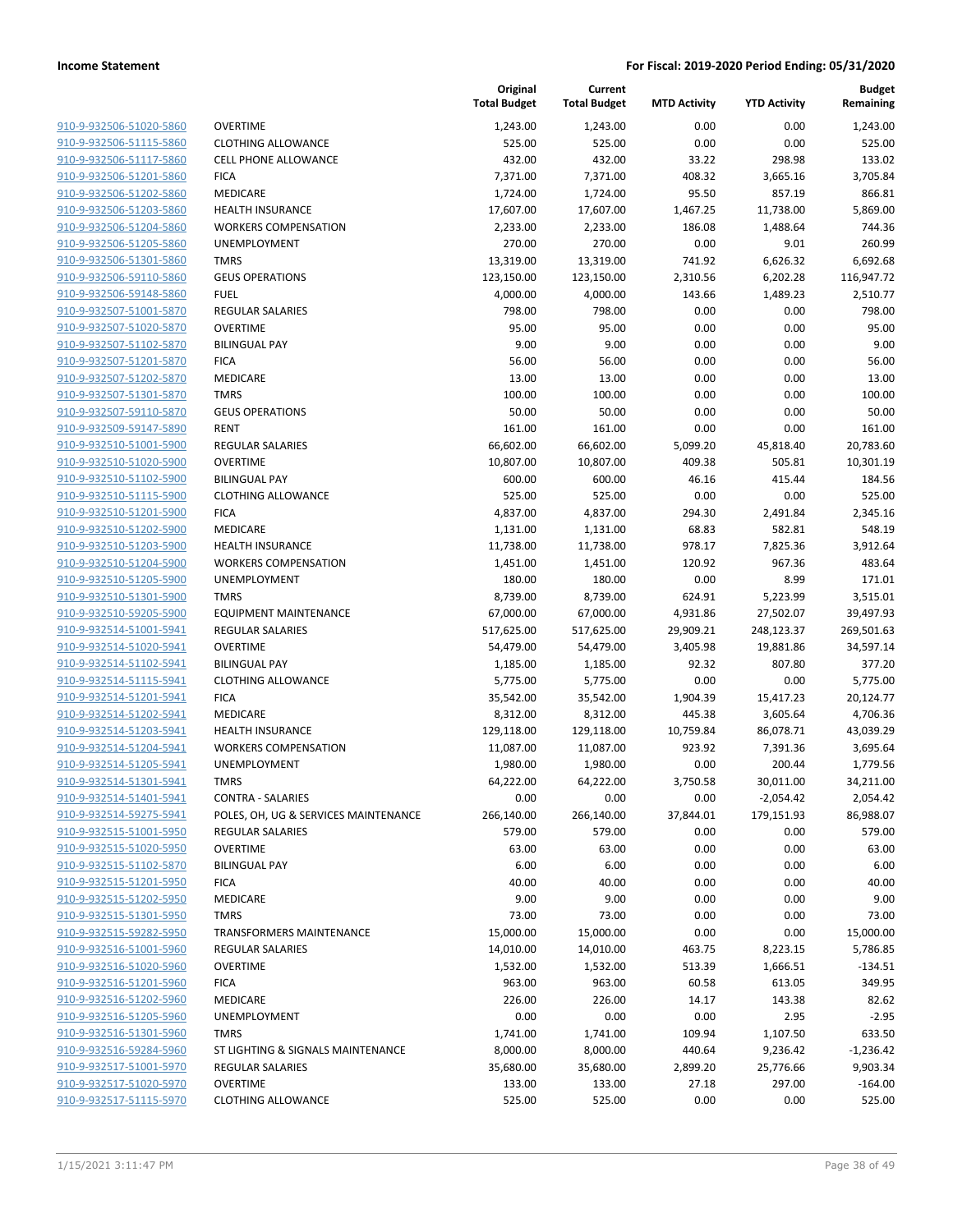|                         |                                      | Original<br><b>Total Budget</b> | Current<br><b>Total Budget</b> | <b>MTD Activity</b> | <b>YTD Activity</b> | <b>Budget</b><br>Remaining |
|-------------------------|--------------------------------------|---------------------------------|--------------------------------|---------------------|---------------------|----------------------------|
| 910-9-932517-51201-5970 | <b>FICA</b>                          | 2,219.00                        | 2,219.00                       | 149.08              | 1,379.82            | 839.18                     |
| 910-9-932517-51202-5970 | MEDICARE                             | 518.00                          | 518.00                         | 34.87               | 322.72              | 195.28                     |
| 910-9-932517-51203-5970 | <b>HEALTH INSURANCE</b>              | 11,738.00                       | 11,738.00                      | 978.17              | 7,825.36            | 3,912.64                   |
| 910-9-932517-51204-5970 | <b>WORKERS COMPENSATION</b>          | 701.00                          | 701.00                         | 58.42               | 467.36              | 233.64                     |
| 910-9-932517-51205-5970 | <b>UNEMPLOYMENT</b>                  | 180.00                          | 180.00                         | 0.00                | 35.13               | 144.87                     |
| 910-9-932517-51301-5970 | <b>TMRS</b>                          | 4,012.00                        | 4,012.00                       | 329.22              | 2,914.46            | 1,097.54                   |
| 910-9-932517-59270-5970 | <b>METERS MAINTENANCE</b>            | 900.00                          | 900.00                         | 0.00                | 253.99              | 646.01                     |
| 910-9-932518-51001-5980 | REGULAR SALARIES                     | 1,951.00                        | 1,951.00                       | 237.03              | 1,220.57            | 730.43                     |
| 910-9-932518-51020-5980 | <b>OVERTIME</b>                      | 220.00                          | 220.00                         | 199.27              | 618.51              | $-398.51$                  |
| 910-9-932518-51201-5980 | <b>FICA</b>                          | 134.00                          | 134.00                         | 27.05               | 114.03              | 19.97                      |
| 910-9-932518-51202-5980 | MEDICARE                             | 31.00                           | 31.00                          | 6.33                | 26.66               | 4.34                       |
| 910-9-932518-51205-5980 | UNEMPLOYMENT                         | 0.00                            | 0.00                           | 0.00                | 0.18                | $-0.18$                    |
| 910-9-932518-51301-5980 | <b>TMRS</b>                          | 242.00                          | 242.00                         | 49.09               | 205.59              | 36.41                      |
| 910-9-932518-59288-5980 | <b>VAPOR LIGHTS MAINTENANCE</b>      | 700.00                          | 700.00                         | 111.10              | 548.56              | 151.44                     |
| 910-9-932519-51001-5990 | <b>REGULAR SALARIES</b>              | 751.00                          | 751.00                         | 0.00                | 0.00                | 751.00                     |
| 910-9-932519-51201-5990 | <b>FICA</b>                          | 47.00                           | 47.00                          | 0.00                | 0.00                | 47.00                      |
| 910-9-932519-51202-5990 | MEDICARE                             | 11.00                           | 11.00                          | 0.00                | 0.00                | 11.00                      |
| 910-9-932519-51301-5990 | <b>TMRS</b>                          | 84.00                           | 84.00                          | 0.00                | 0.00                | 84.00                      |
| 910-9-932590-59364-9900 | <b>POLES</b>                         | 160,000.00                      | 160,000.00                     | 17,312.85           | 97,976.00           | 62,024.00                  |
| 910-9-932590-59365-9900 | OH CONDUCTOR & DEVICES               | 70,000.00                       | 70,000.00                      | 5,505.30            | 70,497.02           | $-497.02$                  |
| 910-9-932590-59366-9900 | <b>UG CONDUIT</b>                    | 120,000.00                      | 120,000.00                     | 2,218.86            | 89,723.98           | 30,276.02                  |
| 910-9-932590-59367-9900 | UG CONDUCTOR & DEVICES               | 89,000.00                       | 89,000.00                      | 6,332.92            | 95,199.73           | $-6,199.73$                |
| 910-9-932590-59368-9900 | <b>TRANSFORMERS &amp; CAPACITORS</b> | 170,000.00                      | 170,000.00                     | 10,269.07           | 167,208.28          | 2,791.72                   |
| 910-9-932590-59369-9900 | SERVICE CONNECTIONS                  | 1,000.00                        | 1,000.00                       | 0.00                | 0.00                | 1,000.00                   |
| 910-9-932590-59370-9900 | <b>METERS</b>                        | 1,314,895.00                    | 1,314,895.00                   | 182,636.75          | 335,463.42          | 979,431.58                 |
| 910-9-932590-59371-9900 | <b>VAPOR LIGHTS</b>                  | 10,000.00                       | 10,000.00                      | 244.30              | 1,935.97            | 8,064.03                   |
| 910-9-932590-59375-9900 | STREET LIGHTING & SIGNALS            | 10,000.00                       | 10,000.00                      | 269.14              | 4,687.18            | 5,312.82                   |
| 910-9-932590-59392-9900 | <b>TRANSPORTATION EQUIPMENT</b>      | 365,000.00                      | 365,000.00                     | 141,138.00          | 166,251.11          | 198,748.89                 |
| 910-9-932591-51001-9914 | <b>REGULAR SALARIES</b>              | 21,289.00                       | 21,289.00                      | 5,943.73            | 42,130.29           | $-20,841.29$               |
| 910-9-932591-51020-9914 | <b>OVERTIME</b>                      | 0.00                            | 0.00                           | 856.69              | 3,419.79            | $-3,419.79$                |
| 910-9-932591-51201-9914 | <b>FICA</b>                          | 1,320.00                        | 1,320.00                       | 421.62              | 2,825.78            | $-1,505.78$                |
| 910-9-932591-51202-9914 | MEDICARE                             | 309.00                          | 309.00                         | 98.60               | 660.87              | $-351.87$                  |
| 910-9-932591-51205-9914 | <b>UNEMPLOYMENT</b>                  | 0.00                            | 0.00                           | 0.00                | 5.52                | $-5.52$                    |
| 910-9-932591-51301-9914 | <b>TMRS</b>                          | 2,385.00                        | 2,385.00                       | 765.08              | 4,875.58            | $-2,490.58$                |
| 910-9-932592-51001-9915 | <b>REGULAR SALARIES</b>              | 26,741.00                       | 26,741.00                      | 10,213.72           | 72,791.00           | $-46,050.00$               |
| 910-9-932592-51020-9915 | <b>OVERTIME</b>                      | 0.00                            | 0.00                           | 2,796.80            | 12,798.27           | $-12,798.27$               |
| 910-9-932592-51201-9915 | <b>FICA</b>                          | 1,658.00                        | 1,658.00                       | 808.08              | 5,307.97            | $-3,649.97$                |
| 910-9-932592-51202-9915 | MEDICARE                             | 388.00                          | 388.00                         | 188.99              | 1,241.40            | $-853.40$                  |
| 910-9-932592-51205-9915 | <b>UNEMPLOYMENT</b>                  | 0.00                            | 0.00                           | 0.00                | 14.27               | $-14.27$                   |
| 910-9-932592-51301-9915 | <b>TMRS</b>                          | 2,996.00                        | 2,996.00                       | 1,466.29            | 9,374.35            | $-6,378.35$                |
| 910-9-932593-51001-9916 | <b>REGULAR SALARIES</b>              | 32,052.00                       | 32,052.00                      | 1,433.62            | 70,837.25           | $-38,785.25$               |
| 910-9-932593-51020-9916 | <b>OVERTIME</b>                      | 0.00                            | 0.00                           | 1,832.55            | 11,918.61           | $-11,918.61$               |
| 910-9-932593-51201-9916 | <b>FICA</b>                          | 1,988.00                        | 1,988.00                       | 202.50              | 5,130.93            | $-3,142.93$                |
| 910-9-932593-51202-9916 | MEDICARE                             | 465.00                          | 465.00                         | 47.36               | 1,199.96            | $-734.96$                  |
| 910-9-932593-51205-9916 | <b>UNEMPLOYMENT</b>                  | 0.00                            | 0.00                           | 0.00                | 12.63               | $-12.63$                   |
| 910-9-932593-51301-9916 | <b>TMRS</b>                          | 3,590.00                        | 3,590.00                       | 367.45              | 9,263.92            | $-5,673.92$                |
| 910-9-932594-51001-9917 | REGULAR SALARIES                     | 14,509.00                       | 14,509.00                      | 4,748.01            | 41,729.29           | $-27,220.29$               |
| 910-9-932594-51020-9917 | <b>OVERTIME</b>                      | 0.00                            | 0.00                           | 2,144.15            | 5,177.55            | $-5,177.55$                |
| 910-9-932594-51201-9917 | <b>FICA</b>                          | 900.00                          | 900.00                         | 428.75              | 2,909.80            | $-2,009.80$                |
| 910-9-932594-51202-9917 | MEDICARE                             | 211.00                          | 211.00                         | 100.27              | 680.50              | $-469.50$                  |
| 910-9-932594-51205-9917 | UNEMPLOYMENT                         | 0.00                            | 0.00                           | 0.00                | 1.40                | $-1.40$                    |
| 910-9-932594-51301-9917 | <b>TMRS</b>                          | 1,625.00                        | 1,625.00                       | 778.00              | 5,263.12            | $-3,638.12$                |
| 910-9-932595-51001-9918 | REGULAR SALARIES                     | 1,336.00                        | 1,336.00                       | 247.45              | 1,839.50            | $-503.50$                  |
| 910-9-932595-51020-9918 | <b>OVERTIME</b>                      | 0.00                            | 0.00                           | 496.98              | 757.51              | $-757.51$                  |
| 910-9-932595-51201-9918 | <b>FICA</b>                          | 83.00                           | 83.00                          | 46.16               | 163.89              | $-80.89$                   |
| 910-9-932595-51202-9918 | MEDICARE                             | 20.00                           | 20.00                          | 10.79               | 38.30               | $-18.30$                   |
| 910-9-932595-51205-9918 | UNEMPLOYMENT                         | 0.00                            | 0.00                           | 0.00                | 0.57                | $-0.57$                    |
| 910-9-932595-51301-9918 | <b>TMRS</b>                          | 151.00                          | 151.00                         | 83.75               | 295.53              | $-144.53$                  |
| 910-9-932596-51001-9919 | <b>REGULAR SALARIES</b>              | 671.00                          | 671.00                         | 1,305.19            | 10,085.13           | $-9,414.13$                |
|                         |                                      |                                 |                                |                     |                     |                            |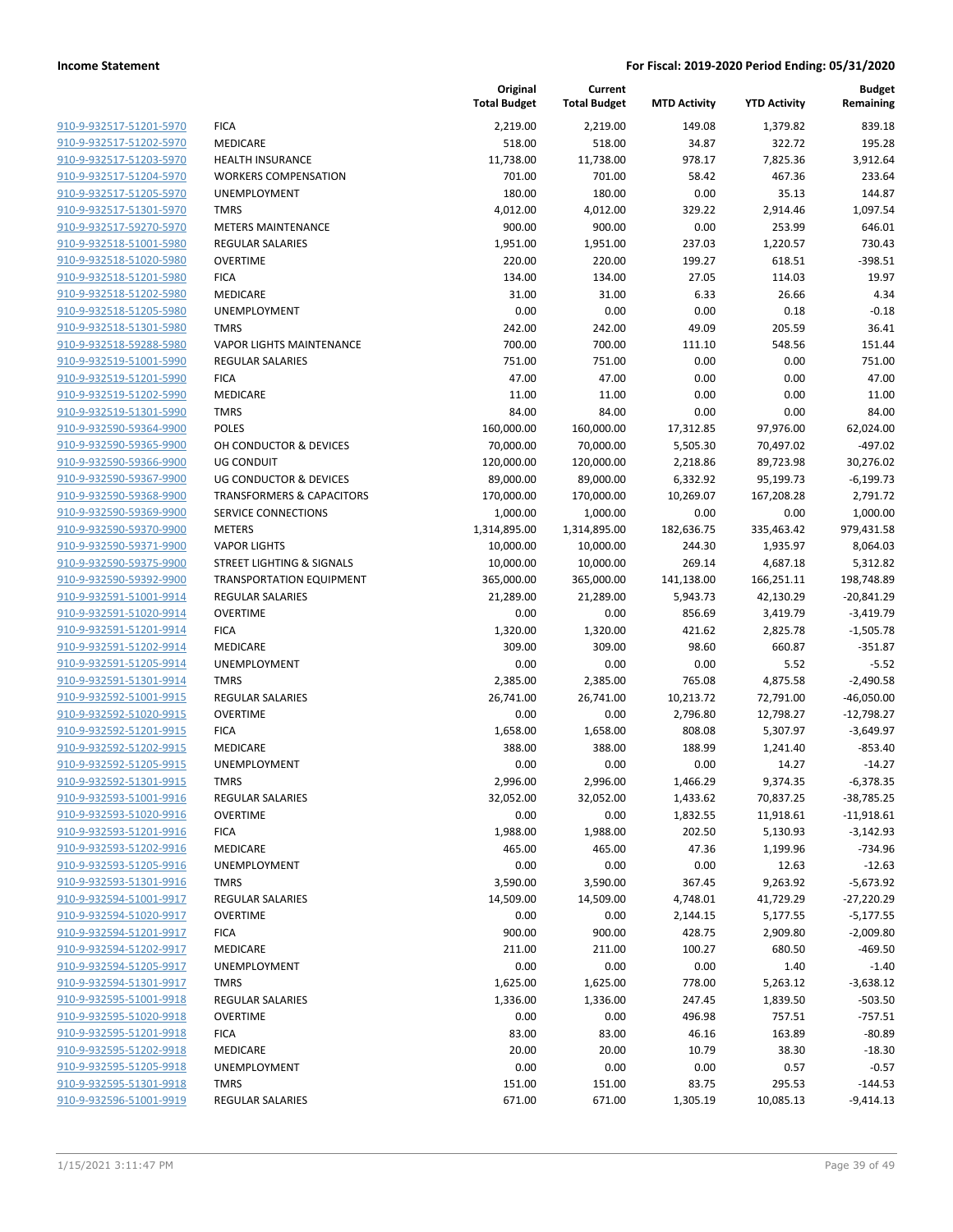|                                                     |                                                        | Original<br><b>Total Budget</b> | Current<br><b>Total Budget</b> | <b>MTD Activity</b> | <b>YTD Activity</b> | <b>Budget</b><br>Remaining |
|-----------------------------------------------------|--------------------------------------------------------|---------------------------------|--------------------------------|---------------------|---------------------|----------------------------|
| 910-9-932596-51020-9919                             | <b>OVERTIME</b>                                        | 0.00                            | 0.00                           | 226.29              | 1,644.55            | $-1,644.55$                |
| 910-9-932596-51201-9919                             | <b>FICA</b>                                            | 43.00                           | 43.00                          | 94.95               | 736.35              | $-693.35$                  |
| 910-9-932596-51202-9919                             | MEDICARE                                               | 10.00                           | 10.00                          | 22.21               | 172.22              | $-162.22$                  |
| 910-9-932596-51205-9919                             | <b>UNEMPLOYMENT</b>                                    | 0.00                            | 0.00                           | 0.00                | 1.55                | $-1.55$                    |
| 910-9-932596-51301-9919                             | <b>TMRS</b>                                            | 75.00                           | 75.00                          | 172.29              | 1,327.95            | $-1,252.95$                |
| 910-9-932597-51001-9920                             | <b>REGULAR SALARIES</b>                                | 2,225.00                        | 2,225.00                       | 397.50              | 5,665.08            | $-3,440.08$                |
| 910-9-932597-51020-9920                             | <b>OVERTIME</b>                                        | 0.00                            | 0.00                           | 398.55              | 974.21              | $-974.21$                  |
| 910-9-932597-51201-9920                             | <b>FICA</b>                                            | 139.00                          | 139.00                         | 50.79               | 414.50              | $-275.50$                  |
| 910-9-932597-51202-9920                             | <b>MEDICARE</b>                                        | 33.00                           | 33.00                          | 11.88               | 96.94               | $-63.94$                   |
| 910-9-932597-51205-9920                             | UNEMPLOYMENT                                           | 0.00                            | 0.00                           | 0.00                | 1.63                | $-1.63$                    |
| 910-9-932597-51301-9920                             | <b>TMRS</b>                                            | 250.00                          | 250.00                         | 92.16               | 748.16              | $-498.16$                  |
| 910-9-932598-51001-9921                             | <b>REGULAR SALARIES</b>                                | 158.00                          | 158.00                         | 66.25               | 160.49              | $-2.49$                    |
| 910-9-932598-51201-9921                             | <b>FICA</b>                                            | 10.00                           | 10.00                          | 4.11                | 9.95                | 0.05                       |
| 910-9-932598-51202-9921                             | MEDICARE                                               | 3.00                            | 3.00                           | 0.96                | 2.33                | 0.67                       |
| 910-9-932598-51301-9921                             | <b>TMRS</b>                                            | 19.00                           | 19.00                          | 7.46                | 17.96               | 1.04                       |
| 910-9-932599-51001-9922                             | <b>REGULAR SALARIES</b>                                | 295.00                          | 295.00                         | 0.00                | 167.88              | 127.12                     |
| 910-9-932599-51201-9922                             | <b>FICA</b>                                            | 19.00                           | 19.00                          | 0.00                | 10.41               | 8.59                       |
| 910-9-932599-51202-9922                             | MEDICARE                                               | 4.00                            | 4.00                           | 0.00                | 2.43                | 1.57                       |
| 910-9-932599-51205-9922                             | UNEMPLOYMENT                                           | 0.00                            | 0.00                           | 0.00                | 0.06                | $-0.06$                    |
| 910-9-932599-51301-9922                             | <b>TMRS</b>                                            | 34.00                           | 34.00                          | 0.00                | 18.68               | 15.32                      |
| 910-9-970000-59111-9211                             | MISCELLANEOUS OFFICE EXPENSES                          | 0.00                            | 0.00                           | 0.00                | 1,700.29            | $-1,700.29$                |
| 910-9-970000-59187-9211                             | <b>EMPLOYEE RELATIONS</b>                              | 25,000.00                       | 25,000.00                      | 25.47               | 16,107.84           | 8,892.16                   |
| 910-9-970000-59701-9040                             | <b>BAD DEBT</b>                                        | 10,000.00                       | 10,000.00                      | 0.00                | 0.00                | 10,000.00                  |
| 910-9-970000-59720-9705                             | <b>BANK FEES</b>                                       | 15,000.00                       | 15,000.00                      | 284.36              | 5,183.43            | 9,816.57                   |
| 910-9-970000-59730-9250                             | <b>INVENTORY LOSS/GAIN</b>                             | 1,000.00                        | 1,000.00                       | 0.00                | $-57,817.56$        | 58,817.56                  |
| 910-9-970000-59731-9250                             | <b>GASOLINE LOSSES/GAINS</b>                           | 500.00                          | 500.00                         | 0.00                | 100.28              | 399.72                     |
| 910-9-970000-59732-9250                             | FUEL OIL LOSSES/GAINS                                  | 500.00                          | 500.00                         | 0.00                | $-729.09$           | 1,229.09                   |
| 910-9-970000-59734-4210                             | ASSET DISPOSAL LOSSES/GAINS                            | 1,000.00                        | 1,000.00                       | 0.00                | 0.00                | 1,000.00                   |
| 910-9-970000-59750-9260                             | <b>ACCRUED PTO PAY</b>                                 | 125,000.00                      | 125,000.00                     | 2,086.00            | 82,872.59           | 42,127.41                  |
| 910-9-970000-59770-9997                             | CONTINGENCY                                            | 350,000.00                      | 350,000.00                     | 5,775.39            | 25,306.33           | 324,693.67                 |
| 910-9-970000-59771-9997                             | PAYROLL CONTINGENCY                                    | 125,000.00                      | 125,000.00                     | 0.00                | 0.00                | 125,000.00                 |
| 910-9-970000-59780-9240                             | PROPERTY INSURANCE                                     | 186,210.00                      | 186,210.00                     | 0.00                | 192,041.01          | $-5,831.01$                |
| 910-9-970000-59781-9250                             | <b>LIABILITY INSURANCE</b>                             | 81,728.00                       | 81,728.00                      | 0.00                | 97,923.98           | $-16, 195.98$              |
| 910-9-990000-59901-9270                             | XFER to COG - FRANCHISE FEES                           | 2,891,383.00                    | 2,891,383.00                   | 0.00                | 1,137,444.85        | 1,753,938.15               |
| 910-9-990000-59902-9200                             | XFER to COG- ADMIN EXPENSES                            | 274,025.00                      | 274,025.00                     | 22,835.42           | 182,683.36          | 91,341.64                  |
| 910-9-990000-59903-4082                             | XFER to COG - PILOT                                    | 336,332.00                      | 336,332.00                     | 0.00                | 336,332.28          | $-0.28$                    |
| 910-9-990000-59912-9999                             | XFER TO 912 - DEBT SERVICE                             | 7,843,475.00                    | 7,843,475.00                   | 653,622.92          | 5,228,983.36        | 2,614,491.64               |
| 910-9-990000-59926-9330                             | XFER to COG - GARAGE                                   | 62,883.00                       | 62,883.00                      | 5,240.25            | 41,922.00           | 20,961.00                  |
| 910-9-990000-59927-9200                             | XFER to COG - INSURANCE                                | 15,223.00                       | 15,223.00                      | 1,268.58            | 10,148.64           | 5,074.36                   |
| 910-9-990000-59928-9200                             | XFER to COG - IT                                       | 50,479.00                       | 50,479.00                      | 6,709.08            | 53,672.64           | $-3,193.64$                |
| 910-9-990000-59930-9270                             | XFER to GBOD                                           | 578,277.00                      | 578,277.00                     | 15,571.93           | 350,891.68          | 227,385.32                 |
|                                                     | <b>Expense Total:</b>                                  | 64,092,352.68                   | 64,092,352.68                  | 5,819,860.62        | 38,602,841.23       | 25,489,511.45              |
|                                                     | Fund: 910 - ELECTRIC OPERATING FUND Surplus (Deficit): | 3,349,765.32                    | 3,349,765.32                   | $-1,144,558.90$     | $-281,151.07$       |                            |
| Fund: 911 - ELECTRIC DEBT REDUCTION                 |                                                        |                                 |                                |                     |                     |                            |
| Revenue                                             |                                                        |                                 |                                |                     |                     |                            |
| 911-9-000000-49801-4190                             | <b>INTEREST INCOME</b><br><b>Revenue Total:</b>        | 0.00<br>0.00                    | 0.00<br>0.00                   | $-0.48$<br>$-0.48$  | 86.47<br>86.47      | $-86.47$<br>$-86.47$       |
|                                                     |                                                        |                                 |                                |                     |                     |                            |
|                                                     | Fund: 911 - ELECTRIC DEBT REDUCTION Total:             | 0.00                            | 0.00                           | $-0.48$             | 86.47               |                            |
| <b>Fund: 912 - ELECTRIC DEBT SERVICE</b><br>Revenue |                                                        |                                 |                                |                     |                     |                            |
| 912-9-000000-49710-4999                             | TRANFSER FROM GEUS 910 - ELECTRIC OP                   | 7,843,475.00                    | 7,843,475.00                   | 653,622.92          | 5,228,983.36        | 2,614,491.64               |
|                                                     | <b>Revenue Total:</b>                                  | 7,843,475.00                    | 7,843,475.00                   | 653,622.92          | 5,228,983.36        | 2,614,491.64               |
| <b>Expense</b>                                      |                                                        |                                 |                                |                     |                     |                            |
| 912-9-980000-59801-9800                             | PAYING AGENT FEES                                      | 900.00                          | 900.00                         | 0.00                | 2,060.00            | $-1,160.00$                |
| 912-9-980000-59810-9800                             | ARBITRAGE                                              | 4,900.00                        | 4,900.00                       | 0.00                | 0.00                | 4,900.00                   |
| 912-9-980000-59811-9800                             | CONTINUING DISCLOSURE                                  | 1,000.00                        | 1,000.00                       | 0.00                | 0.00                | 1,000.00                   |
| 912-9-980000-59820-9800                             | <b>SURETY BOND</b>                                     | 800.00                          | 800.00                         | 0.00                | 0.00                | 800.00                     |
| 912-9-980000-59862-9800                             | PRINCIPAL 2019A ISSUE                                  | 1,935,000.00                    | 1,935,000.00                   | 0.00                | 1,934,590.16        | 409.84                     |
|                                                     |                                                        |                                 |                                |                     |                     |                            |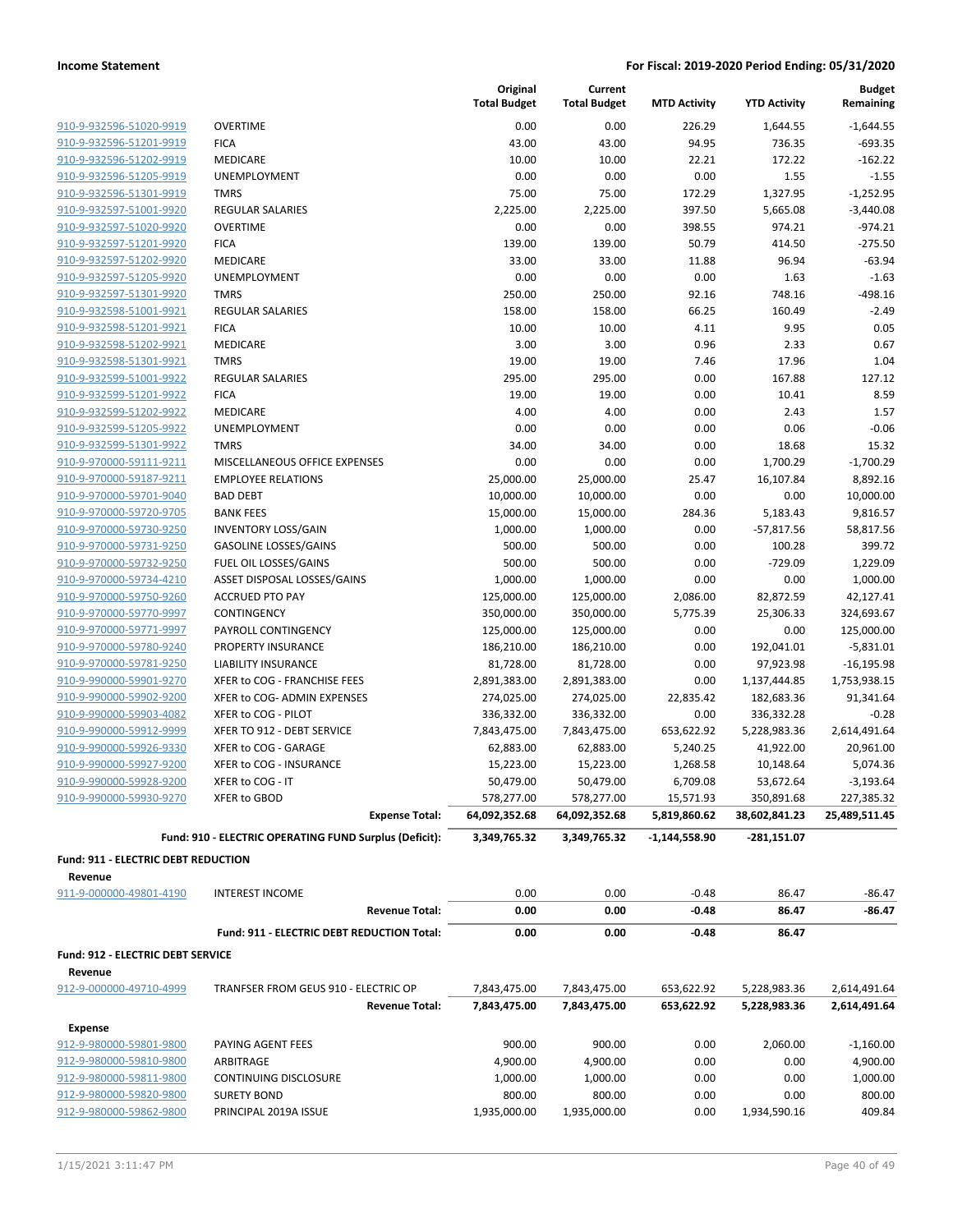|                                         |                                                                         | Original<br><b>Total Budget</b> | Current<br><b>Total Budget</b> | <b>MTD Activity</b> | <b>YTD Activity</b>       | <b>Budget</b><br>Remaining |
|-----------------------------------------|-------------------------------------------------------------------------|---------------------------------|--------------------------------|---------------------|---------------------------|----------------------------|
| 912-9-980000-59863-4270                 | <b>INTEREST 2019A ISSUE</b>                                             | 2,032,125.00                    | 2,032,125.00                   | 0.00                | 1,040,250.00              | 991,875.00                 |
| 912-9-980000-59864-9800                 | PRINCIPAL 2019B ISSUE                                                   | 3,525,000.00                    | 3,525,000.00                   | 0.00                | $-1,250.00$               | 3,526,250.00               |
| 912-9-980000-59865-4270                 | <b>INTEREST 2019B ISSUE</b>                                             | 343,750.00                      | 343,750.00                     | 0.00                | 127,875.00                | 215,875.00                 |
|                                         | <b>Expense Total:</b>                                                   | 7,843,475.00                    | 7,843,475.00                   | 0.00                | 3,103,525.16              | 4,739,949.84               |
|                                         | Fund: 912 - ELECTRIC DEBT SERVICE Surplus (Deficit):                    | 0.00                            | 0.00                           | 653,622.92          | 2,125,458.20              |                            |
| Fund: 913 - ELECTRIC CONSTRUCTION FUND  |                                                                         |                                 |                                |                     |                           |                            |
| Revenue                                 |                                                                         |                                 |                                |                     |                           |                            |
| 913-9-000000-49801-4190                 | <b>INTEREST INCOME</b>                                                  | 0.00                            | 0.00                           | $-5.76$             | 1,036.00                  | $-1,036.00$                |
|                                         | <b>Revenue Total:</b>                                                   | 0.00                            | 0.00                           | $-5.76$             | 1,036.00                  | $-1,036.00$                |
|                                         | Fund: 913 - ELECTRIC CONSTRUCTION FUND Total:                           | 0.00                            | 0.00                           | $-5.76$             | 1,036.00                  |                            |
| Fund: 950 - CABLE / INTERNET<br>Revenue |                                                                         |                                 |                                |                     |                           |                            |
| 950-9-000000-48001-3950                 | <b>CABLE REVENUES</b>                                                   | 2,555,687.00                    | 2,555,687.00                   | 221,516.97          | 1,806,088.44              | 749,598.56                 |
| 950-9-000000-48003-3950                 | SET-TOP                                                                 | 150,000.00                      | 150,000.00                     | 10,811.29           | 92,149.64                 | 57,850.36                  |
| 950-9-000000-48030-3950                 | <b>CONTRACT CHANNELS</b>                                                | 9,600.00                        | 9,600.00                       | 0.00                | $-9.21$                   | 9,609.21                   |
| 950-9-000000-48040-3950                 | <b>BROADCASTS</b>                                                       | 1,000.00                        | 1,000.00                       | 300.00              | 1,296.67                  | $-296.67$                  |
| 950-9-000000-48101-3950                 | <b>INTERNET REVENUES</b>                                                | 2,714,637.00                    | 2,714,637.00                   | 231,716.35          | 1,728,205.73              | 986,431.27                 |
| 950-9-000000-48201-3950                 | <b>LATE CHARGES</b>                                                     | 60,000.00                       | 60,000.00                      | $-2.94$             | 29,680.94                 | 30,319.06                  |
| 950-9-000000-48202-3950                 | <b>SERVICE CHARGES</b>                                                  | 40,000.00                       | 40,000.00                      | 1,743.74            | 31,663.61                 | 8,336.39                   |
| 950-9-000000-48203-3950                 | LOST/DAMAGED EQUIPMENT                                                  | 30,000.00                       | 30,000.00                      | 3,220.00            | 24,020.00                 | 5,980.00                   |
| 950-9-000000-48301-3950                 | <b>TRANSFER TO COG</b>                                                  | 278,046.00                      | 278,046.00                     | 21,420.72           | 172,299.25                | 105,746.75                 |
| 950-9-000000-48307-3950                 | <b>TRANSFER TO GBOD</b>                                                 | 55,609.00                       | 55,609.00                      | 4,290.32            | 34,487.19                 | 21,121.81                  |
| 950-9-000000-48434-3950                 | <b>CHANNEL 34</b>                                                       | 1,500.00                        | 1,500.00                       | 125.00              | 825.00                    | 675.00                     |
| 950-9-000000-48488-3950                 | AD INSERTIONS                                                           | 45,000.00                       | 45,000.00                      | 0.00                | 15,057.46                 | 29,942.54                  |
| 950-9-000000-48498-3950                 | PRODUCTION REVENUES                                                     | 75.00                           | 75.00                          | 0.00                | 0.00                      | 75.00                      |
| 950-9-000000-48501-3950                 | <b>CUSTOMER AID TO CONSTRUCTION</b>                                     | 1,000.00                        | 1,000.00                       | 0.00                | 0.00                      | 1,000.00                   |
| 950-9-000000-48502-3950                 | OTHER REIMBURSEMENTS                                                    | 500.00                          | 500.00                         | 0.00                | 0.00                      | 500.00                     |
| 950-9-000000-48503-3950                 | FIBER MAINTENANCE FEES                                                  | 2,772.00                        | 2,772.00                       | 0.00                | 0.00                      | 2,772.00                   |
| 950-9-000000-48801-4190                 | INTEREST INCOME                                                         | 16,000.00                       | 16,000.00                      | $-31.57$            | 10,667.57                 | 5,332.43                   |
| 950-9-000000-48991-3950                 | <b>GEUS ELECTRIC PAYMENT FOR INTERNET</b>                               | 38,000.00                       | 38,000.00                      | 0.00                | 38,000.00                 | 0.00                       |
|                                         |                                                                         |                                 |                                |                     |                           |                            |
| 950-9-000000-48993-3950                 | GEUS ELECTRIC PAYMENT FOR PUBLIC SVC                                    | 15,000.00                       | 15,000.00                      | 0.00                | 15,000.00                 | 0.00                       |
| 950-9-000000-48994-3950                 | LEASE OF DARK FIBER                                                     | 210,857.00                      | 210,857.00                     | 0.00                | 210,857.00                | 0.00                       |
| 950-9-000000-48995-3950                 | <b>COLOCATION FOR SCADA &amp; PHONE SYSTEM</b><br><b>Revenue Total:</b> | 20,378.00<br>6,245,661.00       | 20,378.00<br>6,245,661.00      | 0.00<br>495,109.88  | 20,378.00<br>4,230,667.29 | 0.00<br>2,014,993.71       |
| <b>Expense</b>                          |                                                                         |                                 |                                |                     |                           |                            |
| 950-9-951050-51001-8500                 | <b>REGULAR SALARIES</b>                                                 | 78,283.00                       | 78,283.00                      | 5,106.24            | 45,875.84                 | 32,407.16                  |
| 950-9-951050-51115-8500                 | <b>CLOTHING ALLOWANCE</b>                                               | 123.00                          | 123.00                         | 0.00                | 0.00                      | 123.00                     |
| 950-9-951050-51116-8500                 | <b>CAR ALLOWANCE</b>                                                    | 975.00                          | 975.00                         | 150.00              | 1,350.00                  | $-375.00$                  |
| 950-9-951050-51117-8500                 | <b>CELL PHONE ALLOWANCE</b>                                             | 504.00                          | 504.00                         | 24.00               | 216.00                    | 288.00                     |
| 950-9-951050-51201-8500                 | <b>FICA</b>                                                             | 4,945.00                        | 4,945.00                       | 259.18              | 2,428.07                  | 2,516.93                   |
| 950-9-951050-51202-8500                 | MEDICARE                                                                | 1,157.00                        | 1,157.00                       | 60.62               | 567.89                    | 589.11                     |
| 950-9-951050-51203-8500                 | <b>HEALTH INSURANCE</b>                                                 | 5,869.00                        | 5,869.00                       | 489.08              | 3,912.64                  | 1,956.36                   |
| 950-9-951050-51204-8500                 | <b>WORKERS COMPENSATION</b>                                             | 1,090.00                        | 1,090.00                       | 90.83               | 726.64                    | 363.36                     |
| 950-9-951050-51205-8500                 | <b>UNEMPLOYMENT</b>                                                     | 90.00                           | 90.00                          | 0.00                | 5.28                      | 84.72                      |
| 950-9-951050-51301-8500                 | <b>TMRS</b>                                                             | 8,935.00                        | 8,935.00                       | 594.04              | 5,302.28                  | 3,632.72                   |
|                                         |                                                                         |                                 |                                |                     |                           |                            |
| 950-9-951050-59110-8500                 | <b>GEUS OPERATIONS</b>                                                  | 81,900.00                       | 81,900.00                      | 3,496.57            | 35,528.13                 | 46,371.87                  |
| 950-9-951050-59141-8500                 | <b>UTILITY BILLS</b>                                                    | 69,600.00                       | 69,600.00                      | 6,885.86            | 56,915.93                 | 12,684.07                  |
| 950-9-951050-59148-8500                 | <b>FUEL</b>                                                             | 10,000.00                       | 10,000.00                      | 401.86              | 4,510.07                  | 5,489.93                   |
| 950-9-951050-59191-8500                 | POLE USE                                                                | 30,000.00                       | 30,000.00                      | 0.00                | 30,000.00                 | 0.00                       |
| 950-9-951051-51001-8510                 | <b>REGULAR SALARIES</b>                                                 | 66,914.00                       | 66,914.00                      | 5,302.03            | 47,558.64                 | 19,355.36                  |
| 950-9-951051-51020-8510                 | <b>OVERTIME</b>                                                         | 4,826.00                        | 4,826.00                       | 49.92               | 731.81                    | 4,094.19                   |
| 950-9-951051-51102-8510                 | <b>BILINGUAL PAY</b>                                                    | 0.00                            | 0.00                           | 46.16               | 392.36                    | $-392.36$                  |
| 950-9-951051-51117-8510                 | CELL PHONE ALLOWANCE                                                    | 432.00                          | 432.00                         | 33.22               | 298.98                    | 133.02                     |
| 950-9-951051-51201-8510                 | <b>FICA</b>                                                             | 4,475.00                        | 4,475.00                       | 331.43              | 2,990.83                  | 1,484.17                   |
| 950-9-951051-51202-8510                 | MEDICARE                                                                | 1,046.00                        | 1,046.00                       | 77.51               | 699.46                    | 346.54                     |
| 950-9-951051-51203-8510                 | <b>HEALTH INSURANCE</b>                                                 | 23,476.00                       | 23,476.00                      | 1,956.33            | 15,650.64                 | 7,825.36                   |
| 950-9-951051-51204-8510                 | <b>WORKERS COMPENSATION</b>                                             | 1,343.00                        | 1,343.00                       | 111.92              | 895.36                    | 447.64                     |
| 950-9-951051-51205-8510                 | UNEMPLOYMENT                                                            | 360.00                          | 360.00                         | 0.00                | 87.96                     | 272.04                     |
|                                         |                                                                         |                                 |                                |                     |                           |                            |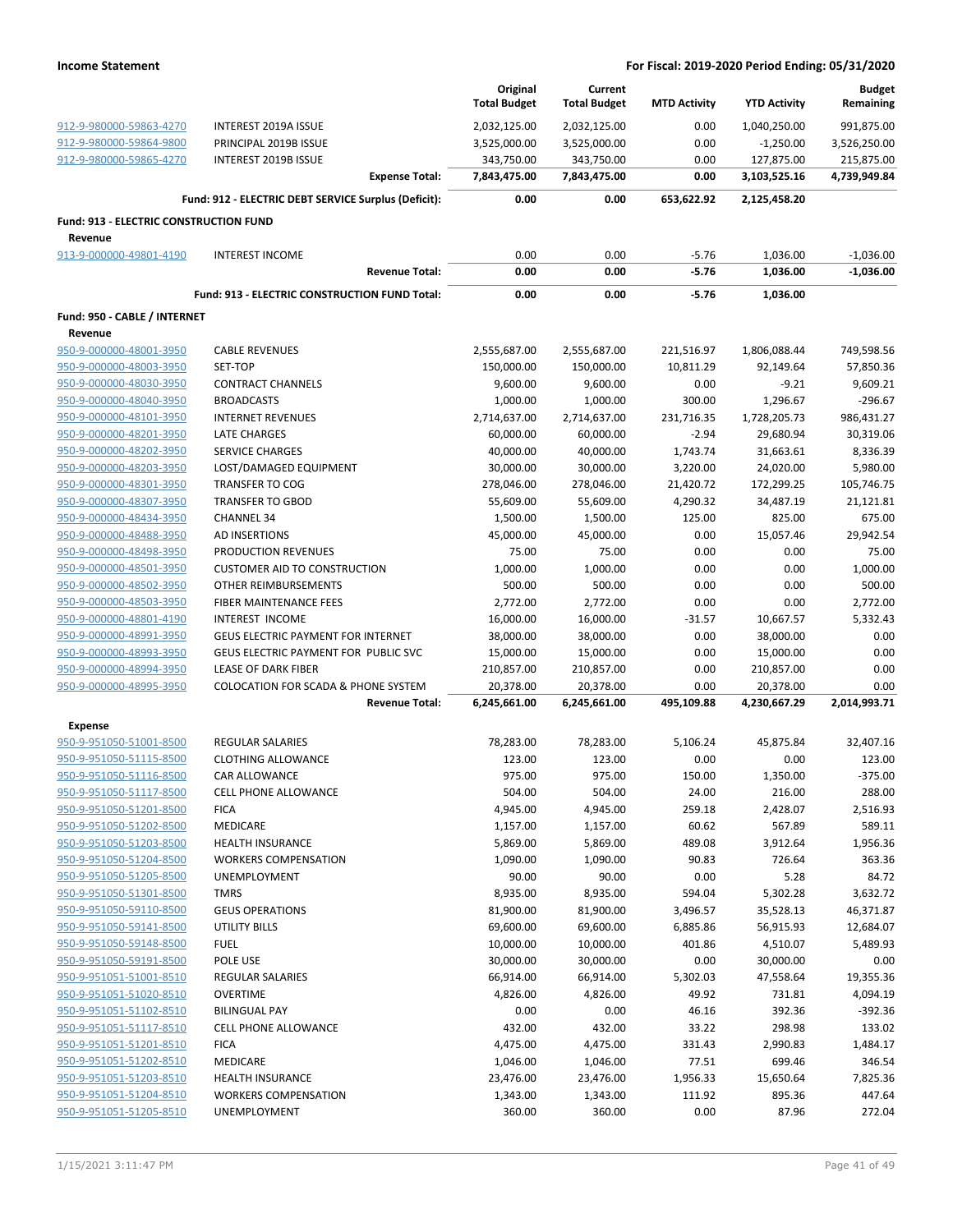|                                                    |                                     | Original<br><b>Total Budget</b> | Current<br><b>Total Budget</b> | <b>MTD Activity</b> | <b>YTD Activity</b>    | <b>Budget</b><br>Remaining |
|----------------------------------------------------|-------------------------------------|---------------------------------|--------------------------------|---------------------|------------------------|----------------------------|
| 950-9-951051-51301-8510                            | <b>TMRS</b>                         | 8,085.00                        | 8,085.00                       | 611.02              | 5,474.24               | 2,610.76                   |
| 950-9-951051-59110-8510                            | <b>GEUS OPERATIONS</b>              | 10,100.00                       | 9,900.00                       | 10.23               | 1,959.46               | 7,940.54                   |
| 950-9-951051-59146-8510                            | TRAINING AND/OR TRAVEL              | 500.00                          | 500.00                         | 0.00                | 0.00                   | 500.00                     |
| 950-9-951051-59148-8510                            | <b>FUEL</b>                         | 0.00                            | 200.00                         | 0.00                | 43.21                  | 156.79                     |
| 950-9-951051-59151-8510                            | <b>BASIC PROGRAM EXPENSE</b>        | 2,711,543.00                    | 2,711,543.00                   | 197,052.57          | 1,405,140.68           | 1,306,402.32               |
| 950-9-951051-59152-8510                            | PREMIUM PROGRAM EXPENSE             | 66,000.00                       | 66,000.00                      | 4,026.50            | 36,812.97              | 29,187.03                  |
| 950-9-951051-59154-8510                            | <b>TIVO Fees</b>                    | 29,365.00                       | 29,365.00                      | 2,402.45            | 16,031.10              | 13,333.90                  |
| 950-9-951051-59155-8510                            | OTHER PROGRAM EXPENSE               | 7,500.00                        | 7,500.00                       | 0.00                | 1,215.61               | 6,284.39                   |
| 950-9-951052-51001-8520                            | <b>REGULAR SALARIES</b>             | 57,398.00                       | 57,398.00                      | 5,330.72            | 47,829.62              | 9,568.38                   |
| 950-9-951052-51020-8520                            | <b>OVERTIME</b>                     | 0.00                            | 0.00                           | 0.00                | 226.08                 | $-226.08$                  |
| 950-9-951052-51115-8520                            | <b>CLOTHING ALLOWANCE</b>           | 123.00                          | 123.00                         | 0.00                | 0.00                   | 123.00                     |
| 950-9-951052-51116-8520                            | CAR ALLOWANCE                       | 975.00                          | 975.00                         | 0.00                | 0.00                   | 975.00                     |
| 950-9-951052-51117-8520                            | <b>CELL PHONE ALLOWANCE</b>         | 216.00                          | 216.00                         | 31.36               | 282.24                 | $-66.24$                   |
| 950-9-951052-51201-8520                            | <b>FICA</b>                         | 3,632.00                        | 3,632.00                       | 332.44              | 2,996.89               | 635.11                     |
| 950-9-951052-51202-8520                            | MEDICARE                            | 850.00                          | 850.00                         | 77.76               | 700.97                 | 149.03                     |
| 950-9-951052-51203-8520                            | <b>HEALTH INSURANCE</b>             | 5,869.00                        | 5,869.00                       | 489.08              | 3,912.64               | 1,956.36                   |
| 950-9-951052-51204-8520                            | <b>WORKERS COMPENSATION</b>         | 1,090.00                        | 1,090.00                       | 90.83               | 726.64                 | 363.36                     |
| 950-9-951052-51205-8520                            | <b>UNEMPLOYMENT</b>                 | 90.00                           | 90.00                          | 0.00                | 5.98                   | 84.02                      |
| 950-9-951052-51301-8520                            | <b>TMRS</b>                         | 6,563.00                        | 6,563.00                       | 603.24              | 5,402.51               | 1,160.49                   |
| 950-9-951052-59110-8520                            | <b>GEUS OPERATIONS</b>              | 105,760.00                      | 98,760.00                      | 2,277.91            | 49,148.69              | 49,611.31                  |
| 950-9-951052-59148-8520                            | <b>FUEL</b>                         | 0.00                            | 7,000.00                       | 401.87              | 4,510.07               | 2,489.93                   |
| 950-9-951052-59150-8520                            | ISP SERVICE EXPENSE                 | 732,640.00                      | 732,640.00                     | 59,855.55           | 489,345.35             | 243,294.65                 |
| 950-9-951053-51001-8530                            | REGULAR SALARIES                    | 111,608.00                      | 111,608.00                     | 3,966.40            | 35,510.05              | 76,097.95                  |
| 950-9-951053-51020-8530                            | <b>OVERTIME</b>                     | 3,719.00                        | 3,719.00                       | 0.00                | 346.75                 | 3,372.25                   |
| 950-9-951053-51117-8530                            | <b>CELL PHONE ALLOWANCE</b>         | 909.00                          | 909.00                         | 33.22               | 298.98                 | 610.02                     |
| 950-9-951053-51201-8530                            | <b>FICA</b>                         | 7,207.00                        | 7,207.00                       | 244.44              | 2,222.66               | 4,984.34                   |
| 950-9-951053-51202-8530                            | MEDICARE                            | 1,685.00                        | 1,685.00                       | 57.16               | 519.79                 | 1,165.21                   |
| 950-9-951053-51203-8530                            | <b>HEALTH INSURANCE</b>             | 17,607.00                       | 17,607.00                      | 1,467.25            | 11,738.00              | 5,869.00                   |
| 950-9-951053-51204-8530                            | <b>WORKERS COMPENSATION</b>         | 1,631.00                        | 1,631.00                       | 135.92              | 1,087.36               | 543.64                     |
| 950-9-951053-51205-8530                            | <b>UNEMPLOYMENT</b>                 | 270.00                          | 270.00                         | 0.00                | 9.00                   | 261.00                     |
| 950-9-951053-51301-8530                            | <b>TMRS</b>                         | 13,021.00                       | 13,021.00                      | 449.96              | 4,040.77               | 8,980.23                   |
| 950-9-951053-59110-8530                            | <b>GEUS OPERATIONS</b>              | 6,840.00                        | 6,840.00                       | 540.81              | 1,765.91               | 5,074.09                   |
| 950-9-951053-59146-8530                            | TRAINING AND/OR TRAVEL              | 3,500.00                        | 3,500.00                       | 0.00                | 0.00                   | 3,500.00                   |
| 950-9-951053-59160-8530                            | ADVERTISING                         | 26,300.00                       | 26,300.00                      | 7,107.17            | 13,104.41              | 13,195.59                  |
| 950-9-951053-59164-8530                            | <b>CONSUMER INFORMATION</b>         | 3,500.00                        | 3,500.00                       | 0.00                | 0.00                   | 3,500.00                   |
| 950-9-951054-51001-8540                            | REGULAR SALARIES                    | 83,788.00                       | 83,788.00                      | 9,295.60            | 86,729.86              | $-2,941.86$                |
| 950-9-951054-51020-8540                            | <b>OVERTIME</b>                     | 6,042.00                        | 6,042.00                       | 25.14               | 1,140.75               | 4,901.25                   |
| 950-9-951054-51117-8540                            | <b>CELL PHONE ALLOWANCE</b>         | 216.00                          | 216.00                         | 24.46               | 224.53                 | $-8.53$                    |
| 950-9-951054-51201-8540                            | <b>FICA</b>                         | 5,569.00                        | 5,569.00                       | 541.43              | 5,100.48               | 468.52                     |
| 950-9-951054-51202-8540                            | <b>MEDICARE</b>                     | 1,303.00                        | 1,303.00                       | 126.63              | 1,192.85               | 110.15                     |
| 950-9-951054-51203-8540                            | <b>HEALTH INSURANCE</b>             | 35,214.00                       | 35,214.00                      | 2,934.50            | 23,476.00              | 11,738.00                  |
| 950-9-951054-51204-8540<br>950-9-951054-51205-8540 | <b>WORKERS COMPENSATION</b>         | 1,409.00                        | 1,409.00                       | 117.42              | 939.36                 | 469.64                     |
| 950-9-951054-51301-8540                            | UNEMPLOYMENT                        | 540.00                          | 540.00                         | 7.34                | 123.63                 | 416.37                     |
| 950-9-951054-59110-8540                            | <b>TMRS</b>                         | 10,063.00                       | 10,063.00                      | 1,051.33            | 9,841.71               | 221.29                     |
|                                                    | <b>GEUS OPERATIONS</b>              | 8,000.00<br>97,789.00           | 8,000.00                       | 5.11                | 4,058.87               | 3,941.13                   |
| 950-9-951055-51001-8550<br>950-9-951055-51020-8550 | REGULAR SALARIES<br><b>OVERTIME</b> | 2,067.00                        | 97,789.00<br>2,067.00          | 13,286.63<br>187.29 | 112,929.45<br>2,705.91 | $-15,140.45$<br>$-638.91$  |
| 950-9-951055-51115-8550                            | <b>CLOTHING ALLOWANCE</b>           | 42.00                           | 42.00                          | 0.00                | 0.69                   | 41.31                      |
| 950-9-951055-51116-8550                            | CAR ALLOWANCE                       | 1,400.00                        | 1,400.00                       | 0.00                | 0.00                   | 1,400.00                   |
| 950-9-951055-51117-8550                            | <b>CELL PHONE ALLOWANCE</b>         | 287.00                          | 287.00                         | 46.56               | 398.95                 | $-111.95$                  |
|                                                    |                                     |                                 |                                |                     |                        |                            |
| 950-9-951055-51201-8550<br>950-9-951055-51202-8550 | <b>FICA</b><br>MEDICARE             | 5,470.00<br>1,472.00            | 5,470.00<br>1,472.00           | 838.27<br>196.04    | 6,558.86<br>1,682.49   | $-1,088.86$<br>$-210.49$   |
| 950-9-951055-51203-8550                            | <b>HEALTH INSURANCE</b>             | 2,935.00                        | 2,935.00                       | 244.58              |                        | 978.36                     |
| 950-9-951055-51204-8550                            | <b>WORKERS COMPENSATION</b>         |                                 |                                | 28.08               | 1,956.64               |                            |
| 950-9-951055-51205-8550                            | <b>UNEMPLOYMENT</b>                 | 337.00<br>45.00                 | 337.00<br>45.00                | 0.00                | 224.64<br>70.59        | 112.36<br>$-25.59$         |
|                                                    |                                     |                                 |                                |                     |                        |                            |
| 950-9-951055-51301-8550                            | <b>TMRS</b>                         | 11,375.00                       | 11,375.00                      | 1,521.04            | 12,975.67              | $-1,600.67$                |
| 950-9-951055-59110-8550                            | <b>GEUS OPERATIONS</b>              | 6,100.00                        | 6,100.00                       | 231.23              | 9,368.64               | $-3,268.64$                |
| 950-9-951055-59112-8550<br>950-9-951055-59158-8550 | SAFETY                              | 2,480.00                        | 2,480.00                       | 0.00                | 2,396.20               | 83.80                      |
|                                                    | C/I BILLING                         | 44,500.00                       | 44,500.00                      | 0.00                | 42,700.41              | 1,799.59                   |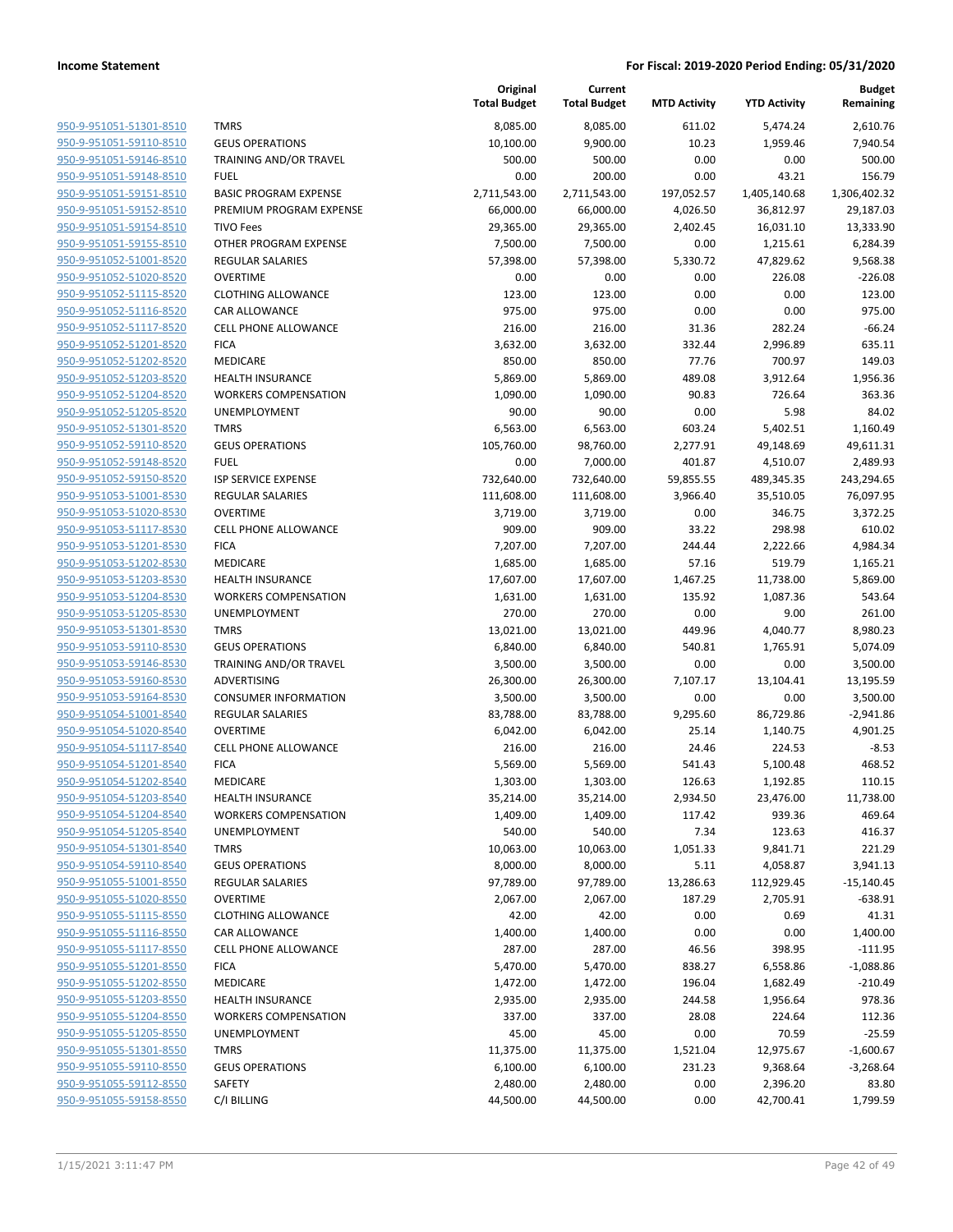| 950-9-951060-51001-8600        |
|--------------------------------|
| 950-9-951060-51010-8600        |
| 950-9-951060-51020-8600        |
| 950-9-951060-51115-8600        |
| 950-9-951060-51116-8600        |
| 950-9-951060-51117-8600        |
| 950-9-951060-51201-8600        |
| 950-9-951060-51202-8600        |
| 950-9-951060-51203-8600        |
| 950-9-951060-51204-8600        |
| 950-9-951060-51205-8600        |
| 950-9-951060-51301-8600        |
| 950-9-951060-59201-8600        |
| 950-9-951060-59205-8600        |
| 950-9-951060-59231-8600        |
| 950-9-951060-59235-8600        |
| 950-9-951061-51001-8610        |
| <u>950-9-951061-51020-8610</u> |
| 950-9-951061-51115-8610        |
| 950-9-951061-51116-8610        |
| 950-9-951061-51117-8610        |
| 950-9-951061-51201-8610        |
| <u>950-9-951061-51202-8610</u> |
| 950-9-951061-51203-8610        |
| 950-9-951061-51204-8610        |
| 950-9-951061-51205-8610        |
| 950-9-951061-51301-8610        |
| <u>950-9-951061-59205-8610</u> |
| 950-9-951061-59233-8610        |
| 950-9-951090-59510-9900        |
| 950-9-951090-59511-9900        |
| 950-9-951090-59512-9900        |
| <u>950-9-951090-59591-9900</u> |
| 950-9-951091-51001-9958        |
| 950-9-951091-51020-9958        |
| 950-9-951091-51201-9958        |
| 950-9-951091-51202-9958        |
| <u>950-9-951091-51205-9958</u> |
| 950-9-951091-51301-9958        |
| 950-9-970000-59720-9705        |
| 950-9-970000-59730-9250        |
| 950-9-970000-59734-4210        |
| 950-9-970000-59750-9260        |
| 950-9-970000-59770-9970        |
| 950-9-970000-59771-9970        |
| 950-9-970000-59780-9240        |
| 950-9-970000-59781-9250        |
| <u>950-9-990000-59901-9270</u> |
| 950-9-990000-59902-9200        |
| 950-9-990000-59903-4082        |
| 950-9-990000-59926-9330        |
| 950-9-990000-59927-9200        |
| <u>950-9-990000-59928-9200</u> |
| 950-9-990000-59930-9270        |
| 950-9-990000-59954-8559        |

|                         |                                      | Original<br><b>Total Budget</b> | Current<br><b>Total Budget</b> | <b>MTD Activity</b> | <b>YTD Activity</b> | <b>Budget</b><br>Remaining |
|-------------------------|--------------------------------------|---------------------------------|--------------------------------|---------------------|---------------------|----------------------------|
| 950-9-951060-51001-8600 | <b>REGULAR SALARIES</b>              | 189,697.00                      | 189,697.00                     | 15,542.04           | 139,582.89          | 50,114.11                  |
| 950-9-951060-51010-8600 | PART TIME REGULAR                    | 16,110.00                       | 16,110.00                      | 0.00                | 0.00                | 16,110.00                  |
| 950-9-951060-51020-8600 | <b>OVERTIME</b>                      | 11,275.00                       | 11,275.00                      | 801.18              | 6,155.25            | 5,119.75                   |
| 950-9-951060-51115-8600 | <b>CLOTHING ALLOWANCE</b>            | 2,079.00                        | 2,079.00                       | 0.00                | 0.00                | 2,079.00                   |
| 950-9-951060-51116-8600 | CAR ALLOWANCE                        | 1,950.00                        | 1,950.00                       | 300.00              | 2,700.00            | $-750.00$                  |
| 950-9-951060-51117-8600 | <b>CELL PHONE ALLOWANCE</b>          | 1,512.00                        | 1,512.00                       | 116.30              | 1,046.70            | 465.30                     |
| 950-9-951060-51201-8600 | <b>FICA</b>                          | 13,666.00                       | 13,666.00                      | 895.79              | 8,148.48            | 5,517.52                   |
| 950-9-951060-51202-8600 | MEDICARE                             | 3,196.00                        | 3,196.00                       | 209.50              | 1,905.69            | 1,290.31                   |
| 950-9-951060-51203-8600 | <b>HEALTH INSURANCE</b>              | 41,083.00                       | 41,083.00                      | 3,423.58            | 27,388.64           | 13,694.36                  |
| 950-9-951060-51204-8600 | <b>WORKERS COMPENSATION</b>          | 3,420.00                        | 3,420.00                       | 285.00              | 2,280.00            | 1,140.00                   |
| 950-9-951060-51205-8600 | UNEMPLOYMENT                         | 810.00                          | 810.00                         | 8.50                | 57.75               | 752.25                     |
| 950-9-951060-51301-8600 | <b>TMRS</b>                          | 24,692.00                       | 24,692.00                      | 1,824.59            | 16,164.94           | 8,527.06                   |
| 950-9-951060-59201-8600 | <b>BUILDINGS MAINTENANCE</b>         | 23,550.00                       | 23,550.00                      | 1,035.00            | 14,842.75           | 8,707.25                   |
| 950-9-951060-59205-8600 | <b>EQUIPMENT MAINTENANCE</b>         | 20,000.00                       | 20,000.00                      | 2,574.04            | 9,298.34            | 10,701.66                  |
| 950-9-951060-59231-8600 | <b>CABLE PLANT MAINTENANCE</b>       | 22,500.00                       | 22,500.00                      | 0.00                | 2,795.47            | 19,704.53                  |
| 950-9-951060-59235-8600 | FIBER OPTICS PLANT MAINTENANCE       | 20,000.00                       | 20,000.00                      | 0.00                | 8,700.30            | 11,299.70                  |
| 950-9-951061-51001-8610 | <b>REGULAR SALARIES</b>              | 189,697.00                      | 189,697.00                     | 15,542.01           | 139,582.91          | 50,114.09                  |
| 950-9-951061-51020-8610 | <b>OVERTIME</b>                      | 11,275.00                       | 11,275.00                      | 800.41              | 6,150.53            | 5,124.47                   |
| 950-9-951061-51115-8610 | <b>CLOTHING ALLOWANCE</b>            | 2,079.00                        | 2,079.00                       | 0.00                | 0.00                | 2,079.00                   |
| 950-9-951061-51116-8610 | CAR ALLOWANCE                        | 1,950.00                        | 1,950.00                       | 0.00                | 0.00                | 1,950.00                   |
| 950-9-951061-51117-8610 | <b>CELL PHONE ALLOWANCE</b>          | 1,512.00                        | 1,512.00                       | 116.24              | 1,046.16            | 465.84                     |
| 950-9-951061-51201-8610 | <b>FICA</b>                          | 12,667.00                       | 12,667.00                      | 983.75              | 8,846.02            | 3,820.98                   |
| 950-9-951061-51202-8610 | MEDICARE                             | 2,962.00                        | 2,962.00                       | 230.07              | 2,068.80            | 893.20                     |
| 950-9-951061-51203-8610 | <b>HEALTH INSURANCE</b>              | 52,821.00                       | 52,821.00                      | 4,401.75            | 35,214.00           | 17,607.00                  |
| 950-9-951061-51204-8610 | <b>WORKERS COMPENSATION</b>          | 5,038.00                        | 5,038.00                       | 419.83              | 3,358.64            | 1,679.36                   |
| 950-9-951061-51205-8610 | UNEMPLOYMENT                         | 810.00                          | 810.00                         | 8.50                | 54.31               | 755.69                     |
| 950-9-951061-51301-8610 | <b>TMRS</b>                          | 22,887.00                       | 22,887.00                      | 1,790.74            | 15,862.55           | 7,024.45                   |
| 950-9-951061-59205-8610 | <b>EQUIPMENT MAINTENANCE</b>         | 100.00                          | 100.00                         | 0.00                | 0.00                | 100.00                     |
| 950-9-951061-59233-8610 | <b>INTERNET PLANT MAINTENANCE</b>    | 6,000.00                        | 6,000.00                       | 0.00                | 0.00                | 6,000.00                   |
| 950-9-951090-59510-9900 | HEADEND, TRUNK & DISTRIBUTION SYSTEM | 100,000.00                      | 100,000.00                     | 3,191.40            | 22,372.91           | 77,627.09                  |
| 950-9-951090-59511-9900 | <b>HEADEND EQUIPMENT</b>             | 95,000.00                       | 95,000.00                      | 0.00                | 38,353.65           | 56,646.35                  |
| 950-9-951090-59512-9900 | <b>DROPS</b>                         | 100,000.00                      | 100,000.00                     | 14,560.43           | 77,659.83           | 22,340.17                  |
| 950-9-951090-59591-9900 | FURNITURE & OFFICE EQUIPMENT         | 5,900.00                        | 5,900.00                       | 0.00                | 4,714.11            | 1,185.89                   |
| 950-9-951091-51001-9958 | <b>REGULAR SALARIES</b>              | 25,665.00                       | 25,665.00                      | 2,120.23            | 19,044.81           | 6,620.19                   |
| 950-9-951091-51020-9958 | <b>OVERTIME</b>                      | 3,979.00                        | 3,979.00                       | 242.07              | 1,624.06            | 2,354.94                   |
| 950-9-951091-51201-9958 | <b>FICA</b>                          | 1,864.00                        | 1,864.00                       | 147.70              | 1,292.59            | 571.41                     |
| 950-9-951091-51202-9958 | <b>MEDICARE</b>                      | 434.00                          | 434.00                         | 34.54               | 302.31              | 131.69                     |
| 950-9-951091-51205-9958 | <b>UNEMPLOYMENT</b>                  | 0.00                            | 0.00                           | 0.00                | 4.88                | $-4.88$                    |
| 950-9-951091-51301-9958 | <b>TMRS</b>                          | 3,350.00                        | 3,350.00                       | 268.01              | 2,330.41            | 1,019.59                   |
| 950-9-970000-59720-9705 | <b>CREDIT CARD &amp; BANK FEES</b>   | 15,000.00                       | 15,000.00                      | 1,343.82            | 8,275.66            | 6,724.34                   |
| 950-9-970000-59730-9250 | <b>INVENTORY LOSS/GAIN</b>           | 1,000.00                        | 1,000.00                       | 0.00                | 0.00                | 1,000.00                   |
| 950-9-970000-59734-4210 | ASSET DISPOSAL LOSSES/GAINS          | 1,000.00                        | 1,000.00                       | 0.00                | 0.00                | 1,000.00                   |
| 950-9-970000-59750-9260 | <b>ACCRUED PTO PAY</b>               | 5,000.00                        | 5,000.00                       | 0.00                | 0.00                | 5,000.00                   |
| 950-9-970000-59770-9970 | CONTINGENCY                          | 50,000.00                       | 50,000.00                      | 0.00                | 344.28              | 49,655.72                  |
| 950-9-970000-59771-9970 | PAYROLL CONTINGENCY                  | 11,800.00                       | 11,800.00                      | 0.00                | 0.00                | 11,800.00                  |
| 950-9-970000-59780-9240 | PROPERTY INSURANCE                   | 15,201.00                       | 15,201.00                      | 0.00                | 16,183.71           | $-982.71$                  |
| 950-9-970000-59781-9250 | <b>LIABILITY INSURANCE</b>           | 13,142.00                       | 13,142.00                      | 0.00                | 14,319.76           | $-1,177.76$                |
| 950-9-990000-59901-9270 | TRANSFER to COG - FRANCHISE FEES     | 280,375.00                      | 280,375.00                     | 0.00                | 138,682.16          | 141,692.84                 |
| 950-9-990000-59902-9200 | TRANSFER to COG - ADMIN EXPENSES     | 52,638.00                       | 52,638.00                      | 4,386.50            | 35,092.00           | 17,546.00                  |
| 950-9-990000-59903-4082 | TRANSFER to COG - PILOT              | 40,937.00                       | 40,937.00                      | 0.00                | 40,936.89           | 0.11                       |
| 950-9-990000-59926-9330 | TRANSFER to COG - GARAGE             | 12,622.00                       | 12,622.00                      | 1,051.83            | 8,414.64            | 4,207.36                   |
| 950-9-990000-59927-9200 | TRANSFER to COG - INSURANCE          | 2,993.00                        | 2,993.00                       | 249.42              | 1,995.36            | 997.64                     |
| 950-9-990000-59928-9200 | XFER to COG - IT                     | 9,986.00                        | 9,986.00                       | 1,234.67            | 9,877.36            | 108.64                     |
| 950-9-990000-59930-9270 | TRANSFER to GBOD                     | 56,075.00                       | 56,075.00                      | 0.00                | 27,736.43           | 28,338.57                  |
| 950-9-990000-59954-8559 | TRANSFER TO 910 - BILLING            | 61,828.00                       | 61,828.00                      | 5,152.33            | 41,218.64           | 20,609.36                  |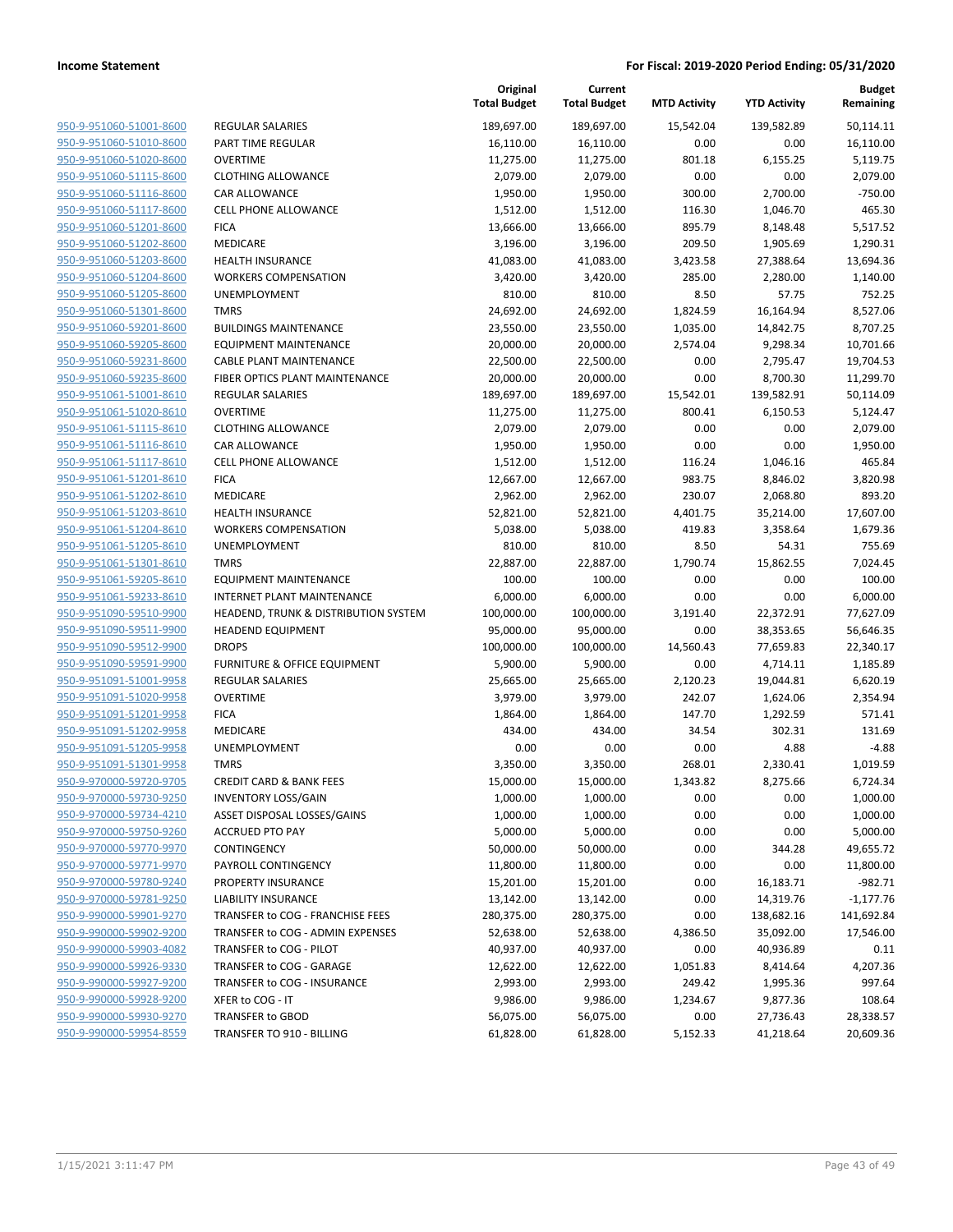|                         |                                                 | Original<br><b>Total Budget</b> | Current<br><b>Total Budget</b> | <b>MTD Activity</b> | <b>YTD Activity</b> | <b>Budget</b><br>Remaining |
|-------------------------|-------------------------------------------------|---------------------------------|--------------------------------|---------------------|---------------------|----------------------------|
| 950-9-990000-59955-8559 | TRANSFER TO 910 - CASHIERING                    | 78.306.00                       | 78.306.00                      | 6.525.50            | 52.204.00           | 26,102.00                  |
|                         | <b>Expense Total:</b>                           | 6.420.315.00                    | 6.420.315.00                   | 435.588.61          | 3.742.082.19        | 2,678,232.81               |
|                         | Fund: 950 - CABLE / INTERNET Surplus (Deficit): | -174.654.00                     | -174.654.00                    | 59.521.27           | 488.585.10          |                            |
|                         | <b>Total Surplus (Deficit):</b>                 | 3,395,325.48                    | 1,963,809.63                   | -730,948.27         | 30,972,714.35       |                            |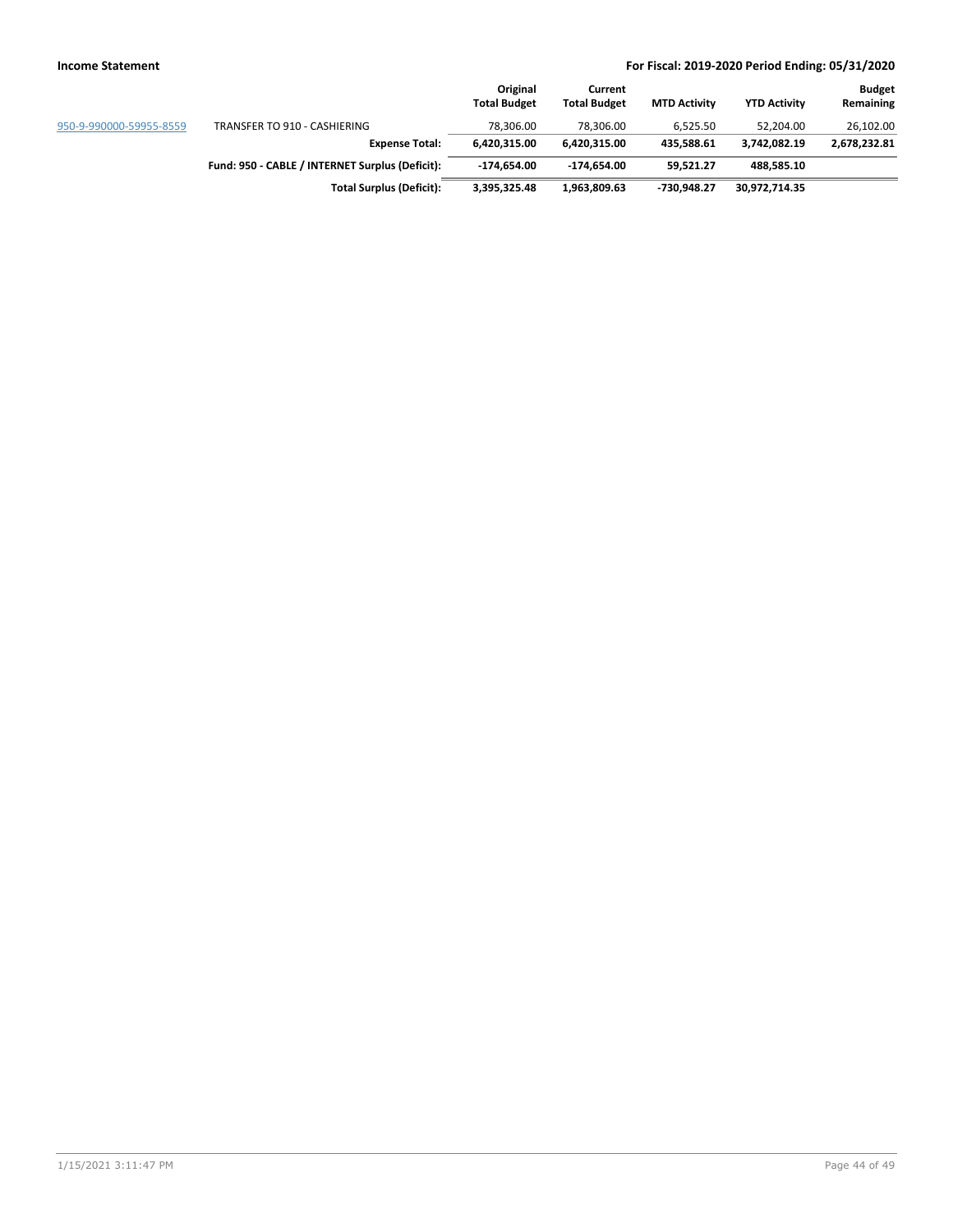# **Group Summary**

|                                                                           | Original            | Current             |                     |                     | <b>Budget</b>  |
|---------------------------------------------------------------------------|---------------------|---------------------|---------------------|---------------------|----------------|
| <b>Account Type</b>                                                       | <b>Total Budget</b> | <b>Total Budget</b> | <b>MTD Activity</b> | <b>YTD Activity</b> | Remaining      |
| Fund: 100 - GENERAL FUND                                                  |                     |                     |                     |                     |                |
| Revenue                                                                   | 25,401,947.17       | 25,401,947.17       | 1,567,932.43        | 19,785,305.65       | 5,616,641.52   |
| Expense                                                                   | 26,072,457.79       | 26,076,217.79       | 1,987,128.64        | 17,382,638.31       | 8,693,579.48   |
| Fund: 100 - GENERAL FUND Surplus (Deficit):                               | -670,510.62         | -674,270.62         | -419,196.21         | 2,402,667.34        | -3,076,937.96  |
| <b>Fund: 101 - MUNICIPAL COURT BUILDING SECURITY FEES</b>                 |                     |                     |                     |                     |                |
| Revenue                                                                   | 0.00                | 0.00                | 162.37              | 3,662.15            | $-3,662.15$    |
| Expense                                                                   | 0.00                | 0.00                | 0.90                | $-1.31$             | 1.31           |
| Fund: 101 - MUNICIPAL COURT BUILDING SECURITY FEES Surplus (Deficit):     | 0.00                | 0.00                | 161.47              | 3,663.46            | $-3,663.46$    |
| Fund: 102 - MUNICIPAL COURT TECH FUND                                     |                     |                     |                     |                     |                |
| Revenue                                                                   | 0.00                | 0.00                | 160.14              | 3,963.20            | $-3,963.20$    |
| Expense                                                                   | 0.00                | 0.00                | 0.62                | 9.34                | $-9.34$        |
| Fund: 102 - MUNICIPAL COURT TECH FUND Surplus (Deficit):                  | 0.00                | 0.00                | 159.52              | 3,953.86            | $-3,953.86$    |
| Fund: 103 - MUNICIPAL COURT CHILD SAFETY FUND                             |                     |                     |                     |                     |                |
| Revenue                                                                   | 27,250.00           | 27,250.00           | 49.28               | 7,229.71            | 20,020.29      |
| Expense                                                                   | 25,000.00           | 25,000.00           | 6,736.22            | 20,261.71           | 4,738.29       |
| Fund: 103 - MUNICIPAL COURT CHILD SAFETY FUND Surplus (Deficit):          | 2,250.00            | 2,250.00            | -6,686.94           | $-13,032.00$        | 15,282.00      |
| <b>Fund: 110 - EXCHANGE BUILDING FUND</b>                                 |                     |                     |                     |                     |                |
| Expense                                                                   | 30.37               | 30.37               | 0.00                | 0.00                | 30.37          |
| Fund: 110 - EXCHANGE BUILDING FUND Total:                                 | 30.37               | 30.37               | 0.00                | 0.00                | 30.37          |
| <b>Fund: 111 - RECREATION ACTIVITIES FUND</b>                             |                     |                     |                     |                     |                |
| Revenue                                                                   | 268,435.50          | 268,435.50          | $-22,051.21$        | 43,785.69           | 224,649.81     |
| Expense                                                                   | 263,096.93          | 263,096.93          | 5,785.18            | 117,809.62          | 145,287.31     |
| Fund: 111 - RECREATION ACTIVITIES FUND Surplus (Deficit):                 | 5,338.57            | 5,338.57            | $-27,836.39$        | -74,023.93          | 79,362.50      |
| Fund: 112 - GUN RANGE FUND                                                |                     |                     |                     |                     |                |
| Revenue                                                                   | 1,500.00            | 1,500.00            | $-0.05$             | 742.17              | 757.83         |
| Expense                                                                   | 1,000.00            | 1,000.00            | 216.52              | 649.75              | 350.25         |
| Fund: 112 - GUN RANGE FUND Surplus (Deficit):                             | 500.00              | 500.00              | $-216.57$           | 92.42               | 407.58         |
| Fund: 113 - HOTEL / MOTEL OCCUPANCY TAX FUND                              |                     |                     |                     |                     |                |
| Revenue                                                                   | 578,097.00          | 578,097.00          | 16,544.39           | 326,051.52          | 252,045.48     |
| Expense                                                                   | 573,583.98          | 573,583.98          | 40,209.96           | 351,790.06          | 221,793.92     |
| Fund: 113 - HOTEL / MOTEL OCCUPANCY TAX FUND Surplus (Deficit):           | 4,513.02            | 4,513.02            | -23,665.57          | -25,738.54          | 30,251.56      |
| Fund: 114 - VENUE MANAGEMENT FUND                                         |                     |                     |                     |                     |                |
| Revenue                                                                   | 341,720.00          | 341,720.00          | 13,898.33           | 133,965.69          | 207,754.31     |
| Expense                                                                   | 192,701.04          | 192,701.04          | 9,362.10            | 134,882.18          | 57,818.86      |
| Fund: 114 - VENUE MANAGEMENT FUND Surplus (Deficit):                      | 149,018.96          | 149,018.96          | 4,536.23            | -916.49             | 149,935.45     |
| <b>Fund: 123 - PTRAIN - POLICE REIMBURSEMENT GRANTS &amp; CONT EDUCAT</b> |                     |                     |                     |                     |                |
| Revenue                                                                   | 0.00                | 0.00                | $-0.30$             | 3,748.93            | $-3,748.93$    |
| Expense                                                                   | 0.00                | 0.00                | 0.09                | 1,689.53            | $-1,689.53$    |
| Fund: 123 - PTRAIN - POLICE REIMBURSEMENT GRANTS & CONT EDUCAT Surp       | 0.00                | 0.00                | $-0.39$             | 2,059.40            | $-2,059.40$    |
| Fund: 124 - FIRE HAZMAT GRANT                                             |                     |                     |                     |                     |                |
| Expense                                                                   | 0.00                | 0.00                | 0.01                | 0.17                | $-0.17$        |
| Fund: 124 - FIRE HAZMAT GRANT Total:                                      | 0.00                | 0.00                | 0.01                | 0.17                | $-0.17$        |
| Fund: 140 - DEBT SERVICE FUND                                             |                     |                     |                     |                     |                |
| Revenue                                                                   | 6,826,247.00        | 6,826,247.00        | 159,666.37          | 6,184,504.48        | 641,742.52     |
| Expense                                                                   | 7,218,192.40        | 7,218,192.40        | 39,325.66           | 6,384,532.67        | 833,659.73     |
| Fund: 140 - DEBT SERVICE FUND Surplus (Deficit):                          | -391,945.40         | -391,945.40         | 120,340.71          | -200,028.19         | -191,917.21    |
| Fund: 160 - GENERAL CAPITAL IMPROVEMENT FUND                              |                     |                     |                     |                     |                |
| Revenue                                                                   | 17,270,151.00       | 17,270,151.00       | 183,082.90          | 16,462,978.23       | 807,172.77     |
| Expense                                                                   | 17,188,433.00       | 17,221,665.00       | 29,946.40           | 882,939.97          | 16,338,725.03  |
| Fund: 160 - GENERAL CAPITAL IMPROVEMENT FUND Surplus (Deficit):           | 81,718.00           | 48,486.00           | 153,136.50          | 15,580,038.26       | -15,531,552.26 |
| Fund: 161 - STREET CONSTRUCTION FUND                                      |                     |                     |                     |                     |                |
| Revenue                                                                   | 14,250.00           | 14,250.00           | $-36.45$            | 8,836.81            | 5,413.19       |
| Expense                                                                   | 400.00              | 50,400.00           | 27,011.41           | 40,480.35           | 9,919.65       |
|                                                                           |                     |                     |                     |                     |                |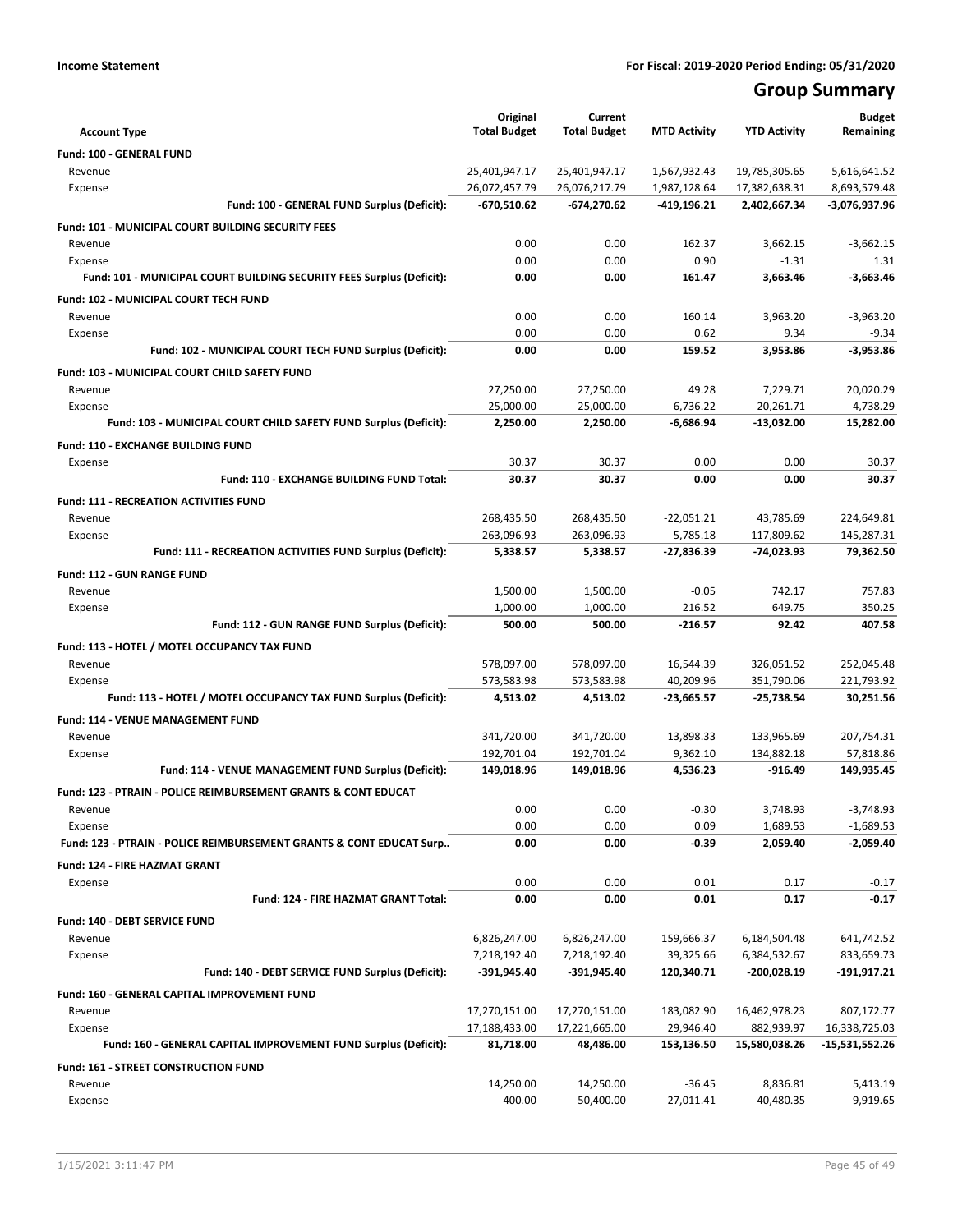| <b>Account Type</b>                                               | Original<br><b>Total Budget</b> | Current<br><b>Total Budget</b> | <b>MTD Activity</b>      | <b>YTD Activity</b>          | Budget<br>Remaining          |
|-------------------------------------------------------------------|---------------------------------|--------------------------------|--------------------------|------------------------------|------------------------------|
| Fund: 161 - STREET CONSTRUCTION FUND Surplus (Deficit):           | 13,850.00                       | $-36,150.00$                   | $-27,047.86$             | $-31,643.54$                 | -4,506.46                    |
| Fund: 164 - 2013 CO CAPITAL FUND                                  |                                 |                                |                          |                              |                              |
| Revenue                                                           | 450.00                          | 450.00                         | $-0.65$                  | 350.37                       | 99.63                        |
| Expense                                                           | 15.00                           | 15.00                          | 0.44                     | 6.77                         | 8.23                         |
| Fund: 164 - 2013 CO CAPITAL FUND Surplus (Deficit):               | 435.00                          | 435.00                         | $-1.09$                  | 343.60                       | 91.40                        |
| <b>Fund: 165 - 2014 GO FUND</b>                                   |                                 |                                |                          |                              |                              |
| Revenue                                                           | 15,000.00                       | 15,000.00                      | 275.32                   | 7,312.43                     | 7,687.57                     |
| Fund: 165 - 2014 GO FUND Total:                                   | 15,000.00                       | 15,000.00                      | 275.32                   | 7,312.43                     | 7,687.57                     |
| <b>Fund: 171 - MAIN STREET SPECIAL REVENUE</b>                    |                                 |                                |                          |                              |                              |
| Revenue                                                           | 0.00                            | 0.00                           | 0.00                     | 123,366.49                   | -123,366.49                  |
| Expense                                                           | 0.00                            | 0.00                           | 0.00                     | 118,577.39                   | $-118,577.39$                |
| Fund: 171 - MAIN STREET SPECIAL REVENUE Surplus (Deficit):        | 0.00                            | 0.00                           | 0.00                     | 4,789.10                     | $-4,789.10$                  |
| <b>Fund: 172 - MINOR GRANTS FUND</b>                              |                                 |                                |                          |                              |                              |
| Revenue                                                           | 0.00                            | 0.00                           | 0.00                     | 3,660.00                     | $-3,660.00$                  |
| Expense<br>Fund: 172 - MINOR GRANTS FUND Surplus (Deficit):       | 0.00<br>0.00                    | 0.00<br>0.00                   | 0.00<br>0.00             | 1,413.87<br>2,246.13         | $-1,413.87$<br>$-2,246.13$   |
|                                                                   |                                 |                                |                          |                              |                              |
| Fund: 175 - JUSTICE ASSISTANCE GRANT - JAG                        |                                 | 0.00                           |                          |                              |                              |
| Revenue<br>Fund: 175 - JUSTICE ASSISTANCE GRANT - JAG Total:      | 0.00<br>0.00                    | 0.00                           | 0.00<br>0.00             | 11,553.00<br>11,553.00       | $-11,553.00$<br>$-11,553.00$ |
|                                                                   |                                 |                                |                          |                              |                              |
| Fund: 200 - WATER / WASTEWATER FUND                               | 14,373,110.00                   |                                |                          |                              |                              |
| Revenue<br>Expense                                                | 12,100,356.36                   | 14,373,110.00<br>13,244,640.21 | 935,645.75<br>736,001.73 | 8,579,153.91<br>9,034,944.34 | 5,793,956.09<br>4,209,695.87 |
| Fund: 200 - WATER / WASTEWATER FUND Surplus (Deficit):            | 2,272,753.64                    | 1,128,469.79                   | 199,644.02               | -455,790.43                  | 1,584,260.22                 |
| Fund: 212 - TX COMMUNITY DEV SWR SYSTEM IMPROV PROG GRANT         |                                 |                                |                          |                              |                              |
| Revenue                                                           | 0.00                            | 0.00                           | 0.00                     | 168,130.00                   | $-168,130.00$                |
| Expense                                                           | 0.00                            | 0.00                           | 0.00                     | 1,255.00                     | $-1,255.00$                  |
| Fund: 212 - TX COMMUNITY DEV SWR SYSTEM IMPROV PROG GRANT Surplus | 0.00                            | 0.00                           | 0.00                     | 166,875.00                   | -166,875.00                  |
| Fund: 216 - UTILIITY CIP FUND                                     |                                 |                                |                          |                              |                              |
| Revenue                                                           | 314,621.00                      | 314,621.00                     | 3,641.63                 | 13,645,056.26                | -13,330,435.26               |
| Expense                                                           | 454,000.00                      | 654,000.00                     | 69,475.39                | 2,529,170.17                 | $-1,875,170.17$              |
| Fund: 216 - UTILIITY CIP FUND Surplus (Deficit):                  | -139,379.00                     | -339,379.00                    | -65,833.76               | 11,115,886.09                | -11,455,265.09               |
| <b>Fund: 217 - WASTEWATER RECLAMATION FUND</b>                    |                                 |                                |                          |                              |                              |
| Revenue                                                           | 14,000.00                       | 14,000.00                      | 267.09                   | 7,093.89                     | 6,906.11                     |
| Fund: 217 - WASTEWATER RECLAMATION FUND Total:                    | 14,000.00                       | 14,000.00                      | 267.09                   | 7.093.89                     | 6,906.11                     |
| Fund: 300 - AIRPORT FUND                                          |                                 |                                |                          |                              |                              |
| Revenue                                                           | 721,537.30                      | 721,537.30                     | 58,297.15                | 481.467.50                   | 240,069.80                   |
| Expense                                                           | 141,387.03                      | 141,387.03                     | 19,238.28                | 101,375.04                   | 40,011.99                    |
| Fund: 300 - AIRPORT FUND Surplus (Deficit):                       | 580,150.27                      | 580,150.27                     | 39,058.87                | 380,092.46                   | 200,057.81                   |
| Fund: 360 - AIRPORT CAPITAL FUND                                  |                                 |                                |                          |                              |                              |
| Revenue                                                           | 68,598.00                       | 68,598.00                      | $-330.21$                | 79,919.41                    | $-11,321.41$                 |
| Expense                                                           | 221,381.00                      | 221,381.00                     | 103,104.69               | 279,971.48                   | -58,590.48                   |
| Fund: 360 - AIRPORT CAPITAL FUND Surplus (Deficit):               | -152,783.00                     | $-152,783.00$                  | $-103,434.90$            | -200,052.07                  | 47,269.07                    |
| Fund: 362 - AIRPORT FBO FUEL                                      |                                 |                                |                          |                              |                              |
| Revenue                                                           | 0.00                            | 0.00                           | 19,141.62                | 286,029.49                   | -286,029.49                  |
| Expense                                                           | 0.00                            | 0.00                           | 581.43                   | 117,344.04                   | $-117,344.04$                |
| Fund: 362 - AIRPORT FBO FUEL Surplus (Deficit):                   | 0.00                            | 0.00                           | 18,560.19                | 168,685.45                   | -168,685.45                  |
| Fund: 400 - GOLF FUND                                             |                                 |                                |                          |                              |                              |
| Revenue                                                           | 244,398.00                      | 244,398.00                     | 16,507.38                | 76,350.76                    | 168,047.24                   |
| Expense                                                           | 247,776.38                      | 247,776.38                     | 14,871.64                | 145,318.68                   | 102,457.70                   |
| Fund: 400 - GOLF FUND Surplus (Deficit):                          | $-3,378.38$                     | $-3,378.38$                    | 1,635.74                 | -68,967.92                   | 65,589.54                    |
| Fund: 500 - SANITATION FUND                                       |                                 |                                |                          |                              |                              |
| Revenue                                                           | 4,968,708.00                    | 4,968,708.00                   | 412,350.59               | 3,460,426.00                 | 1,508,282.00                 |
| Expense                                                           | 5,392,448.79                    | 5,392,448.79                   | 453,887.35               | 3,285,934.05                 | 2,106,514.74                 |
| Fund: 500 - SANITATION FUND Surplus (Deficit):                    | -423,740.79                     | -423,740.79                    | -41,536.76               | 174,491.95                   | -598,232.74                  |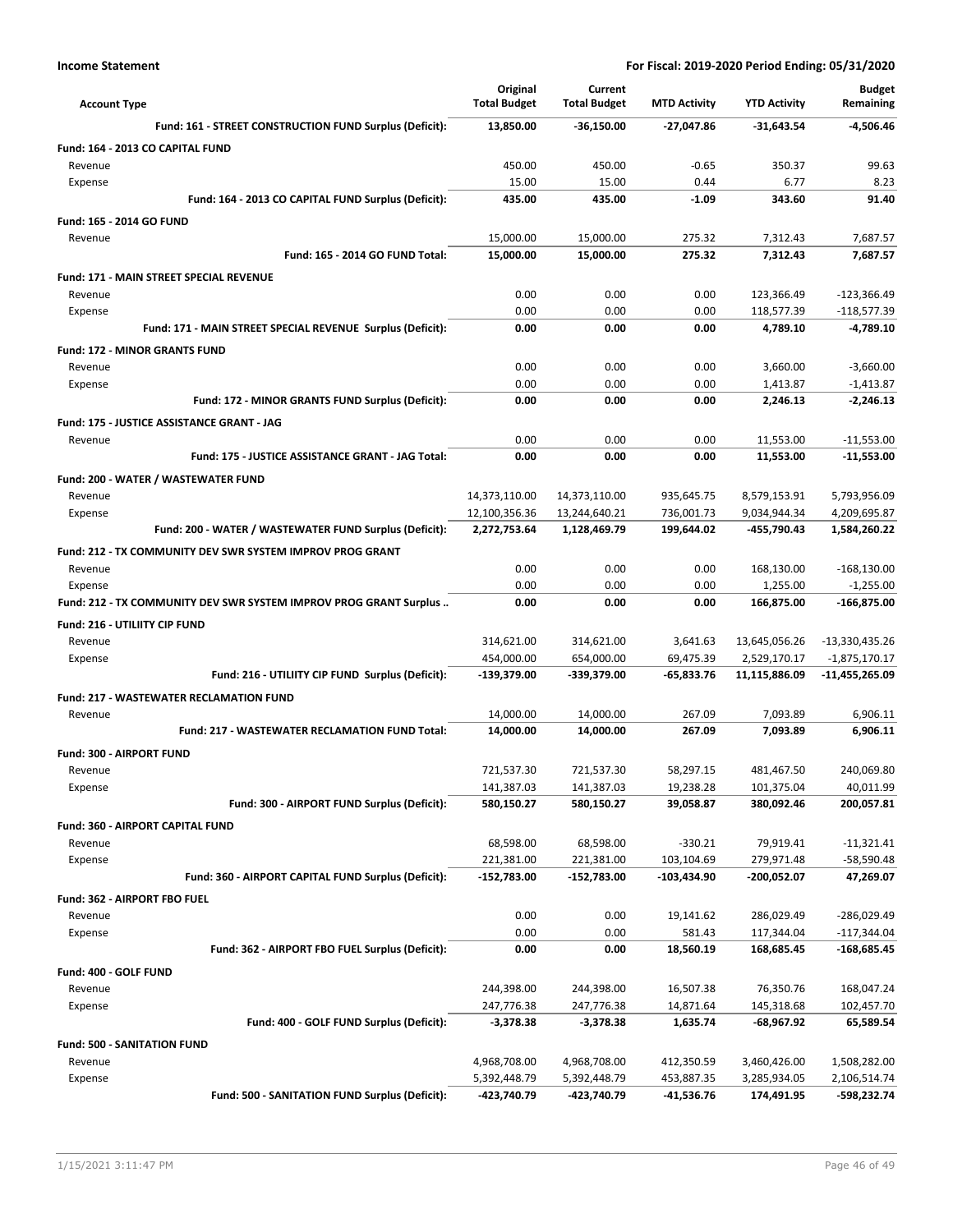|  | Income Statement |
|--|------------------|
|--|------------------|

| <b>Account Type</b>                                                        | Original<br><b>Total Budget</b> | Current<br><b>Total Budget</b> | <b>MTD Activity</b> | <b>YTD Activity</b> | <b>Budget</b><br>Remaining |
|----------------------------------------------------------------------------|---------------------------------|--------------------------------|---------------------|---------------------|----------------------------|
| Fund: 601 - CENTRAL SERVICE FUND                                           |                                 |                                |                     |                     |                            |
| Revenue                                                                    | 897,529.00                      | 897,529.00                     | 74,794.07           | 598,352.55          | 299,176.45                 |
| Expense                                                                    | 1,099,461.48                    | 1,099,498.91                   | 87,580.00           | 717,078.05          | 382,420.86                 |
| Fund: 601 - CENTRAL SERVICE FUND Surplus (Deficit):                        | -201,932.48                     | -201,969.91                    | $-12,785.93$        | $-118,725.50$       | $-83.244.41$               |
| <b>Fund: 602 - INSURANCE FUND</b>                                          |                                 |                                |                     |                     |                            |
| Revenue                                                                    | 6,163,286.88                    | 6,163,286.88                   | 502,071.03          | 4,027,195.62        | 2,136,091.26               |
| Expense                                                                    | 6,846,533.00                    | 6,846,533.00                   | 461,041.76          | 4,556,064.76        | 2,290,468.24               |
| Fund: 602 - INSURANCE FUND Surplus (Deficit):                              | -683,246.12                     | $-683,246.12$                  | 41,029.27           | -528,869.14         | $-154,376.98$              |
| Fund: 604 - MIS FUND                                                       |                                 |                                |                     |                     |                            |
| Revenue                                                                    | 502,314.00                      | 502,314.00                     | 41,859.50           | 334,876.00          | 167,438.00                 |
| Expense                                                                    | 1,167,850.06                    | 1,168,090.06                   | 95,455.07           | 729,418.06          | 438,672.00                 |
| Fund: 604 - MIS FUND Surplus (Deficit):                                    | -665,536.06                     | -665,776.06                    | $-53,595.57$        | -394,542.06         | -271,234.00                |
| Fund: 660 - VEHICLE REPLACEMENT FUND                                       |                                 |                                |                     |                     |                            |
| Revenue                                                                    | 227,000.00                      | 227,000.00                     | 38,644.10           | 315,687.12          | $-88,687.12$               |
| Expense                                                                    | 460,000.00                      | 459,962.57                     | 138,413.34          | 887,548.07          | -427,585.50                |
| Fund: 660 - VEHICLE REPLACEMENT FUND Surplus (Deficit):                    | -233,000.00                     | -232,962.57                    | -99,769.24          | -571,860.95         | 338,898.38                 |
| Fund: 800 - SPENCE FUND                                                    |                                 |                                |                     |                     |                            |
| Revenue                                                                    | 10,210.00                       | 10,210.00                      | 206.75              | 5,491.14            | 4,718.86                   |
| Expense                                                                    | 600.00                          | 600.00                         | 50.00               | 400.00              | 200.00                     |
| Fund: 800 - SPENCE FUND Surplus (Deficit):                                 | 9,610.00                        | 9,610.00                       | 156.75              | 5,091.14            | 4,518.86                   |
| Fund: 801 - JONES LIBRARY TRUST                                            |                                 |                                |                     |                     |                            |
| Revenue                                                                    | 0.00                            | 0.00                           | $-0.67$             | 161.44              | $-161.44$                  |
| Expense                                                                    | 0.00                            | 0.00                           | 0.22                | 3.29                | $-3.29$                    |
| Fund: 801 - JONES LIBRARY TRUST Surplus (Deficit):                         | 0.00                            | 0.00                           | $-0.89$             | 158.15              | $-158.15$                  |
| Fund: 809 - GREENVILLE IDC (L-3)                                           |                                 |                                |                     |                     |                            |
| Revenue                                                                    | 0.00                            | 0.00                           | 20,179.50           | 1,073,848.79        | $-1,073,848.79$            |
| Expense                                                                    | 0.00                            | 0.00                           | 20,179.50           | 193,233.74          | $-193,233.74$              |
| Fund: 809 - GREENVILLE IDC (L-3) Surplus (Deficit):                        | 0.00                            | 0.00                           | 0.00                | 880,615.05          | -880,615.05                |
| Fund: 810 - SEIZURE FUNDS - STATE RULES                                    |                                 |                                |                     |                     |                            |
| Revenue                                                                    | 3,000.00                        | 3,000.00                       | $-10.82$            | $-5,028.74$         | 8,028.74                   |
| Expense                                                                    | 220.00                          | 220.00                         | 3.43                | 18,255.62           | $-18,035.62$               |
| Fund: 810 - SEIZURE FUNDS - STATE RULES Surplus (Deficit):                 | 2,780.00                        | 2,780.00                       | $-14.25$            | -23,284.36          | 26,064.36                  |
| Fund: 811 - SEIZURE FUNDS - FED RULES                                      |                                 |                                |                     |                     |                            |
| Revenue                                                                    | 3,900.00                        | 3,900.00                       | $-9.28$             | 3,061.54            | 838.46                     |
| Expense                                                                    | 125.00                          | 125.00                         | 2.95                | 29,797.53           | $-29,672.53$               |
| Fund: 811 - SEIZURE FUNDS - FED RULES Surplus (Deficit):                   | 3,775.00                        | 3,775.00                       | $-12.23$            | -26,735.99          | 30,510.99                  |
| Fund: 820 - TIRZ FUND (Tax Increment Reinvestment Zone)                    |                                 |                                |                     |                     |                            |
| Revenue                                                                    | 774,228.92                      | 774,228.92                     | 3,180.80            | 478,488.22          | 295,740.70                 |
| Expense                                                                    | 144,225.00                      | 144,225.00                     | 35.23               | 23,285.53           | 120,939.47                 |
| Fund: 820 - TIRZ FUND (Tax Increment Reinvestment Zone) Surplus (Deficit): | 630,003.92                      | 630,003.92                     | 3,145.57            | 455,202.69          | 174,801.23                 |
| Fund: 899 - POOLED CASH                                                    |                                 |                                |                     |                     |                            |
| Revenue                                                                    | 0.00                            | 0.00                           | $-0.01$             | 0.06                | $-0.06$                    |
| Fund: 899 - POOLED CASH Total:                                             | 0.00                            | 0.00                           | $-0.01$             | 0.06                | $-0.06$                    |
|                                                                            |                                 |                                |                     |                     |                            |
| Fund: 910 - ELECTRIC OPERATING FUND<br>Revenue                             | 67,442,118.00                   | 67,442,118.00                  | 4,675,301.72        | 38,321,690.16       | 29,120,427.84              |
| Expense                                                                    | 64,092,352.68                   | 64,092,352.68                  | 5,819,860.62        | 38,602,841.23       | 25,489,511.45              |
| Fund: 910 - ELECTRIC OPERATING FUND Surplus (Deficit):                     | 3,349,765.32                    | 3,349,765.32                   | $-1,144,558.90$     | -281,151.07         | 3,630,916.39               |
|                                                                            |                                 |                                |                     |                     |                            |
| Fund: 911 - ELECTRIC DEBT REDUCTION                                        |                                 |                                |                     |                     |                            |
| Revenue<br>Fund: 911 - ELECTRIC DEBT REDUCTION Total:                      | 0.00<br>0.00                    | 0.00<br>0.00                   | $-0.48$<br>$-0.48$  | 86.47<br>86.47      | -86.47<br>-86.47           |
|                                                                            |                                 |                                |                     |                     |                            |
| <b>Fund: 912 - ELECTRIC DEBT SERVICE</b>                                   |                                 |                                |                     |                     |                            |
| Revenue                                                                    | 7,843,475.00                    | 7,843,475.00                   | 653,622.92          | 5,228,983.36        | 2,614,491.64               |
| Expense                                                                    | 7,843,475.00                    | 7,843,475.00                   | 0.00                | 3,103,525.16        | 4,739,949.84               |
| Fund: 912 - ELECTRIC DEBT SERVICE Surplus (Deficit):                       | 0.00                            | 0.00                           | 653,622.92          | 2,125,458.20        | -2,125,458.20              |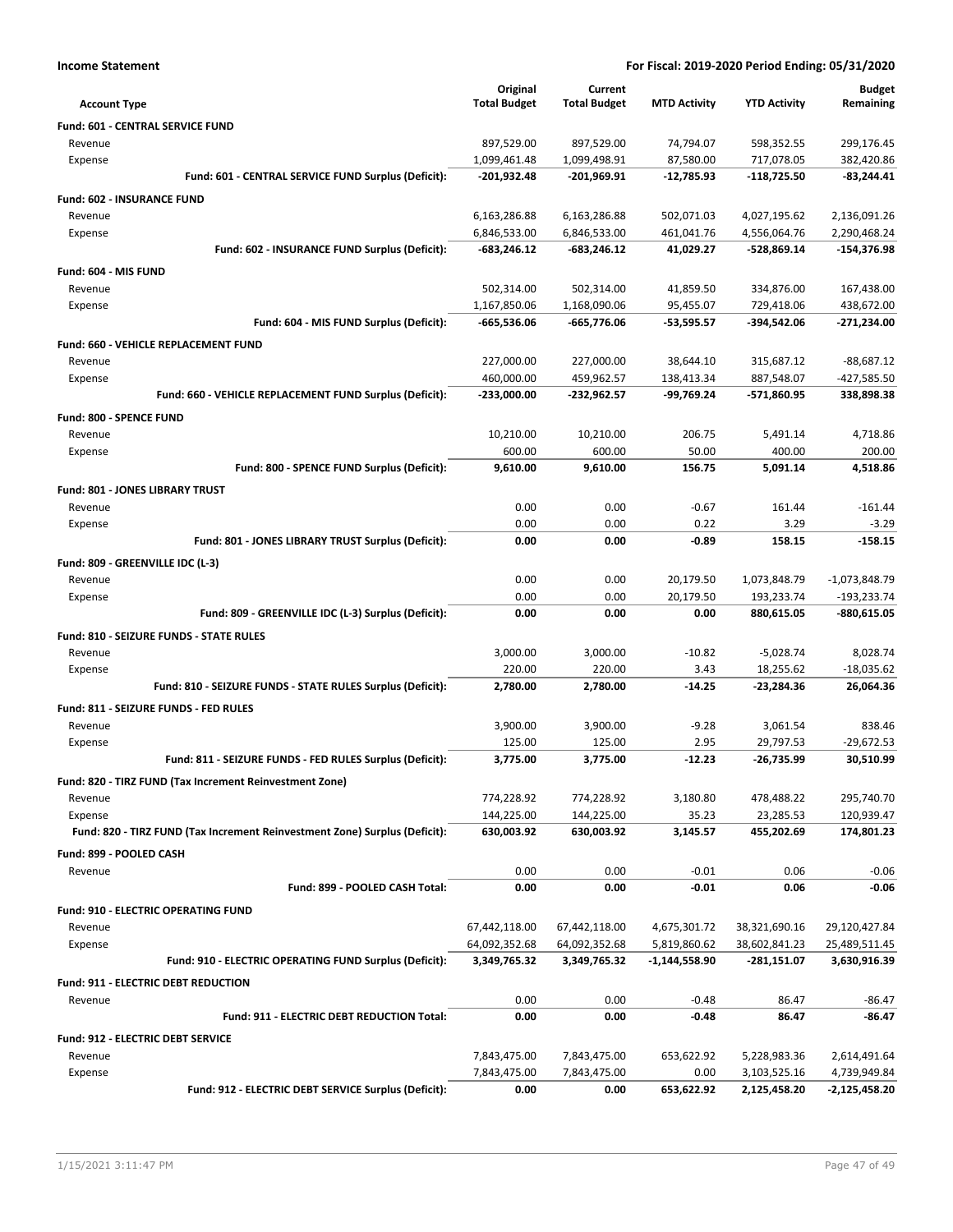| <b>Account Type</b>                           |                                                      | Original<br><b>Total Budget</b> | Current<br><b>Total Budget</b> | <b>MTD Activity</b> | <b>YTD Activity</b> | <b>Budget</b><br>Remaining |
|-----------------------------------------------|------------------------------------------------------|---------------------------------|--------------------------------|---------------------|---------------------|----------------------------|
| <b>Fund: 913 - ELECTRIC CONSTRUCTION FUND</b> |                                                      |                                 |                                |                     |                     |                            |
| Revenue                                       |                                                      | 0.00                            | 0.00                           | $-5.76$             | 1,036.00            | $-1,036.00$                |
|                                               | <b>Fund: 913 - ELECTRIC CONSTRUCTION FUND Total:</b> | 0.00                            | 0.00                           | $-5.76$             | 1,036.00            | $-1,036.00$                |
| Fund: 950 - CABLE / INTERNET                  |                                                      |                                 |                                |                     |                     |                            |
| Revenue                                       |                                                      | 6,245,661.00                    | 6,245,661.00                   | 495,109.88          | 4,230,667.29        | 2,014,993.71               |
| Expense                                       |                                                      | 6,420,315.00                    | 6,420,315.00                   | 435,588.61          | 3.742.082.19        | 2,678,232.81               |
|                                               | Fund: 950 - CABLE / INTERNET Surplus (Deficit):      | $-174.654.00$                   | $-174.654.00$                  | 59.521.27           | 488.585.10          | $-663,239.10$              |
|                                               | <b>Total Surplus (Deficit):</b>                      | 3,395,325.48                    | 1,963,809.63                   | -730.948.27         | 30,972,714.35       |                            |